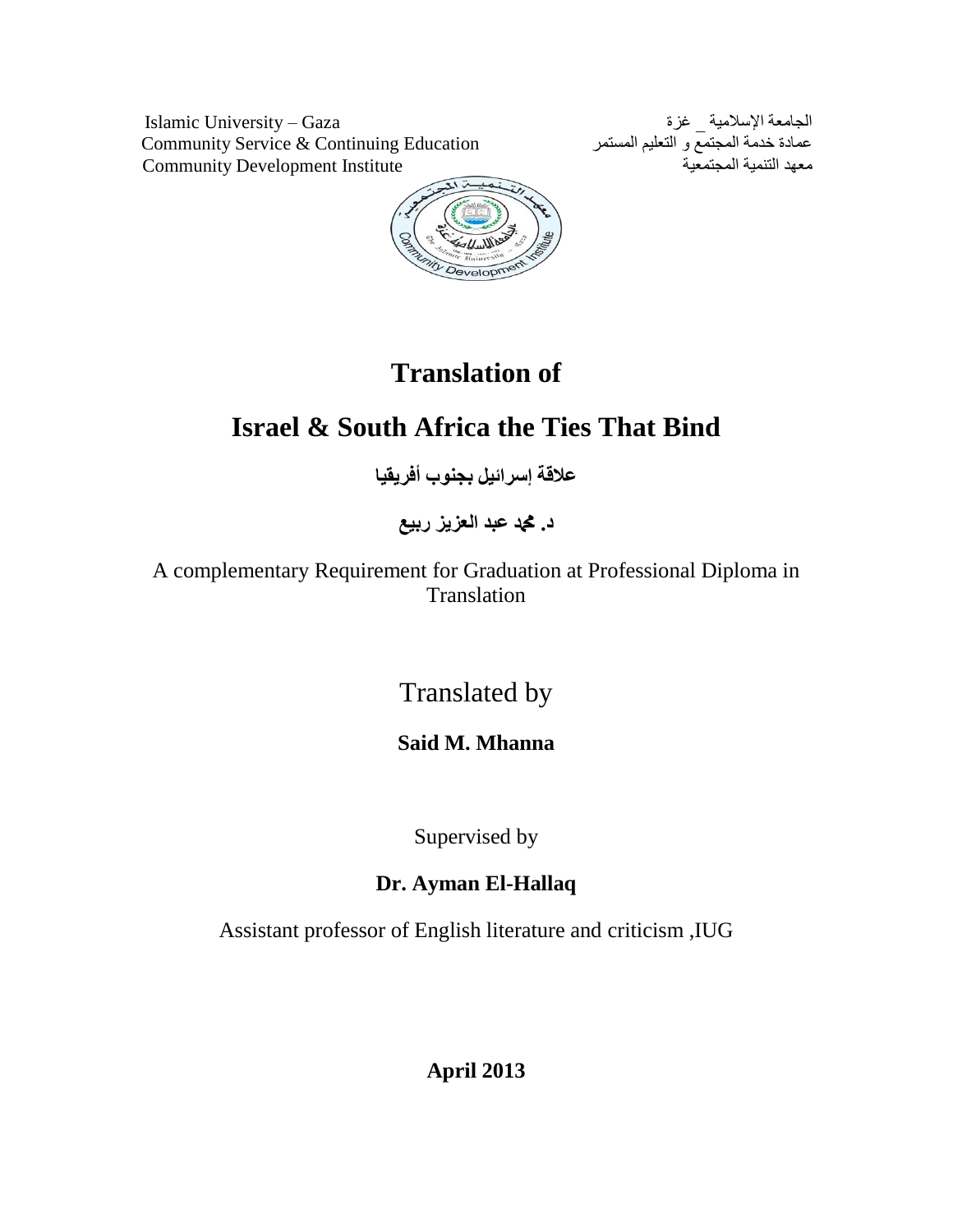# **CONTENTS**

| I Acknowledgment  3                |
|------------------------------------|
| II Introduction 4                  |
|                                    |
| IV The Practical Part  7           |
| V Introduction 7                   |
| VI The Unholy Relationship  9      |
| VII Areas of Cooperation  21       |
| VIII Israeli Apartheid  41         |
| IX Israel: The Garrison State $73$ |
|                                    |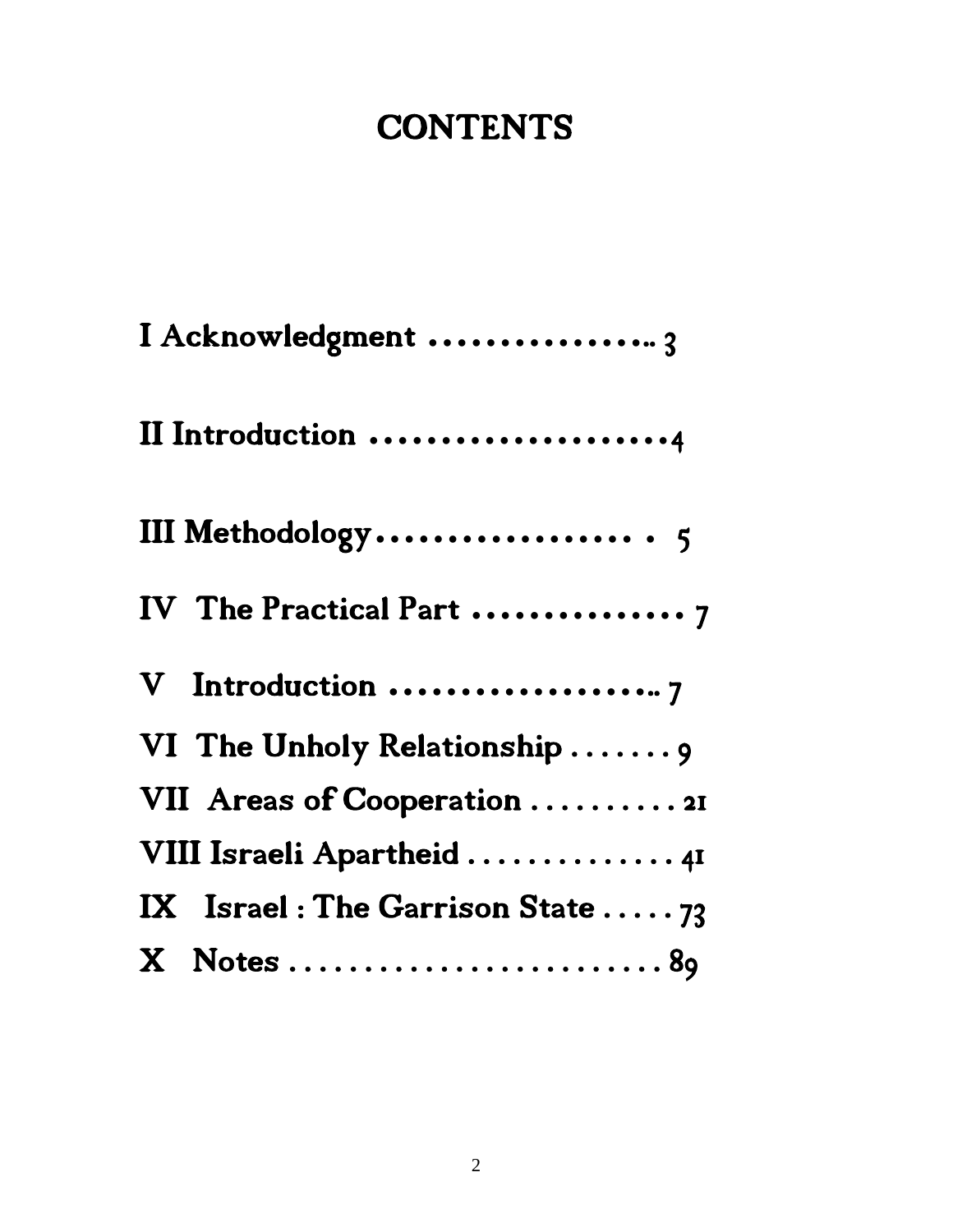### **Acknowledgment**

 Apart from the efforts of myself, the success of any project depends largely on the encouragement and guidelines of many others. I take this opportunity to express my gratitude to the people who have been instrumental in the successful completion of this project. I would like to show my greatest appreciation to my supervisor Dr. Ayman El-Hallaq. I can't say thank you enough for his tremendous support and help. I would also like to express my respectful gratitude to Professor Mohamed Rabie for granting me permission to translate this book. I would like to thank my wife for her support and patience during the past months it has taken me to graduate. Finally, an honorable mention goes to my family and friends for their understandings and supporting on me in completing this project. Without their help, I would have faced many difficulties doing this project.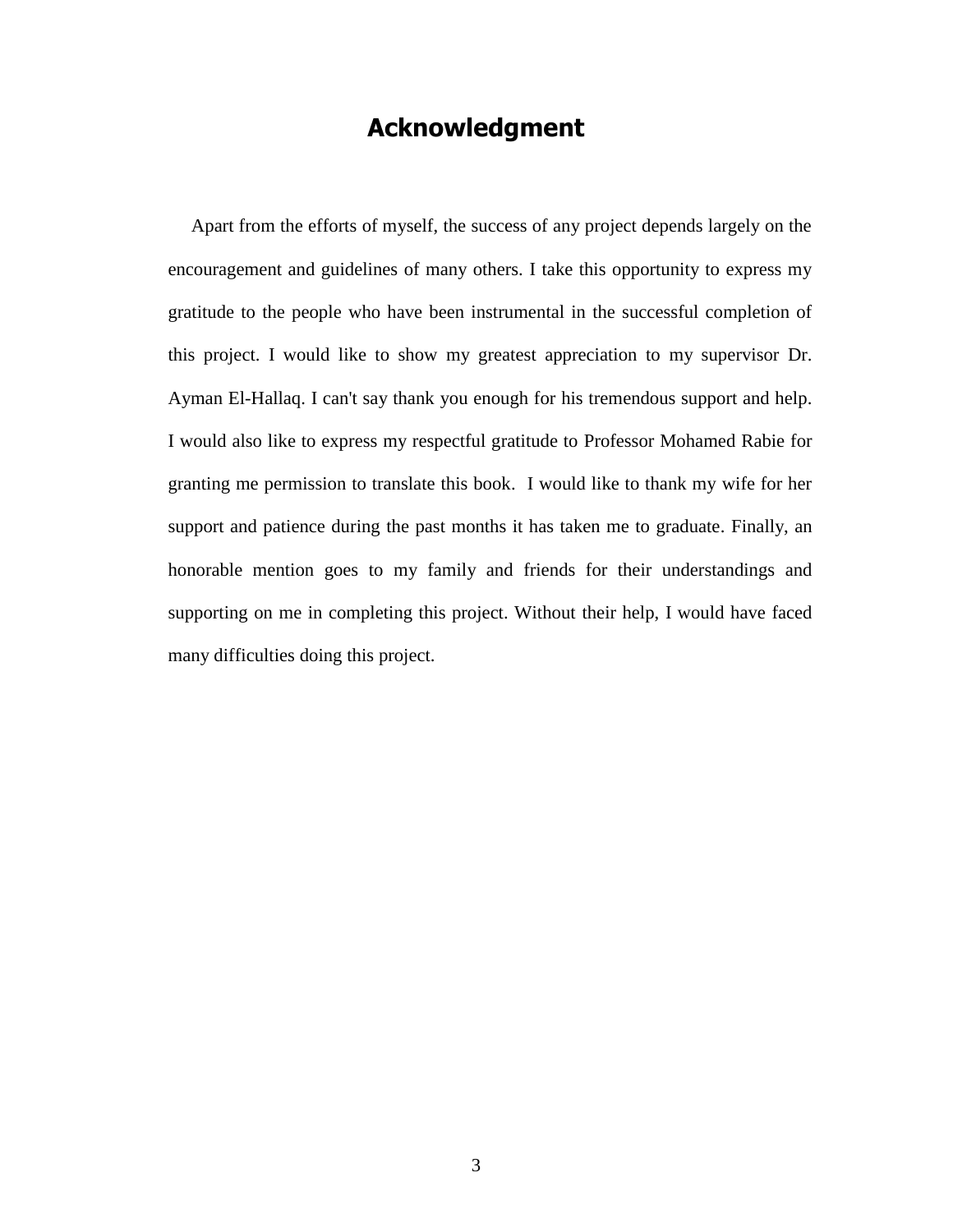#### **Introduction**

 Israel's Separation Barrier, dubbed the "Apartheid Wall" by Palestinians, has increasingly attracted international media attention, largely due to the hard-to-ignore scale of the project. Actually, this "Apartheid Wall" is only one of Israel's internationally outlawed collective punishment policies against Palestinians. These policies and practices of racial segregation and discrimination are similar to South Africa's treatment of nonwhites during its apartheid era. In fact, the Palestinians likened the "Apartheid Wall" to South Africa's apartheid system. This makes me wonder, are the similarities between the two systems limited to this? Or are there more similarities and relations between Israel and South Africa? This book reveals the true nature of Israel-South Africa's relation. It sheds the light on some crucial and interesting facts about their historical relation.

 The author of this book, Prof. Mohamed Rabie, carefully chronicles the historic relations of the white minority government of South Africa with the Zionist government of Israel. Such interesting connection encouraged me to translate this book which reveals the nature of Israel as a colonizing power which helped the racist white minority government in South Africa and other dictatorships in many parts of the world. Finally, it is worth mentioning that the book tracks the Israeli-South African relations in a manner that addresses the mind and the heart in a documented framework, for the author resorts to documentaries, reports of famous newspapers and a collection of political leaders' quotations which add more authenticity to his opinion.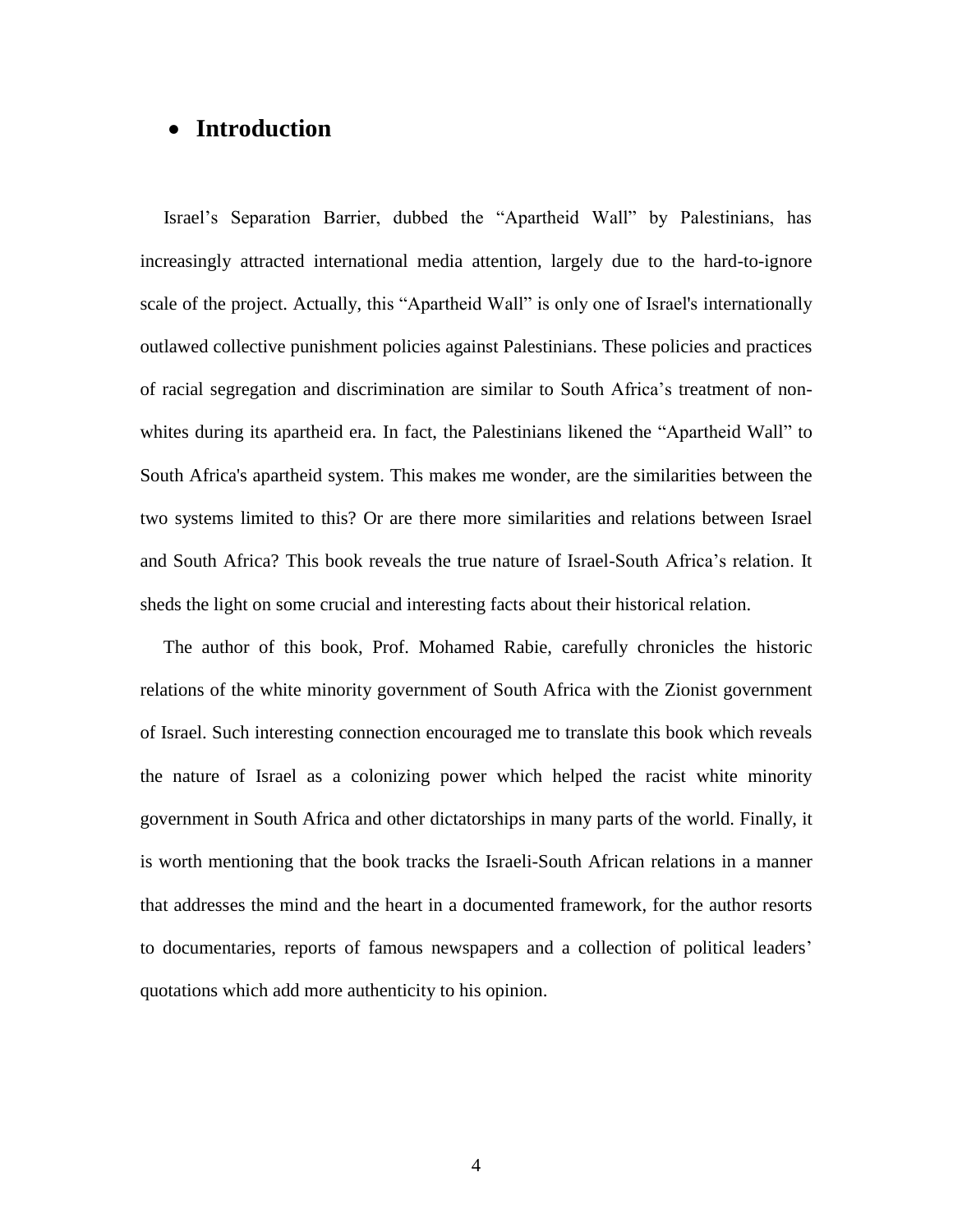### **Methodology**

 Everything in life, which is built well, is based on a strong foundation. My project is no different. Before formally beginning translating my project, it has passed through several stages and phases, each with a different objective. Typically the phases required different skills, structures and effort levels. These processes include, first and foremost, selecting the material, which is the most important and difficult stage that I've encountered. For I had to take into my consideration the nature of the topic, the text difficulty, the author's cultural background -he is a Palestinian - and my own background about the subject. After I had already made up my mind about translating this material, the second step was to contact the author requesting his permission translating his book, and that exactly what I've done. Once I've gained his permission, I stated surfing the whole book as a third step of my translation process. This process gave me all the information I needed to know about the nature, the topic, and the difficulties of the book, and how to deal with them through choosing the appropriate technique to convey their meaning accurately, with the same impact and impression. Fourthly, I started carrying out my translation depending on chunk-forchuck, which varies in length according to the context, and conveying the whole idea, then revising and editing my translation so as to maintain the outmost quality as possible. Last but not least, I revise and edit my work, i.e. compare the source and target texts, check the consistency of the technical terms used, check the register of language, and address style issues. This is the process that ensures compliance with the quality and accuracy criterion that I look for.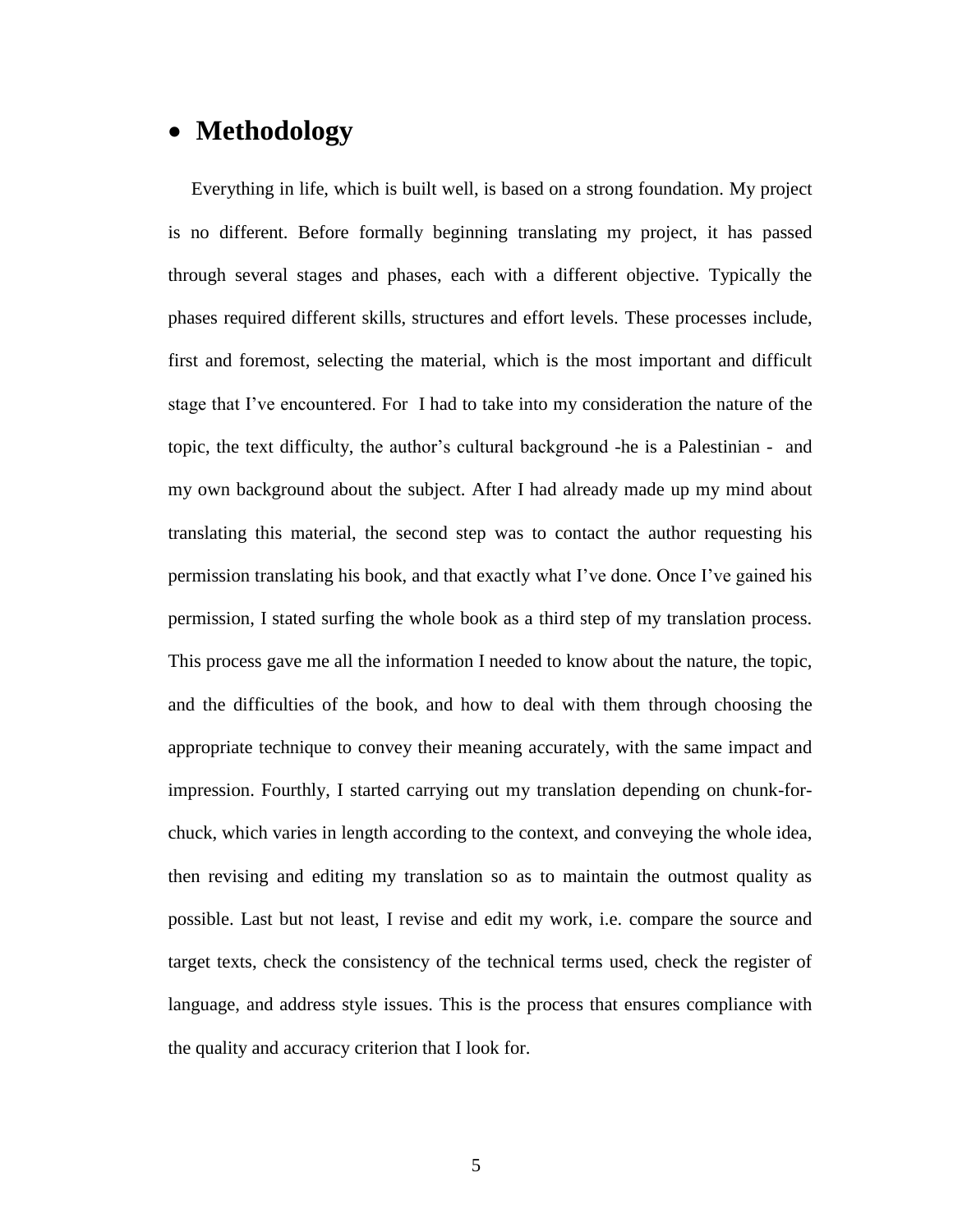#### **Hindrances and some techniques used to deal with them:**

 Arabic-English translation is not easy as we expect' there are many problems that faced me while translating my project. These difficulties arouse from the fact that these two languages belong to different settings and different language families. However, I managed to deal with such difficulties resorting to some major techniques as follows:

#### **1- Avoiding literal translation**

 During the translation process, I always bear in mind that I'm translating the whole meaning, not a collection of words. Therefore, I never hesitate to change the rhythm, word order or grammatical structure, if the original English structure doesn't fit into Arabic. A good example for this technique is avoiding literal translation of the following quote:

- **"using force to blunt the edge of native radicalism."**

- )**نجحت إسرائيل مستخدمة القوة فيما فشلت فيه غيرها من القوي الغربية و ذلك في كسر شوكة التطرف المحلي.(**

#### **2- Transliteration**

 Some words are conveyed into Arabic as they were mentioned and pronounced in English. The process of transference is called transliteration. Actually, using such technique while translating is inevitable. The following is an example of transliteration as shown below:

-- "The *Jerusalem Post* said "

-- " ذكرت **صحيفة الجيروزاليم بوست**"

- In the abovementioned example, I translated the newspaper as it is in the "Source Language". However, I didn't forget to explain to the reader what it means, for I made an "Addition" by saying "صحيفة".

3- Paraphrasing

Sometimes, I do not find an adequate equivalent in the target language while trying to translate the meaning of a word or an expression. Therefore, I paraphrase it as the example shown below:

- "**perhaps we in Israel live in a banana republic,"**

**ديكتاتوري في إسرائيل ،( تحكم بنظامٍ - )ربما نعيش في ظل جمهوريةٍ**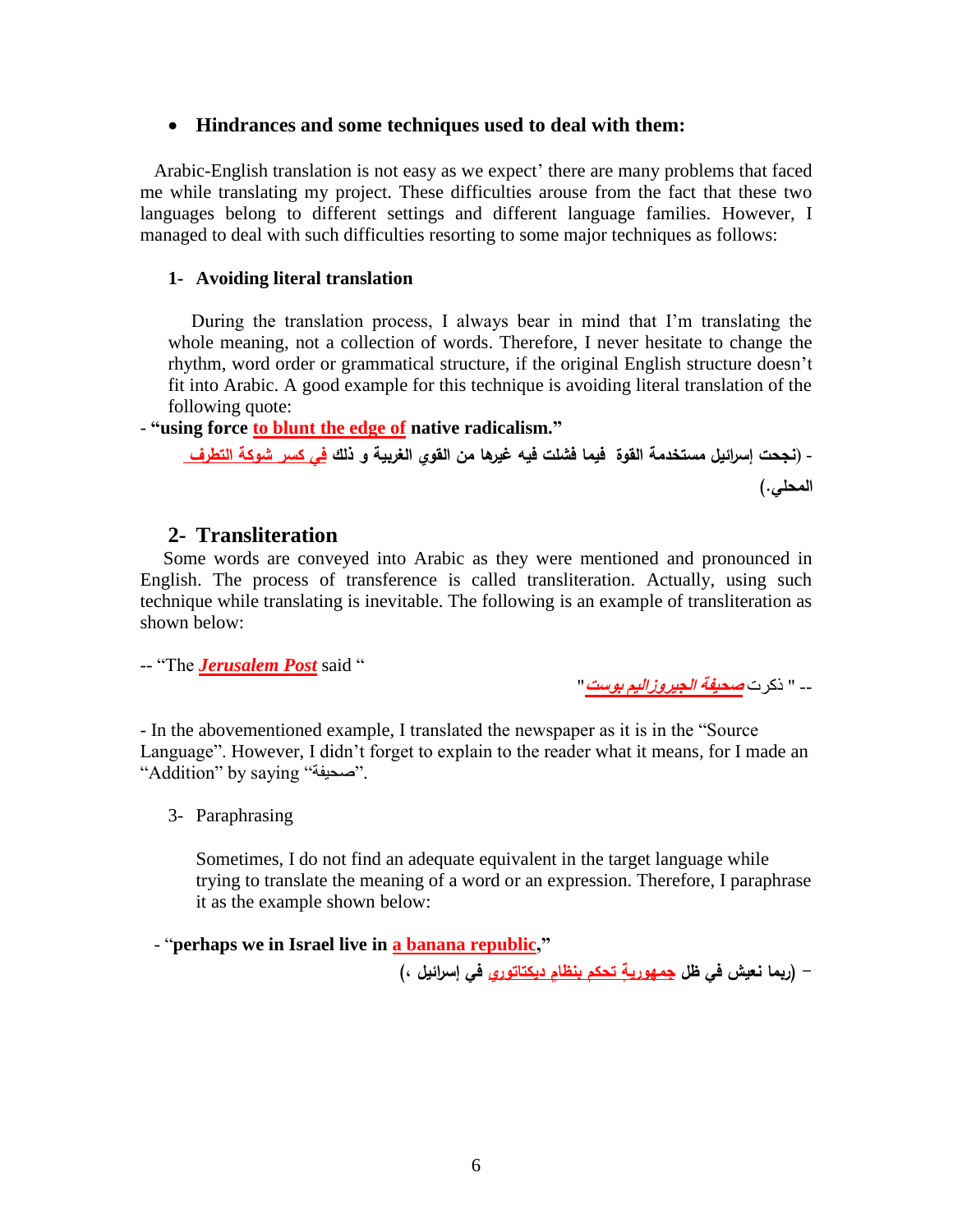### **INTRODUCTION**

On March 18, Israel admitted for the first time that  $-$  in violating of the 1977 United Nations' mandated arms embargo – it has significant military ties with South Africa. Israelis-South African relations, however, go far beyond arms sales and security cooperation to include scientific research and development of weapons systems, joint industrial and shipping ventures, trade, cultural exchange, tourism and political coordination. Today, two-way trade between Israel and South Africa is valued at about \$2.5 billion annually. In addition, the two regimes, with their twin systems of apartheid and Zionism, are partners in colonizing other nations' land and in suppressing the indigenous populations of the land they colonize. As settler states, they also serve as garrison states that protect the interests of foreign powers on whose continued support they depend for their very survival.

 Herein we will review the history of the Israeli-South Africa relationship, highlight some of the similarities that exist between the two regimes and identify major areas of cooperation. The impact of such cooperation on the efforts and goals of the international anti-discrimination and peace movement will also be explored.

 It should be noted that, whenever possible, Israeli sources have been used for documentation.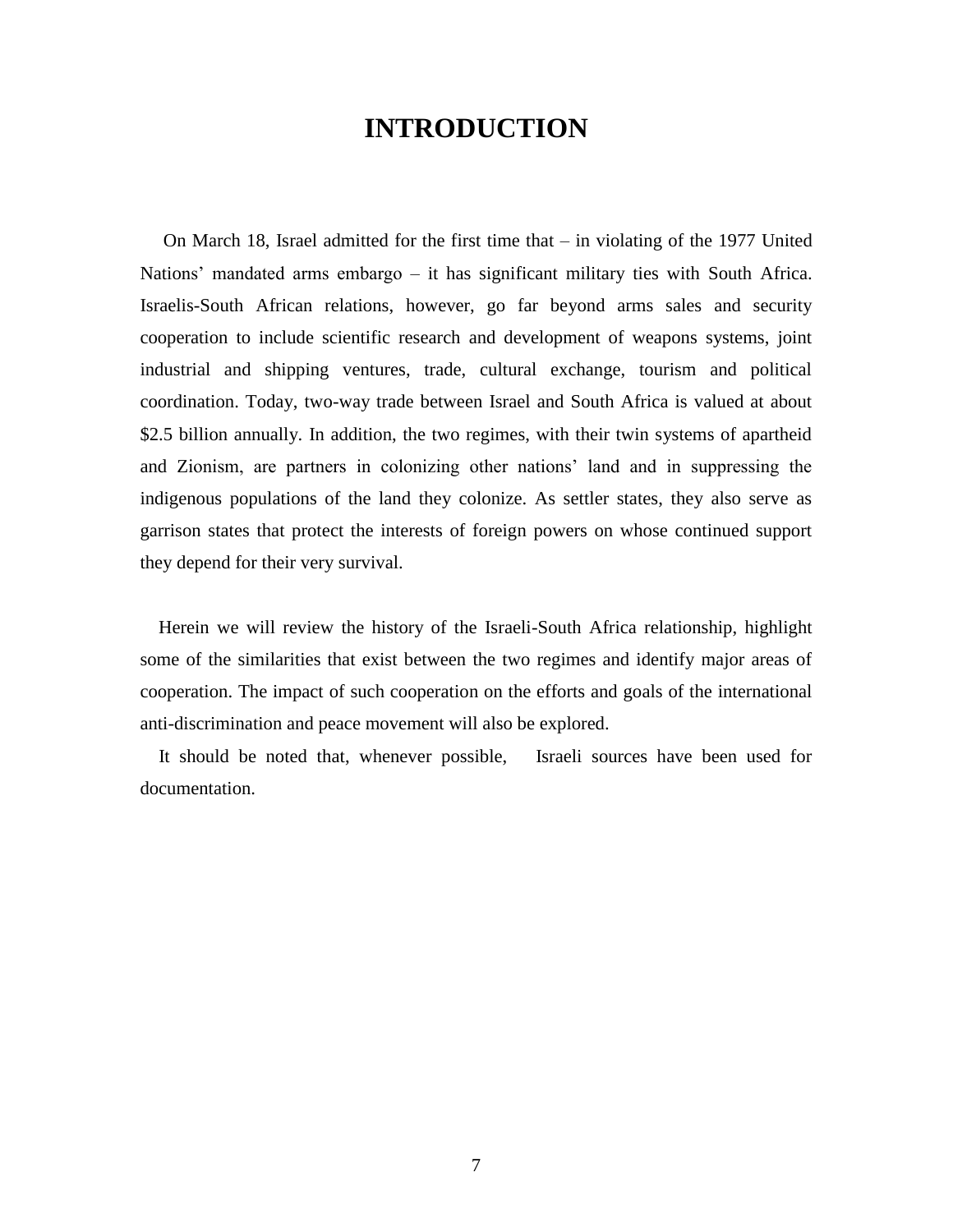في الثامن عشر من مارس عام 1987م، اعترفت إسرائيل ولأول مرة – في انتهاكٍ لقرار الأمم المتحدة رقم 1977 بشأن حظر األسلحة-بأنها لديها عالقات عسكرية وطيدة بجنوب أفريقيا . وبالرغم من ذلك، فالعالقات اإلسرائيلية الجنوب افريقية نتجاوز مجرد المبيعات العسكرية و التعاون الأمنى لتشمل الأبحاث العلمية و نطوير أنظمة الأسلحة و مشاريع صناعية و شحن مشتركة و في مجال التجارة و التبادل الثقافي و في السياحة والتعاون السياسي. و في الوقت الراهن، هناك تجارة متبادلة بين إسرائيل و جنوب أفريقيا تقدر قيمتهما بقرابة اثنان و نصف المليار دوالر أمريكي سنويا. وعالوة علي ذلك،فان كال النظامين، و بنظاميهما في الفصل العنصري و الصهيونية، فهما شركاء في استعمار أراضي الغير و قمع أهالي البالد األصليين الذي استعمرتهما . و بصفتهما دولتين استيطانيتين, فهما أيضا يقومان بدور الدول الحامية اللتان تحميان مصالح القوي األجنبية اللتان بدورها تعتمدان علي استمرار دعمهما من أجل للبقاء .

 في هذا الكتاب, سوف نجري مراجعة لتاريخ العالقة اإلسرائيلية الجنوب افريقية ، ونسلط الضوء علي بعض نقاط االلتقاء بين هذين النظامين و نحدد أهم مواطن التعاون بينهما. وسوف نقوم بدراسة اثر ذلك التعاون علي جهود و أهداف منظمات الدولية لمناهضة العنصرية و حركة السالم.

و يجدر التنويه هنا ، و حيثما أمكن ذلك، فقد جري االستعانة بمصادر إسرائيلية لغرض التوثيق.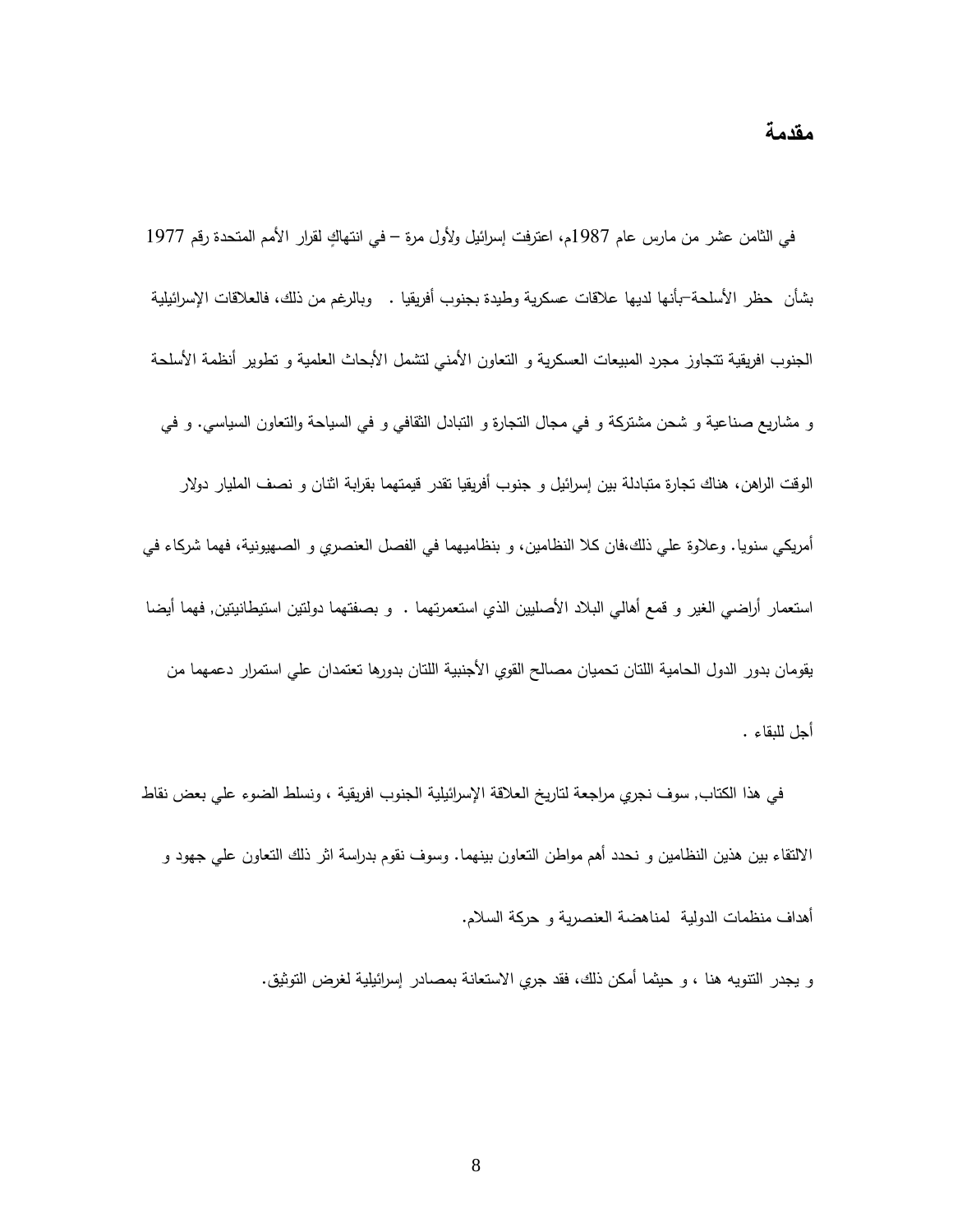### **The Unholy Relationship**

 Ties between South Africa and Israel go back as far as 1917 when J.C. Smuts and Chaim Weizman became friends. As the time Smuts, who strongly supported colonialism, was a member of the British war cabinet. Weizman, on the other hand, was a leader of the Zionist organization which sought British help for the establishment of a Jewish homeland in Palestine. Their association led Smuts to become the principal supporter of the Zionist plans within the power corridors of London (1) and encouraged Weizman to offer Jewish help for the British war efforts in return. On November 2, 1917, the British government issued the Balfour Declaration which promised the Jews a homeland in Palestine. Smuts' support of Zionism continued as he later became South Africa's support strengthened as he became Israel's first President.

 In 1948, Israel was created as a Jewish state in Palestine and the South African National Party came to power. D.F. Malan, who was a principal architect of the apartheid system, became South Africa's Prime Minister and a leader in paving the way for closer South African-Israeli relations. Malan led his party to abandon some of its anti-Semitism and include the country's Jews in the system of white privilege in South Africa.(2)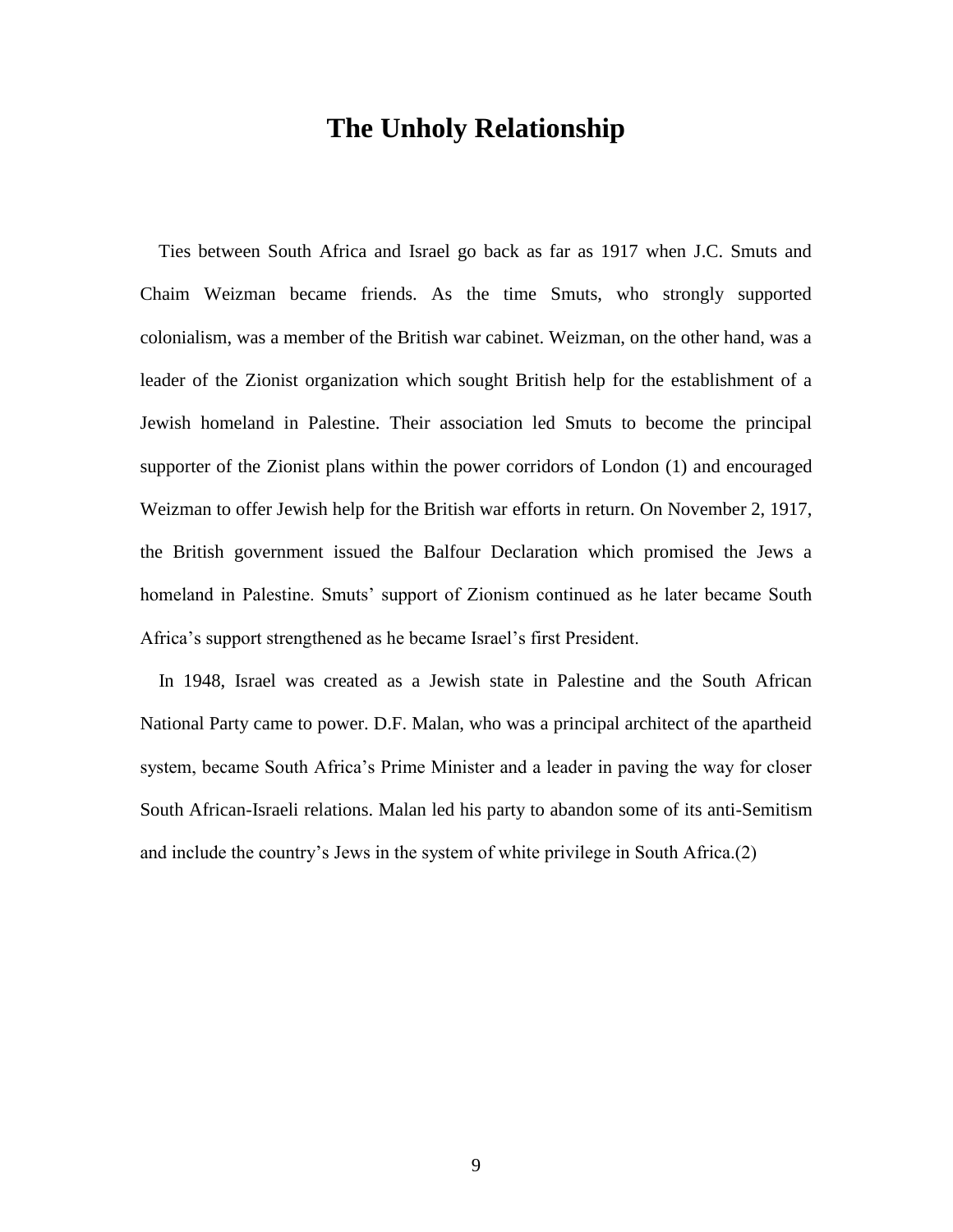# العلاقة الغير مُقدِّسة

 إن العالقات بين جنوب أفريقيا و إسرائيل تمتد بجذورها إلي عام 1719م، مع بداية صداقة كال من جان كريستيان سماتس– رئيس الوزراء الجنوب أفريقي الأسبق– و حاييم وايزمان. في الوقت الذي كان سماتس عضوا في المجلس العسكري البريطاني. وفي المقابل، كان وايزمان يتزعم المنظمة الصهيونية والتي حظيت بوعد بريطاني بمساعدتهم علي تأسيس وطن يهودي في فلسطين. و أدت صداقتهم هذه إلي جعل سماتس الداعم الرئيس للمخططات الصهيونية ضمن أروقة السلطة في لندن)1(و قام بتشجيع وايزمان ليعرض المساعدة علي البريطانيين في جهود الحرب في المقابل. وفي الثاني من نوفمبر عام 1719م ، قامت الحكومة البريطانية بإصدار إعالن بلفور الذي وعدت في اليهود وطنا في فلسطين. واستمر دعم سماتس للصهاينة إلي أن أصبح رئيسا لوزراء جنوب أفريقيا, و كذلك ازداد تقدير وايزمان لجنوب أفريقيا بعد أن أصبح أول رئيسا إلسرائيل.

في عام 1798م، أقيمت دولة يهودية في فلسطين و تولي مقاليد الحكم في جنوب أفريقيا الحزب الوطني. و أصبح دانيال فرانسوا ماالن \_ المخطط األساسي لنظام التمييز العنصري\_ رئيسا للوزراء في جنوب أفريقيا ، و قائدا في تذليل الصعاب من اجل توثيق اكبر للعالقة بين بلده و إسرائيل. وقام ماالن بتوجيه حزبه إلي أن يتخلي عن بعض معاداته للسامية و السماح للمواطنين اليهود في الدولة إلي التمتع بنظام االمتيازات التي يحظي بها البيض في جنوب أفريقيا(2).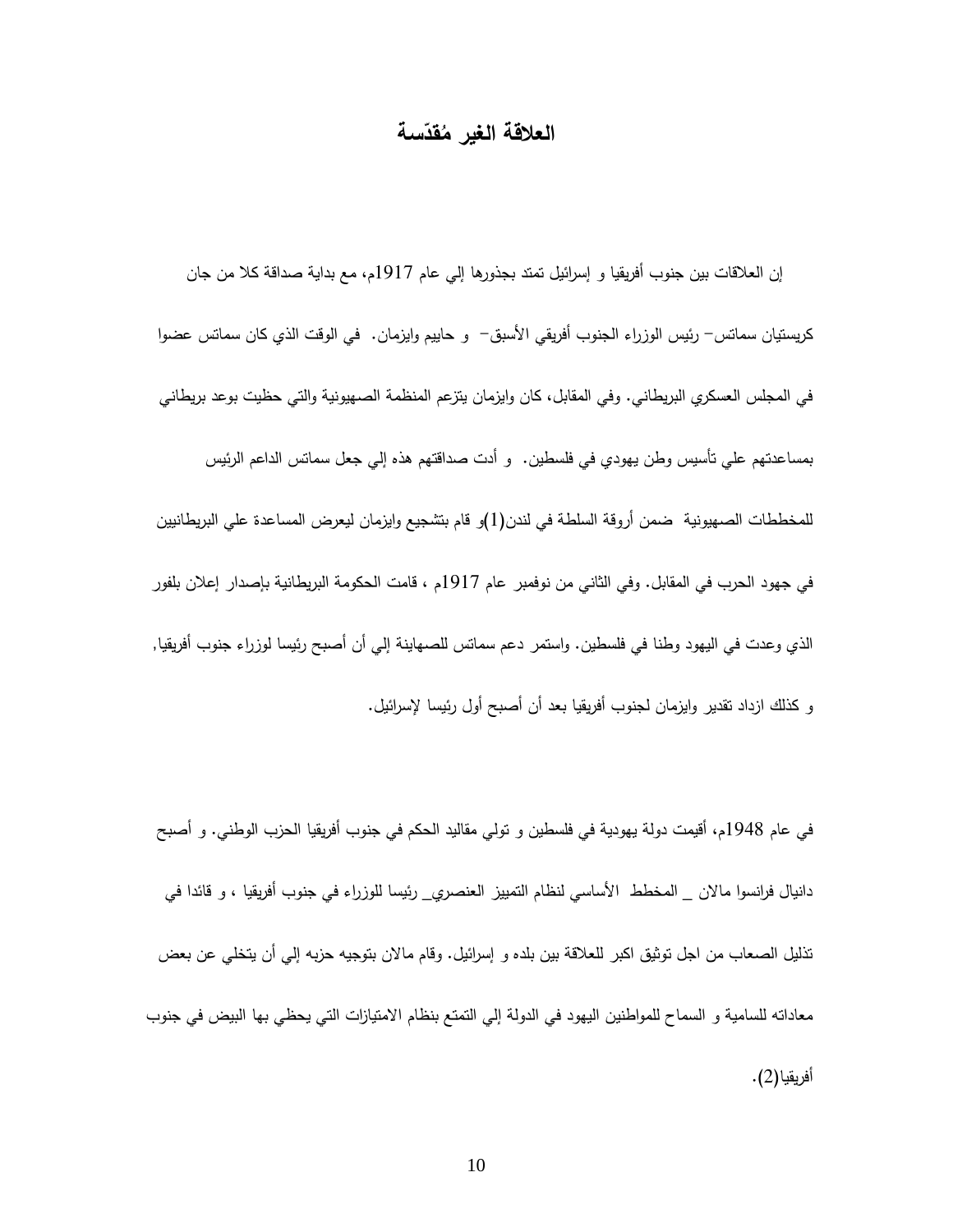As a result, South African Jews became partners in and strong supporters of the apartheid system and a bridge tying the white minority government of South Africa to the Zionist government of Israel, thus facilitating closer and wider cooperation between the two regimes. Ben Gurion, Israel's first Prime Minister, wrote that the South African Jewish community contributed more to Israeli war against the Palestinians and other Arabs in 1948-49 than any other country. (3)

 After the Zionist leaders declared the establishment of Israel as a Jewish state in 1948, South Africa was one of the first countries to recognize the newly created Jewish state. In 1950, then-Israeli Prime Minister Moshe Sharitt visited South Africa, and in 1953 South African Prime Minister Malan was the first head of state ever to visit Israel. As a result, cooperation between the two regimes began to grow and expand into other fields such as trade, joint industrial and financial ventures and scientific exchange.

 Israel's preoccupation with black Africa and its attempts to present itself as a nationalist state most interested in helping develop the newly independent African state, however, caused Israeli-South African relations to develop slowly an at times to encounter some difficulties . In 1962, for example, the white minority government of South Africa forbade donations to Israel from Jewish community after the Israeli government criticized apartheid. South Africa's Prime Minister Hendrik Verwoered reacted with anger at what he perceived as blatant Israeli hypocrisy.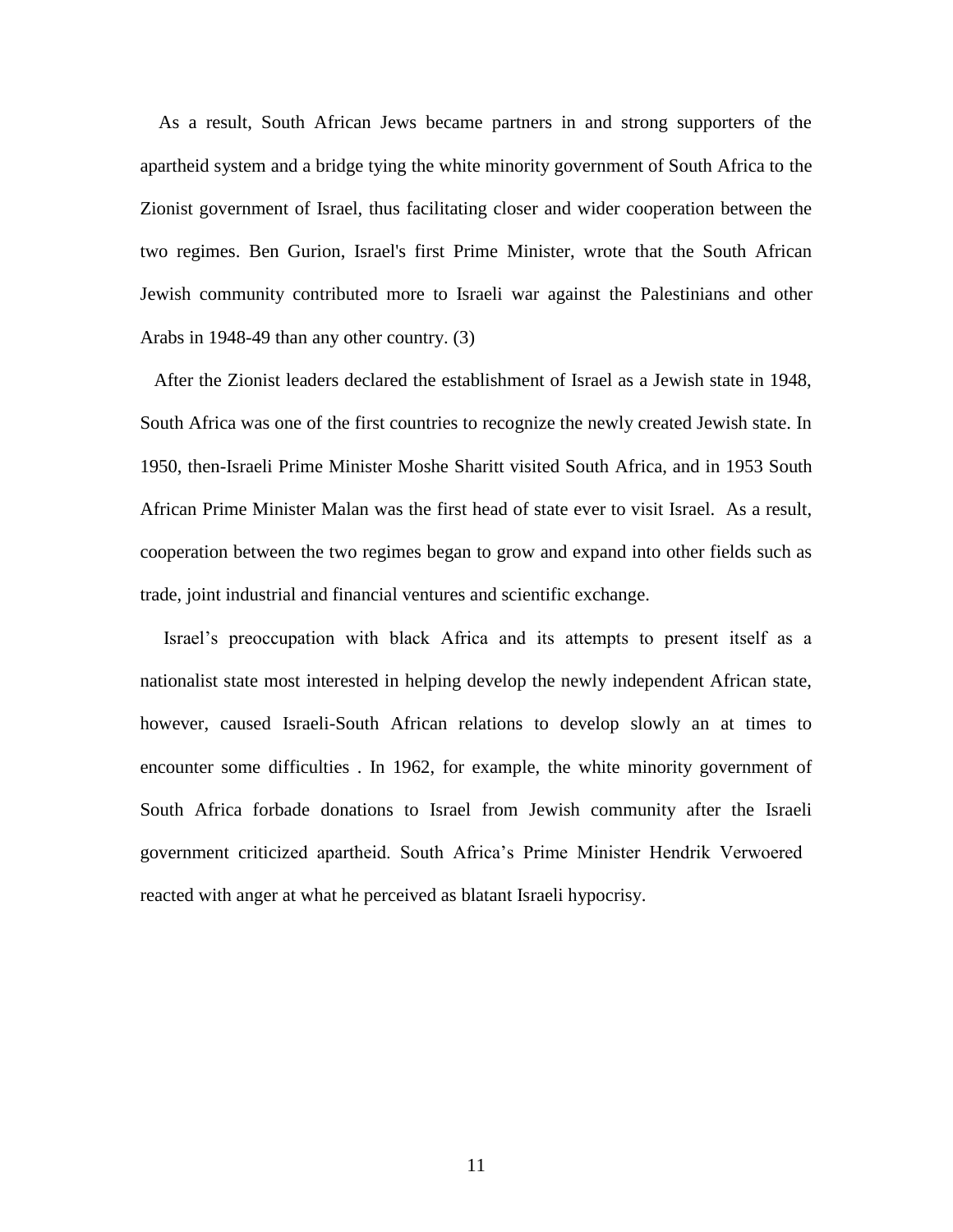و نتيجة لذلك، أصبح يهود جنوب أفريقيا شركاء و داعمين أقوياء لنظام التمييز العنصري وحلقة الوصل بين حكومة األقلية البيضاء في جنوب أفريقيا و الحكومة الصهيونية في إسرائيل، مما فتح المجال لتعاون أسهل وأوسع بين كال النظاميين. أورد بنجيريون \_أول رئيسا للوزراء في إسرائيل\_ في احدي كتاباته بان المجتمع اليهودي في جنوب أفريقيا ساهم في الحرب ضد الفلسطينيين والعرب عامي 97-1798م بفعالية اكبر مما سواه من البلدان األخرى. بعيد إعالن قادة الصهاينة إقامة دولة إسرائيل كيان يهودي عام 1798م؛ كانت جنوب أفريقيا من بين أولي الدول التي اعترفت بالدولة اليهودية حديثة الوالدة . وتلتها في عام 1791م، زيارة قام بها رئيس الوزراء اإلسرائيلي موشي شاريت إلي جنوب أفريقيا ، و في عام 1791م قام رئيس وزراء جنوب أفريقيا ماالن بإجراء زيارة رفيعة المستوي األولي من نوعها إلسرائيل. و نتيجة لذلك، بدأ التعاون بين كلتا البلدين في التعاظم ليمتد ليطال مجاالت أخري مثل المجال التجاري و المشاريع الصناعية و المالية و التبادل العلمي .

 إن انشغال إسرائيل بسود جنوب أفريقا و محاولتها تقديم نفسها كدولة قومية تهتم بمساعدة و تنمية الدول اإلفريقية حديثة الاستقلال أدي إلى بطئ تقدم العلاقة الإسرائيلية الجنوب افريقية و تخللتها بعض الصعاب في بعض الأحيان. فعلي سبيل المثال، في عام 1962م قامت حكومة الأقلية البيض في جنوب أفريقيا بحظر تقديم المعونات من قبل الجماعات اليهودية لديها و إرسالها إلي إسرائيل علي اثر انتقاد الحكومة اإلسرائيلية لسياسة التمييز العنصري. فكان رد فعل رئيس وزراء جنوب أفريقا *هنريك فيرورد* هو الغضب الشديد علي ما وصفه بالنفاق الإسرائيلي الواضح.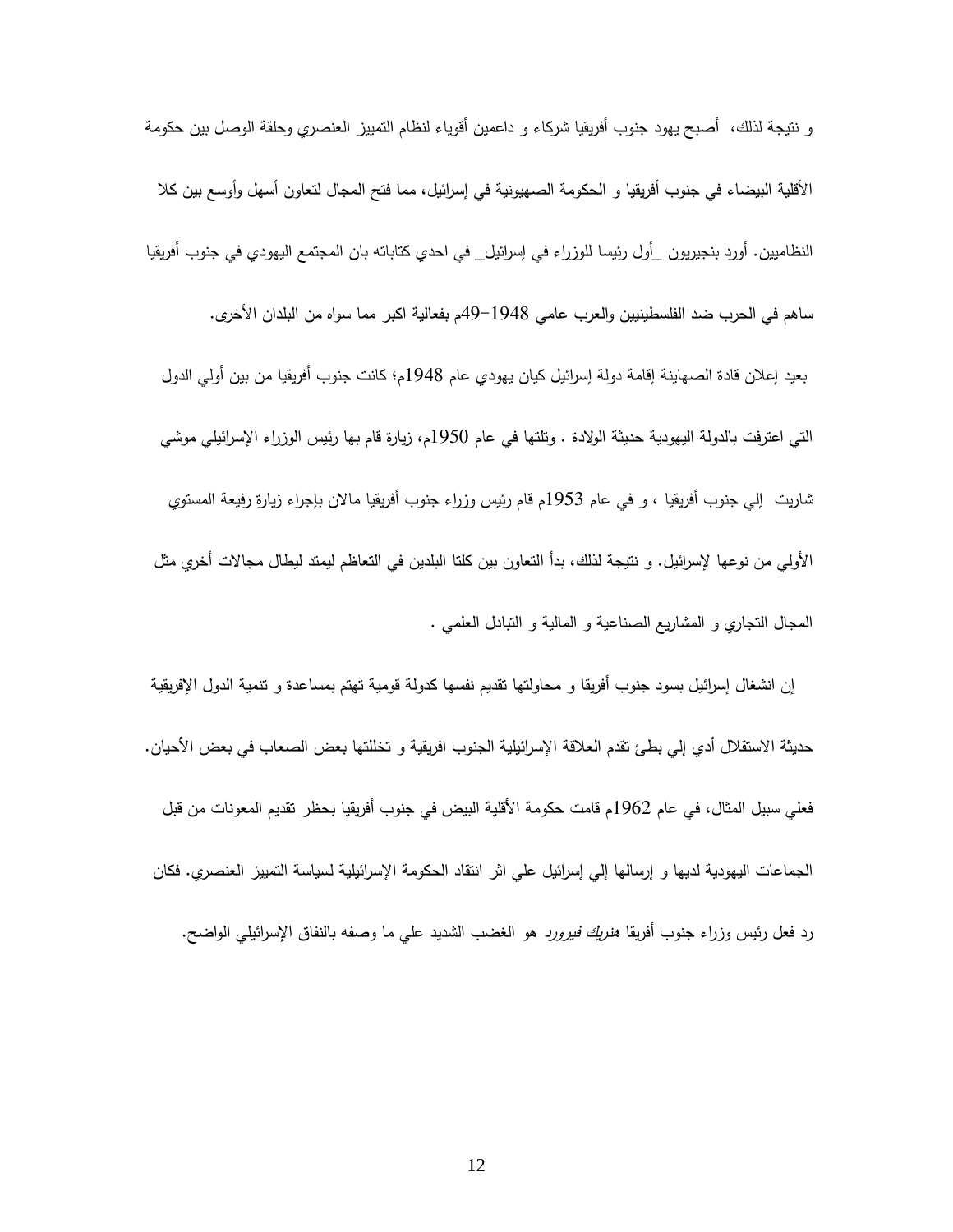Verwoered said:

 **"They (the Jewish) took Israel (Palestine) away from the Arabs after the Arabs had lived there for a thousand years. In that I agree with them. Israel is an apartheid state. People are beginning to ask why, if Israel and its Rabbis feel compelled to attack the policy of separate development (in South Africa), the separate development in Israel is not wrong in their eyes as well… It may be said that they wish to differentiate the separate states because of religious and not racial differences, but if differentiation is wrong on one score, it is also wrong on another, we believe in the separate state of Israel, but now begin to wonder whether that support should be withdrawn." (4)**

 Israeli-South African relations, however, were quickly repaired due to commonly felt needs and shared convictions and destinies. Furthermore, the 1967 Arab-Israeli war and its consequences changed black Africa's perception of Israel and thus caused Israeli-South African relations to become closer and warmer.

As a result of that war several other developments occurred:

- 1- Israel was exposed as a colonizing power, especially after the Israeli government refused to withdraw from the Arab land it had occupied during the war.
- 2- Upon the realization of the true nature of Zionism, many black African countries were pushed to sever diplomatic as well as trade relations with Israel.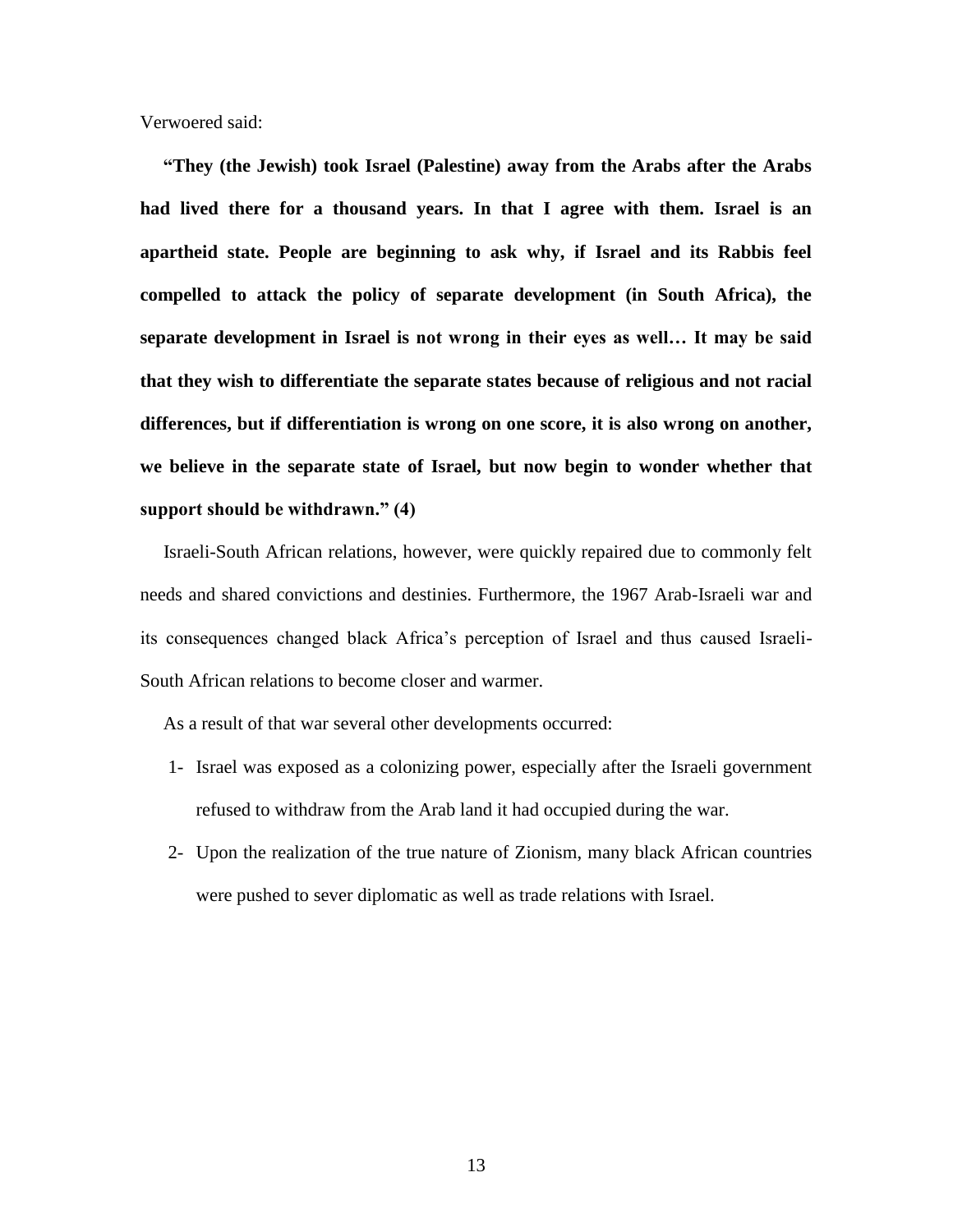. و قال فيرورد:

**" لقد قاموا )اليهود( بسلب إسرائيل)فلسطين( من العرب بعد أن عاشها العرب ألكثر من ألف عام. و اتفق معهم في ذلك. إن إسرائيل دولة قائمة علي التمييز العنصري. فلقد اخذ الناس يتساءلون لماذا- إذا كانت إسرائيل و أحبارها يجدون أنفسهم مضطرون لمهاجمة سياسة التمييز )في جنوب أفريقيا( – سياسة الفصل العنصري التي تنتهجها إسرائيل ليست خطأ بمنظورهم كذلك... و لعله يقال بأنهم يرغبون بالتفرقة العنصرية بين البلدين علي خلفية الدين و ليس بناءا علي األصول العرقية ، ولكن إذا كانت التفرقة تعتبر مفهوما خاطئا في مجال ما ؛ فهي كذلك في النواحي األخرى.** 

**نحن نؤيد مفهوم الدولة المنفصلة إلسرائيل, و لكن بدئنا اآلن بالتساؤل هل ينبغي التراجع عن هذا التأييد.")4(** و لكن سرعان ما التأمت العالقات اإلسرائيلية و الجنوب افريقية من جديد و يرجع ذلك إلي الشعور العام بالشراكة في االحتياجات و القناعات و المصير. أضف إلي ذلك، ما حدث في حرب ال1799 بين العرب و إسرائيل و ما ترتب عليها من تبعات أدت إلي تغير في توجهات الجنوب أفريقيين من السود تجاه إسرائيل مما أدي إلي مزيد من العالقات الحميمة والقوية بين البلدين.

و أدت تلك الحرب أي ظهور عدة تطو رات منها:

-1 بدت إسرائيل كقوة استعمارية، خاصة بعد رفض الحكومة اإلسرائيلية االنسحاب من األرض العربية التي احتلتها خالل الحرب.

-2 وبناءا علي فهمهم لحقيقة الحركة الصهيونية، اندفعت كثير من الدول اإلفريقية من السود إلي قطع العالقات الدبلوماسية و التجارية مع إسرائيل.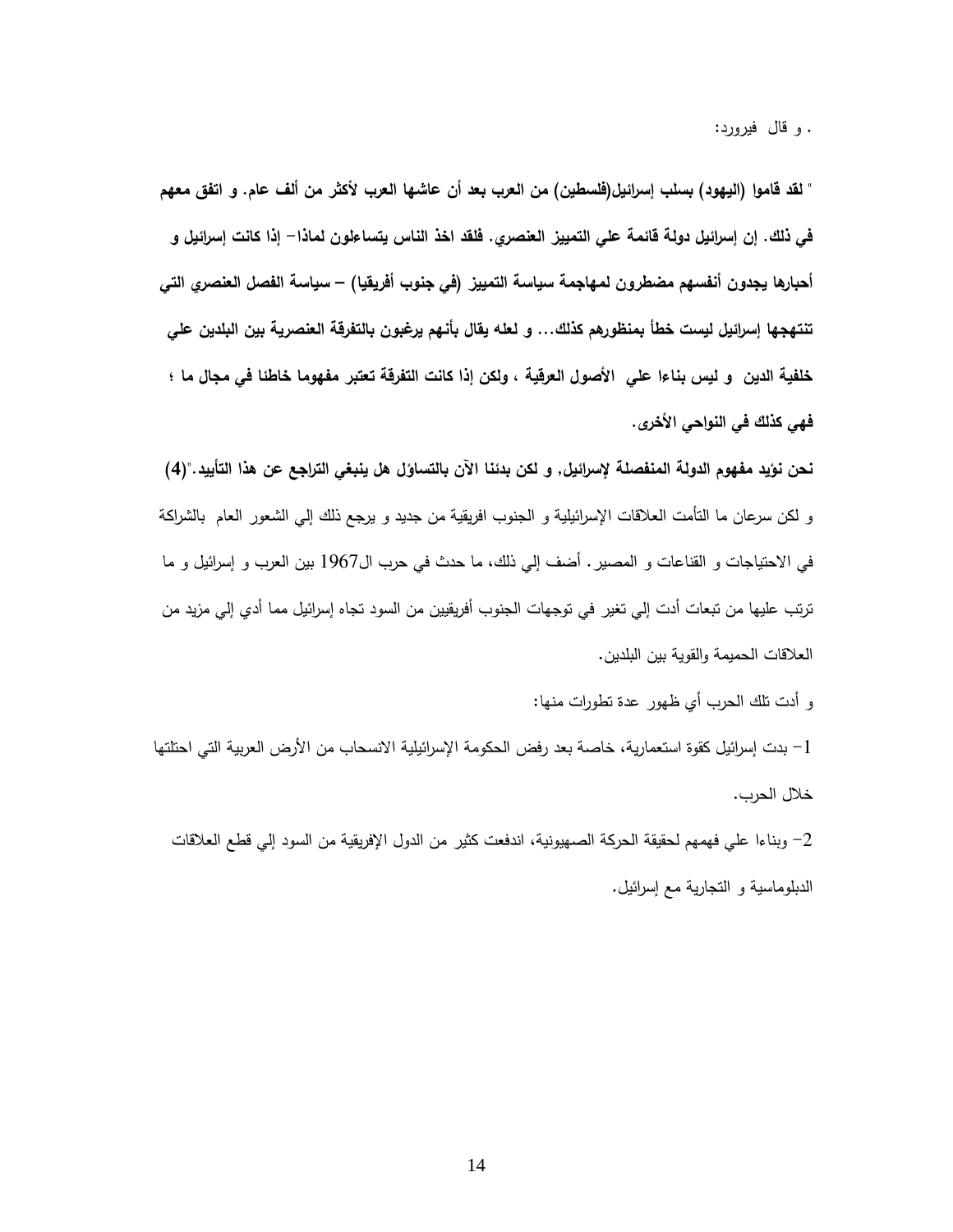- 3- South Africa was impressed with Israel's spectacular military performance in the war and thus recognized the potential importance of Israeli military equipment, training, technology and intelligence to the survival of its own apartheid system.
- 4- The United States was also impressed with the potential of Israel as a useful and effective instrument of American foreign policy in the strategic Middle Eastern region.

 In 1969, Chaim Herzog, Israel's President and a former native of South Africa visited his place of birth. Two years later, Menachem Begin made a visit to South Africa and met with its Prime Minister, John Voster. Yitzhak Rabin, Israel's Defense Minister conducted a fund-raising tour in South Africa in 1973. In 1979, diplomatic relations between the two regimes were upgraded to the Ambassadorial level and South Africa's Prime Minister John Vorster visited Israel and received a red-carpet welcome from Israeli Prime Minister Yitzhak Rabin, despite the fact that Vorster had spent 20 months in prison during World War II for his collaboration with the Nazis. The visit and the many agreements which were signed as a result of it, opened a new era in Israeli-South African relations which continues today to deepen and expand, contrary to the international community's desire to isolate South Africa and terminate its apartheid system.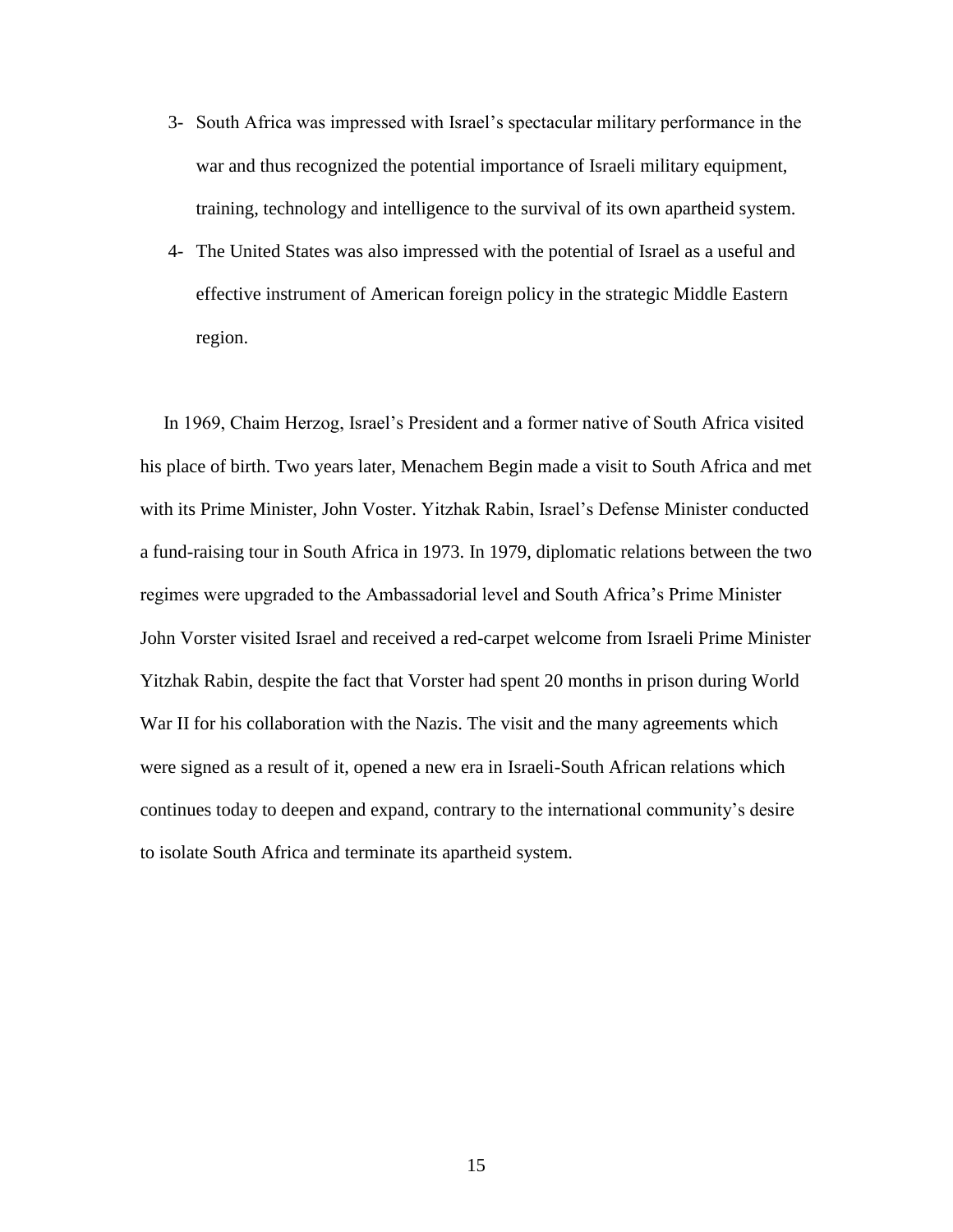3– أعجبت جنوب أفريقيا بالأداء العسكري المذهل لإسرائيل في الحرب و أدركت الأهمية الكامنة في كل من التجهيزات و التدريب والتقنية و االستخبارات اإلسرائيلية من اجل بقاء نظامها العنصري. -9 كانت الواليات المتحدة األمريكية معجبة بالقدرات اإلسرائيلية كأداة مهمة و فعالة لسياساتها في منطقة الشرق الأوسط الإستراتيجية .

 في عام 1797م، قام حاييم هيرزوغ- الرئيس اإلسرائيلي و مواطن جنوب أفريقي سابقا- بزيارة مسقط رأسه. وبعدها بعامين ، اجري مناحم بيجن زيارة إلي جنوب أفريقيا و التقي برئيس وزرائها جون فورستر . و قام إسحاق رابين\_ وزير الدفاع اإلسرائيلي \_ بإجراء جولة في جنوب إفريقيا بهدف جمع التبرعات فيها عام 1791م. و في عام 1799م،ارتفعت درجة العالقات بين النظامين إلي مستوي تمثيل السفراء , و قام رئيس وزراء جنوب أفريقيا جون فورستر بزيارة إسرائيل حيث استقبله رئيس وزراء إسرائيل إسحاق رابين بحفاوة، وذلك بالرغم من مكوث فورستر بالسجن لعشرين شهرا خالل الحرب العالمية الثانية لتعاونه مع النازييين. أدت الزيارة و االتفاقيات التي وقعت نتيجة لها إلي بدء عصر جديد من العالقات اإلسرائيلية الجنوب افريقية التي استمرت في التعمق و التوسع إلي يومنا هذا ، وذلك علي نحو يخالف توجهات المجتمع الدولي الرامية إلي عزل جنوب أفريقيا و إنهاء نظامها القائم علي التمييز العنصري .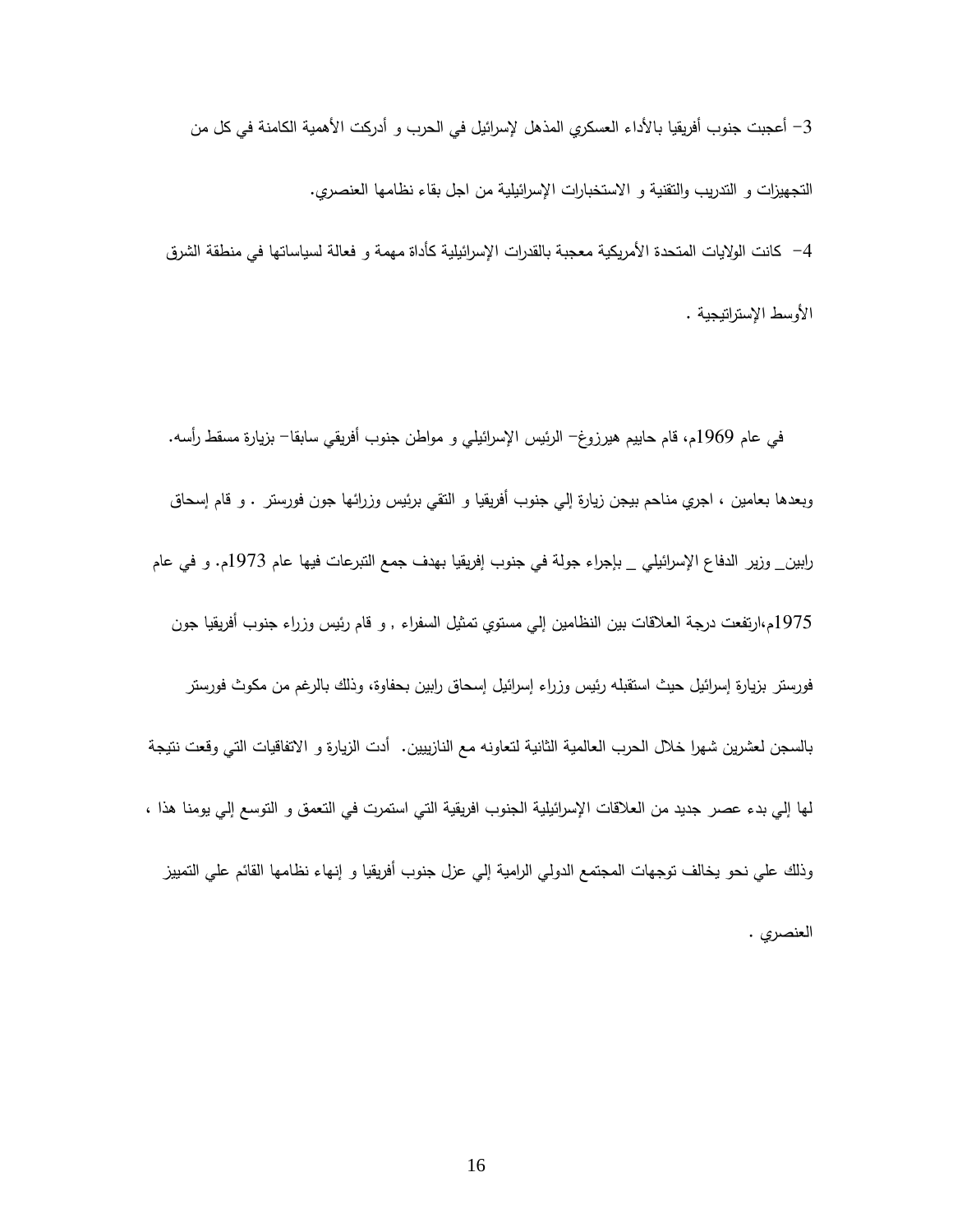Between 1967 and 1974, political as well as economic developments in Africa and the Middle East served to pull Israel away from black African and much closer to white minority government of South Africa. The increased resistance of black African to apartheid, colonialism and foreign exploitation, the emergence of the Palestine Liberation Organization (PLO) as a Third World liberation movement, and the tremendous increase in oil prices and Arab wealth drew Arabs and (black) Africans closer together. Israel and South Africa, on the other hand, felt the need to cooperate more closely and utilize their isolation to perpetuate their separate, but identical, systems. *Jewish Affairs*, the official organ of the South Africa Board of Deputies, had the following to say:

 *"the argument that Israel and South Africa have a basic community of interest in the Middle East and further south has more than a gain of truth in it. There is nothing secret or sinister about it. The strong ties between the countries, closer than ever since the 1967 war, are inseparable from their geographical and strategic position, from their anti-communist outlook, from the realities of their national existence… In short, the destinies of the two countries, so different in so many ways, but so alike in the fundamental conditions of their survival, are interwoven in a much more meaningful sense than any enemy propaganda could conceive or, for that matter, would be happy to see".* (5)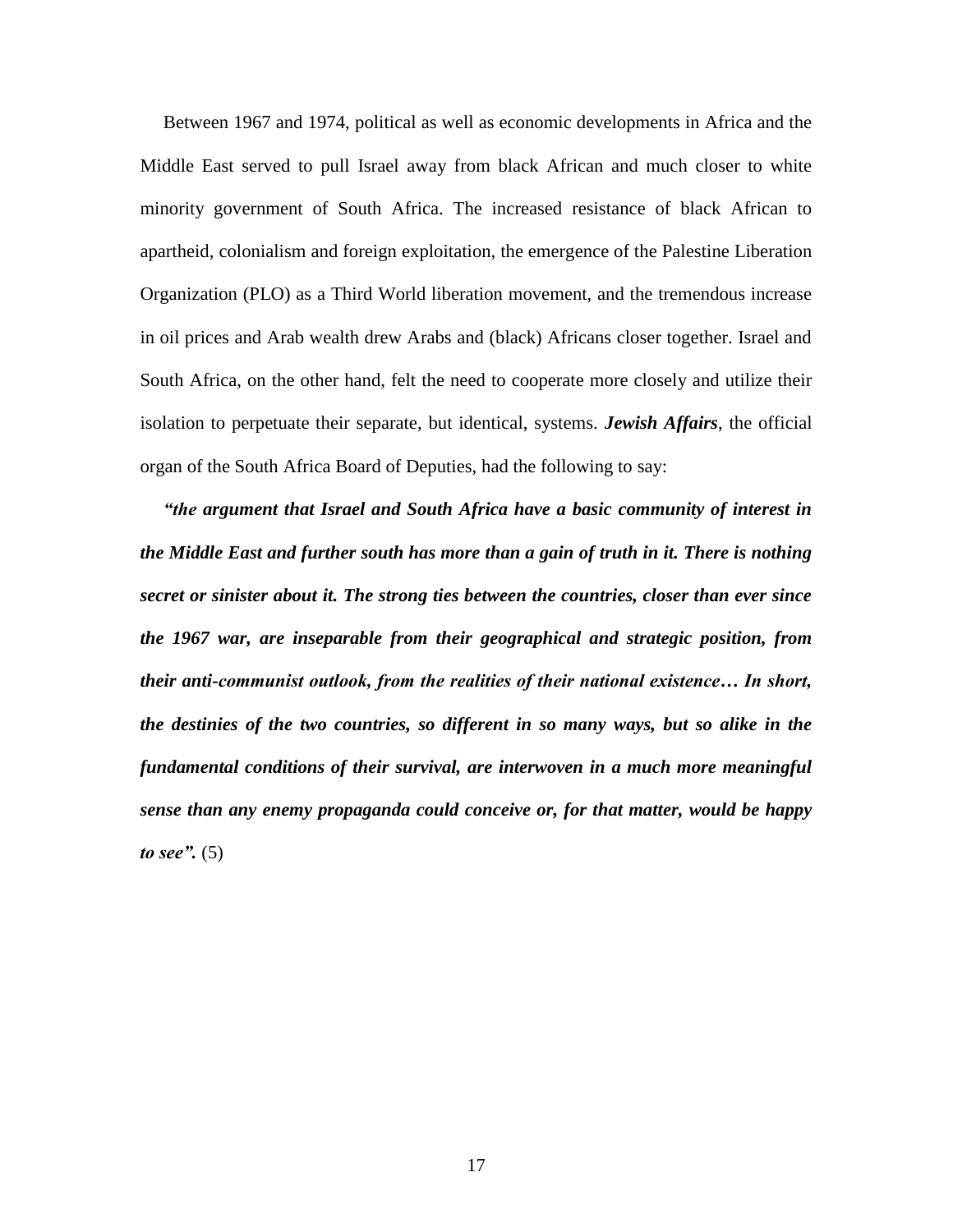في الفترة الواقعة ما بين عام 1799-1799م ، ساعدت تطورات سياسية و اقتصادية في أفريقيا و الشرق الأوسط في ابتعاد إسرائيل عن السود في أفريقيا و اقترابهم بصورة اكبر من الأقلية البيضاء الحاكمة في جنوب أفريقيا . كذلك أدي ارتفاع وتيرة مناهضة اإلفريقيين السود لسياسة التمييز العنصري و االستعمار و التوسع األجنبي و ظهور منظمة التحرير الفلسطينية كثالث حركة تحريرية عالمية و االرتفاع الهائل لسعر البترول وثروة العرب ، أدي هذا كله إلى اقتراب العرب الأفارقة (السود) من بعضهم البعض. وفي المقابل ، شعرت كل من إسرائيل و جنوب أفريقيا بالحاجة الماسة لمزيد من التعاون و توظيف وحدتهما لترسيخ استقاللية نظامهما المتماثالن . حيث قال العضو الرسمي في مجلس النواب الجنوب إفريقي: **" إن الزعم بان إسرائيل و جنوب أفريقيا لديها مصالح أساسية مشتركة في الشرق األوسط و أقصي الجنوب تعدو**

**كونها مجرد جزء من الحقيقة. فال يوجد ما هو سري أو شرير في ذلك. فالعالقات القوية بين البلدين، و التي ازدادت متانة منذ حرب عام 7691م، ال يمكن فصلها عن موقعهما الجغرافي و االستراتيجي و نظرتهما المناهضة لالشتراكية و من قناعتهما بجودهما القومي... و باختصار، إن مصائر كال البلدين –والتي تتنوع بطرق شتي، ولكنها تتشابه في الشروط األساسية لبقائهما علي قيد الحياة – تتشابك لتحمل معني اكبر من أية دعاية قد** 

**يحيكها عدو أو- لهذه القضية- سيسعد برؤيتها ".)5(**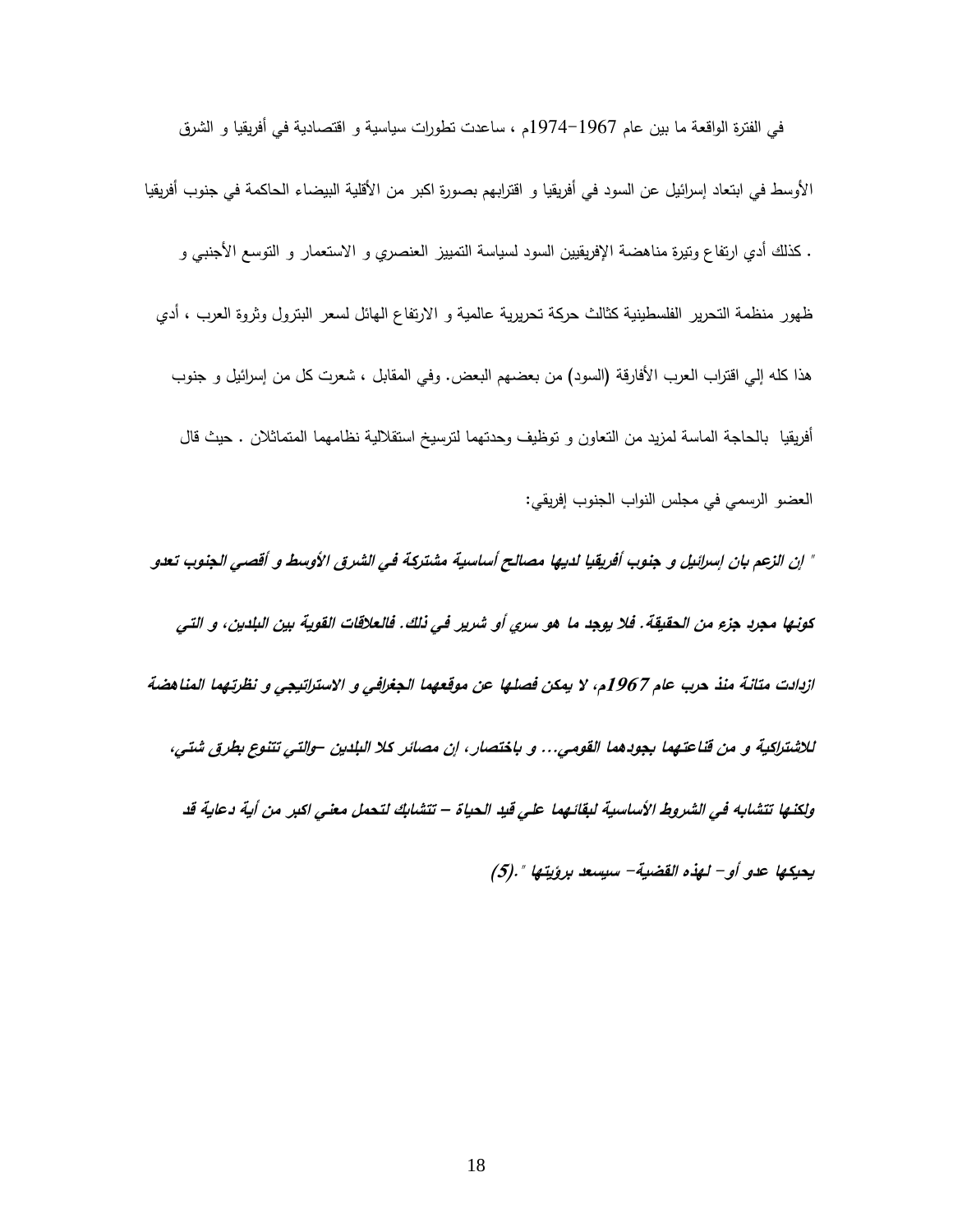Die burgher, a publication of the South African National Party, observed:

 *"It is in South Africa's interest that Israel is successful in containing its enemies, who are among our own most vicious enemies, and Israel would have all the world against it if the navigation route around the Cape of Good Hope should be out of operation because South Africa's control is undermined. The anti-Western powers have driven Israel and South Africa into a community of interests which had better be utilized than denied."* (6)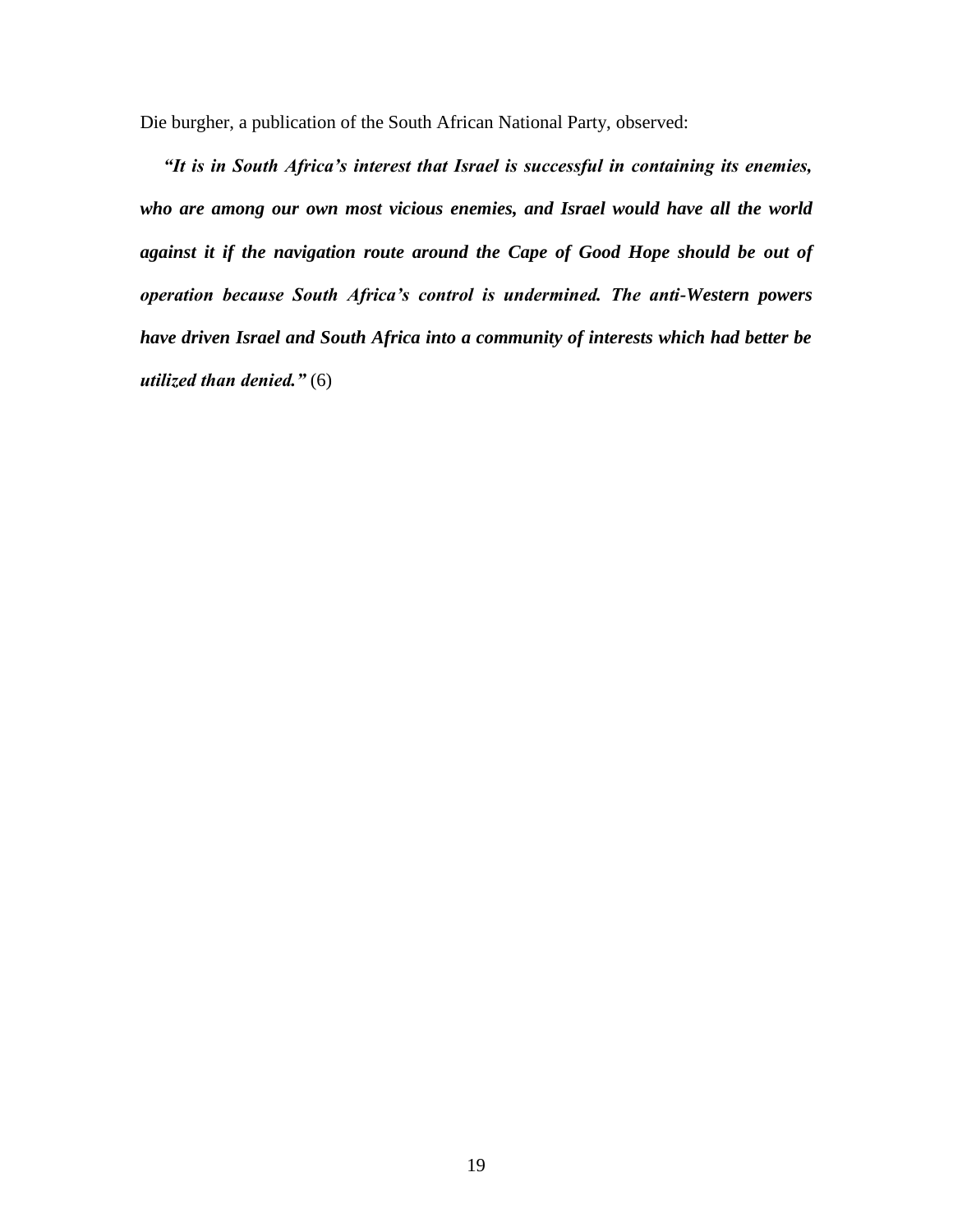ذكرت صحيفة داي بيرغر التي يرعاها الحزب القومي الجنوب أفريقي:

**" من مصلحة جنوب أفريقيا مقدرة إسرائيل علي السيطرة علي أعدائها- الذين هم من بين ألد أعداء منطقتنا- <sup>و</sup> ستجد إسرائيل نفسها أمام عداوة العالم اجمع في حال إيقاف المالحة في طريق رأس الرجاء الصالح إذا تزعزعت سيطرة جنوب أفريقيا عليه. لقد أفضت عداوة القوي المناهضة للغرب إلي أن تجد كل من إسرائيل و جنوب أفريقيا** 

**نفسيهما أمام واقع مصالح مشتركة يحسن االستفادة منه بدال من تجاهله .")9(**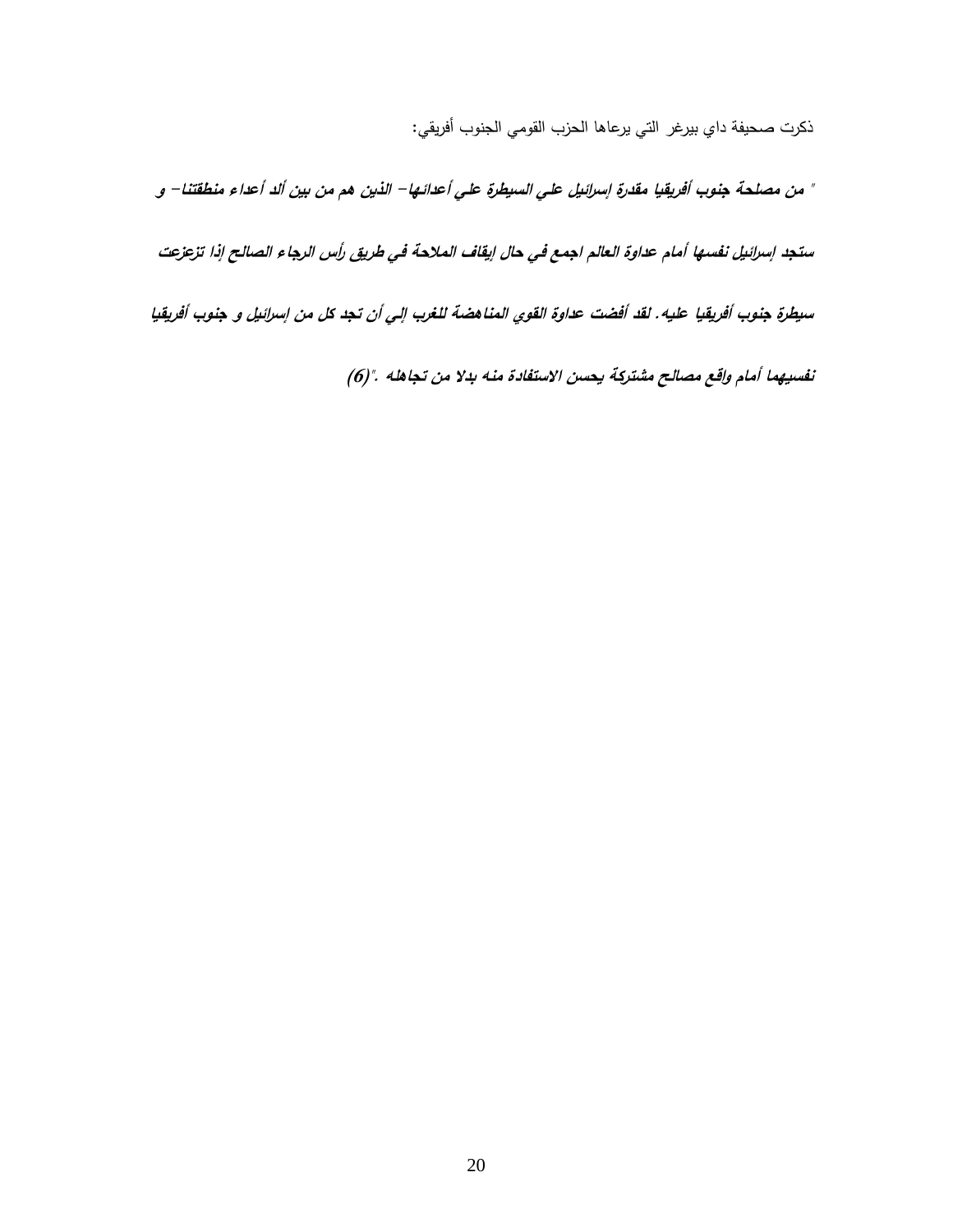### **Areas of Cooperation**

 Cooperation between South Africa's white minority government and Zionism began before Israel was created in 1948. In 1924, for example, a group of South African inventors established Africa-Israel Investments to purchase land in Palestine. The company, which was involved in purchasing Arab land for the benefit of Jewish immigrants, is now owned jointly by Bank Leumi and some South African inventors. The 1967 visit of Vorster to Israel, however, was the beginning of a well-planned and a wellexecuted strategy for closer relations and boarder cooperation between the two regimes. The many accords signed both during and after the visit amounted, in fact, to a formal alliance and led South Africa and Israel to methodically cooperate in a board range of military, diplomatic, intelligence and economic matters. Through such cooperation the two regimes attempted to provide for themselves what they could not obtain elsewhere, perform their duties as garrison states protecting the internists of foreign powers, and sustain a threatened existence.

 South Africa was producing Israel Uzi submachine guns in 1960. By 1973 its pilots were flying Israeli fighter planes- one of which was shot down by the Egyptians during the 1973 October War. In 1970, South African restrictions on Israeli investment in its economy were eased and major Israeli and South African banks began to extend lines of credit for exports.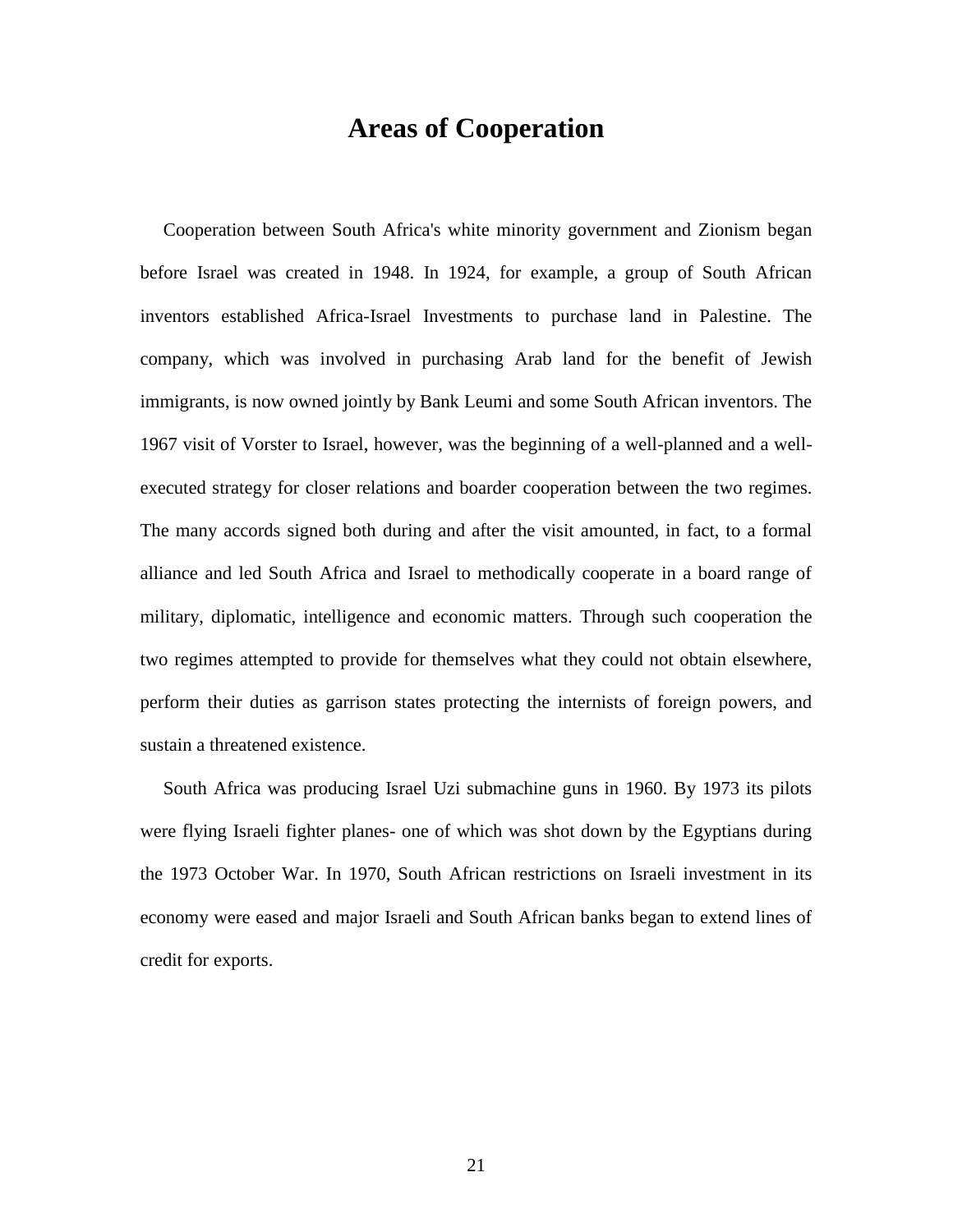### **مجاالت التعاون**

 بدأ التعاون بين حكومة األقلية البيض في جنوب أفريقيا و المنظمة الصهيونية قبل إقامة دولة إسرائيل عام 1798م. ففي عام 1719م- علي سبيل المثال- قامت مجموعة مستثمرين جنوب إفريقيين بإنشاء شركة أفريقيا- إسرائيل لالستثمار بهدف شراء أراضي في فلسطين. هذه الشركة- المتورطة في شراء أراضي عربية لحساب مهاجرين يهود- تعود ملكيتها حاليا إلي كل من بنك بين ليئومي و مستثمرين جنوب إفريقيين. و من جانب آخر، شكلت الزيارة التي أجراها فورستر عام 1967م بداية إستراتيجية خُطط لمها بعناية وتم تتفيذها بدقة بُغية بناء علاقات اشد عمق و لتعاون أوسع بين كلا النظامين. أدت الاتفاقيات العديدة التي وُقعت سواء أثناء الزيارة التي أجريت– في الواقع- إلي إقامة تحالف رسمي و أدي بجنوب أفريقيا و إسرائيل إلي تحقيق تعاون ممنهج في نطاق واسع في كل من المجال العسكري و الاستخباراتي و الدبلوماسي وفي الشؤون الاقتصادية. من خلال هذا التعاون؛ استطاع كلا النظامين أن يحققو لأنفسهما ما لم يستطيعا تحقيقه بطرق أخري، مؤديتان الواجب المنوط بهما كدول حامية لمصالح القوي الأجنبية، و في الحفاظ علي وجودٍ مُهدّد.

في عام 1791م كانت جنوب أفريقيا هي من ينتج البنادق الرشاشة اإلسرائيلية من نوع عوزي. و في عام 1791م كان طُيّاروها يقودون الطائرات الإسرائيلية المقاتلة – التي أسقط أحداها المصريون في حرب أكتوبر عام 1973م. و في عام 1791م، تم التخفيف من وطأة القيود الجنوب افريقية علي االستثمار اإلسرائيلي في اقتصادها و بدأت كبري البنوك اإلسر ائيلية و الجنوب افريقية بتمديد خطوط االئتمان للصادرات.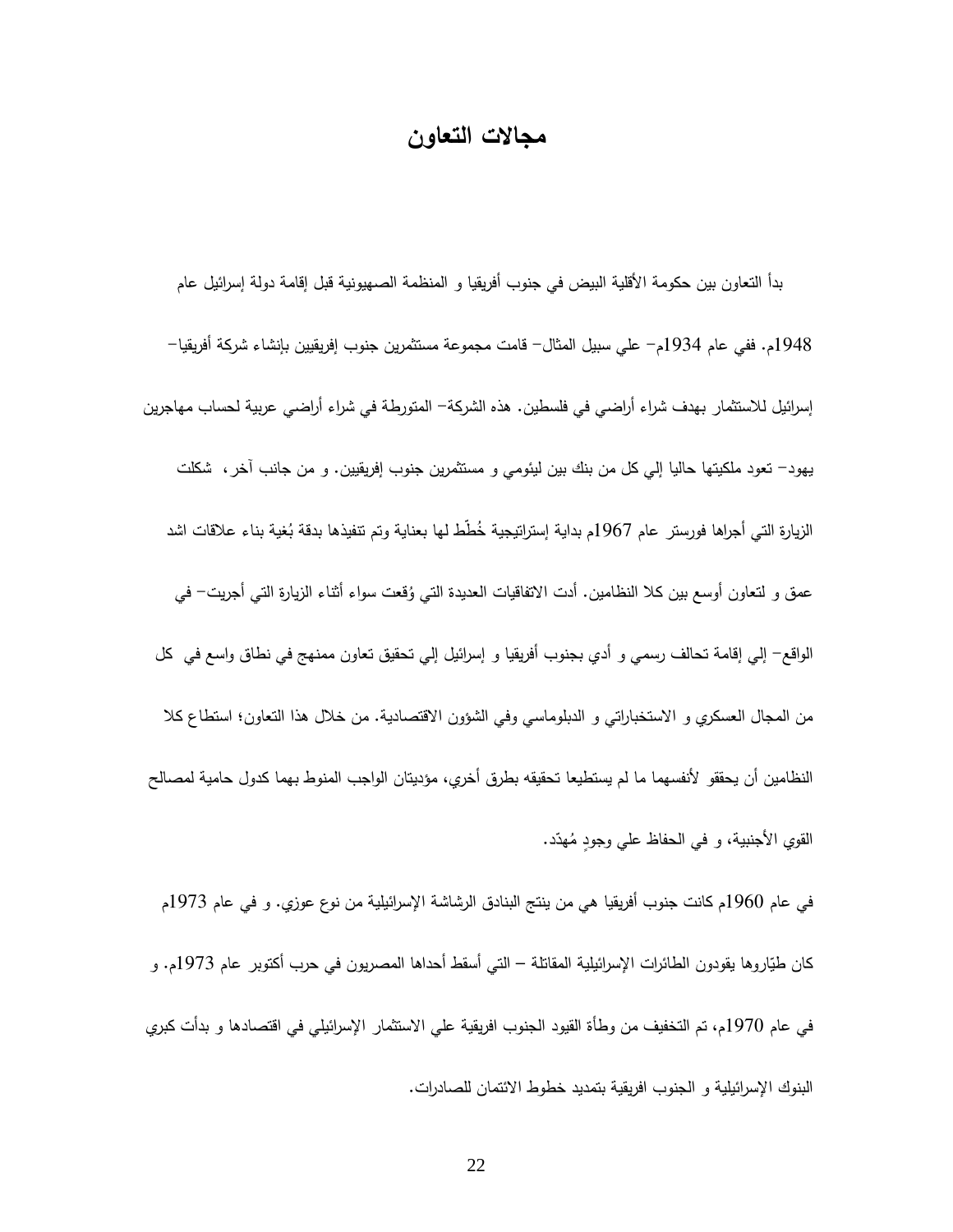To further facilitate trade between Israel and South Africa, the Israeli shipping line Zim put 4 ships on the route between the two countries. In 1973, Iscor, the giant South African steel company, and Koor, the Israeli holding company , jointly formed Iskoor to help Israelis develop the steel they needed to build tanks and other military equipment.

 During his visit to Israel in 1976, Vorster agreed to help finance the development of military systems in Israel. In return, Israel promised to provide South Africa with such systems and with the military technology it needed to build its own military industry. *The Washington Post* reported March 20, 1987, that "South **Africa has helped fund development of new Israeli weapons systems and has received in return licenses to produce those systems in South Africa. Such items as the Uzi submachine guns, Galil assault rifles, guided missile boats, radar and communications systems and the new Cheeta reconnaissance jet are said to be produced in South Africa under the agreement"** (7)signed by Vorster in April, 1976. In addition, Israel began to sell South Africa larger amounts of military equipment and more advanced systems and to provide the Pretoria regime with needed military instructors. Training South African troops and police to use the latest counter-insurgency techniques was another function Israelis began to perform in South Africa after the popular uprising in Soweto in 1976.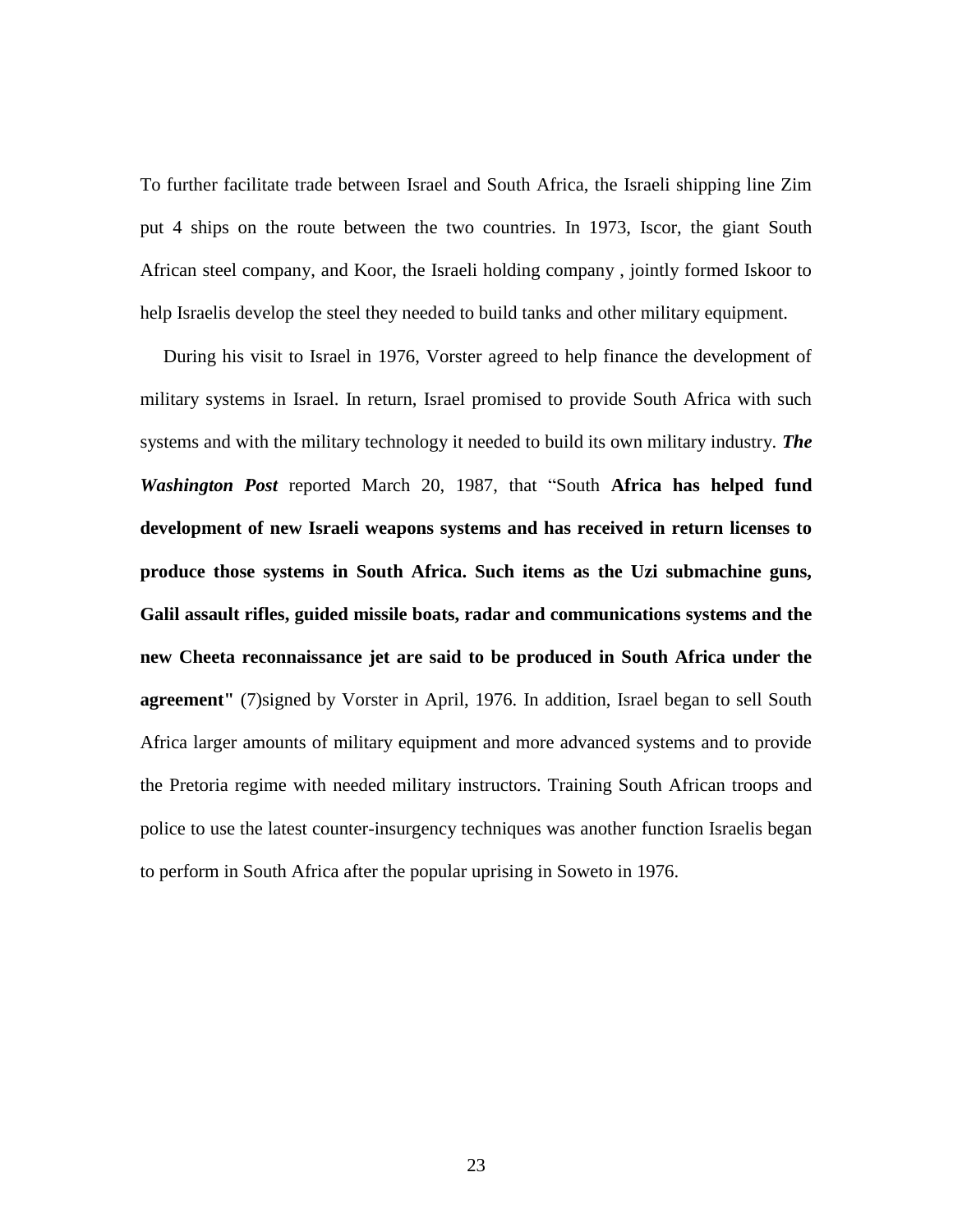و لمزيد من تسهيالت التجارة بين إسرائيل و جنوب أفريقيا؛ قامت شركة الخطوط المالحية اإلسرائيلية "زيم" بوضع أربعة سفن علي الطريق التجارية بين البلدين. في عام 1791م، قامت شركة "اسكور" – كبري شركات الصلب في جنوب أفريقيا- و شركة "كور"- صاحبة رأس المال اإلسرائيلية- باالتحاد لتشكيل شركة " اسكور" لمساعدة اإلسرائيليين لتطوير الصلب الذي يحتاجونه في صناعة الدبابات و المعدات العسكرية األخرى.

خلال زيارته لإسرائيل عام 1976م، أقر فورستر مساعدة لتمويل تطوير الأنظمة العسكرية في إسرائيل. وفي المقابل،قدمت إسرائيل وعدا بتزويد جنوب أفريقيا بهذه الأنظمة مصحوبة بالتقنيات العسكرية اللازمة لتتمكن من بناء صناعاتها العسكرية المستقلة. أوردت صحيفة ال**واشنطون بوست** في 21 مارس عام 1789م أنه **" قامت جنوب أفريقيا بالمساعدة في تمويل تطوير نظام أسلحة إسرائيلي وحصلت في المقابل علي ترخيص إلنتاج هذه األسلحة في جنوب أفريقيا.من بين هذه األصناف بنادق عوزي الرشاشة و بنادق هجومية من نوع جاليلو و القوارب ذات**  الصواريخ الموجهة و الرادارات و أنظمة الاتصالات و طائرة الاستطلاع الجديدة من نوع "تشيتا" التي يُقال بأنه يتم **تصني***عها في جنوب أفريقيا بموجب الاتفاق." 7* **. وقّع عليها فورستر في ابريل عام 1976م. زد علي ذلك، بدأت** إسرائيل بالبيع لجنوب أفريقيا كميات اكبر من المعدات الحربية و أنظمة أكثر تقدما لتزود نظام البريتوريا بما يحتاجونه من مدربين عسكريين. إن تدريب قوات الجيش و الشرطة الجنوب افريقية لتتمكن من استخدام احدث تقنيات مكافحة الشغب هي مهمة أخري بدأت إسرائيل في تنفيذها في جنوب أفريقيا بعد انتفاضة سويتو الشعبية عام 1799م.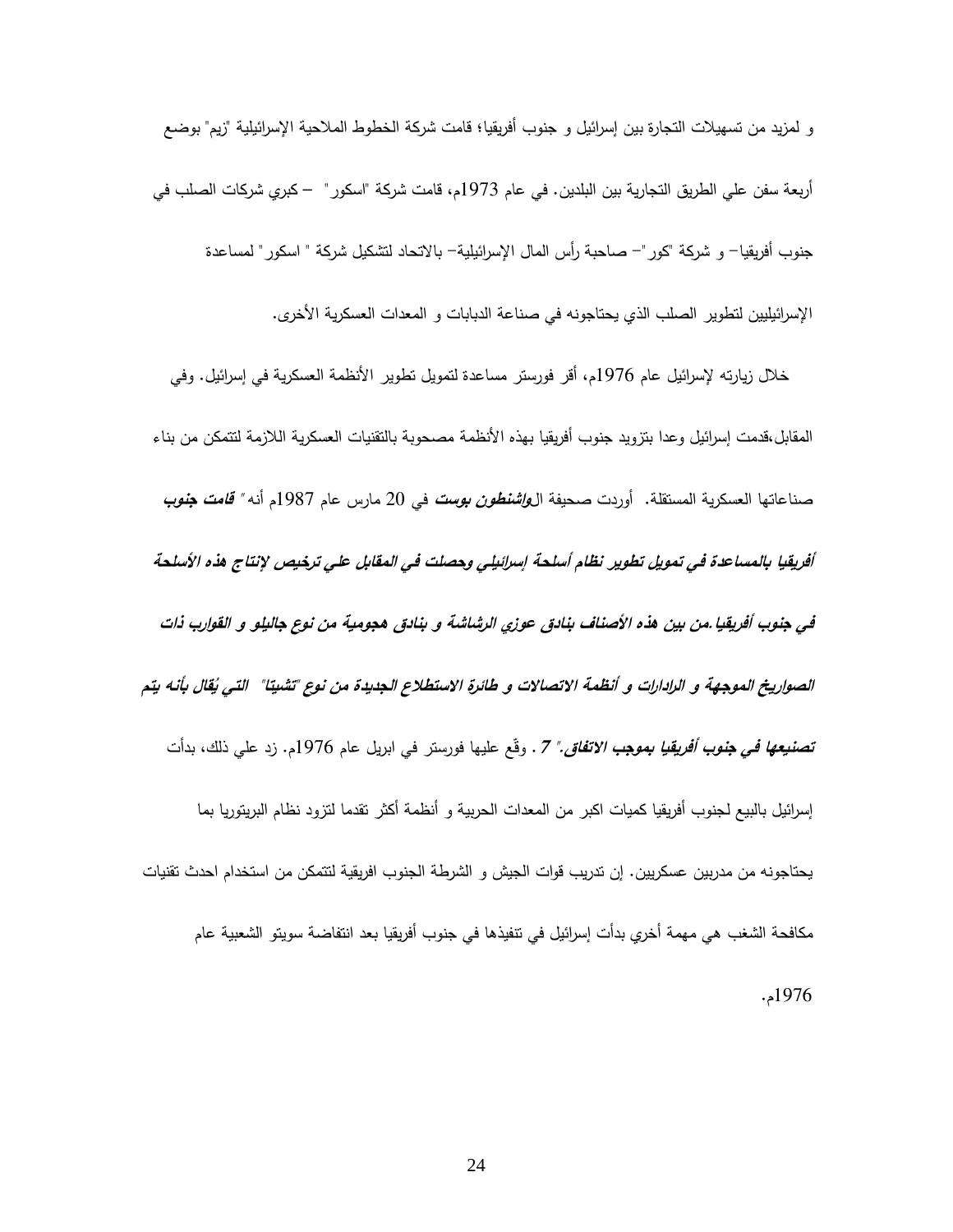By 1979 the number of Israeli experts in South Africa reached some five thousand. Cooperation in the field of intelligence was also expanded as both regimes began to exchange information on the African National Congress, the PLO and other Third World liberation movements.

 Military technology passed on to South Africa by the Israelis, however, was originally obtained from the United States, which at the time was increasing its utilization of Israel as a tool of American foreign policy. In fact, Henry Kissinger, then U.S. Secretary of State, asked the Israeli government in 1975 to send troops to Angola in order to help the South African army fight the Angol. a Popular Movement. According to the *Economist*, Israel responded to Kissinger's request and sent military instructors specializing in antiguerilla warfare and military equipment designed for the same purpose. (8) Meanwhile, Israeli experts and military equipment were in Zaire helping its dictator put down the popular uprising in the province of Shaba and facilitate the continued suppression of the people of Zaire.

 After the United Nations Security Council imposed a mandatory arms embargo against South Africa in 1977, Israel became South Africa's principal arms supplier. Israel supplies South Africa with almost everything --- from the light weapons and spare parts to aircraft and naval vessels. In fact, Israel took advantage of the imposed embargo to increase both its military and non-military sales to South Africa, and thus became a major force working against the desire of the international community and in support of apartheid.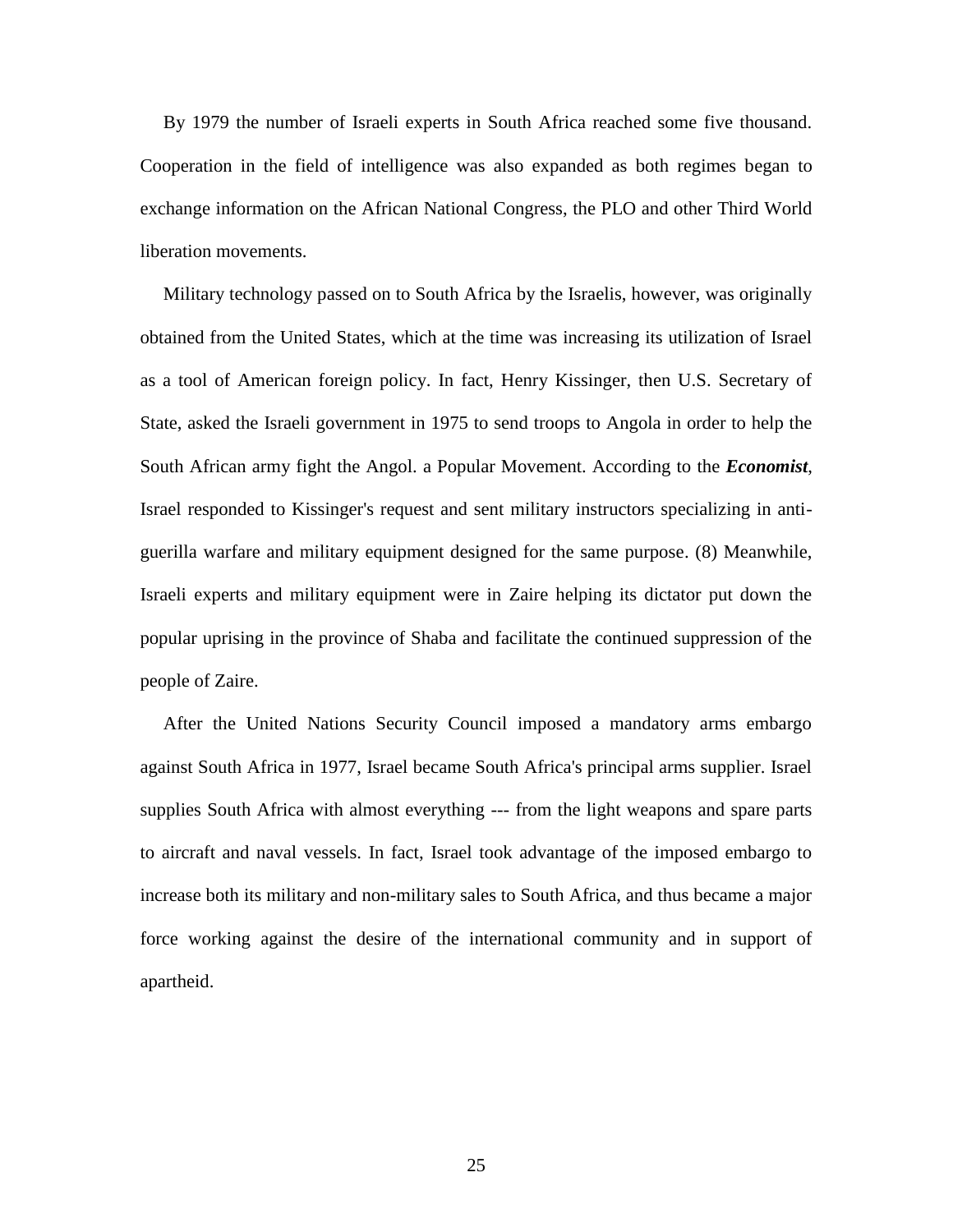بحلول عام 1797 وصل عدد الخبراء اإلسرائيليين في جنوب أفريقيا إلي خمسة آالف خبير . وتوسع مجال التعاون اإلستخباراتي بين كال النظامين اللذان بدأا في تبادل المعلومات حول المؤتمر الوطني اإلفريقي و منظمة التحرير الفلسطينية و حركات التحرر في بلدان العالم الثالث.

بيد أن التقنية العسكرية التي نقلها اإلسرائيليون لجنوب إفريقيا جاءت بها من الواليات المتحدة، والتي كانت آنذاك تعزز استفادتها من إسرائيل كأداة لسياستها الخارجية. في الواقع،طلب "هنري كيسنجر" –الذي أصبح بعدها وزير خارجية الولايات المتحدة الأمريكية– في عام 1975م من الحكومة الإسرائيلية إرسال قواتها إلى انجولا بغية مساعدة الجيش الجنوب إفريقي لقتال الحركة الشعبية األنغولية . وطبقا لما أوردته صحيفة "ايكونوميست"، استجابت إسرائيل لطلب كيسنجر و أرسلت مدربين عسكريين لديهم خبرة في مجال مكافحة حرب العصابات و معدات عسكرية تم تصميمها لنفس الغرض.8. وفي ذلك الوقت، كان الخبراء اإلسرائيليين و المعدات العسكرية متواجدة في زائير لمساعدة طاغيتها في إخماد االنتفاضة الشعبية في إقليم شابا و كذلك للمساعدة في استمرار الظلم بحق شعب زائير. بعد قيام مجلس الأمن في الأمم المتحدة بإصدار قرار يلزم حظر تصدير الأسلحة إلى جنوب أفريقيا عام 1799م؛أصبحت إسرائيل المورد الرئيسي لألسلحة بالنسبة لجنوب أفريقيا . تزود إسرائيل جنوب أفريقيا بكل شيء تقريبا- من األسلحة الخفيفة وقطع الغيار إلي الطائرات و السفن الحربية . في الواقع، استفادة إسرائيل من فرض الحظر لتعزز كال من مبيعاتها العسكرية وغير العسكرية لجنوب أفريقيا ، و بذلك أصبحت قوة عظمي تعمل ضد إرادة المجتمع الدولي وداعمة لسياسة التمييز العنصري.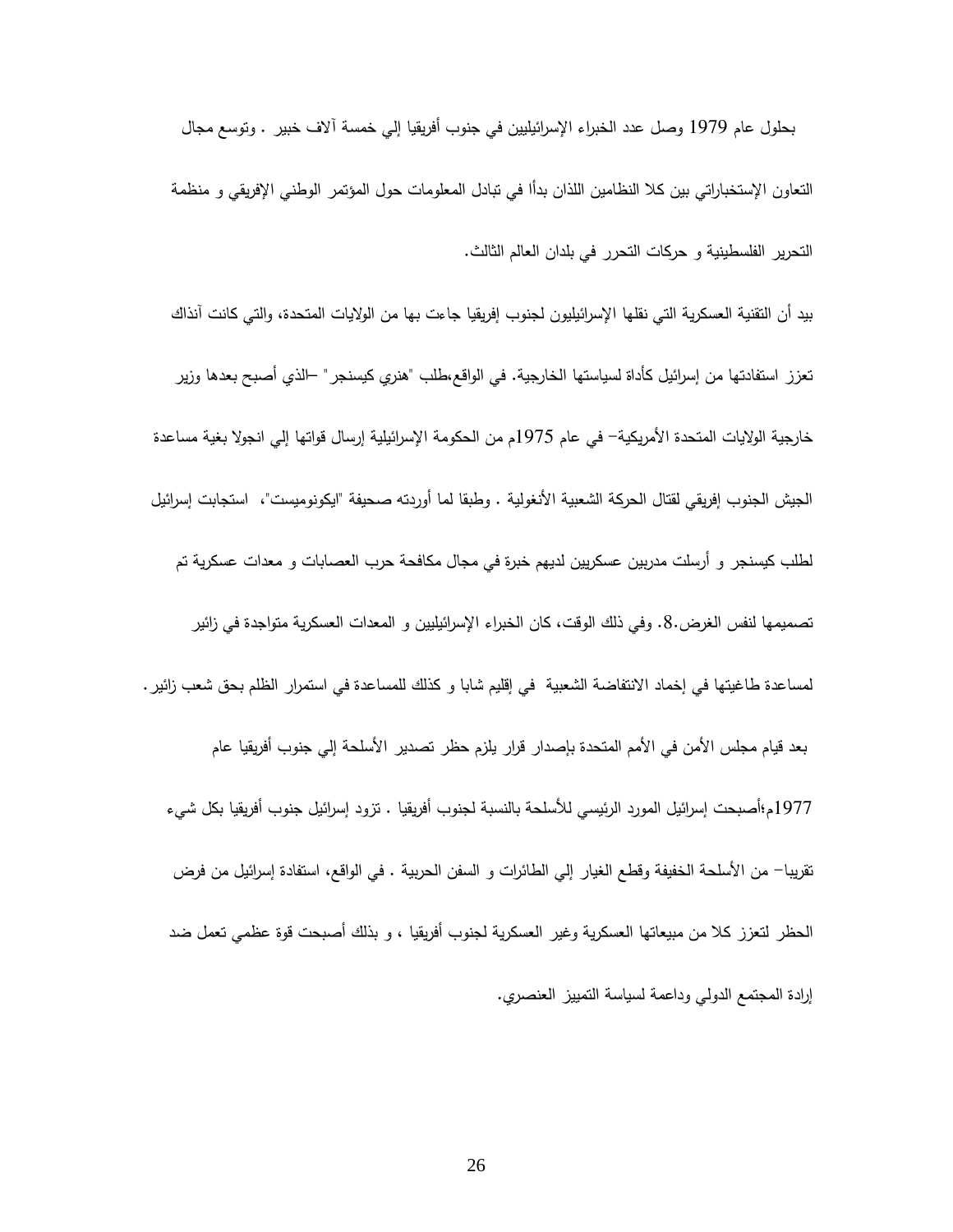In 1979, Israel and South Africa extended that cooperation to include testing their first nuclear bomb, probably a neutron bomb. CBS news reporter, whose organization was the first major news organization to report the explosion, filed his report from Rome after he failed to do so from Tel Aviv. Israeli-South African nuclear cooperation, and Israel's nuclear capacity have since then been extensively documented. *The Washington Times,* for example, reported in 1984 that many U.S. agencies, including the Defense Intelligence Agency (DIA), believe that Israel and South Africa conducted a secret joint nuclear test in 1979.(9) Mordechai Vanunu, the Israeli technician who awaits trial for treason in Israel because of his role in exposing Israel's nuclear capacity, reported that Israel has manufactured and stocked several nuclear bombs. Electronic devices needed to trigger the explosion of nuclear bombs were also smuggled from the U.S. to Israel by a Jewish American businessman from California. Mr. Smyth who was indicted for his illegal activities, fled the U.S. to Israel in order to avoid trial and justice.

 Israel's assistance to South Africa is meant to perpetuate apartheid and arm its discriminatory system with military means to defend itself, including nuclear bombs. South Africa's cooperation with Israel is helping the racist Zionist regime and legitimizing apartheid based on religion. U.S. support for both systems is meant to undermine the Third World liberation movements and protect perceived internists in Africa and the Middle East.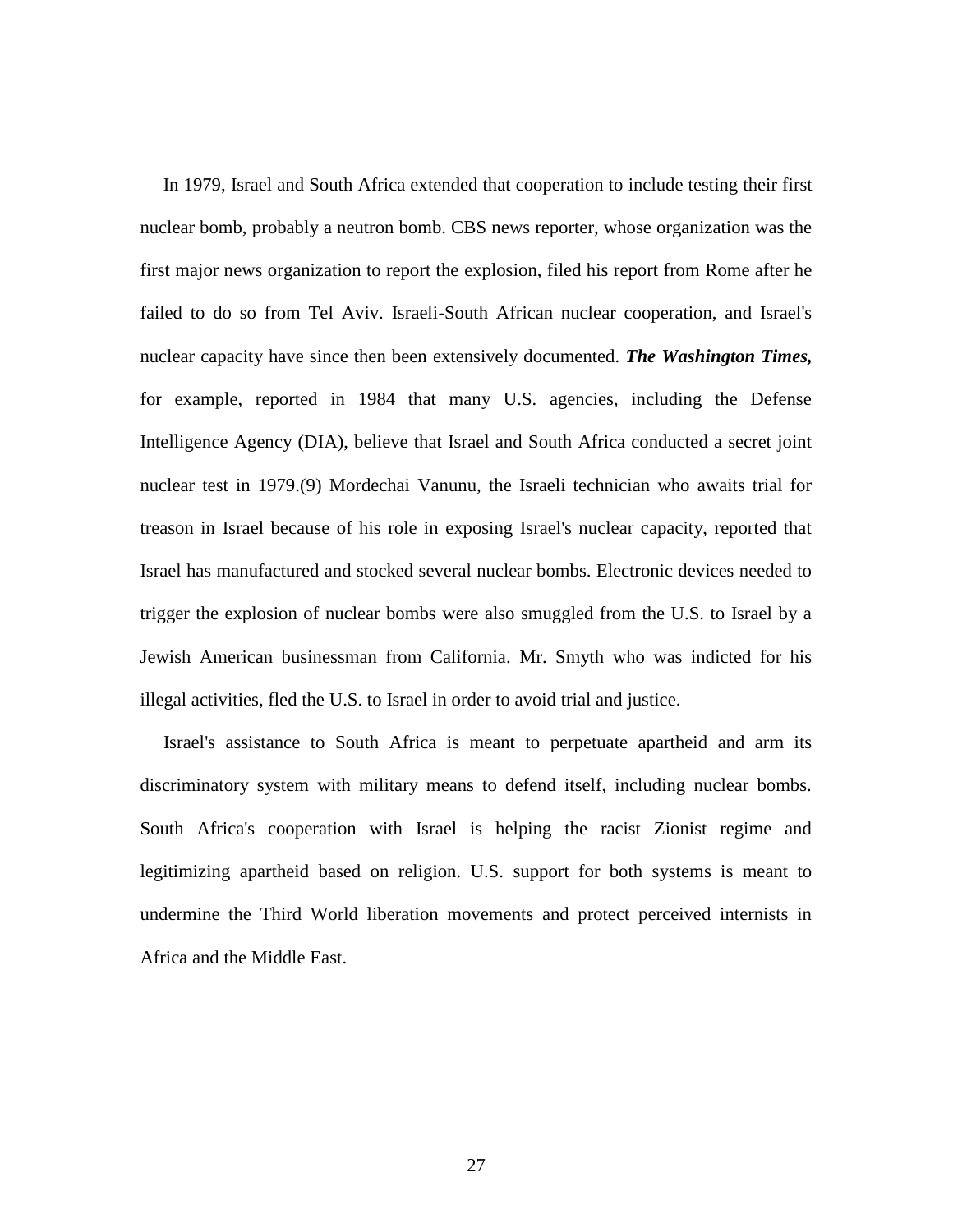في عام 1797م، قامت إسرائيل و جنوب أفريقيا بتوسيع ذلك التعاون ليطال تجربة أول قنبلة نووية لديهما، و ربما كانت قنبلة نيترونية. و كان مراسل شبكة "سي بي اس" اإلخبارية – و الذي كانت شبكته أولي الشبكات اإلخبارية التي أوردت خبر االنفجار- قد قام بتقديم تقريره اإلخباري من روما بعد أن فشل في القيام بذلك من تل أبيب. و من ذلك الحين جري توثيق قدرة إسرائيل النووية و التعاون النووي اإلسرائيلي الجنوب إفريقي بصورة موسعة. فذكرت صحيفة **"الواشنطن تايمز**"- علي سبيل المثال- في عام 1789م ان عدد كبير من الوكاالت األمريكية –من بينها وكالة استخبارات وزارة الدفاع "دي أي ايه" – تعتقد بان كال من إسرائيل و جنوب أفريقيا أجرتا تجربة نووية سرية في عام 1797م.)7( ذكر مردخاي فعنونو- العالم اإلسرائيلي الذي ينتظر محاكمة في إسرائيل بتهمة الخيانة لدوره في الكشف عن قدرة إسرائيل النووية- بان إسر ائيل قامت بتصنيع وتخزين العديد من القنابل النووية . كذلك تم تهريب المعدات االلكترونية الالزمة لتشغيل القنابل النووية من الواليات المتحدة إلي إسرائيل عن طريق رجل أعمال يهودي أمريكي من ولاية كاليفورنيا . قام السيد سميث – الذي عُرف بأعماله المخالفة للقانون– بالفرار من الولايات المتحدة متجها إلسرائيل لتفادي المحاكمة و العدالة.

 هدفت المساعدات اإلسرائيلية إلي جنوب أفريقيا إلي إدامة سياسة الفصل العنصري وتسليح نظامها العنصري بالمعدات العسكرية الالزمة للدفاع عن نفسها ، بما فيها القنابل النووية. كذلك، هدف التعاو ن الجنوب إفريقي الإسرائيلي إلي مساعدة النظام الصهيوني العنصري و شرعنة نظامٍ للفصل العنصري يقوم علي أساس الدين. أما الدعم األمريكي لكال النظامين ؛ فهدف إلي إجهاض حركات التحرر في بلدان العالم الثالث و حماية المصالح المتوقعة في أفريقيا و الشرق األوسط.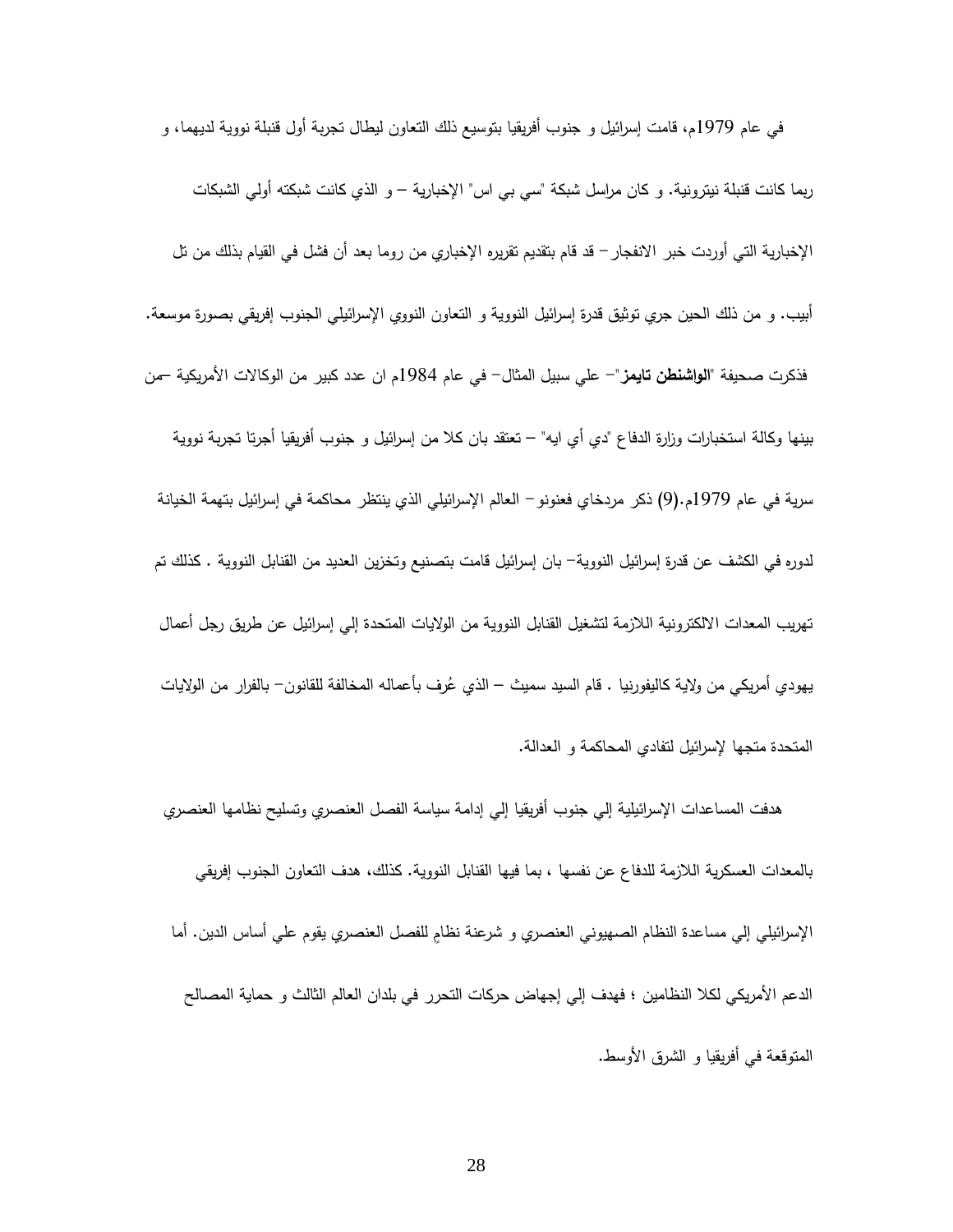In 1985, for example, the fiscal year 1986 foreign aid bill passed by the U.S. Congress included an amendment stipulating that U.S. funding for the International Atomic Agency is provided **"only if the Secretary of State determines that Israel is not being denied its right to participate in activities of that agency."**(10) Both Israel and South Africa, however, have refused to sign the Nuclear Non-Proliferation Treaty of 168 and neither permits the International Atomic Agency to inspect its nuclear facilities in order to ensure that they are being used for peaceful purposes only. The U.S. –Israeli free trade area, furthermore, has made it possible to export South African products to the U.S. and other western countries via Israel, thus enabling South Africa to circumvent American and European laws which were meant to impose sanctions against South Africa.

 *The Washington Post* reported in March, 1987, that **" Israel has long been regarded by trade analysts here as potentially important go-between for circumventing U.N. sanctions against South Africa by transshipping re-labeled goods to countries adhering to the punitive measures against South Africa."**(11) In July, 1986, a senior economic team from Israel's Finance Ministry visited South Africa to renew commercial trade pacts allowing South African Jews to export millions of dollars annually to Israel. A month later, according to *the Washington Post*, another high-level Israeli delegation traveled to South Africa **"amid reports that Pretoria was seeking lifeline to Israel to sidestep sanctions."**(12)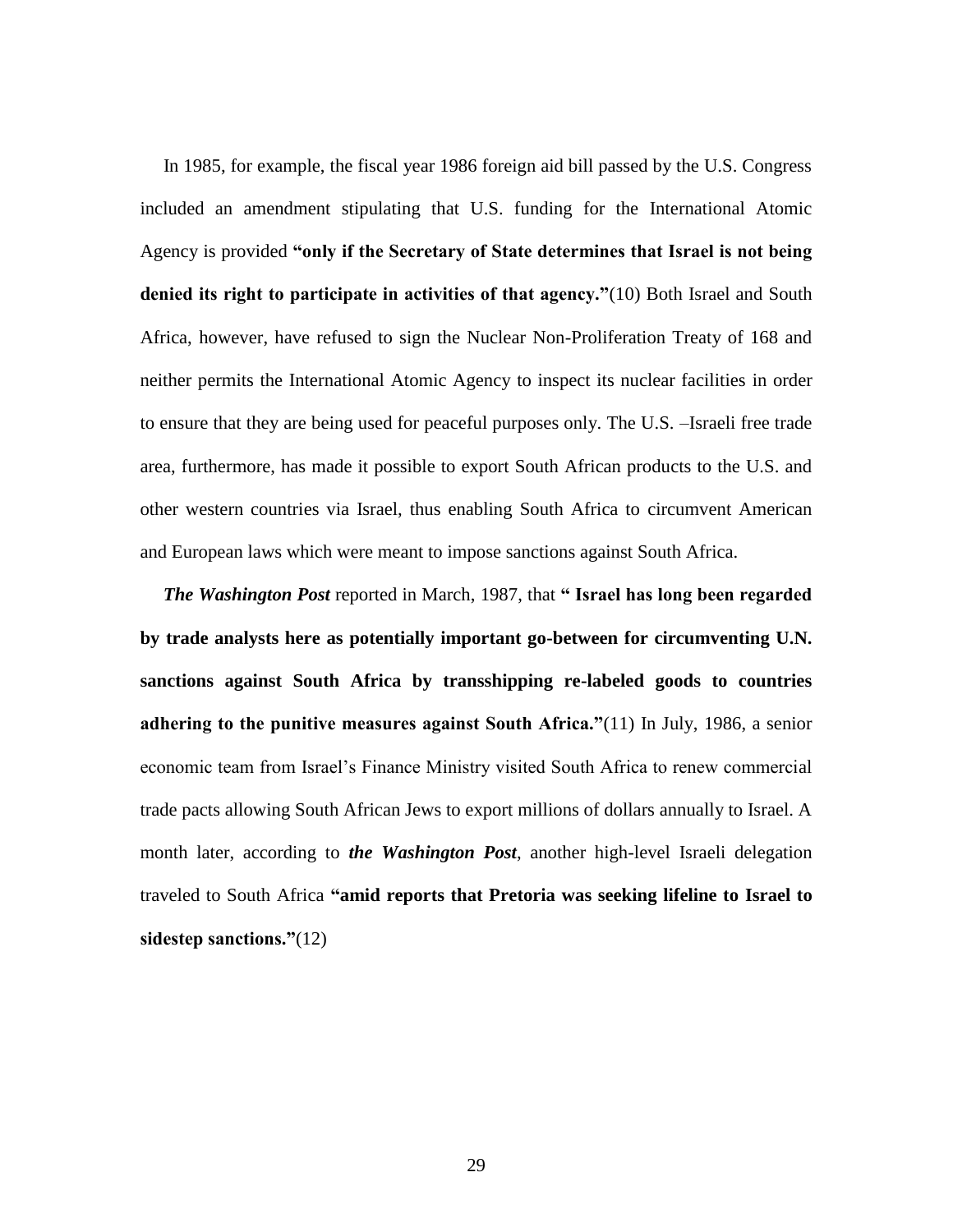في عام 1789م-مثال- تضمن بيان السنة المالية للمساعدات الخارجية لعام 1789م الذي مرره الكونجرس األمريكي تعديال ينص علي قيام الواليات المتحدة تمويل لوكالة الطاقة الذرية الدولية **" شريطة تأكد وزير الخارجية عدم حرمان إسرائيل من حقها في المشاركة في جميع أنشطة الوكالة ")**11( . وعلي الرغم من ذلك، فان كال من إسرائيل و جنوب أفريقيا لم يوقعا علي معاهدة منع انتشار األسلحة النووية لعام 1798م ولم يسمحا لوكالة الطاقة المنطقة التجارية الحرة بين الذرية الدولية بتفتيش منشاتهما للتأكد من أنها تُستخدم للأغراض السلمية فقط. ساهمت إسرائيل و الواليات المتحدة في تصدير البضائع الجنوب افريقية إلي الواليات المتحدة وبالد غربية أخري عن طريق إسرائيل، و بذلك مكنت جنوب أفريقيا من التحايل علي القوانين الأمريكية و الأوربية التي كانت تهدف إلي فرض عقو بات ضد جنوب أفريقيا .

 أوردت صحيفة **الواشنطن بوست** في مارس عام1789م، بأنه **" اعتبر محلّلون مهتمون بالشؤون التجارية أن إسرائيل ساهمت بدور هام ورئيسي في التحايل علي العقوبات التي فرضتها األمم المتحدة علي جنوب إفريقيا ،**  وذلك بتغيير البطاقات علي البضائع و شحنها إلي الدول التي تلتزم بالإجراءات العقابية المُتخذة ضد جنوب **إفريقيا.")**11(

وفي شهر يوليو من عام1789م، قام فريق رفيع المستوي يضم اقتصاديين من وزارة المالية اإلسرائيلية بزيارة جنوب إفريقيا ليقوم بتجديد حزمة اتفاقيات تجارية تسمح ليهود جنوب إفريقيا بتصدير ماليين الدوالرات سنويا إلي إسرائيل. وبعد بشهر \_ و حسبما ذكرته **الواشنطن بوست** \_ قام وفد إسرائيلي آخر رفيع المستوي بالتوجه إلي جنوب إفريقيا " **وسط تقارير تكشف عن مساعي البريتوريا مد طوق النجاة إلخراج إسرائيل من العقوبات المفروضة عليها.**")12(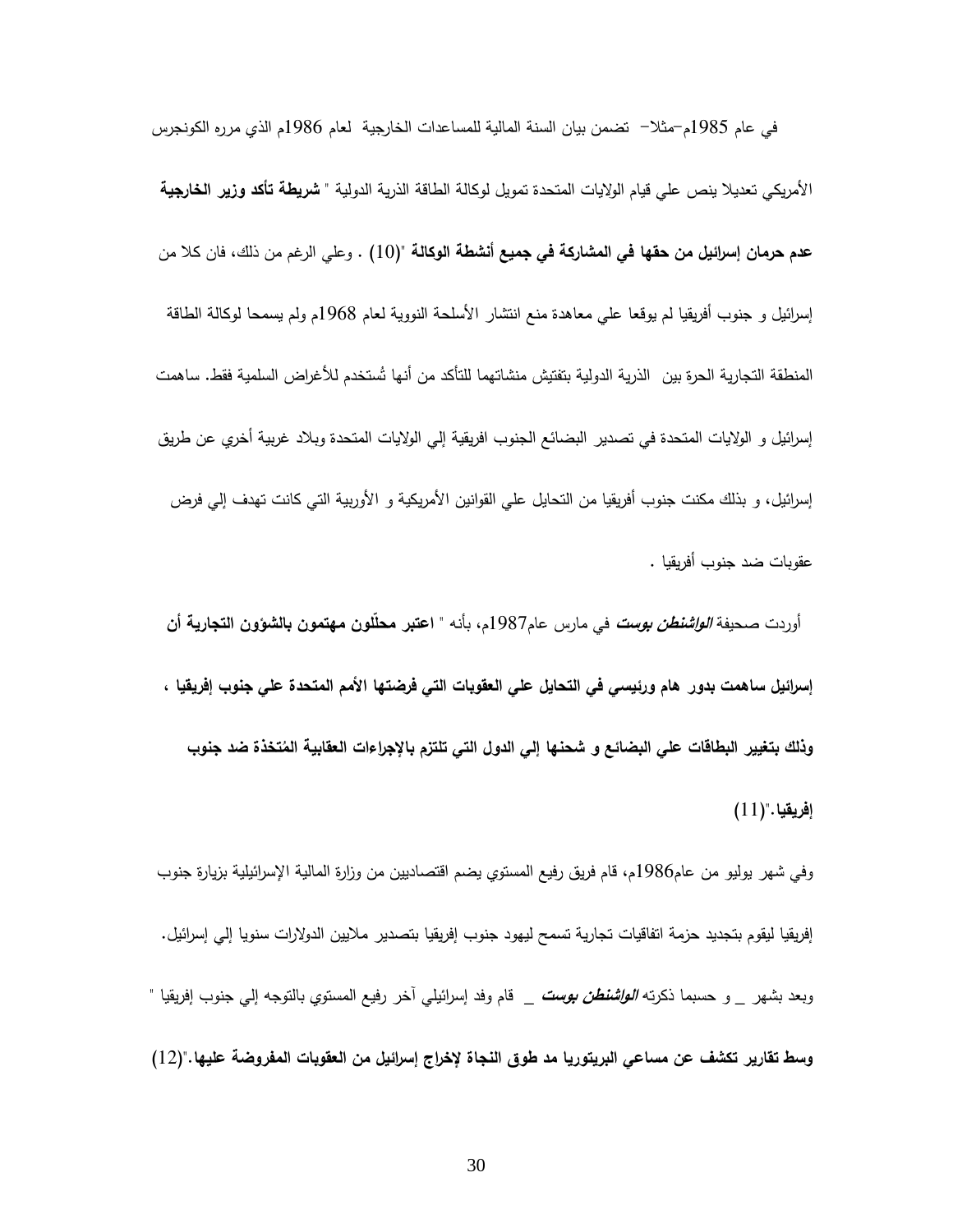While Israel's non-military exports to South Africa are estimated at \$100-150 million annually, Israel's imports exceed \$1.2 billion, of which about \$1 billion is uncut South African diamonds and some \$120 million in South African coal. In fact, South Africa is the world's largest producer of natural diamonds, Israel is the largest exporter of industrial diamonds.(13)Israeli businessmen, moreover, have recently begun to form joint ventures with other businessmen from Taiwan and Hong Kong **"to take advantage of cheap (black) labor created by the apartheid system… with no other work available for (black) people living in these massive concentrations of poverty, and with labor unions either inactive or not permitted in these areas, industrialists are paying factory laborers as little as \$7 a week."**(14) In addition, South Africa has used Israel to export many of its boycotted products to the U.S. and other Western countries under " made in Israel "labels.

 Senator Ernest Hollings, though a strong supporter of Israel, expressed his fear that Israeli behavior might cause great damage to American industry and farmers. He said : **"We do not want our friend Israel to be used as a funnel for the cheap textiles manufactured in the Middle East, Africa and other places… We know that Israel has a free trade zone agreement with the E.C. (European Economic Community) on citrus. Somehow, more oranges arrived in the E.C. than you could possibly produce in Israel."** (15)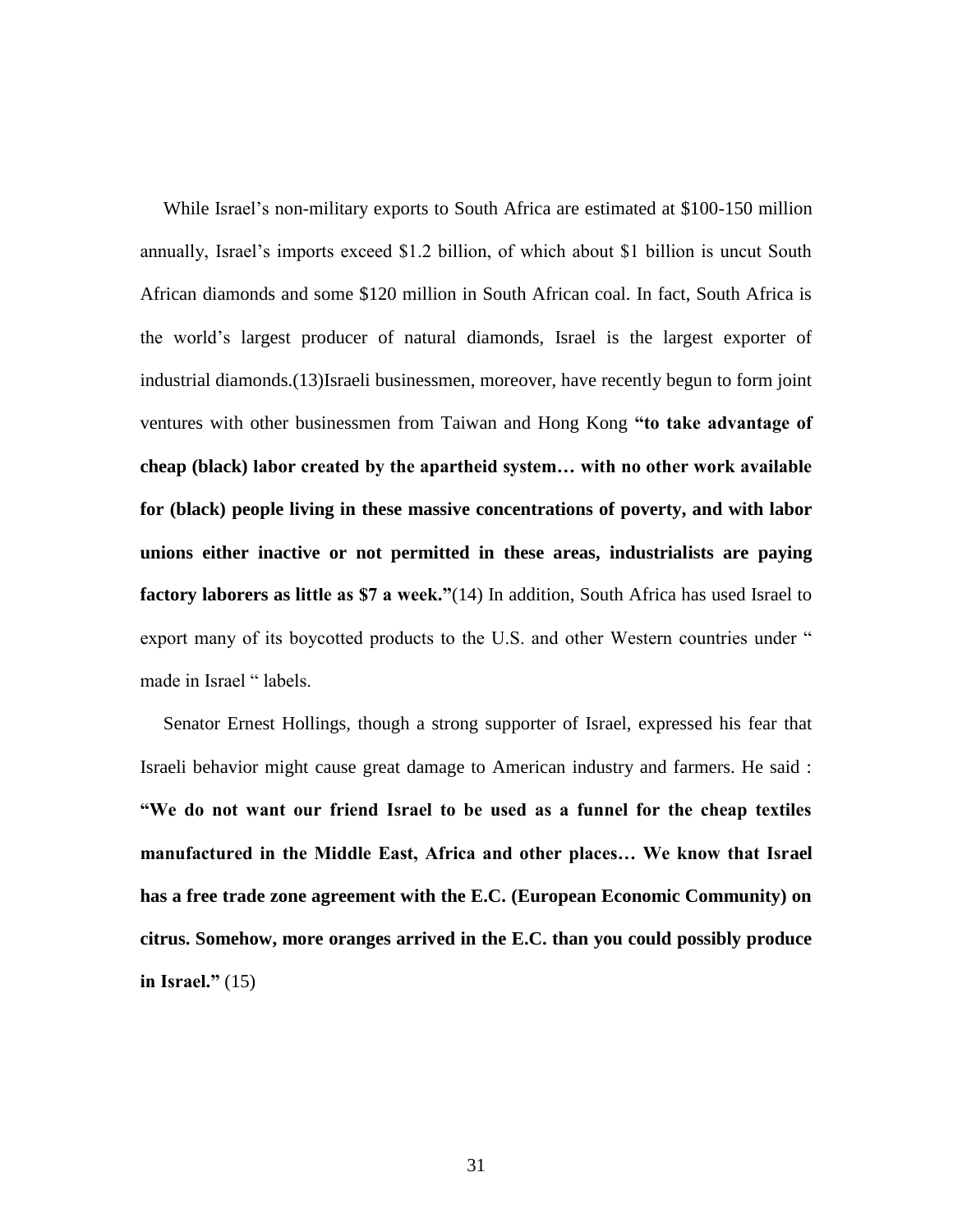في الوقت التي تُقدّر فيه قيمة الصادرات الغير عسكريّة الإسرائيلية 100−150 مليون دولار أمريكي سنويا ؛ تجاوزت قيمة الواردات اإلسرائيلية 1,2مليار منها مليار دوالر أميركي من الماس الجنوب أفريقي الخام , و 121 مليون دوالر في الفحم. في حقيقة األمر، تعتبر جنوب إفريقيا اكبر بلد مصدر للماس الطبيعي الخام وتعتبر إسرائيل اكبر بلد مستورد للماس المُصنّع.(13). كذلك ، بدأ رجال أعمال إسرائيليين مؤخرا بعقد شراكة متبادلة مع رجال أعمال من تايوان و هونج كونج.

بدأ رجال أعمال إسرائيليون أيضا بعقد مشاريع تجارية بالشراكة مع رجال أ عمال من تايوان و هونج كونج " **كي يستفيدو من رخص األيدي العاملة )من السود( و التي أنتجها نظام الفصل العنصري... في ظل غياب أية فرص عمل للناس )السود( الذين يعيشون في تلك التجمعات الضخمة من الفقر، و غياب النقابات العمالية سواء الغير نشطة أو غير المسموح بنشاطها في تلك المناطق، يدفع أصحاب المصانع للعمال اقل من \$1 في األسبوع." )74(.** كذلك فقد استعانت جنوب أفريقيا بإسرائيل لتصدير العديد من بضائعها المحظورة إلي الواليات المتحدة و دول غربية أخري بعلامات تجارية مكتوب عليها "صُنِع في إسرائيل " .

 عبر السيناتور ايرنست هولينجز \_بالرغم تأييده الشديد إلسرائيل \_ عن مخاوفه من أن تصرفات إسرائيل قد تسبب خسارة كبيرة للصناعة الأمريكية و للمزارعين. حيث قال :" **نحن لا نرغب أن تُستخدم صديقتنا إسرائيل كأداة** لترويج المنسوجات زهيدة الثمن المُصنعة في الشرق الأوسط و أفريقيا و مناطق أخري… نحن نعلم أن إسرائيل لديها اتفاقية مع الجماعة الاقتصادية الأوربية لمنطقة تجاريّة حرة فيما يتعلق بالحمضيّات. بطريقة أو بأخرى؛ يُرسِل إلي السوق الأوروبية كميات من البرتقال اكبر من ذلك التي تَنتجه إسرائيل . " (15)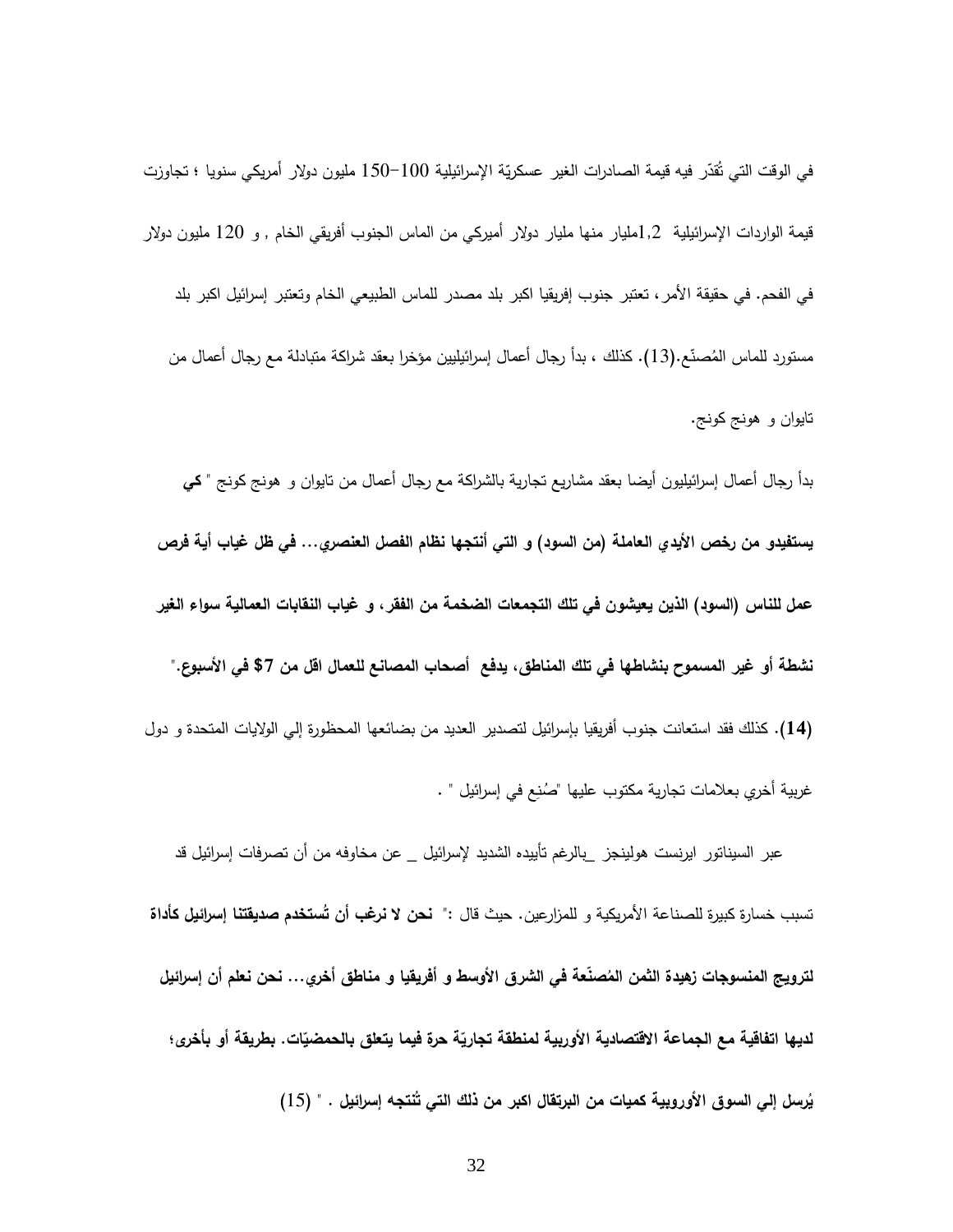On march 20, 1987, the Washington Post reported that **" every Israel Defense Minister in recent years, including Sharon, Arens, Weizman and Rabin, have made secret visits to South Africa to discuss arms sales and to promote Israeli arms products."(**16) Rowland Evans and Robert Novak reported that **"Israeli profits from its Pretoria arms trade (are) estimated at around \$400 million a year."**(17) *The New York Times* and *The Washington Post*, however, cited what they called an unofficial report in Israel which estimated the annual sales of Israeli arms to South Africa at \$600- 800 million a year.(18) *Al-Byader Assiyasi*, a weekly magazine published in Jerusalem, reported that Israel's arms sales to South Africa reached \$1 billion in 1986, or about 50 percent of Israel's total arms exports.(19)

 According to Hirsh Goodman, the *Jerusalem Post's* defense correspondent, Israel's arms industry employs 18 percent of Israel's labor force.(20) In addition, about 40 percent of Israel's labor force owe their jobs directly or indirectly to the existence of arms industry. Since about 50 percent of Israel's arms exports go to South Africa and Israel's arms industry employs about one-fifth of Israel's labor force, the Israeli-South African arms relationship has thus become vital to Israel's economic survival. Israel's Communications Minister Amnon Rubenstien said**: "Israel is in a state of 'beggars can't be choosy'. So many countries boycott us so that where we have trade we can't give it up."**(21)

 Yitzak Shamir, Israel's Prime Minister, confirmed his government's strong ties with South Africa during a visit to Washington in February 1987. Shamir said that the Israeli government has no intention of altering its policy toward South Africa to comply with the U.S. Anti-Apartheid Act of 1986.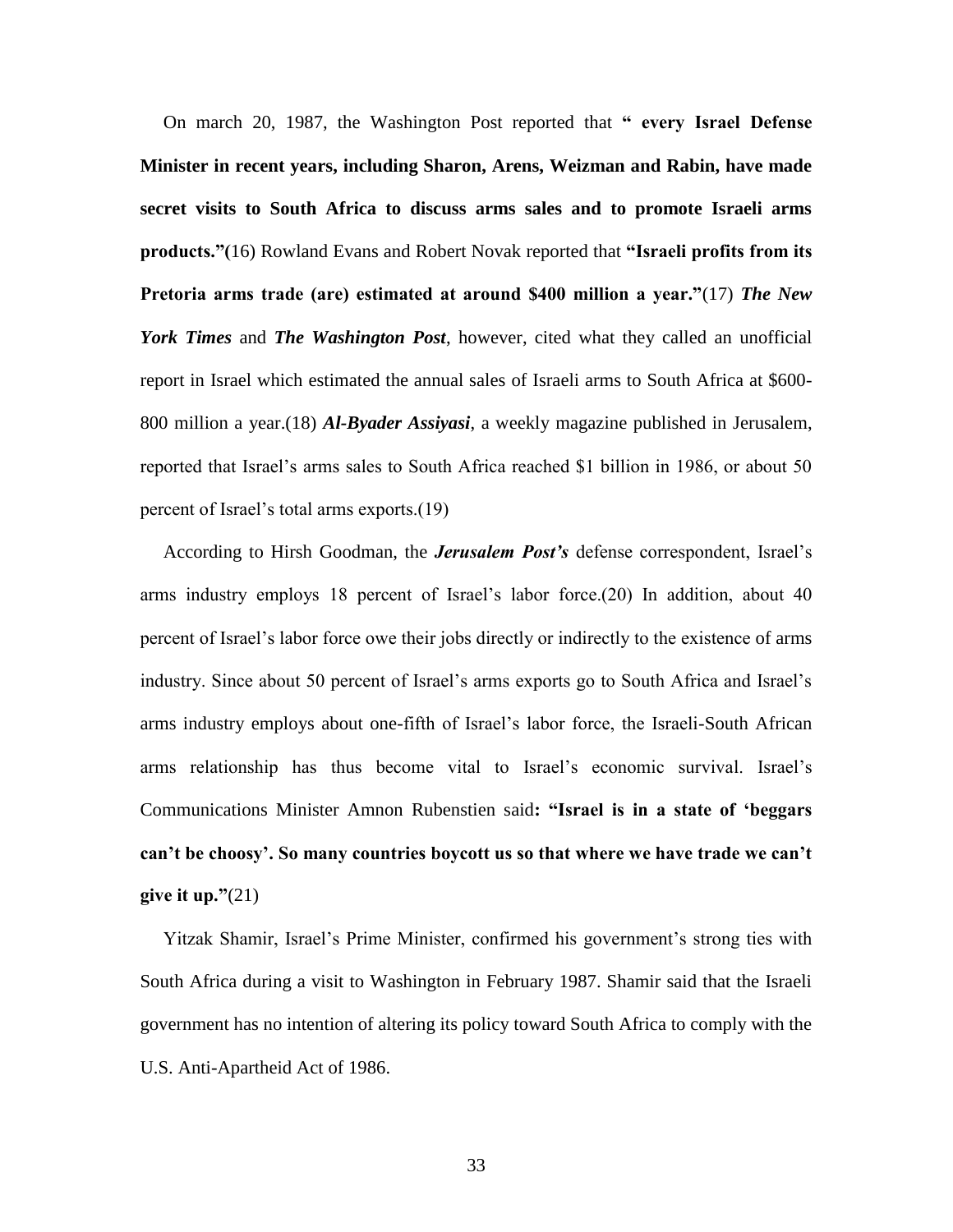في 21 مارس عام 1789م، ذكرت صحيفة الواشنطن بوست بأنه **" خالل السنوات األخيرة قام وزراء الدفاع**  الإسرائيليين \_ بما فيهم شارون و ارينز و وايزمان و رابي<u>ن \_</u> بإجراء زيارات سرّية إل*ي* جنوب أفريقيا لبحث تجارة ا**لسلاح و زيادة الإنتاج الإسرائيلي للأسلحة** ." (16) ذكر رولاند ايفانز و روبرت نوفاك أنه " **تَقَدّر قيمة الأرباح اإلسرائيلية من تجارتها مع شركة بريتوريا لألسلحة بحوالي 444 مليون دوالر أمريكي في السنة ."** )19( و من جهة أخري، أوردت كلٍ من صحيفة *النيويورك تايمز و ال<i>واشنطن بوست* **ما أسموه بتقرير غير رسمي في** إسرائيل حيث قدَّر قيمة المبيعات الإسرائيلية السنوية للأسلحة علي جنوب أفريقيا ب600 إلي 800 مليون دولار أمريكي في السنة ." )18( و ذكرت **البيادر السياسي** \_مجلة أسبوعية تصدر في القدس\_ بأنه وصلت قيمة تجارة األسلحة بين إسرائيل و جنوب أفريقيا إلي مليار دولار عام 1986م ؛ أي قُرابة ال50 في المائة من إجمالي الأسلحة التي تستوردها إسرائيل.")17(

حسبما ذكر هيرش جودمان \_ مراسل الشؤون العسكرية في صحيفة *الجيروز<i>اليم بوست* \_ تُوظِف الصناعات العسكرية لدي إسرائيل ما نسبته 19 في المائة من القوي العاملة .)21( زد علي ذلك، فيرجع الفضل في تشغيل ما نسبته 91 في المائة من القوي العاملة في إسرائيل في الصناعات العسكرية سواء كان ذلك بصورة مباشرة أو غير مباشرة . بما أنه بلغت قيمة صادرات الأسلحة الإسرائيلية إلي جنوب أفريقيا 50 في المائة و تشغل تلك الصناعات الحربية خُمس القوي العاملة في إسرائيل؛ فقد باتت العلاقات العسكرية بين إسرائيل و جنوب أفريقيا علي درجة عالية من الأهمية لبقاء الاقتصاد الإسرائيل*ي . صرّح وزير الانتصالات الإسرائيلي آمون روبينشتين قائلا: <i>" إ<mark>ن إسرائيل في</mark>* 

 **قاطعنا، ولذلك طالما لدينا تجارة ؛ لن تخلي عنها"**)21( **وضع ال مجال فيه لإلختيار. دول عديدة <sup>ت</sup>** أكّد إسحاق شامير \_ رئيس الوزراء الإسرائيلي\_ علاقة حكومته القوية بجنوب أفريقيا وذلك خلال زيارةٍ له لواشنطون في فبراير عام 1987م. حيث قال شامير بان الحكومة الإسرائيلية لن تَغيّر من سياستها تَجاه جنوب أفريقيا من اجل أن ينطبق عليها قانون مناهضة الفصل العنصري الأمريكي لعام 1986م.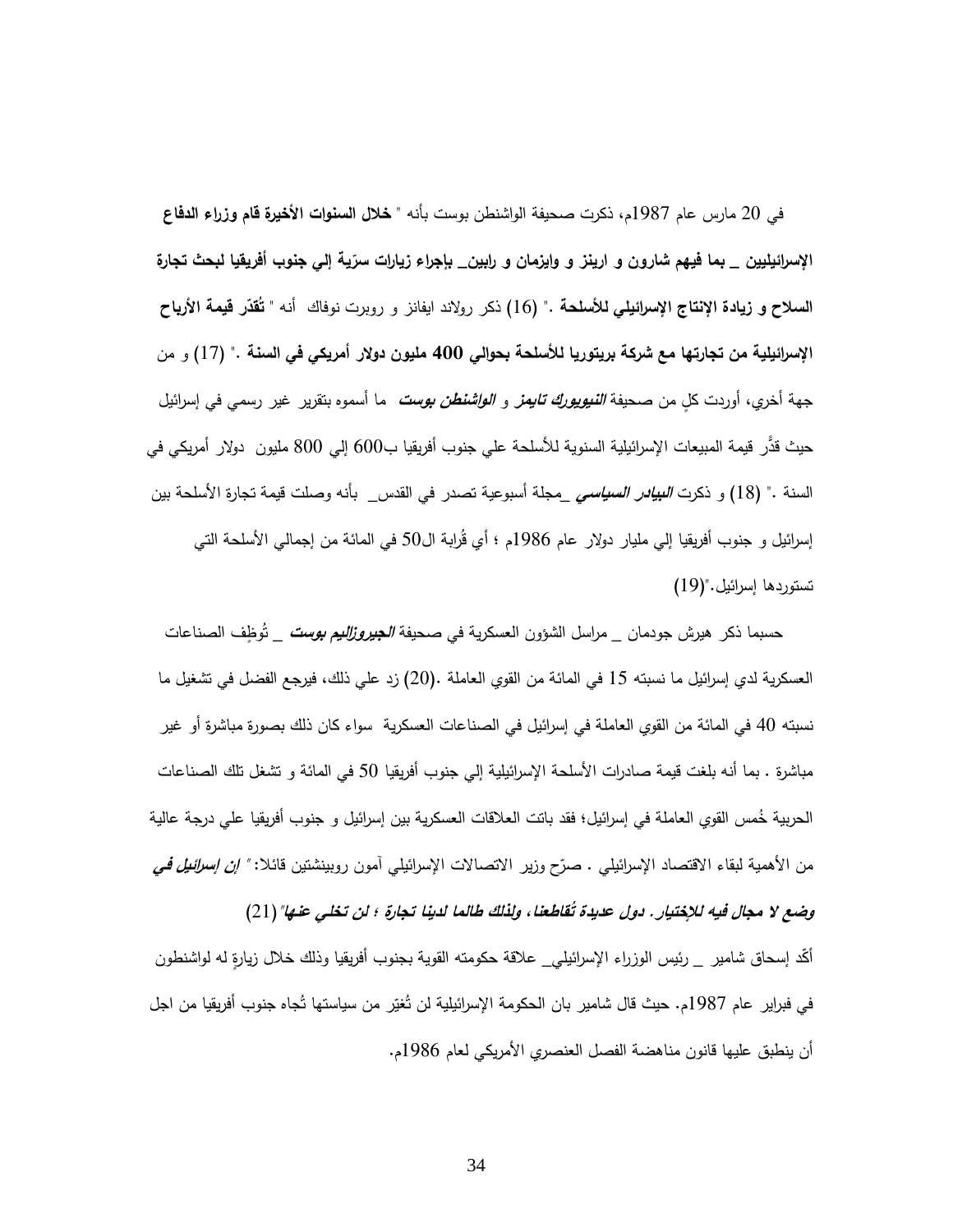The legislation required President Reagan to identify by April 1, 1987, in a report to Congress, those countries still providing South Africa with weapons, **" with a view to terminating United States military assistance"** to those countries. However, when Shamir was asked about his reaction to the U.S. intent to implement the law, he said: **"We keep our commitments,"** and added that **"Israel has not asked the U.S. to make an exception to the Anti-Apartheid Act, because Israel did not expect the U.S. to cut off military aid to Israel over that issue."**(22)

 On April, 1, 1987, the President of the United States reported to Congress that **"Israel appears to have sold military systems and subsystems (to South Africa) and provided technical assistance on a regular basis."** The report also said that arms sales were handled on a government-to-government basis and therefore called Israel the worst violator of the 1977 international embargo imposed by the United Nations.(23)

 In anticipation of the report, and in an attempt to pacify the U.S. Congress, the Israeli government announced March 19, 1987 that it would make no new arms sale agreements with South Africa's white minority government. Senior Israeli officials, nonetheless, frankly admitted that the Israeli measures announced March 18 "were timed to preempt Congressional action on the report."(24) *The Wall Street Journal* said that " the policy switch appears motivated more by a desire to placate Washington than a belief that it will help end white domination in South Africa"(25).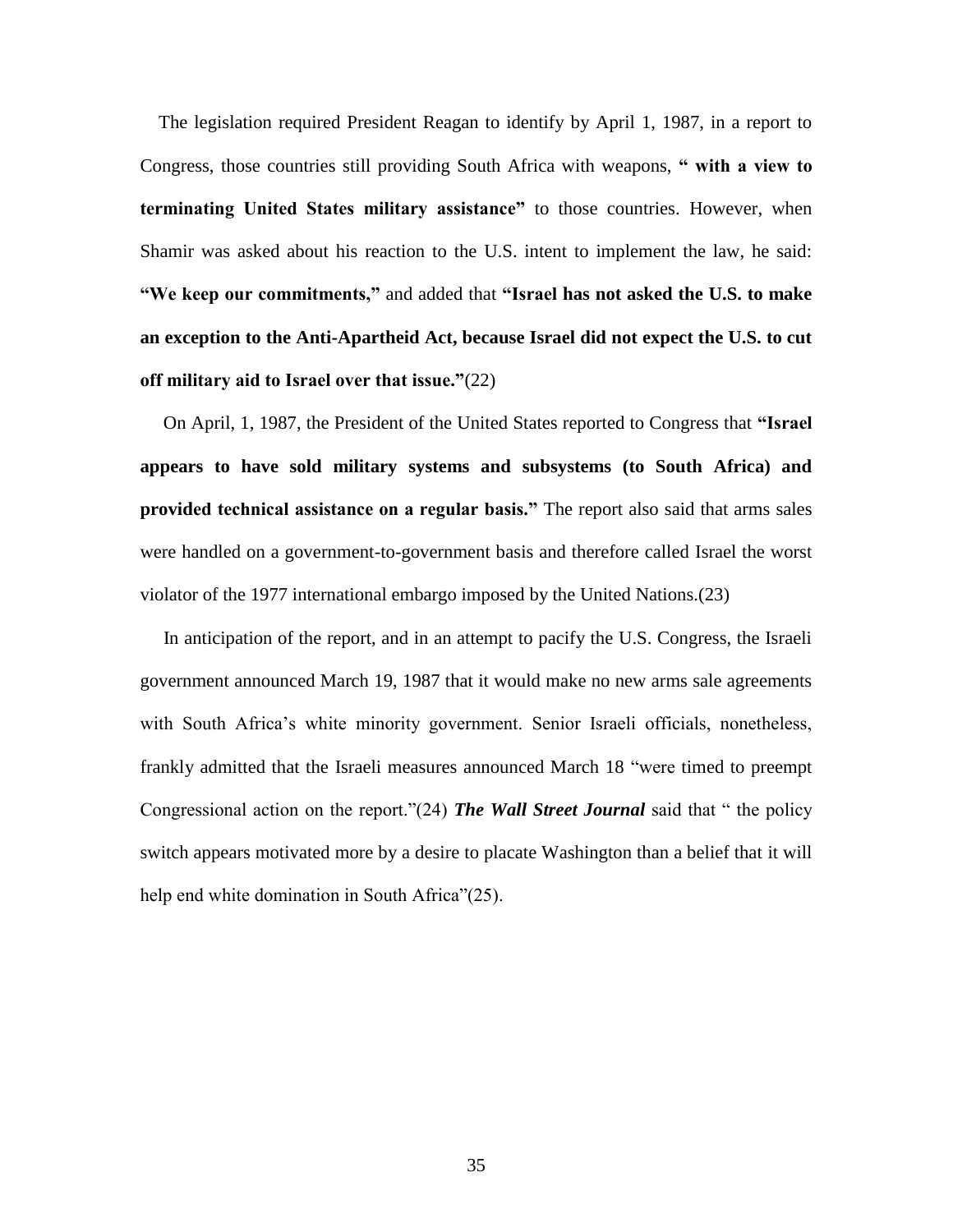يتطلب هذا القانون أن يُحدّد الرئيس ريجن في الأول من ابريل عام 1987م\_ في تقرير يُقدّم للكونجرس\_ تلك الدول<br>. التي لا تزال تُزوّد جنوب أفريقيا بالأسلحة، " **في توجهِ لإنـهاء المساعدات الـعسكريـة الأمريكيـة** " لنثك الدول. ولكن، **ّ** و عند سؤاله عن ردة فعله بشأن نوايا الواليات المتحدة تطبيق القانون؛ قال شامير : **داتنا،" و " نحن نحترم تعه أضاف قائال " لم تطلب إسرائيل من الواليات المتحدة أن تضع استثناءا لقانون مناهضة العنصرية، الن إسرائيل ال تتوقع وقف أمريكي للمساعدات العسكرية لها بناءا علي ذلك القانون."** )22(

 في األول من ابريل عام 1789م ، ذكر الرئيس األمريكي في تقرير قدمه للكونجرس **بأنه " يبدو أن إسرائيل قد ب**اعت أنظمة عسكرية و نُظم فرعية (لجنوب أفريقيا) وقدّمت مُساعدات تقنيّة عل*ي* أسسٍ منتظمة. " و ذكر التقرير أيضا بان تجارة األسلحة قد جرت وفق مبدأ تسليمها من قبل حكومة لحكومة، و لذلك وصف التقرير إسرائيل بأسوأ مُنتهك للحظر التجاري الدولي التي اتخذته الولايات المتحدة عبر الأمم المتحدة عام 1977م . (23)

في إجراءٍ استباقي للتقرير ، و في محاولة لتهدئة الكونجرس الأمريكي، أعلنت إسرائيل بأنه بدءا من التاسع عشر من مارس عام 1987م لن تُعقد أية اتفاقيات جديدة لتجارة الأسلحة مع حكومة الأقلية البيض في جنوب أفريقيا . ولكن، أكّد مسئولون رفيعو المستوي صراحة بان الإجراءات التي أعلنتها إسرائيل في الثامن عشر من مارس " وُضع لتستبق الإجراءات التي قد يتخذها الكونجرس بناءا علي التقرير ." (24) ذكرت صحيفة ا**لوول ستريت** " بدى التغيّر في السياسة نتيجة لرغبة في استرضاء واشنطون اكبر منه كاقتناع بإنهاء هيمنة البيض في جنوب أفريقيا" )29(.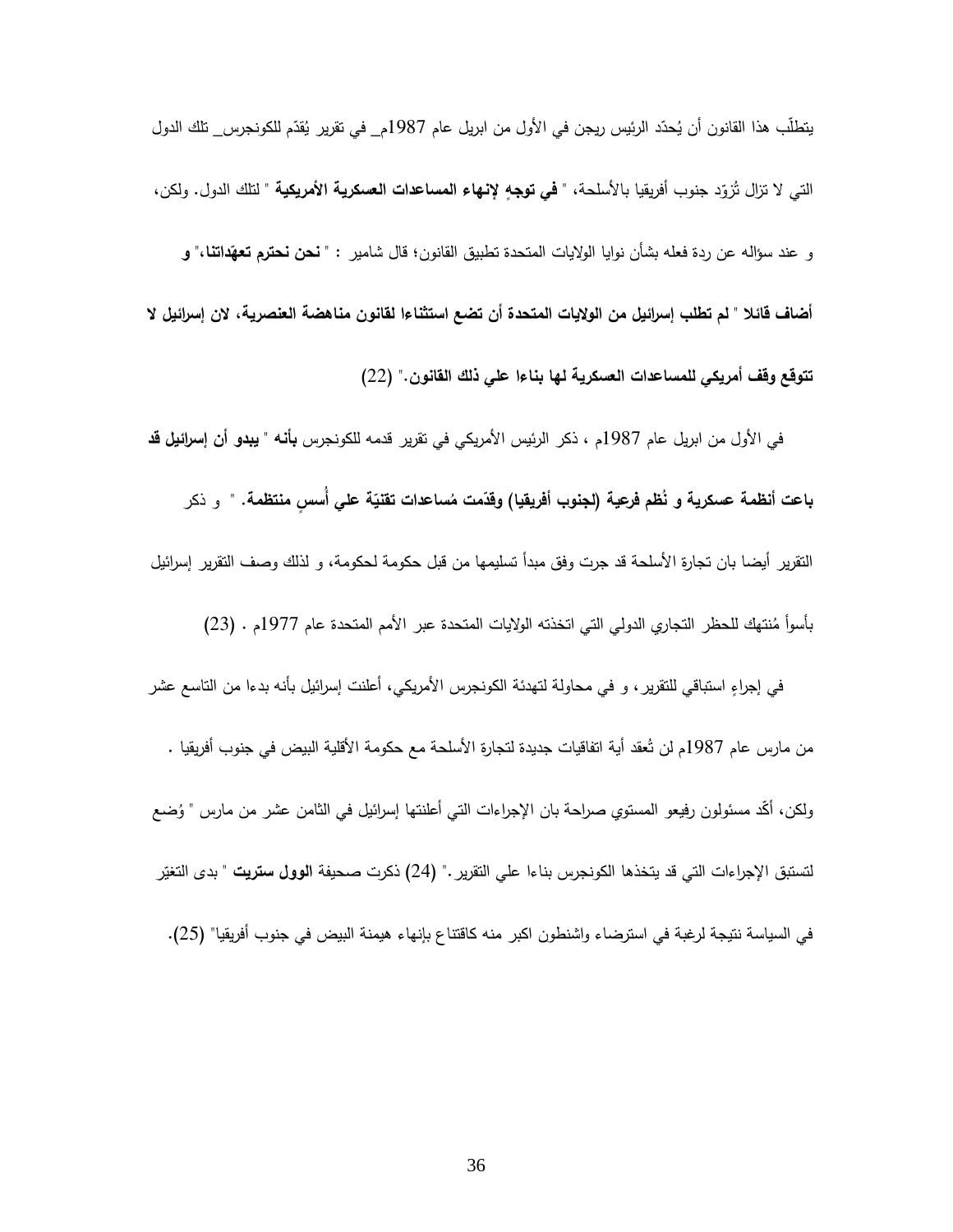It was also reported that Israeli Defense Minister Yitzhak Rabin made a secret visit to South Africa in February 1987 during which new arms-sale agreements were concluded and old ones were extended beyond the end of this century. (26)

 In failing to apply the anti-apartheid law to Israel, the U.S. Congress has in fact facilitated the expansion of Israeli-South African trade. Selectively applying the law to other countries has moreover opened the door for Israeli companies to exploit the many opportunities created by the departure from South Africa of law-abiding American and non-American companies. As a result, the U.S. Anti-Apartheid Act of 1986 has been weakened while Israel's ability to circumvent American laws strengthened and South Africa's apartheid system perpetuated**. "As we subsidize Israel,"** Jesse Jackson said**, "they are in fact selling arms to South Africa and they (the white South Africans) are using those arms to shoot down and oppress the black people there."**(27)

 The Israeli-South African relationship on the one hand, and U.S. support for that relation on the other, have served to frustrate the efforts of all those seeking a peaceful resolution for both the Arab-Israeli conflict and the conflict between South Africa's white minority and black majority. The efforts of the international anti-discrimination and nuclear disarmament movement will also be frustrated until the unholy relationship between the U.S., Israel and South Africa is well defined and appreciated, and the link that ties them together is broken.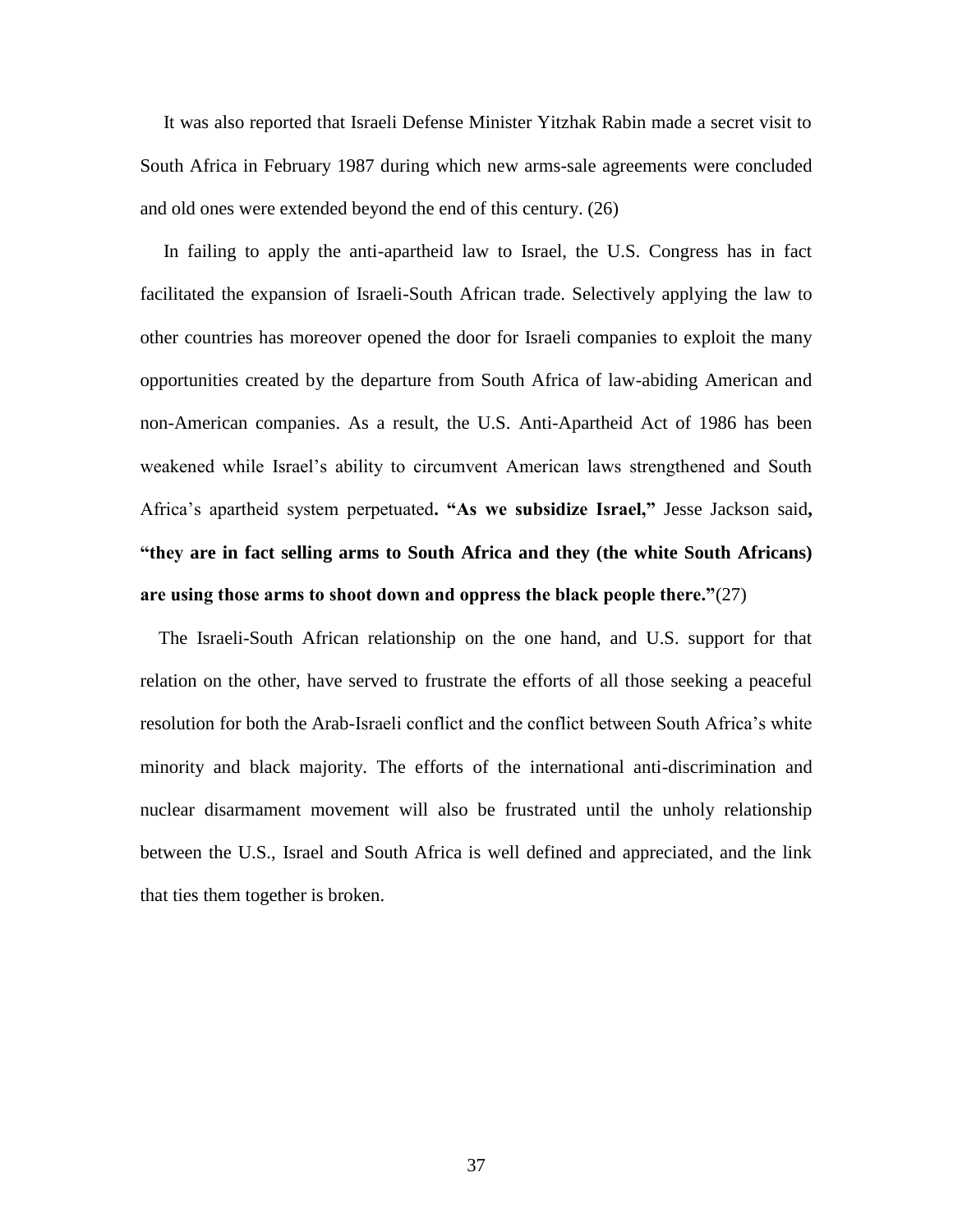وذكر أيضا بان وزير الدفاع الإسرائيلي اسحق رابين قد اجري زيارة سرّية إلي جنوب أفريقيا في يناير عام 1987م

في حين عُقدت فيه اتفاقيات جديدة لتجارة الأسلحة و تم تمديد الاتفاقيات القديمة إلي نهاية هذا القرن.(26)

 في ظل فشل تطبيق قانون مناهضة التمييز العنصري علي إسرائيل؛ قامت الواليات المتحدة في حقيقة األمر بتسهيل عملية توسع التجارة بين إسرائيل و جنوب أفريقيا . أدت االنتقائية في تطبيق القانون علي البلدان األخرى إلي فتح الباب أمام الشركات الإسرائيلية كي تتتهز الفَرص المتعددة التي شكلها استثناء جنوب أفريقيا لشركات أمريكية و غير أمريكية تلتزم بالقانون. ونتيجة لذلك؛ أصبح القانون األمريكي لمناهضة التمييز العنصري لعام 1789م أضعف ، في حين قويت قدرة إسرائيل علي التحايل علي القوانين األمريكية و استمر نظام التمييز العنصري في الجنوب أفريقي. **" في الوقت الذي نقدم فيه المعونات إلسرائيل،"** قالت جيسي جاكسون ، **" إنهم في حقيقة األمر يقومون ببيع األسلحة لجنوب أفريقيا و إنهم )بيض جنوب أفريقيا( يستخدمون تلك األسلحة ضد السود و قمعهم هناك. "**  $(27)$ 

أدت العلاقات الإسرائيلية مع جنوب أفريقيا من جهة؛ و الدعم الأمريكي لنلك العلاقات من جهة أخري، إلي تقويض جهود هؤلاء الذين يسعون للحصول على قرارات سلمية بشان النزاع العربـي الإسرائيلـي و النزاع بين الأقلية البيض في جنوب أفريقيا و األغلبية السود. ستبوء بالفشل تلك الجهود التي تقوم بها المنظمات الدولية المناهضة لسياسة الفصل العنصري و نزع الأسلحة النووية إلي أن تنتهي تلك العلاقة الغير مُقدّسة بين الولايات المتحدة و إسرائيل و جنوب أفريقيا.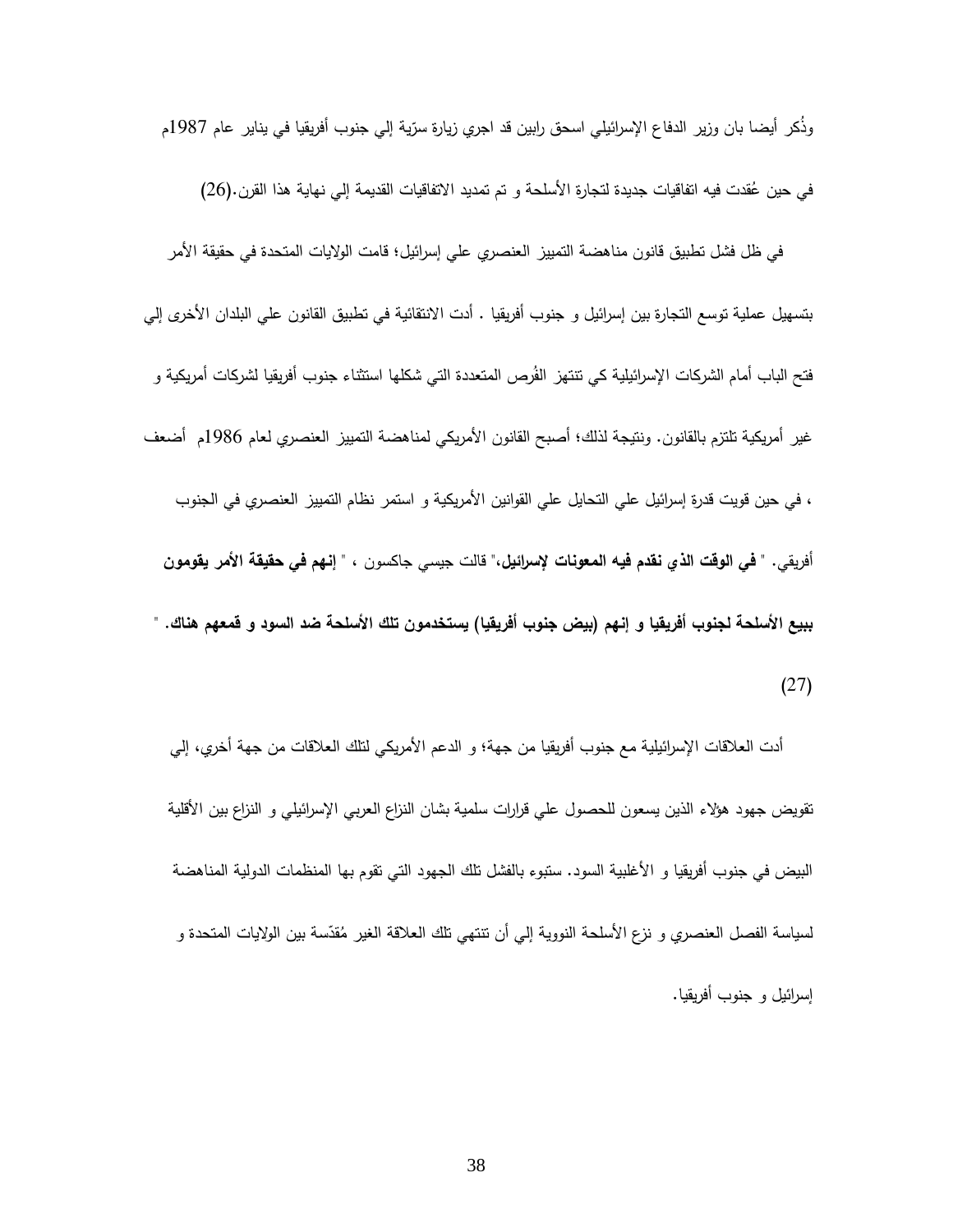Israel, furthermore, must be treated as a state with an apartheid system based on religion rather than race, as a real nuclear threat, and as a source of racial discrimination and political instability.

 Katya Gibel-Azoulay, a researcher at the Harry Truman Institute at the Hebrew University of Jerusalem summed up the Israeli-South African cooperation in an article published by the *Jerusalem Post*. She said:

 **"At a time when disinvestment and a halt to new economic agreements is being pursued by most of the world, Israel continues to court South Africa… When others have put South African coal on the list of boycotted items, Israel is increasing its import of this raw material. Where others refuse to accept exports of South African fruits and vegetables – grown by prison labor under appalling conditions- Israel will repackage and ship it out. Military aid continues, and there are reports that a kibbutz has been exporting water cannons for use against civilian demonstrators. However guarded the details of sanction-busting policies (economic and military) are the evidence steeps through, accumulates and attracts attention which fuels the accusations that Israel is a strategic partner of South Africa and therefore of apartheid."**(28)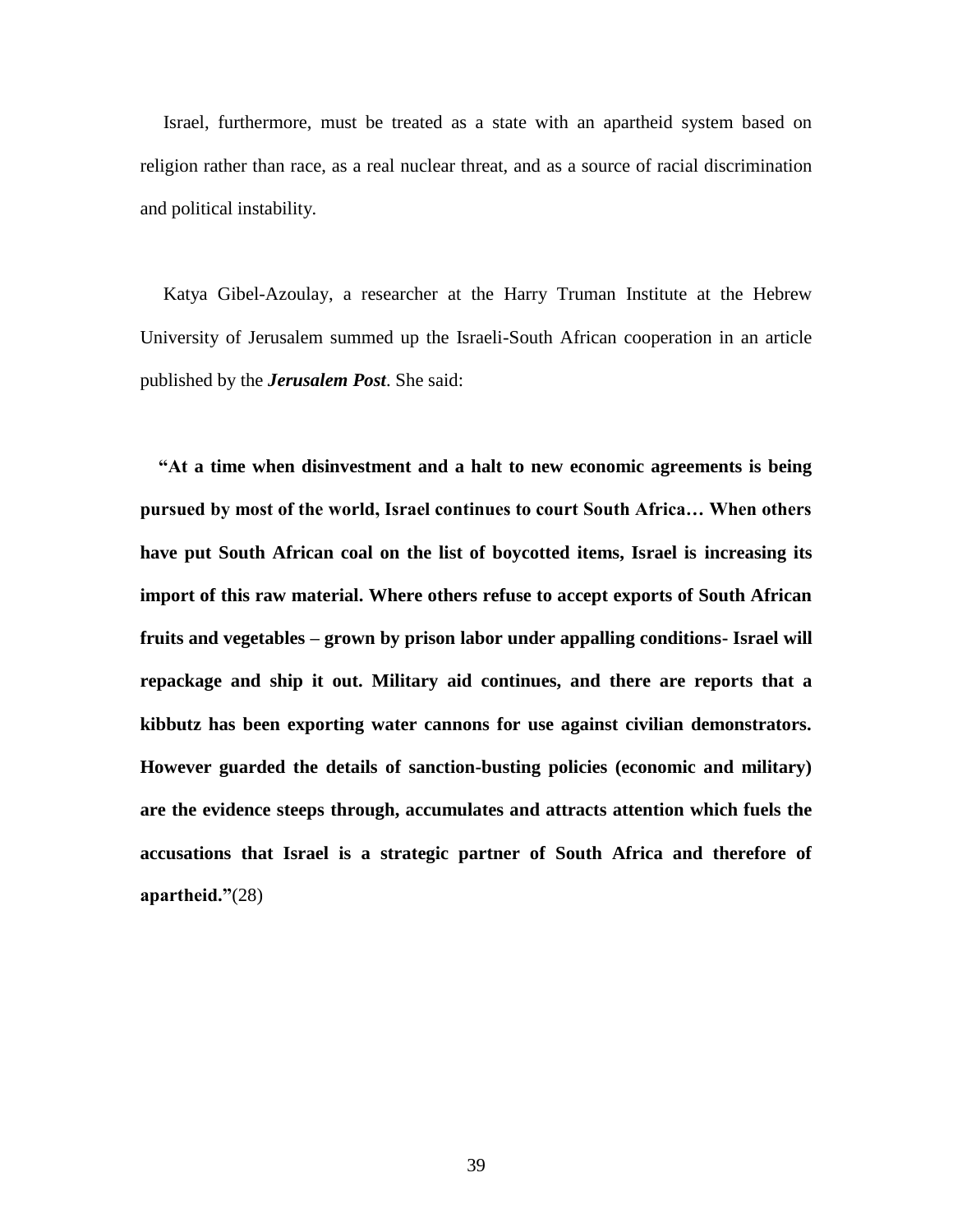يجب معاملة إسرائيل كدولة ذات نظام عنصري علي أساس الدين لا العرق و كتهديد نووي و مصدرُ للتمييز العنصري و عدم االستقرار السياسي .

قالت كاتيا جيبل ازويلي و هي باحثة في مؤسسة هاري تورمان في الجامعة العبرية في القدس قامت بإحصاء حصيلة التعاون اإلسرائيلي الجنوب أفريقي في مقالة نشرتها في صحيفة **الجيروزاليم بوست**. **" في الوقت الذي تقوم به غالبية العالم بوقف لالستثمار ووقف لعقد اتفاقيات تجارية جديدة ؛ ال تزال تتودد إسرائيل إلي جنوب أفريقيا... و في الوقت الذي يضع فيه اآلخرون الفحم الجنوب أفريقي علي قائمة الحظر؛ ترفع إسرائيل من كمية استيرادها للمادة الخام من تلك المواد. في الوقت الذي يرفض فيه اآلخرون قبول تصدير الفواكه**  و الخضروات الجنوب افريقية \_ الذي تزرعه عمالة السجون في ظروفٍ مُروّعه\_ تقوم إسرائيل بإعادة تغليفها و

 **ستخدم ضد استمرت المساعدات العسكرية، و هنالك تقارير تتحدث عن قيام الكيبوتسات بتصدير بنادق مائية ت** المتظاهرين المدنيين .و لكن سياسات حماية خرق العقوبات (الاقتصادية و العسكرية) ه*ي* الدليل الذي يرشح و يتراكم و يجذب الانتباه الذي يغذّي الاتهامات بان إسرائيل هي شريك استراتيجي لجنوب أفريقيا ، و بالتالي لنظام **التمييز العنصري."**)28(

**شحنها إلي الخارج.**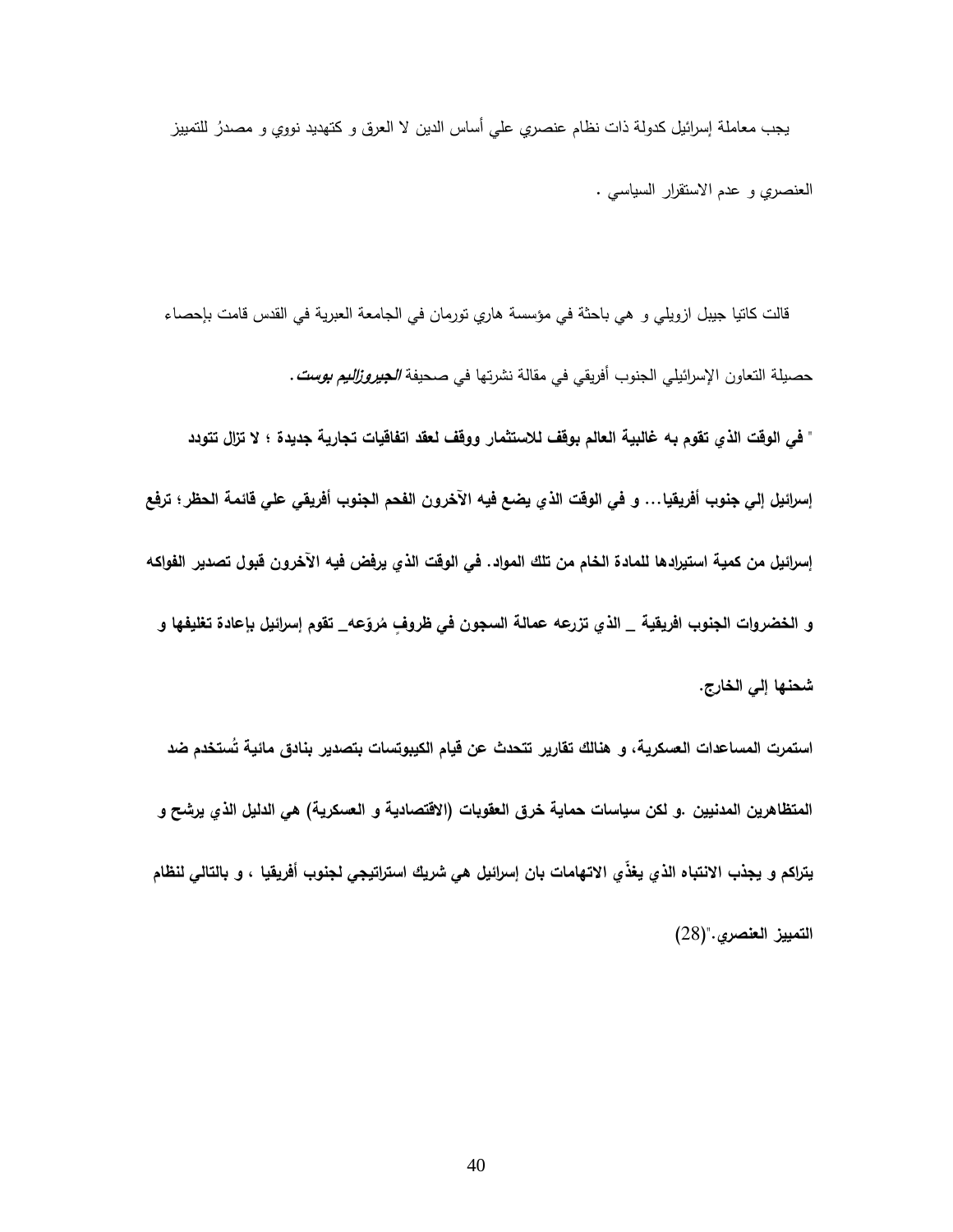## **Israel Apartheid**

 Between 1948 and 1949, approximately 8000,000 Palestinians were driven out of their homeland which, in 1948, had acquired the name "Israel". Having no homes and being denied the right to return to the towns and cities they were forced to abandon under Israeli gunfire, the newly homeless Palestinians were compelled to live in refugee camps under some of the most intolerable socio-economic conditions imaginable.

Says Cheryl A. Rubenberg:

 **"The Zionist victory was a disaster for Palestinians who became a nation in diaspora. Approximately 770,000 indigenous people, nearly half the total population, were transformed from a secure existence on land they had inhabited for countless generations into stateless refugees, the majority crowded into squalid camps in surrounding countries, the others dispersed to the corners of the globe. Those remaining became third-class citizens in the new Jewish state."**(29)

 **"Zionists forced the Arabs to leave cities and villages which they did not want to leave of their own free will,"** (30) wrote Nathan Ghofshi, describing the actions of his fellow Zionist in Palestine.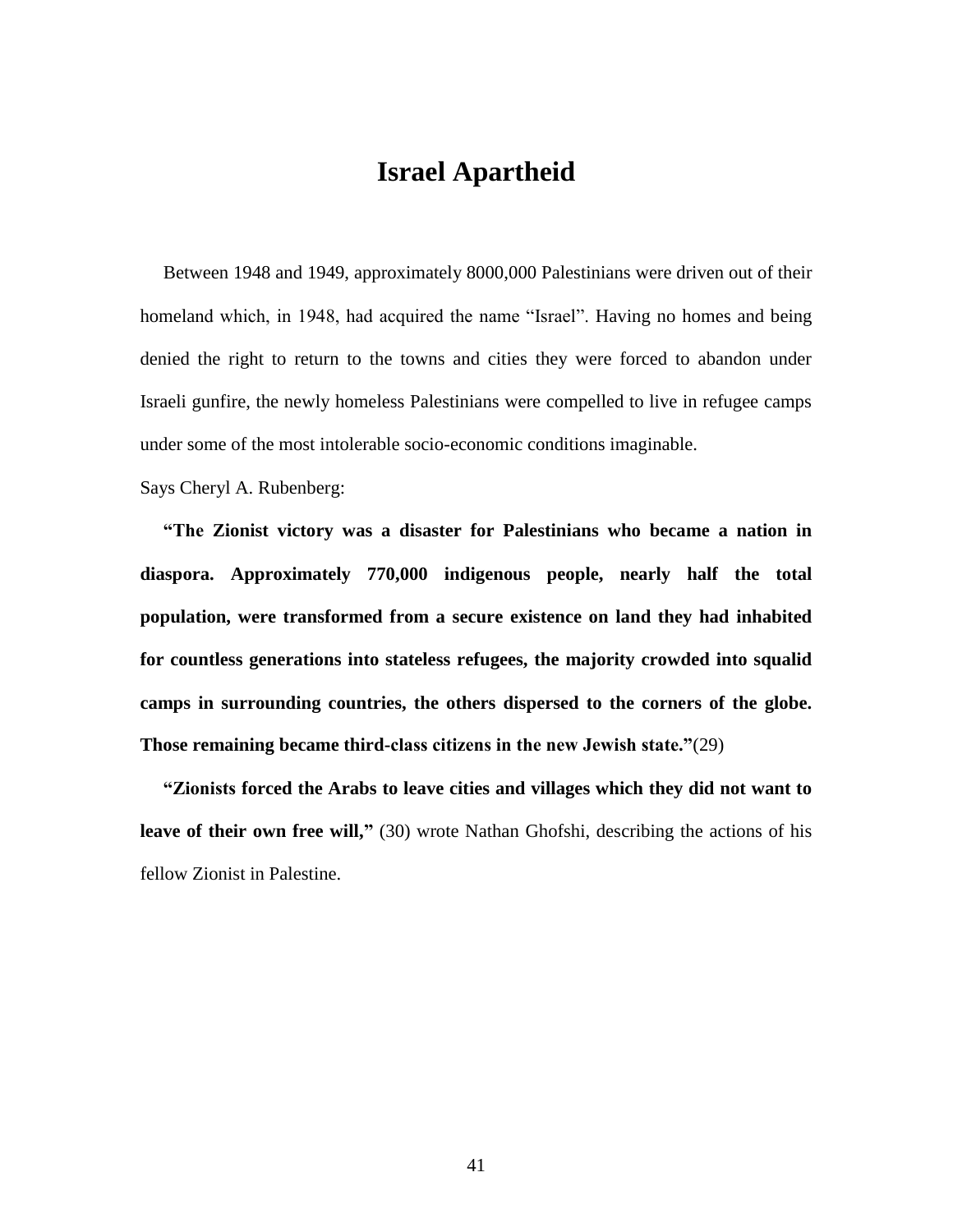## **نظام الفصل العنصري اإلسرائيلي**

 بين عامي 1798 و 1797م جر ى طرد نحو 811.111 فلسطيني من وطنهم الذي\_ في عام 1798م\_ أُطلق عليه اسم "إسرائيل" . في ظل عدم وجود منازل لهم و حرمانهم من حق العودة للمدن و البلدات التي اُجبروا على الخروج منها تحت نيران بنادق الإسرائيليين؛ وجد المُشردون الجُدد من الفلسطينيين أنفسهم مضطرون للعيش في مخيماتٍ للإيواء في ظل اقسي الظروف الاجتماعية و الاقتصادية التي لا يمكن تخيلها.

**تقول شيريل روبينبيرغ " إن النصر الذي حققه الصهاينة لهو بمثابة الكارثة بالنسبة للفلسطينيين الذين أصبحوا امة ضائعة في الشتات. تحول حوالي 114.444 روها ّ آمنة علي ار ٍض عم من السكان األصليين \_ ق اربة نصف مجموع السكان\_ من حياةٍ** لأجيالٍ عديدة ؛ إلى لاجئين بلا وطن ، حيث تكدّس الغالبية في مخيمات حقيرة في البلدان المجاورة، فيما تشتت **الباقي في أطراف العالم . أ ة الباقية مواطنون من الدرجة الثالثة في الدولة اليهودية ّ صبح هؤالء البقي الجديدة.")**27(

**" اجبر الصهاين ة العرب أن يتركوا مدنهم و ق ارهم التي لم يكونو يرغبون في الخروج منها بإرادتهم،"** )11( كتب ناتان غوفشي ، واصفا ما قام به زمالئه الصهاينة في فلسطين .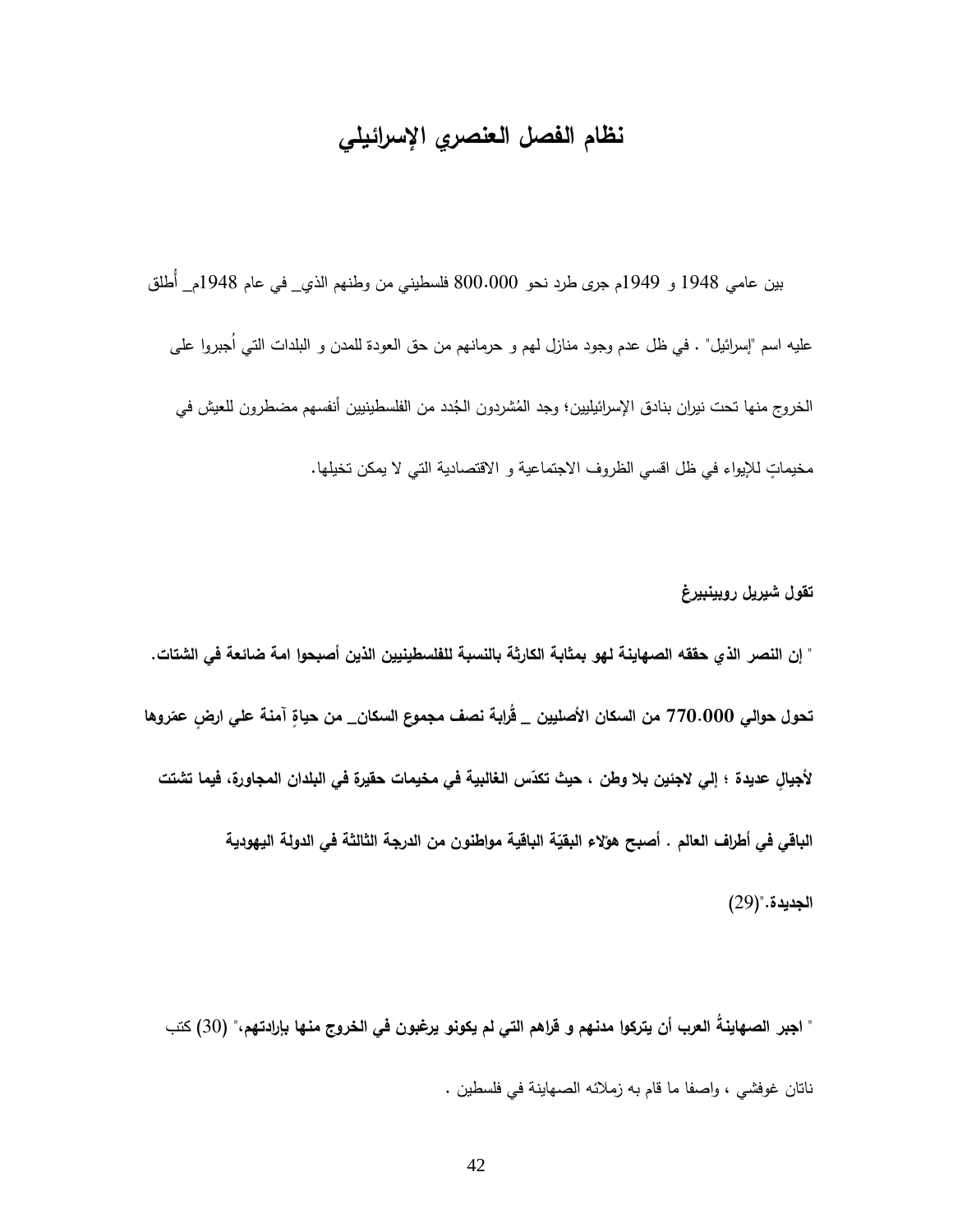Yigal Alon, a former Deputy Prime Minister in Israel, said in his memories that he used psychological warfare to **"cause the tens of thousands of Arabs who remained in Galilee to flee.**"(31) The confession of an Israeli soldier published by the Israeli newspaper **Dvar**, gave an account of what Israeli soldiers and commanders did to drive Palestinians out of their homeland.

 **" At the Palestinian village of Dawayma Israeli troops killed 80 to 100 Arabs, women and children. The children were killed by smashing their skulls with clubs… In the village there remained Arab men and women who were put in the houses without food. Then the sappers came to blow up the houses- cultured and well mannered commanders who are considered good fellows have turned into law murderers, and this happened not in the storm of the battle and blind passion, but because of a system of expulsion and annihilation. The less Arab remain the better."** (32)

 Meir Cohen, a member of Israel's Knesset (parliament), defended the crimes committed by his fellow Zionists and blamed them for not doing more. He said recently in the Knesset, **"We had the means in 1967 to make sure that two or three hundred thousand (Palestinians) would move to the other side as we did at Lod, Ramleh and Galilee in 1948."** He adds, **"but we made a calamitous mistake. Things would have been simpler today: no Palestinian problem, no stones (being thrown on Israeli occupation forces), no demonstrations."(**33)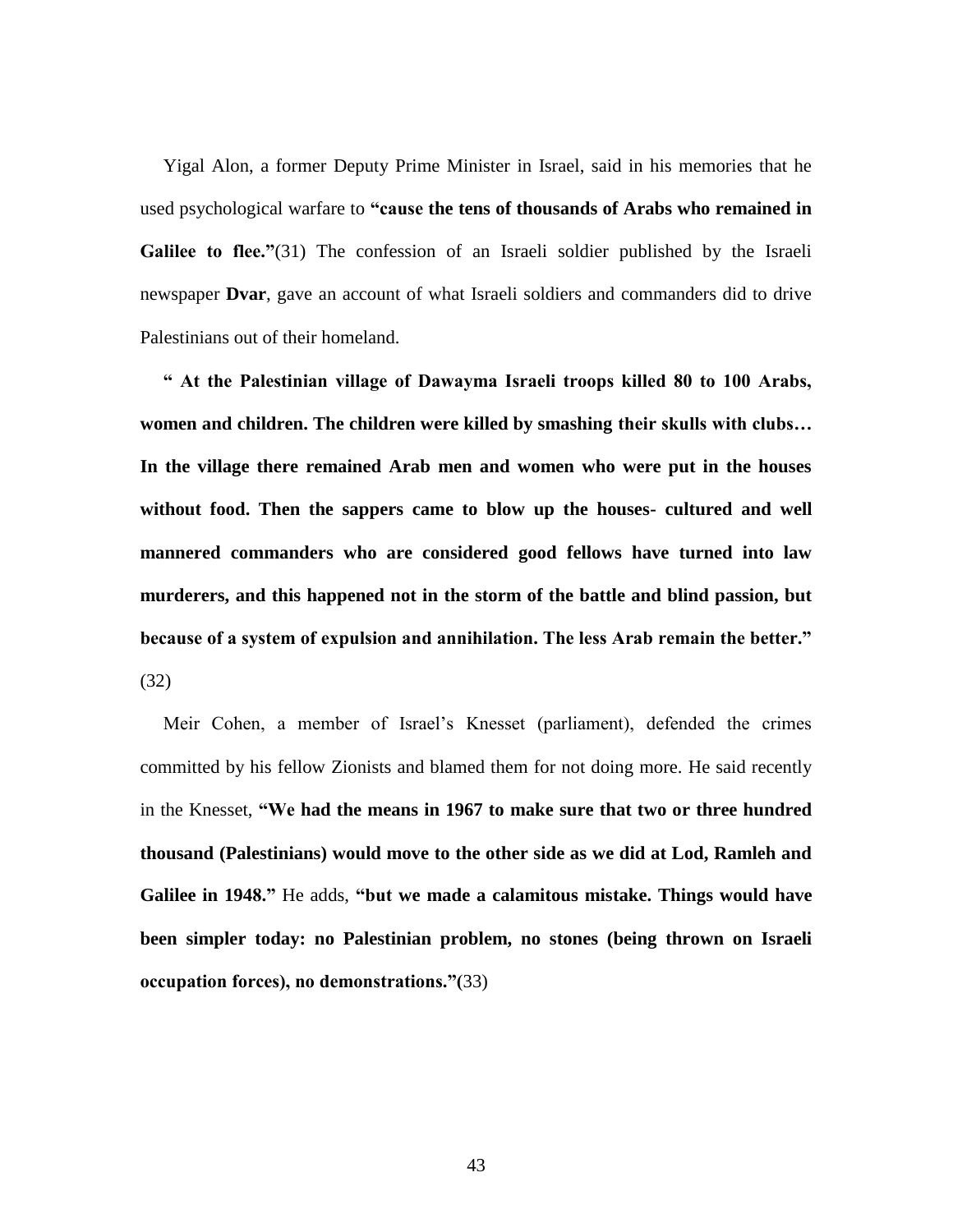ذكر إيغال ألون \_ نائب سابق لرئيس وزراء إسرائيل\_ في مذكراته بأنه قد استخدم الحرب النفسيّة **كي " يجعل** عشرات الآلاف من العرب ا<mark>لذين بقوا في الجليل أن يفرّوا</mark> "(31) أدي اعترافٍ لجندي إسرائيلي نشرته صحيفة **دافا**ر اإلسرائيلية ؛ إلي إعطاء إحصائية لما قام به جنود و قادة إسرائيليين إلجبار الفلسطينيين علي الخروج من وطنهم. **" في قرية دويمة الفلسطينية قتلت القوات اإلسرائيلية من 04 إلي 744 من العرب و النساء و األطفال. حيث**  قتل الأطفال و حُطمت رؤوسهم بالـهراوات… في تلك القرى ، تَرك رجال و نساء عرب في منازلـهم بدون طعام. و **من ثم أتي خبراء المتفجرات لنسفوا تلك المنازل- أحيل قادة مثقفون و ذوي أخالق رفيعة للقضاء و أصبح من كانوا يعتبرون أشخاص طيبين إلي مجرمين بالقانون، و لم يحدث ذلك فقط في خضم وغي الحرب و غياب العاطفة؛ و لكن وفق نظام الطرد و اإلبادة . كلما كان عدد العرب أقل كان الوضع أفضل .")**12**(** دافع مير كوهين\_ عضو الكنيست(البرلمان) الإسرائيلي \_ عن الجرائم الذي ارتكبها رُفقائه الصمهاينة بل و لامهم علي عدم قيامهم بالمزيد. و قال مؤخرا في الكنيست، **" لقد كنا نمتلك عام 7691م الوسائل التي تمكننا من إخراج**  مائتين أو ثلاثمائة ألف (فلسطين*ي)* إلى الجانب الآخر تماما مثل ما فعلنا ف*ي* اللد و رام الله و الجليل عام 1948م ." و أضاف، " **ولكننا ارتكبنا خطا فادح. كان من الممكن لألمور أن تصبح أكثر بساطة اليوم: ال وجود لمشكلة لقي علي قوات االحتالل اإلس ارئيلي( و ال مظاه ارت." فلسطينية وال حجارة )ت** )11(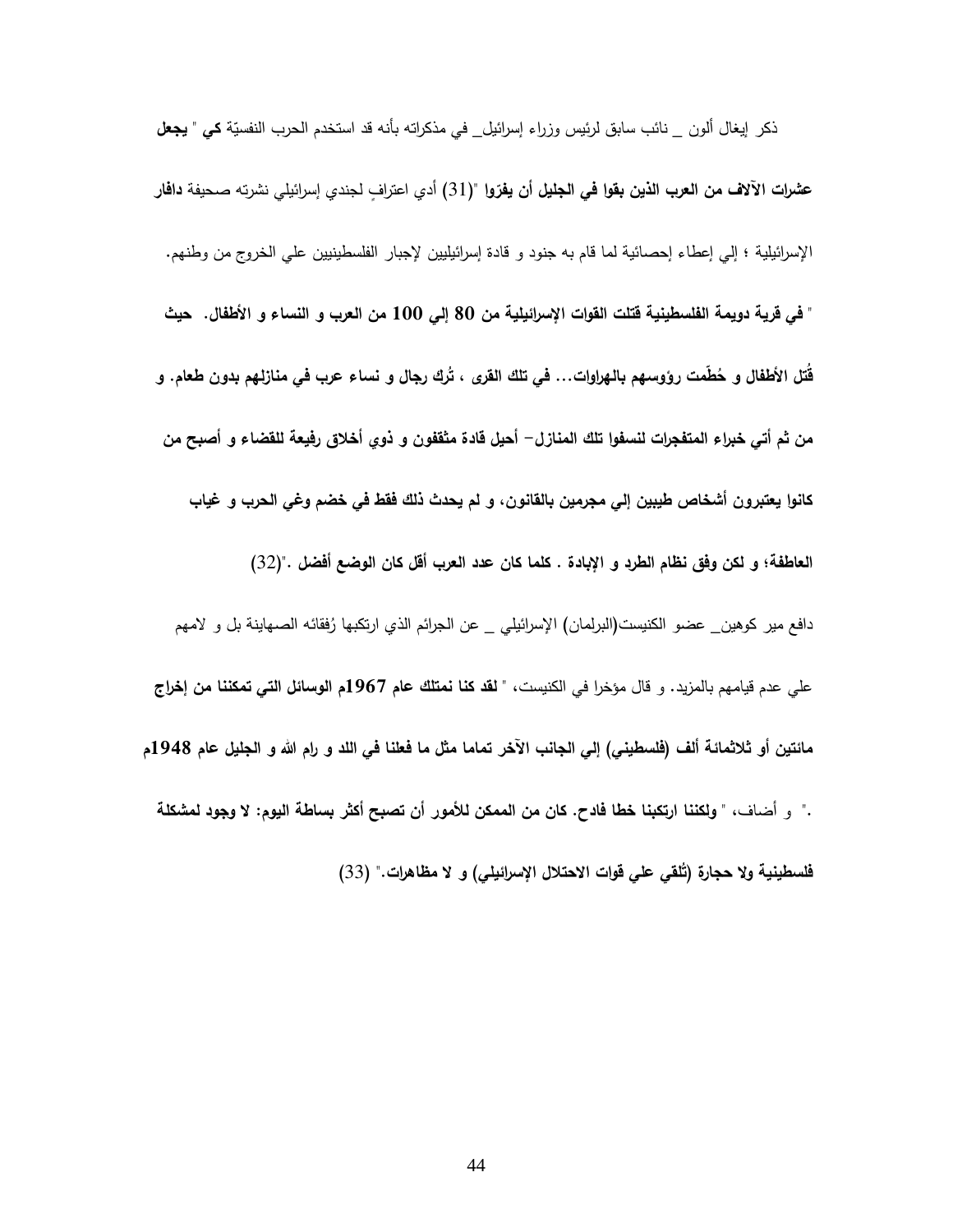As Palestinians were forced to flee their homeland, the homes, land, personal property, shops, towns and cities they hand to abandon were confiscated by the newly created Jewish state.

Don Peretz, an Israeli professor and writer observed:

 **" Abandoned property was one of the greatest contributions toward making Israel a viable state… Of the 370 new Jewish settlements established between 1948 and the beginning of 1953, 350 were on absentee property. In 1954, more than onethird of Israel's Jewish population lived on absentee property and nearly one-third of the new immigrants settled in urban areas abandoned by Arabs. They (Palestinians) left behind whole cities like Jaffa, Acre, Lydda (Lod), Ramleh, Beisan Migdal-Gad, 388 towns and villages and large parts of 94 other cities and towns, containing nearly a quarter of all buildings in Israel. Ten thousand shops, businesses and stores were left in Jewish hands."(34)**

 Israeli journalist Tom Segev adds his own account of what happened in 1948 in a book, described by the Israeli magazine *New Outlook* as " thought-provoking, revealing and disturbing." Segev said:

 **" Of the tens of thousands of (Jewish) immigrants in transit vans, hundreds came with their meager possessions to Jaffa day by day, searching for homes in abandoned property in the newly captured town.**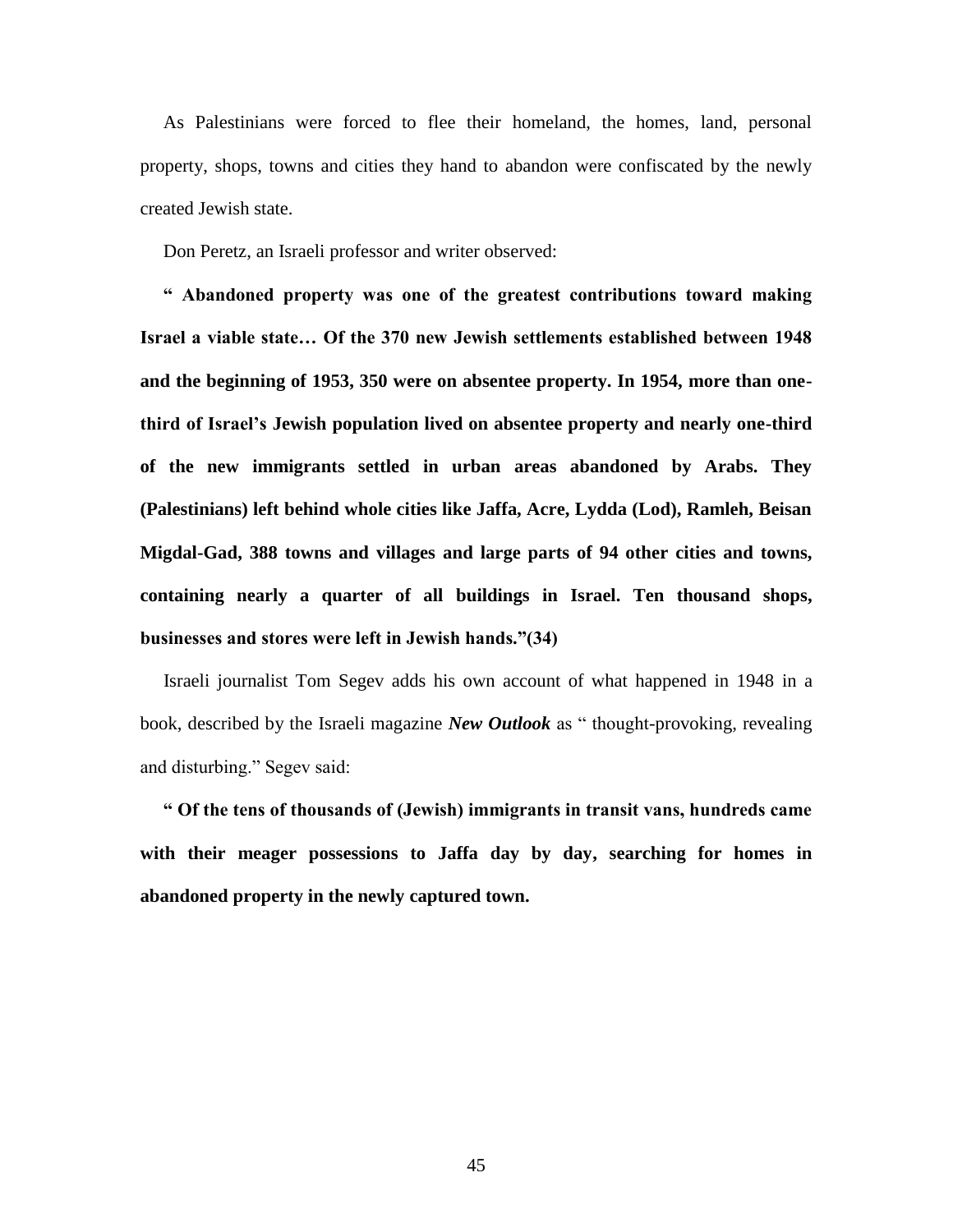في الوقت الذي أُجبر فيه الفلسطينيين علي الفرار من وطنهم و ديارهم و أراضيهم و ممتلكاتهم الخاصة و

متاجرهم و بلداتهم و مُدنهم التي اجبروا علي تركها؛ قامت بمصادرتها الدولة اليهودية الجديدة.

ذكر البروفيسور و الكاتب اإلسرائيلي دون بيريتز:

" شكلت الممتلكات المهجورة أعظم إسهامٍ في جعل إسرائيل دولة قابلة للحياة … فمن ضمن ال370 مستوطنة **يهودية التي تم إقامتها في بداية عام 7650 نيت م؛ ب 054 منها علي ممتلكات الغائبين.في عام 7654م ، أقام**  أكثر من ثلث مجموع يهود إسرائيل علي أملاك الغائب و استوطن قرابة ثلث المهاجرين الجُدد في مناطق حضارية هجرها العرب. لقد تركوا \_ الفلسطينيون\_ خلفهم مدنٌ بأكملها مثّل يافًا و عكا و اللّد و رام الله و بيسان و المجدل و 388 بلدة و قرية و مناطق شاسعة من 94 مدنٍ و بلداتٍ أخرىِ تُشكّلُ قُرابة ربع العمران الإسرائيلي. تُرك **عشرات آالف المتاجر و األعمال التجارية و المستودعات في قبضة اليهود."**)19(

وضع صحفي إسرائيلي يُدعي توم سيجيف إحصائيته الخاصة بما حدث عام 1948م في كتاب، والتي وصفته المجلة الإسرائيلية *"نيو آوت لوك"* " بالأفكار النحريضيّة و الفاضحة و المستفزّة." حيث قال سيجيف:<br>-

**ف من المهاجرين)اليهود( القادمين عبر شاحنات النقل؛ قدٍ " من بين عشرات اآلال م المئات إلي يافا يوما بعد يوم** مصطحبين معهم ممتلكاتهم الضئيلة، ليبحثوا عن منازل في الأملاك المتروكة في مدينتهم المحتلة حديثا.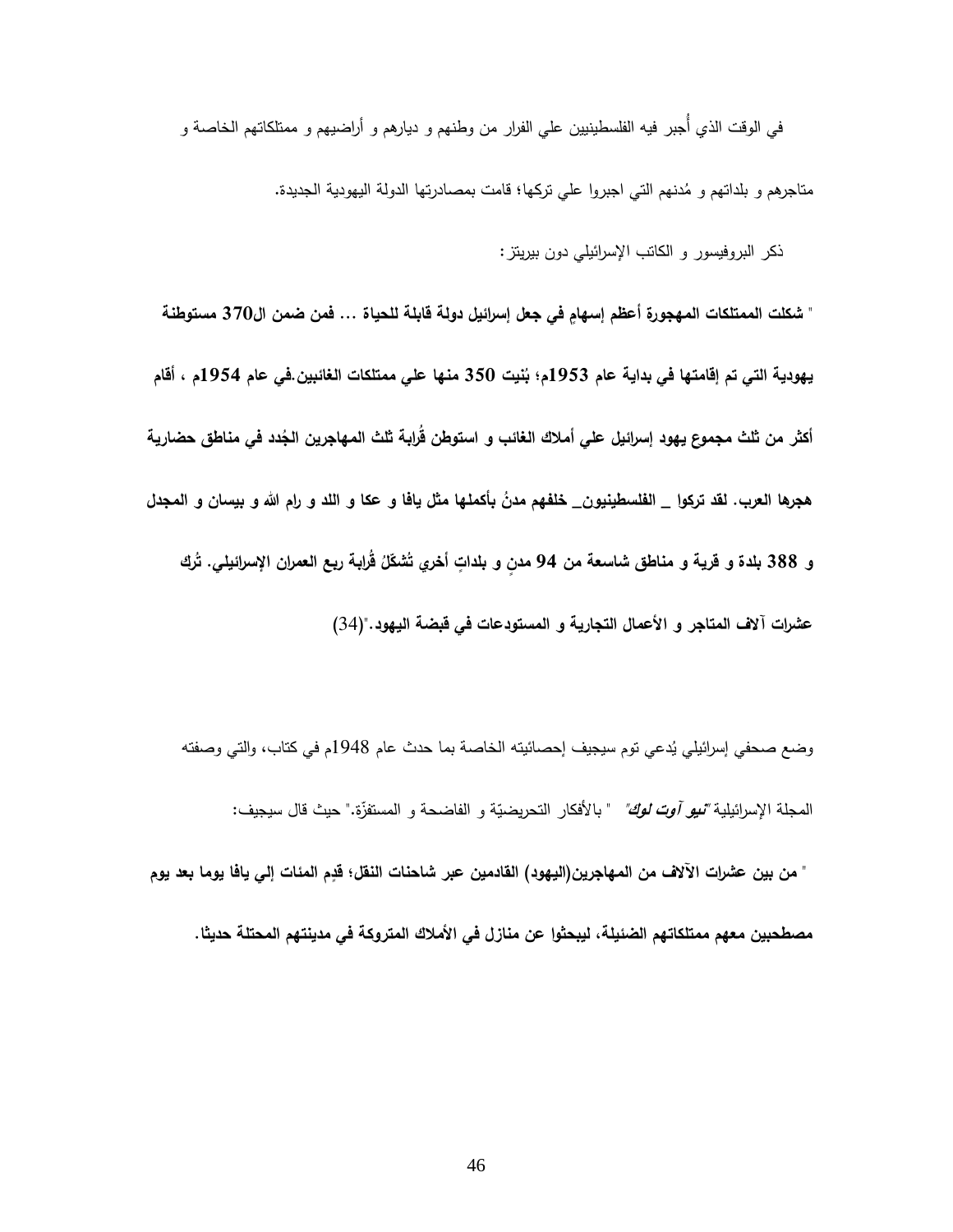**Few found anything. For nearly every inhabitable home had already been taken over. As for the Arabs who stayed in Israel, they felt defeated, humiliated and scared. They had good reason to be frightened because the Israeli soldiers often had few compunctions about looting, even when houses were still occupied… Robbing and looting of Arab property was rampant during and immediately after the 1948 war and Ben Gurion was bitterly surprised by the mass looting, in which all sections of the Jewish population participated."**(35)

Yitzhak Zvi, a leader of Israel's Labor Party and Israel's second President, called upon his fellow Zionists to confiscate Arab property and physically occupy it without delay, Zvi wrote,

 **"Jewish community and fund-raising leaders abroad would not understand if 400,000 places were taken from the Arabs and only 70,000 were used for housing immigrants… Abandoned property must be exploited at once."**(36)

 On March 30, 1987, Zvi Alpeleg attempted to explain the meaning of the "Land Day" which Palestinians celebrate each year. He wrote in *Yediot Ahronot*:

 **"The young state of Israel, with its defense and settlement needs, had not rested content with taking over lands owned by Arabs refugees who fled the country in 1948, but had also bitten off chunks of land belonging to those (Arabs) who stayed.**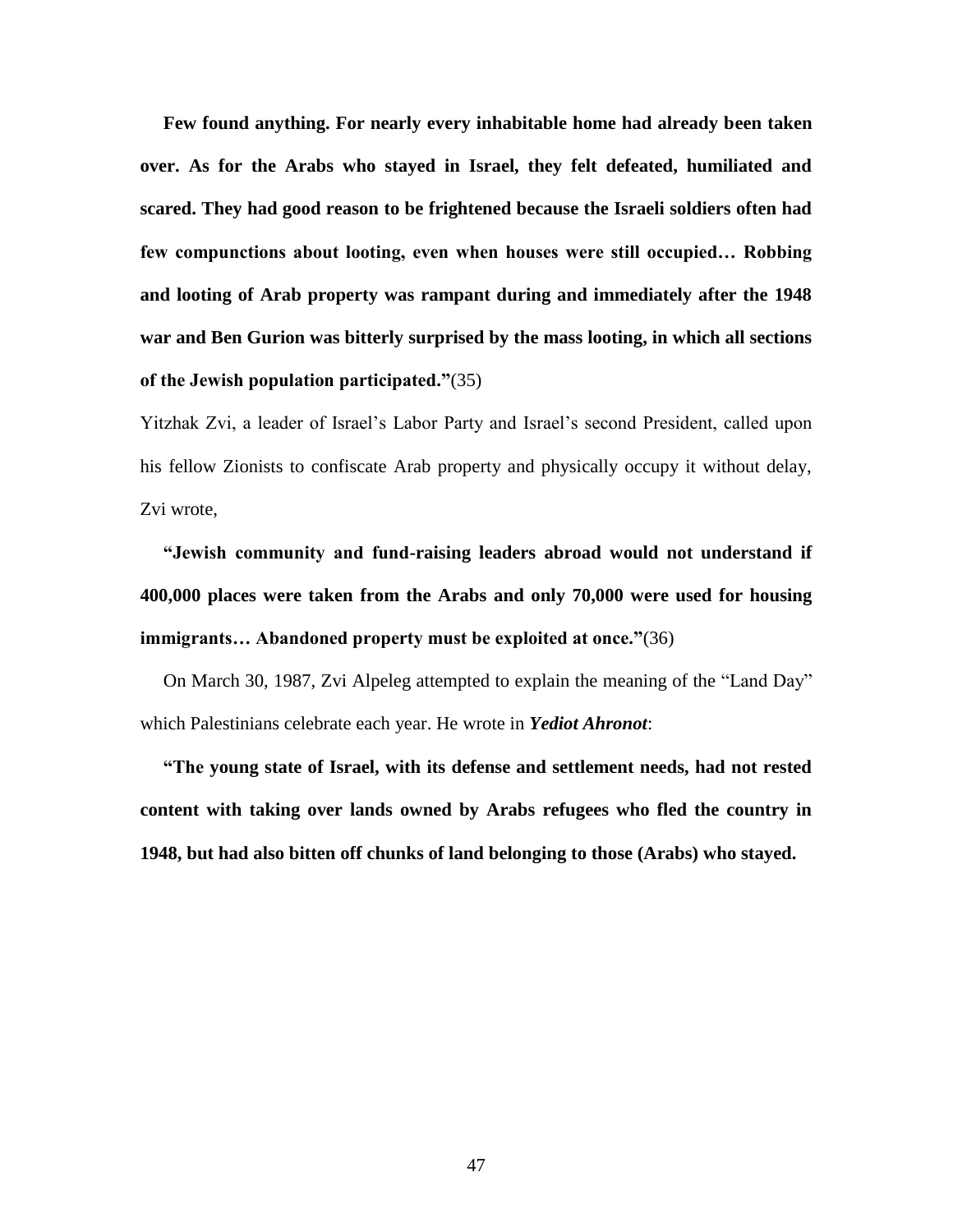**قليل هم من عثروا علي أشياء. وذلك الن معظم المنازل المهجورة قد تم االستيالء عليها. و أما بالنسبة للعرب الذين مازالوا في إسرائيل؛ فانتابهم شعور بالهزيمة و المهانة و الخوف. إنهم لديهم الحق في الخوف، فلم يتورع الجنود اإلسرائيليون في النهب، حتى و لو كان المنزل ال يزال تحت االحتالل... تفشت أعمال السلب و النهب لممتلكات العرب خالل و أثناء حرب عام 7640م و ذهل بن غوريون بشدة للعمليات النهب الجماعية ، و التي شاركت فيه جميع فئات الشعب اليهودي.")05(** 

دعي إسحاق بن زفي \_ زعيم حزب العمال اإلسرائيلي و ثاني رئيس إلسرائيل\_ رفقائه الصهاينة بان يصادروا ممتلكات العرب و احتلالها ً فعلياً دون توان. حيث كتب زفي،

**" إن المجتمع اليهودي و قادة جمع التبرعات في الخارج لن يقبلوا استيالئنا علي 444.444 منطقة من العرب** 

**في ظل استغالل 14.444 منها فقط... يجب استغالل األمالك المهجورة.")**19(

في الثلاثين من مارس عام 1987م، حاول زفي البيليج أن يُوضّح معني "يوم الأرض" الذي يحتفل به الفلسطينيون كل عام. كتب في صحيفة **يديعوت احرينوت** :

" إنّ دولة إسرائيل الفتيّة \_ بما تتطلبه احتياجاتها الدفاعية و الاستيطانيّة \_ لم تكتفي باستيلائها \_ علي الأراضي الذي يملكها اللاجئين العرب الذين فرّوا من بلدهم عام 1948، بل و عملت على قضم أجزاء من أراض أولائك **العرب الذين بقوا.**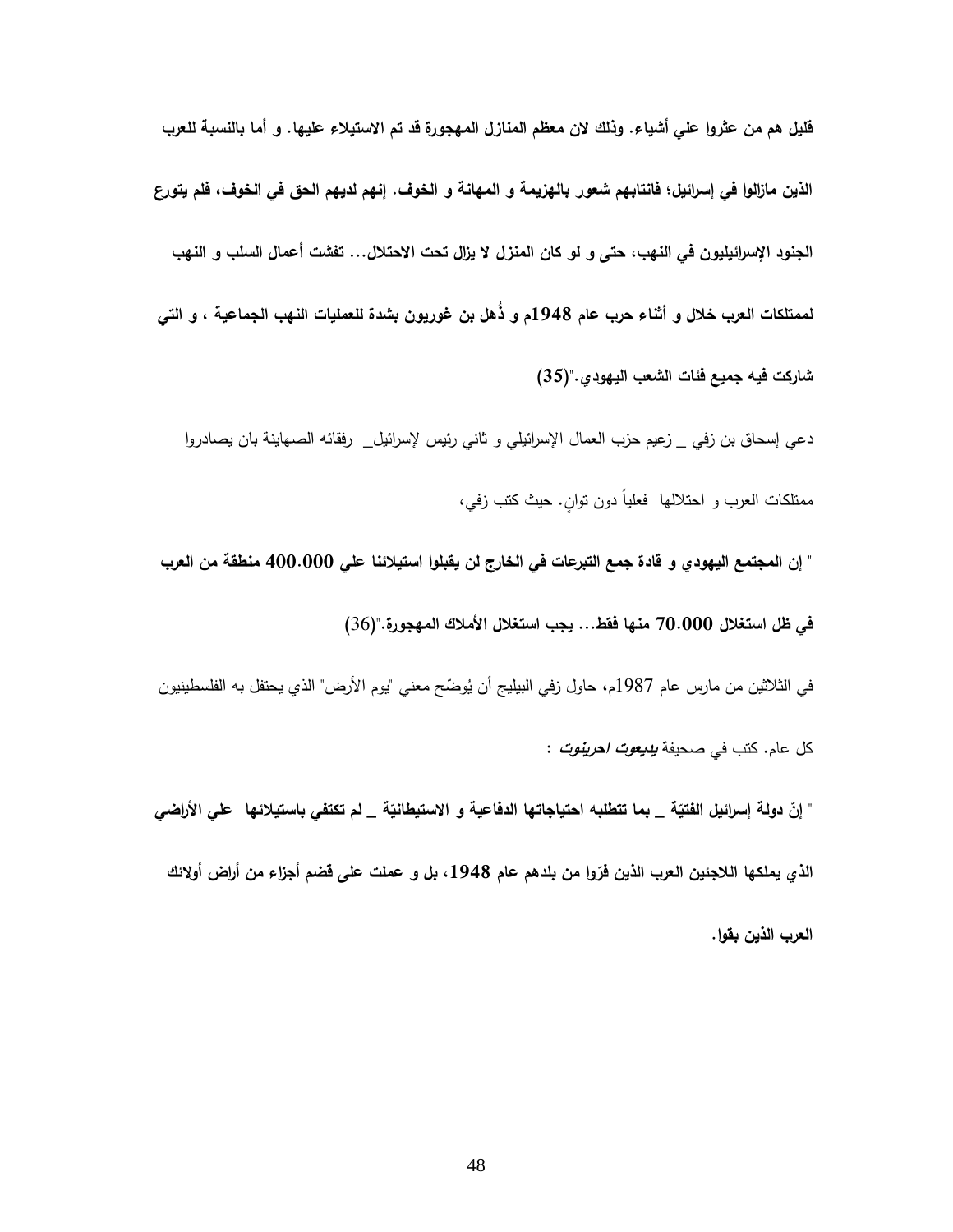**Some claim that as must as two-thirds of Arab-owned lands were taken over by the state, others say 72 percent." Alpeleg also adds that "no serious attempt has ever been made solve this problem, either via financial compensation or via parceling out substitute plots of land."**(37)

 In 1967 and after Israel had occupied the West Bank, the Gaza Strip, the Golan Heights and Sinai, Arabs and the property they owned were treated in the same discriminatory colonialist manner. Property owned by those who fled their homes under Israeli fire, and of those who lived at the time of the war outside the territories Israel occupied, were confiscated. According to a study published in March 1985 by the West Bank Data Base Project and authored by Meron Benvenisti, former Deputy Mayor of Jerusalem:

 **" 52 percent of the land area of the West Bank had been either confiscated by the Israeli government or brought under Israeli military control. In the Gaza Strip, Israelis have confiscated about one-third of its land area, despite the fact that Gaza is one of the most densely- populated parts of the world."**

 In addition, Israel was able to control and utilize the oil resources of the Sinai from 1967 to 1975, during which about 35%-40% of Israel's oil needs were derived from the Sinai. Israel's limited water resources, moreover, made it heavily dependent for water on the West Bank.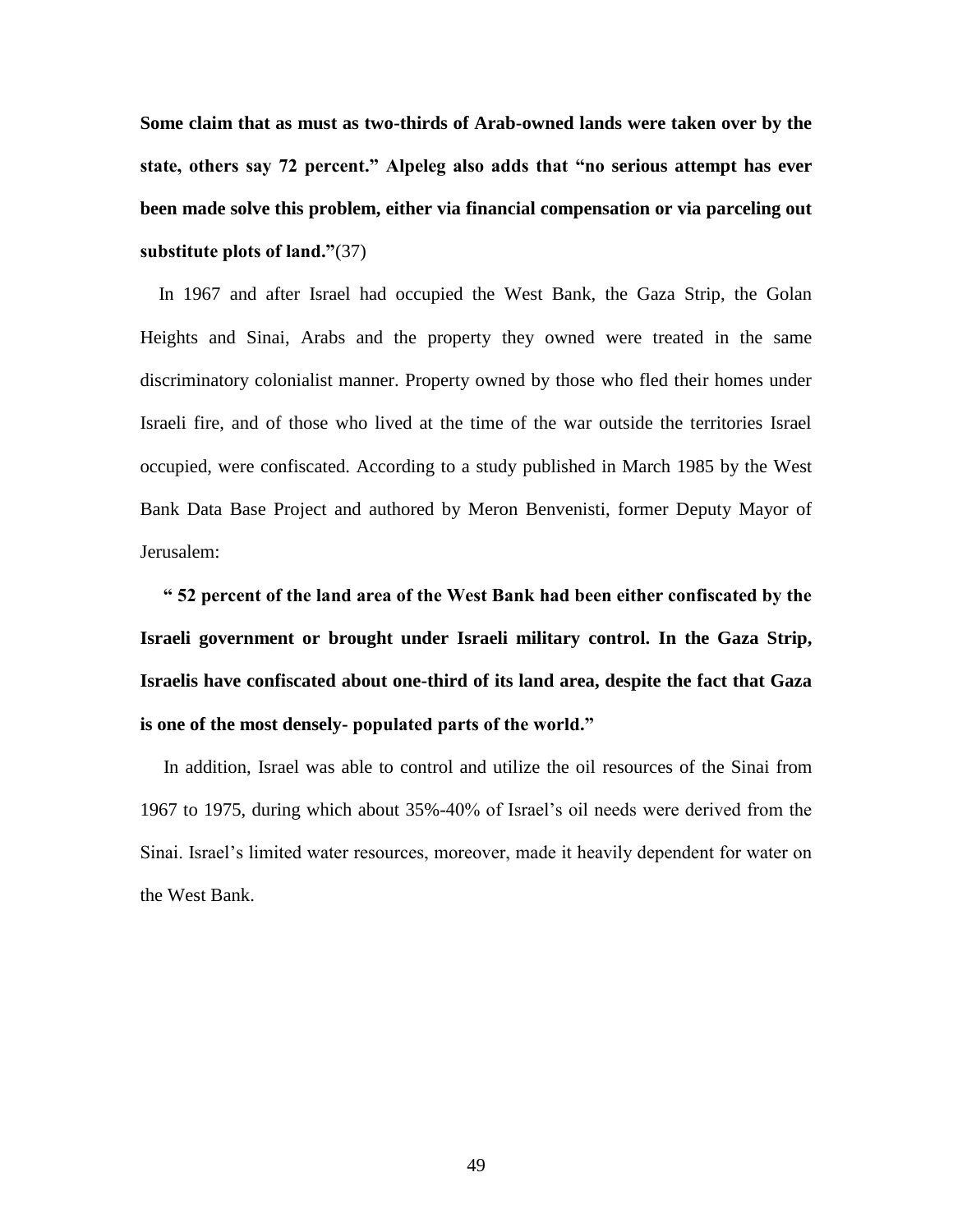**ادعي البعض بان الدولة قد استولت علي ثلثي أراض العرب ، فيما قال اآلخرون بأنها قد استولت علي %17 ."**  و أضاف ابليج قائلا " لم تَبذل أية جهود حقيقية لحل هذه الإشكالية، سواء عن طريق التعويضات المالية أو **تقسيم قطع أراضي بديلة .")**19**(**

 بعد احتالل إسرائيل للضفة الغربية و قطاع غزة و هضبة الجوالن و سيناء عام 1799م، جرت معاملة أمالك العرب بنفس الأسلوب العنصري و الاستعماري. و تمت مصادرة ممتلكات أولئك العرب الذين أجبرتهم النيران اإلسرائيلية علي الفرار و الذين كانوا خارج المناطق التي احتلتها إسرائيل أثناء الحرب. و حسب دراسة نشرها مشروع قاعدة بيانات الضفة الغربية عام 1789م و ألفها ميرون بنفنستي نائب رئيس بلدية القدس سابقا: " **%**92 **من أراضي الضفة الغربية إما صادرتها الحكومة اإلسرائيلية أو وقعت تحت السيطرة العسكرية اإلسرائيلية** 

. و في قطاع غزة، صادر الإسرائيليون قرابة ثلث أراضي القطاع\_ بالرغم من كونـه احد أكثر المناطق كثافة سكانيّة **في العالم .**"

كذلك، تمكنت إسرائيل من السيطرة و استغالل مصادر البترول في سيناء من عام 1799 إلي عام 1799م ، و التي من خلالها استمدت إسرائيل ما نسبته 35% المي40% من احتياجاتها للبترول . أدي شُح مصادر المياه في إسرائيل على اعتمادها بشكل كبير على مياه الضفة الغربية.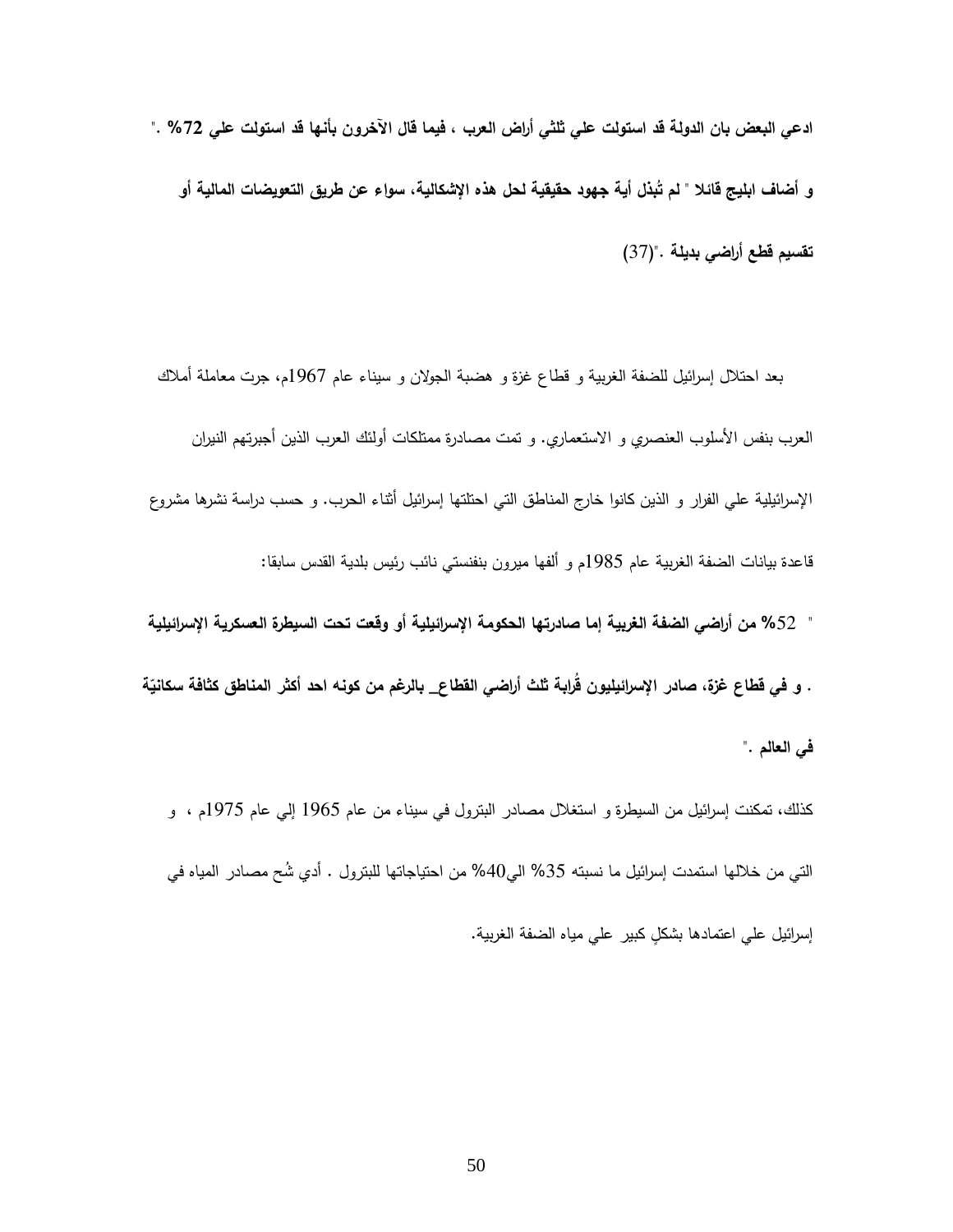Now about one-third of Israel's total water supply comes from ground water derived from the West Bank. The *Jerusalem Post* reported June 26, 1987 that the Israeli authorities have developed a "new plan to have West Bank water pumped to Israel." The paper said :

 **" The Water Commission and the Mekorot Company are planning a project to drill into a prime West Bank aquifer in order to pump massive quantities of water to Jerusalem … The unprecedented scheme,… which could become operational within a few months… is to be funded and carried out by an American firm using new drilling technology which could eventually deplete the water supply in wells used by Arabs towns and villages in the drill area, including Bethlehem, Beit-Jala and Beit Sahur."**

 The *Post* also added that **"according to official estimates, 42 percent of the 100 million cubic meters of water pumped annually in the West Bank already goes to Jewish settlements."**

 The Occupied Territories, furthermore, have been turned into a captive market for Israeli products and a source of cheap labor for Israeli industries. Israel's exports to the West Bank and Gaza, which exceeded \$400 million in 1980 and \$640 million in 1984, are expected to reach \$800 million in 1987. In 1986, Israeli exports to the Occupied Territories amounted to \$700 million, while its imports from the territories were worth just \$200 million.

51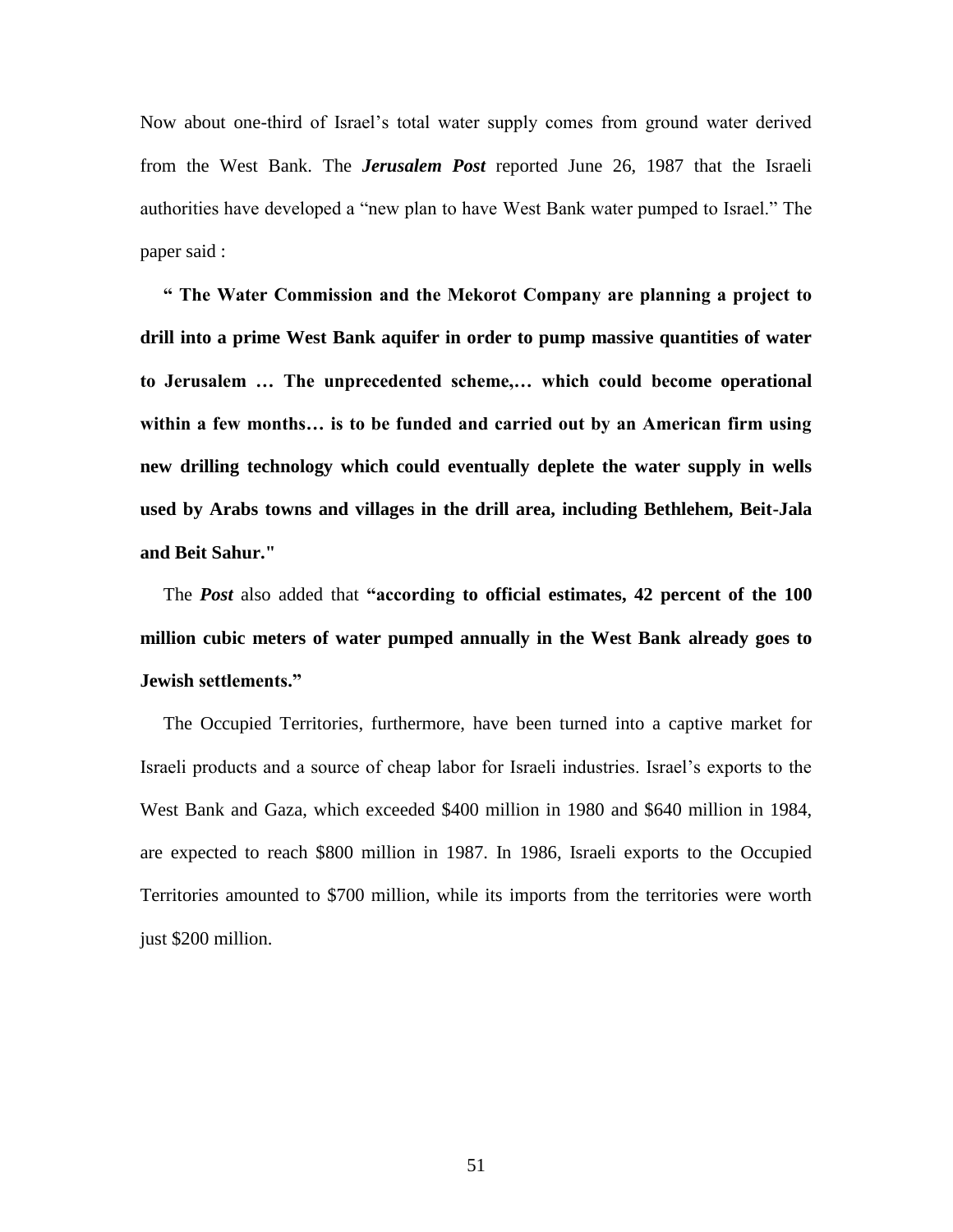نأتي حاليا قُرابة النُّلث من مجموع موارد إسرائيل المائية من المياه الجوفية لدي الضفة الغربية . أوردت صحيفة **الجيروزاليم بوست** في السادس و العشرون من شهر يونيو عام 1789م عن قيام السلطات اإلسرائيلية بتطوير " خطة جديدة لضخ مياه الضفة الغربية داخل إسرائيل." قالت الصحيفة :

" تَخطط كلا من مصلحة المياه و شركة مكروت لمشروع حفر في الطبقة الرئيسية للمياه الضفة الغربية الجوفية و **ذلك من اجل ضخ كميات هائلة من المياه إلي القدس... هذا النظام الغير معهود...، و الذي قد يتم تشغيله في غضون أشهر قليلة... ستقوم بتمويله و انجازه شركة أمريكية تستخدم تقنية حفٍر حديثة و التي قد تستنزف مصادر المياه التي تستخدمها البلدات و القرى العربية في منطقة الحفر، بما فيها بيت لحم و بيت جاال و بيت ساحور."**

و ذكرت صحيفة **الجيروزاليم بوست** أيضا بان **" حسب تقديرات رسمية فان %47 من 744 مليون متر مكعب ة." ّ مياه يتم ض ّخها سنويا في الضفة الغربية يتم إرسالها إلي المستوطنات اليهودي**

تحولت الأراضي المحتلة إلي أسواق ترزح تحت اسر البضائع الإسرائيلية و إلي مصدرٍ للأيدي العاملة الرخيصة للصناعات الإسرائيلية. فيما يُتوقع أن تصل قيمة البضائع المُصدرة إلي الضفة الغربية و قطاع غزة \_ و التي تزيد<br>-قيمتها عن 911 دوالر أمريكي عام 1781م و 991 دوالر عام 1789م\_ إلي 811 مليون دوالر عام 1789م. في عام 1986، وصلت قيمة الصادرات الإسرائيلية للضفة الغربية إلى 700 مليون دولار ، في حين بلغت قيمة وارداتها من تلك الأراضـي 200 مليون دولار فقط.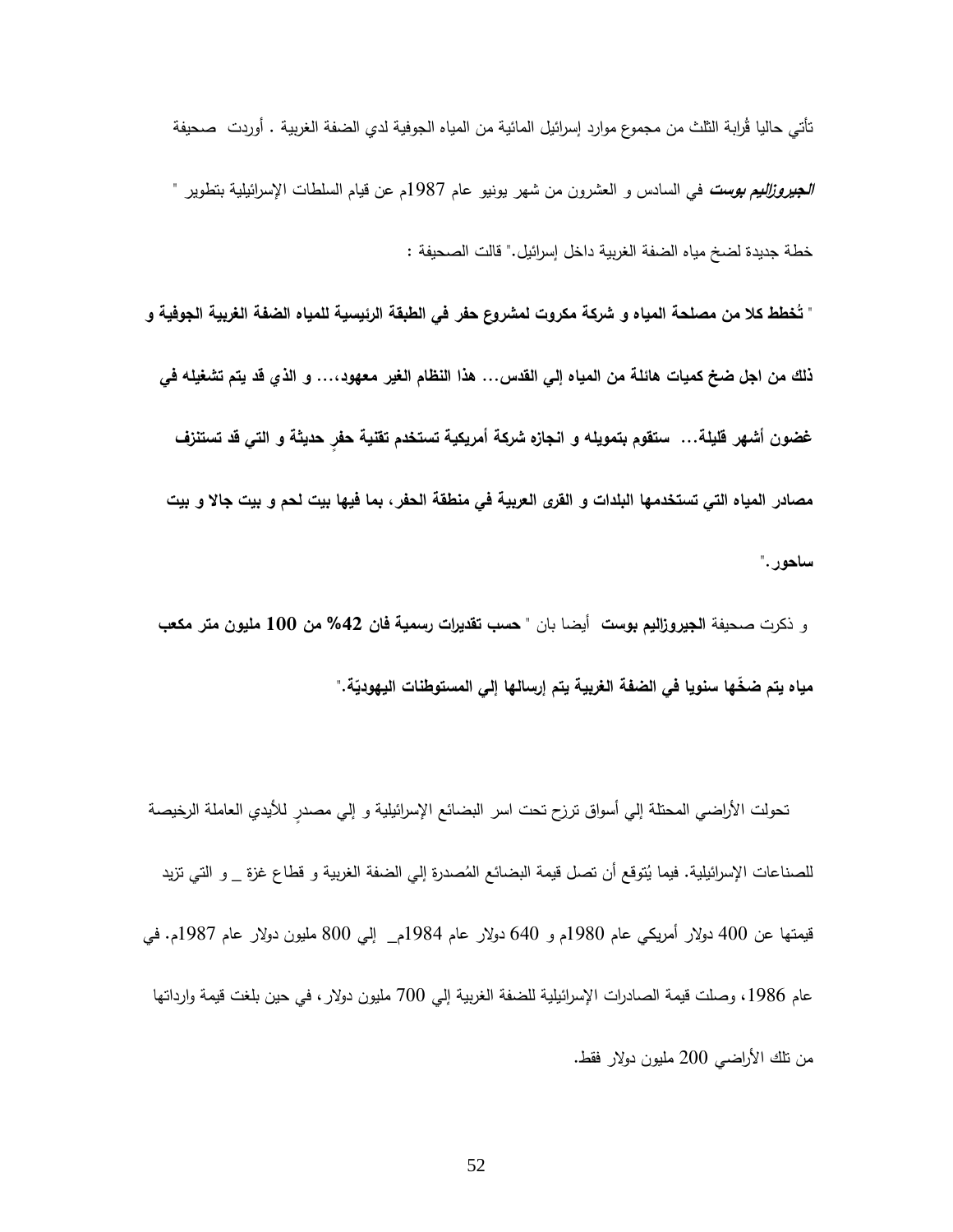The \$500 million annual surplus reduced Israel's overall trade deficit by one-quarter, from \$2.5 billion to \$2 billion.(38) However, **"exports from the Occupied Territories to Israel are totally prohibited except by special permission which is rarely granted,"** says Israeli professor and human rights activist Israel Shahak. **"And just to make sure there is no possibility of competition with Israel exports, two other prohibitions are inflicted on the Palestinians of the Occupied Territories. First, they may not export any of their produce to any country to which Israel already exports the same products… Second, Israel prohibits the establishment of any kind of industry in the Occupied Territories which might compete with Israeli exports."**(39) As a result, the Occupied Territories have become the first most important market for Israeli non-military exports. In fact, **"the territories import 90 percent of what they consume from Israel."**(40)

 In addition, Israel's economy benefits from West Bank tourism, estimated at \$500 million a year.(51) Trade with the Occupied Territories and income derived from West Bank tourism brings to Israel therefore about \$1.3 billion annually – benefits derived from West Bank water and human resources not included. The Israeli Defense Ministry, which controls the Occupied Territories, said in a report: **"The areas are a supplementary market for Israeli goods and services on the one hand, and a source of factors of production, especially unskilled labor, for the Israeli economy on the other."**(42) **"Following the Six-Day War (1967 war), Israel got into a situation in the administrated territories that bore more and more colonialist traits,"** says Israeli professor Emanue Sivan.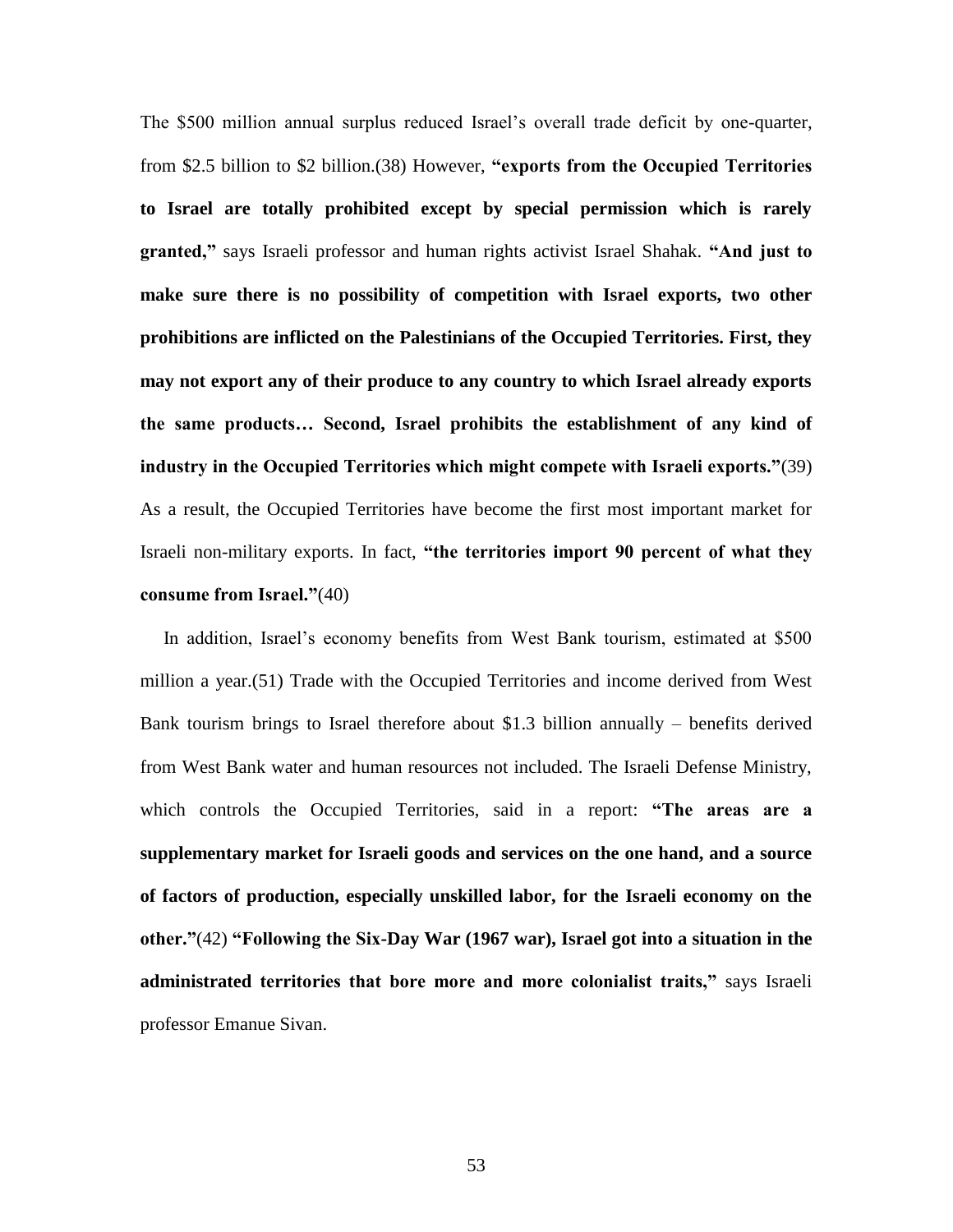أدي الفائض السنوي بمقدار 911 مليون دوالر إلي تخفيض نسبة العجز في الميزان التجاري إلسرائيل إلي الربع، من 2.9 مليار إلي 2 مليار دوالر.)18(غير انه ، **"لم يسمح بالتصدير من األراضي المحتلة إلي إسرائيل بالمطلق إال بتصريح خاص وهو نادرا ما يحدث**،" حيث صرّح إسرائيل شاحاك البروفيسور و الناشط ف*ي* حقوق الإنسان الإسرائيلي . **" و ذلك إلزالة أية إمكانية للتنافس مع الصادرات اإلسرائيلية ، وهناك شكلين من العقاب لحقا أيضا بفلسطينيي**  الأراضي المُحتلة . أما الأول؛ فلا يمكنهم تصدير أيٍ من منتجاتهم إلي أية بلدٍ تقوم إسرائيل بالتصدير إليه السلعة نفسها… ثانيا، تحظر إسرائيل إقامة أي نوع من الصناعات في الأراض*ي* المحتلة و التي قد تَنافس الصادرات **اإلسرائيلية .")**17( و بالتالي؛ أصبحت األراضي المحتلة بالنسبة إلسرائيل السوق األول األكثر أهمية لتصدير البضائع الغير عسكرية .**" فحقيقة األمر؛ تستورد األراضي المحتلة %64 مما تستهلكه من إسرائيل .")**91( تشكل السياحة في الضفة الغربية فائدة اقتصادية لإسرائيل ، حيث تُقدّر ب500مليون دولار سنويا.(41) و بذلك حققت التجارة مع الأراضـي المحتلة و الدخل الـعائد من السياحة في الضفة الـغربية لإسرائيل قُرابـة 1.3 مليار دولار سنويّا– ولا يتضمن ذلك الأرباح العائدة من مياه و عمالة الضفة الغربية. قالت وزارة الدفاع الإسرائيلية في بيانٍ لمها:"  **ساعد للبضائع و الخد تعتبر المناطق سوق م مات اإلسرائيلية من ناحية،و مصدر للعوامل اإلنتاجية \_خاصة األيدي**  العاملة الغير مُدربة\_ للاقتصاد الإسرائيل*ي* من ناحيةٍ أخري." (42) " في أعقاب حرب الأيام الستة (حرب عام **7691م( ، دخلت إسرائيل في مشكلة تحمل طابع أكثر استعمارية في المناطق التي تديرها،**" قال البروفيسور اإلسرائيلي ايمانويل سيفان .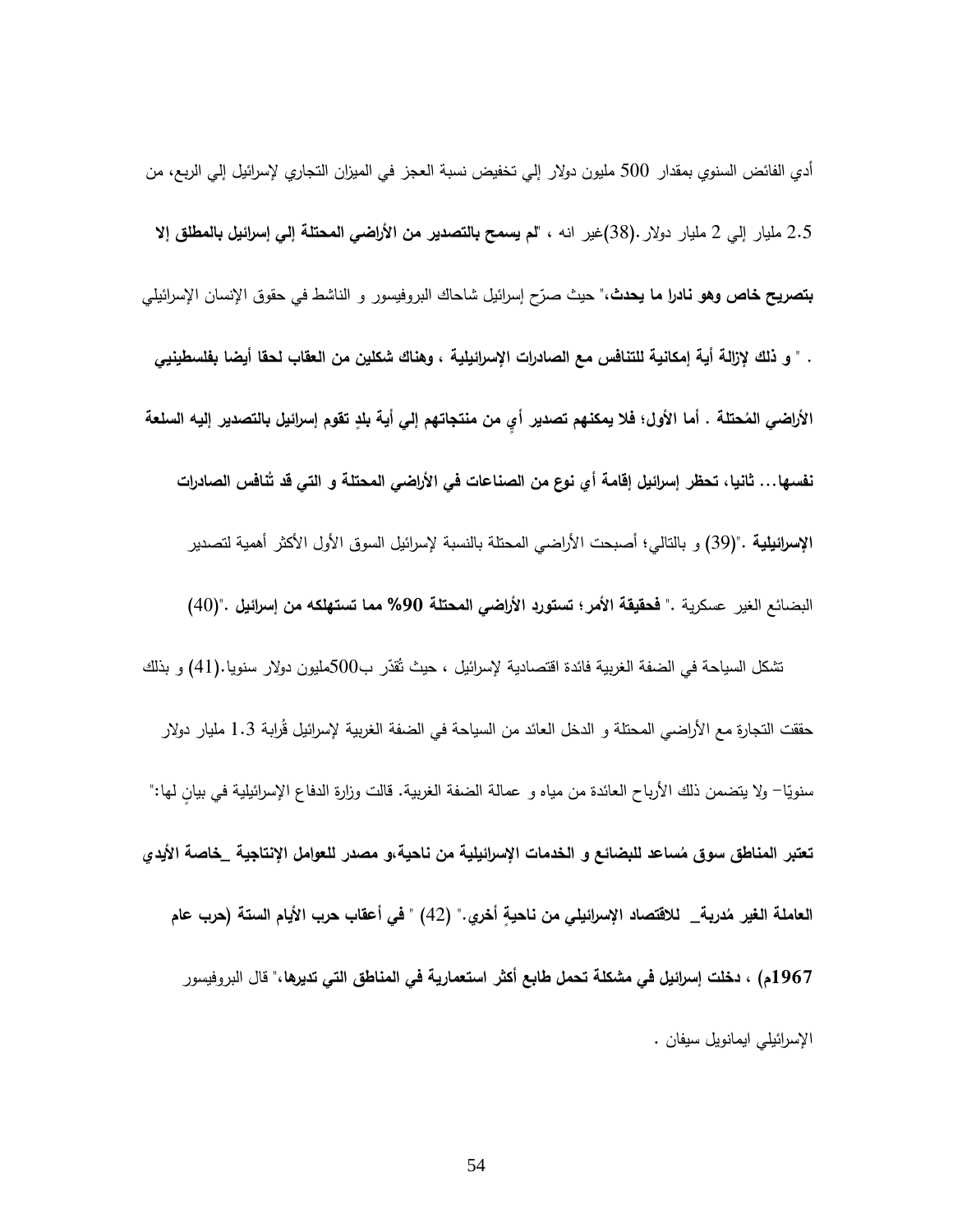**"Approximately 3.5 million Jews hold an absolute military and political monopoly over territories inhabited by 1.5 million politically disenfranchised Arabs. The Arabs are segregated in both housing and employment; they are at the bottom of the social ladder… These Arabs are defined as a people, and therefore, 'naturally', they are denied the right of self-determination… A considerable portion of their land and water – vital resources in a semi-rural society – is not under their control. Economically speaking, they provide cheap labor for the ruling class. As is customary in colonial situations, the territories provide a protected market for Israeli firms, but do not enjoy the same economic privileges vis-à-vis Israel… This is, without a doubt, a colonial situation… Another aid to this colonialist attitude is to degrade the image of "the Arab" so as to justify not granting him his right. If the Arab is barely human, then equal rights and self-determination aren't for him."**(43)

 An estimated 100,000 Palestinian workers from the West Bank and Gaza travel daily to work in Israel, mostly in construction and menial jobs that Israelis shun. On their way to and from work in Israel, Palestinians are subjected to humiliation and exploitation.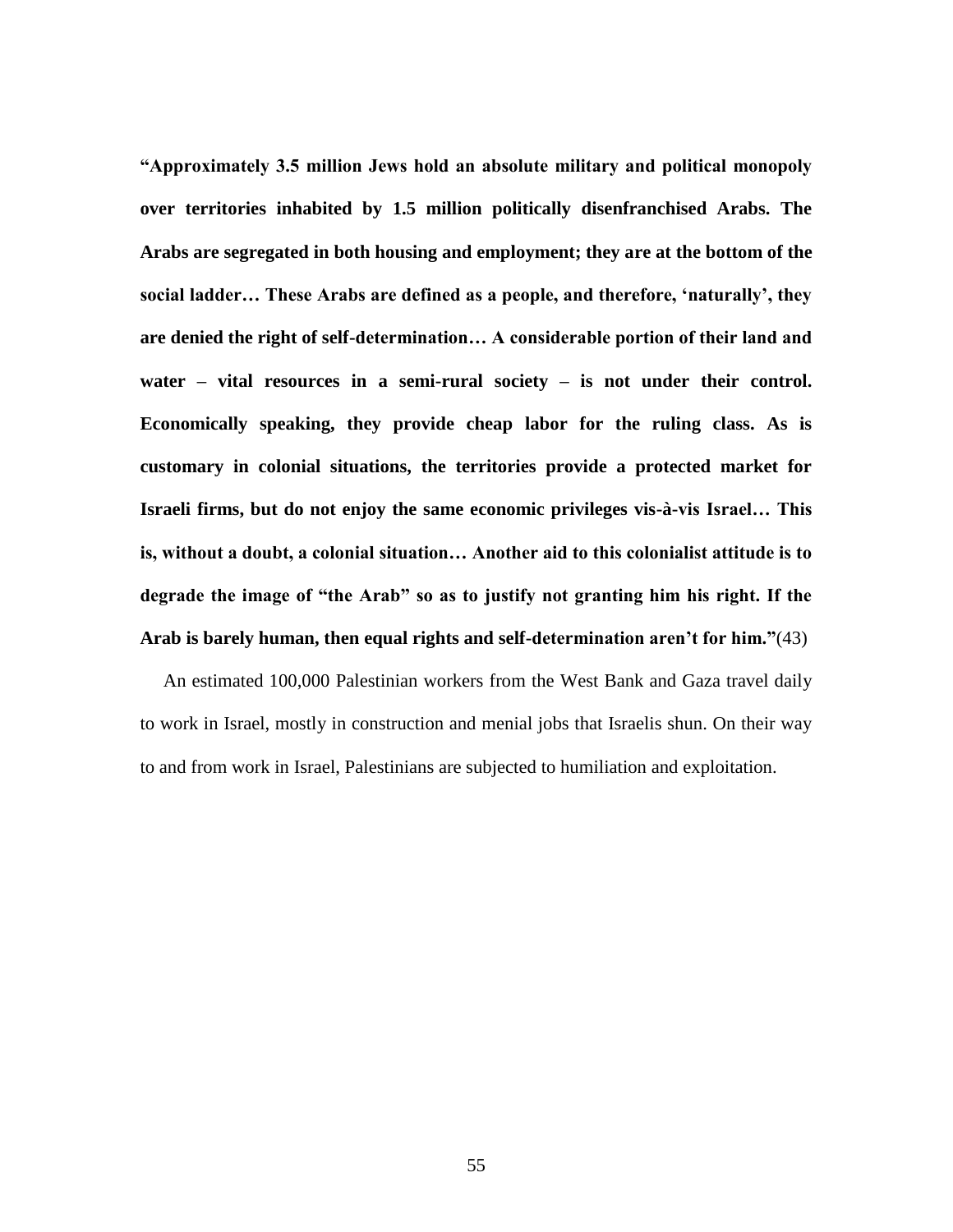" يتمتع قُرابة 3.5 مليون يهودي باحتكار سياسي و عسكري مُطلق علي ارضٍ يقطنـها 1.5 مليون عربي محرومون من حقوقهم السياسيّة. فالعرب معزولون من ناحية السكن و التوظيف؛ إنـهم في ادني درجات السُلم الاجتماع*ي* ... يُعرف هؤلاء العرب بجماعة من الناس، و لذلك " من الطبيعي" أن يحرموا من تقرير مصيرهم... لا يتحكمون بجزءِ كبير من أرضهم و مياههم \_ التي تعتبر حيويٍّ ' لمجتمعٍ شبه ريفي. من الناحية الاقتصادية، إنهم يشكلون أيدي عاملة رخيصة للطبقة الحاكمة. و كما هو المألوف في الوضع الاستع*م*اري؛ تَشكل المناطق سوقا **آمنا للشركات اإلسرائيلية، و لكن ال يمكنهم التمتع بنفس المزايا مقارنة بإسرائيل... و هذا \_من دون شك\_ وضع استعماري... أداة أخري لمساعدة هذا التصرف االستعماري وهي التنزيل من قدر صورة "العربي" و ذلك لتبرير عدم منحه حقوقه. فإذا العربي بالكاد إنسان، إذن ليست له حقوق متساوية و ال حق في تقرير المصير . "** )91( قُدر عدد العمال الفلسطينيين الذين يأتون يوميا من الضفة الغربية وقطاع غزة ب100.000 عامل، وذلك للعمل في إسرائيل أعمال في مجملها أعمال بناء و أعمال وضيعة ينأي اإلسرائيليون بأنفسهم عن العمل فيها. في أثناء

توجههم للعمل و عودتهم منه؛ يتعرض الفلسطينيون لإلهانة و االستغالل.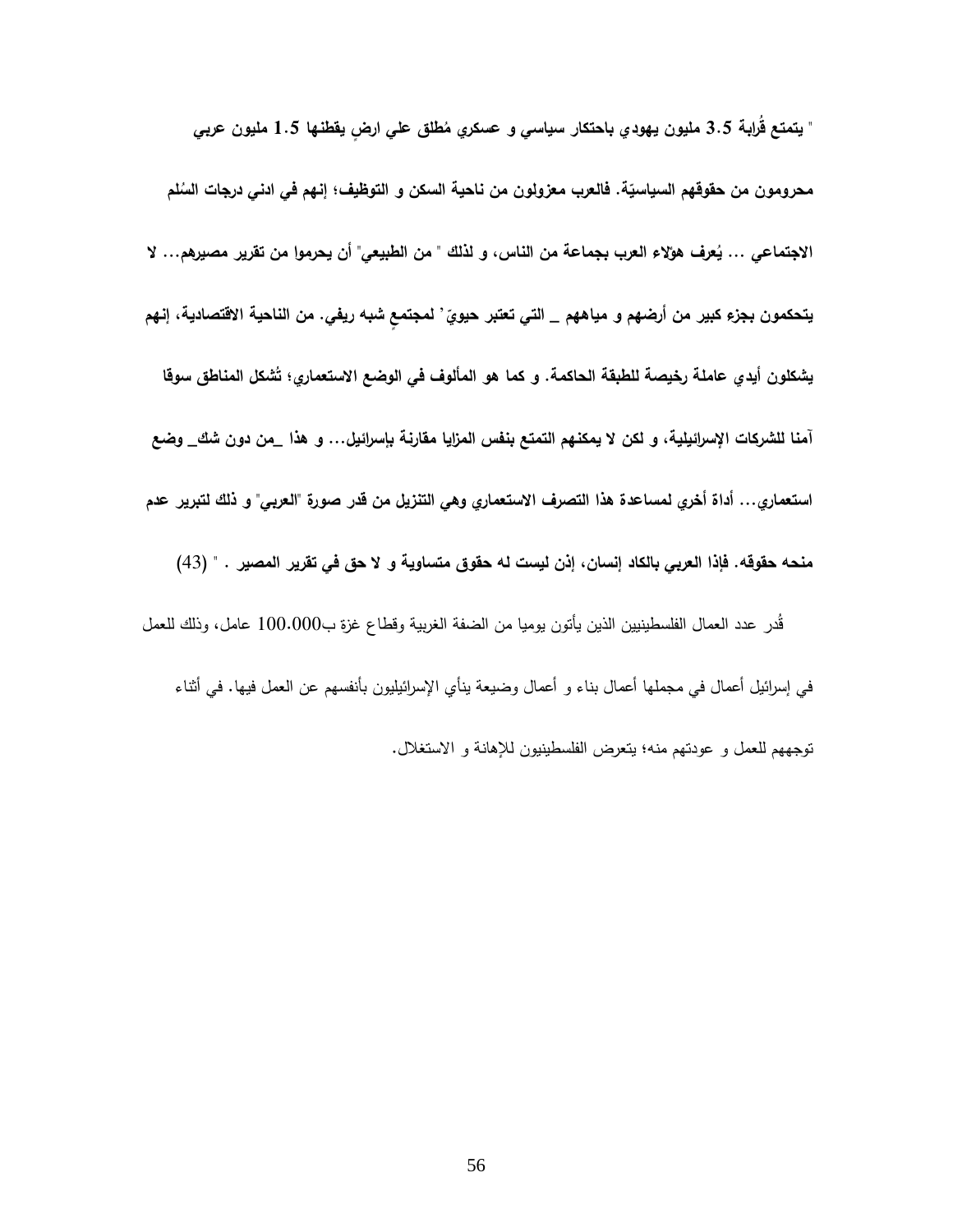While Palestinian workers are grossly underpaid, they hold no permanent jobs and are denied the right to stay overnight in Israel. Though required by law to pay medical insurance and taxes, Palestinians receive no medical, unemployment or social security benefits. G Robert Zelnick, who served as chief correspondent for **ABC** News in Tel Aviv fro several years, observed that:

 **"An Arab resident of the territories finds it impossible, or nearly so, to export goods markets coveted by the Israelis, sell products inside Israel, start a business that might compete with Israeli enterprises, attend a political meeting, charter a bank, or drill a well for water… more than half the West Bank and about a third of Gaza have already been confiscated by the Israeli government… 50percent of the Gaza labor force has been forced by the circumstance into menial jobs inside the green line (Israel); that through economic coercion and discrimination Israel engineered a trade surplus with the Occupied Territories last year approaching half a billion dollars; or that the brunt of Israel's pitiful economic performance falls most heavily on its Palestinian subjects… in fact today, as ever since 1967, Israeli democracy stops at the green line. Economic and political justice has yet to penetrate the West Bank or Gaza Strip."**(44)

57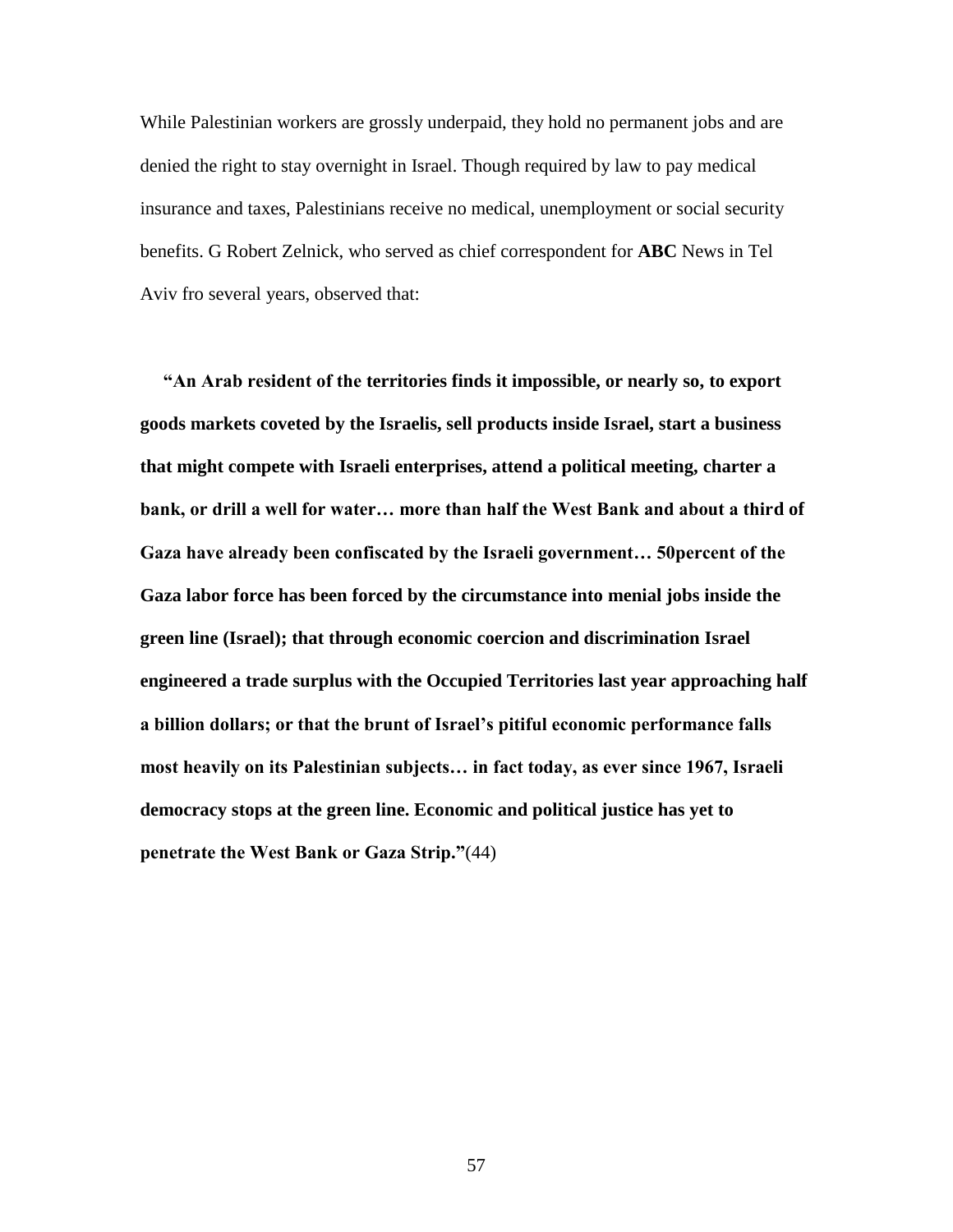و في الوقت الذي ينتقص فيه من أجور العمال الفلسطينيين بشكل صارخ ؛ ال توجد لديهم وظائف مستديمة و ال يُسمح لهم بالبقاء في إسرائيل خلال الليل . علي الرغم من إلزام القانون للفلسطينيين بدفع رسوم ضمان صحي و ضرائب ؛ فال يتلقون أية استحقاقات لضمانات طبية أو اجتماعية أو مخصصات بطالة. يري روبرت زيلنك\_ الذي عمل لعدة سنوات كبير مراسلي شبكة "إ**يه ب***ي سي* **نيوز** " في تل أبيب \_ بأنّ :<br>.

" يستحيل \_أو نحو ذلك\_ علي العرب الذين يقطنون في المناطق[المُحتلة] أن يُصدروا بضائع للأسواق التي **يطمع فيها اإلسرائيليون ، أو وينشئوا مشاريع قد تنافس فيها شركات إسرائيلية أو أن يحضروا لقاء سياسي أو يؤسسوا مصرف أو أن يحفروا بئر مياه... تصادر الحكومة اإلسرائيلية أكثر من نصف مساحة الضفة الغربية و ثلث قطاع غزة ... و تضطر الظروف %54 من القوي العاملة في غزة للعمل في أعماٍل مهينة داخل الخط األخضر )إسرائيل( ؛ حققت إسرائيل من خالل اإلكراه و التمييز االقتصادي فائضا تجاريا مع األراضي المحتلة في حمل سوء العام الماضي يصل إلي نصف مليار دوالر؛ و إال سي األداء االقتصادي اإلسرائيلي أوزاره علي رعاياه الفلسطينيين... في الواقع \_وكأي وقت مضي منذ عام 7691م\_ تقف الديمقراطية اإلسرائيلية اليوم عند الخط األخضر. لم تصل العدالة االقتصادية و السياسية إلي الضفة الغربية و قطاع غزة بعد.")**99(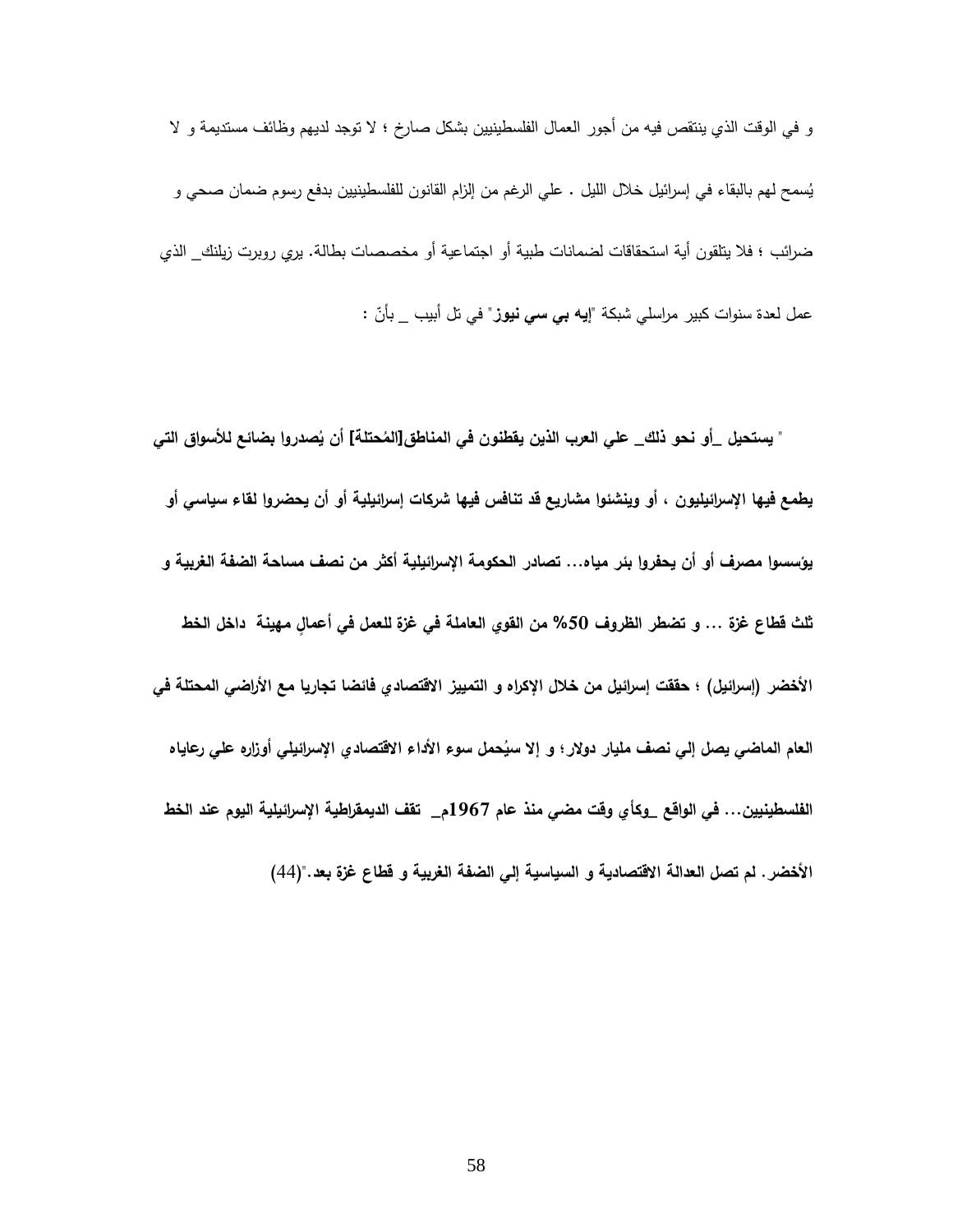Meron Benvensiti was more specific in describing the lot of Palestinian workers, and thus exposing the true nature of Israel's apartheid system. In his book *Conflicts and Contradictions*, he wrote the following:

 " **Indifference to human dignity, blatant discrimination, and ethnocentric sentiments characterize not only general attitudes… Legal laborers, supposedly protected by state agencies and trade unions, are institutionally discriminated against and suffer from lack of concern for their basic needs. They ( the Palestinian laborers) are generally not entitled to monthly wages, sick days, vacations, bonuses, severance pay, seniority and other fringe benefits that their Jewish co-workers are. But the major element of discrimination is in social security payments, pension allowances, and medical insurance. Although 20 percent of a worker's gross pay is transferred by the employer to the government for social security, the Palestinian laborer does not benefit from it. The enormous sums deducted since 1967 never reached the National Insurance Institute. They are transferred directly to the Israeli treasury and kept there.. In the meantime, Palestinian laborers have to make do without old-age allowances, child allowances, general disability allowance, unemployment, and wage compensation.**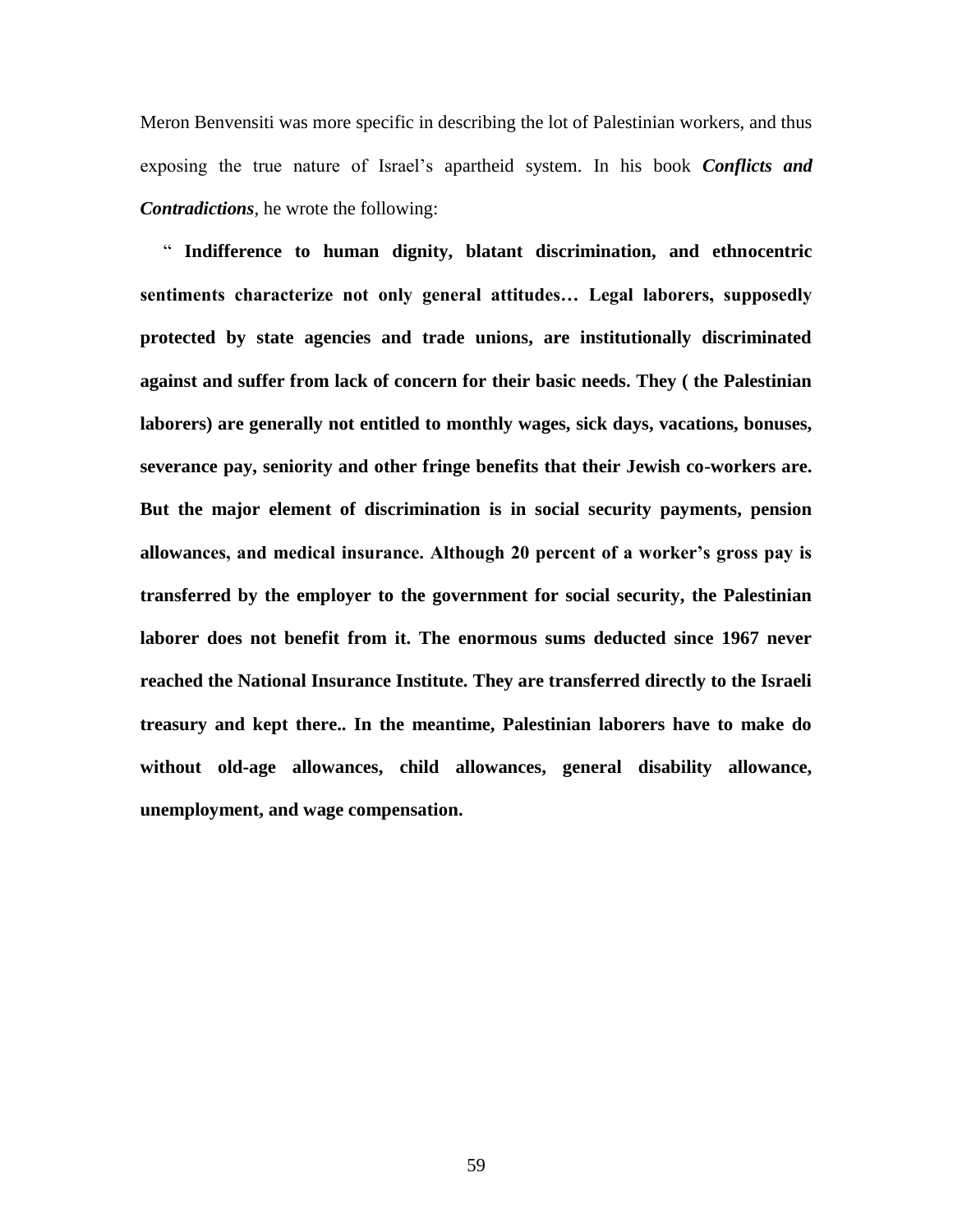كان ميرون بنفنستي أكثر دقة في وصفه لألعداد الهائلة من العمال الفلسطينيين، وبذلك يكشف الوجه الحقيقي لنظام التمييز العنصري اإلسرائيلي . في كتابه **الصراعات و النزاعات**؛ كتب التالي :

 **" لم يكن تجاهل الكرامة اإلنسانية و التمييز العنصري الفاضح و مشاعر األفض ز ّ مي لية العرقية هو فقط ما ي التوجه العام... يعاني العمال القانونيين \_ المفروض حمايتهم من قبل هيئات الدولة ونقابات العمال\_ من التمييز العنصري بصورة منظمة و من إهماٍل الحتياجاتهم األساسية. فهم)العمال الفلسطينيين( ال يتقاضون أجورهم بشكل منحون إجا ّ شهري و ال ي ة و ال ازت مرضي عطل و ال تعويضات نهاية الخدمة و ال عالوات أقدمية أو مزايا إضافية كالتي يتمتع بها زمالئهم من العمال اليهود . و لكن العنصر الجانب المظهر الرئيسي للتمييز العنصري يتمثل في مستحقات الضمان االجتماعي و معاش التقاعد و التامين الصحي . علي الرغم من إحالة %74 من إجمالي أجور العمال إلي الحكومة من اجل الضمان االجتماعي ؛ ال يستفيدون منه العمال الفلسطينيون . لم تصل تلك المبالغ الطائلة التي جري استقطاعها منذ عام 7691م إلي مؤسسة التأمين الوطنية . و أ حيلت مباشرة إلي الخزينة اإلسرائيلية حيث حفظت هناك ... و في غضون ذلك؛ يتعين علي العمال الفلسطينيين العمل في ظل االستغناء عن معاشات بدل الشيخوخة و عالوة الطفل و مخصصات العجز العام و البطالة و بد األجور.**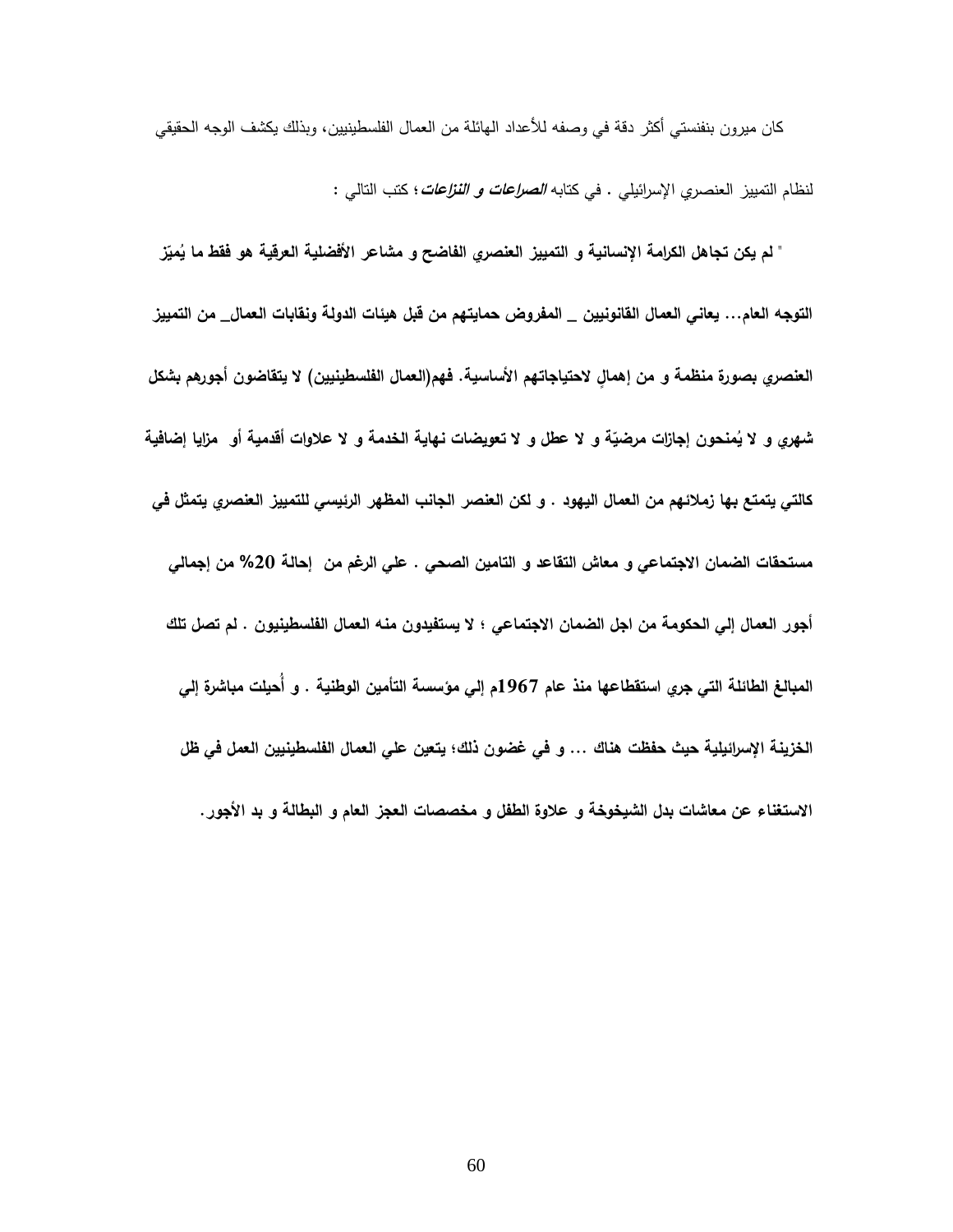**The monies deducted from their wages, now huge sums accumulated over two decades, are not used to guarantee their future. They should instead be regarded as a sort of occupation tax, an added drain on meager Palestinian resources."**(45)

 U.S. Congressman George W. Crockett issued a statement on September 13, 1985 after a seven-day visit to Jordan and Israel. Referring to Israeli racism and discrimination and to the U.S. role in support of Israeli as well as South African policies, Mr Crockett stated:

 **" Here in the Congress we are fighting against South Africa's repressive measures, and yet closing our eyes to the institutional repression and the brutality that is being daily conducted against the Palestinians in the Israeli-occupied Arab territories. We are looking the other way because Israel, like South Africa, is white and is a friend and ally."**(46)

Mark Bruzonsky, a former associate of the World Jewish Congress, was among the few courageous American Jews to realize and admit the similarities between South Africa and Israel after many active years in support of Zionism . In an article published in many American newspapers including the *Los Angeles Times* and the Chicago *Sun-Times*, in August 1985, he wrote: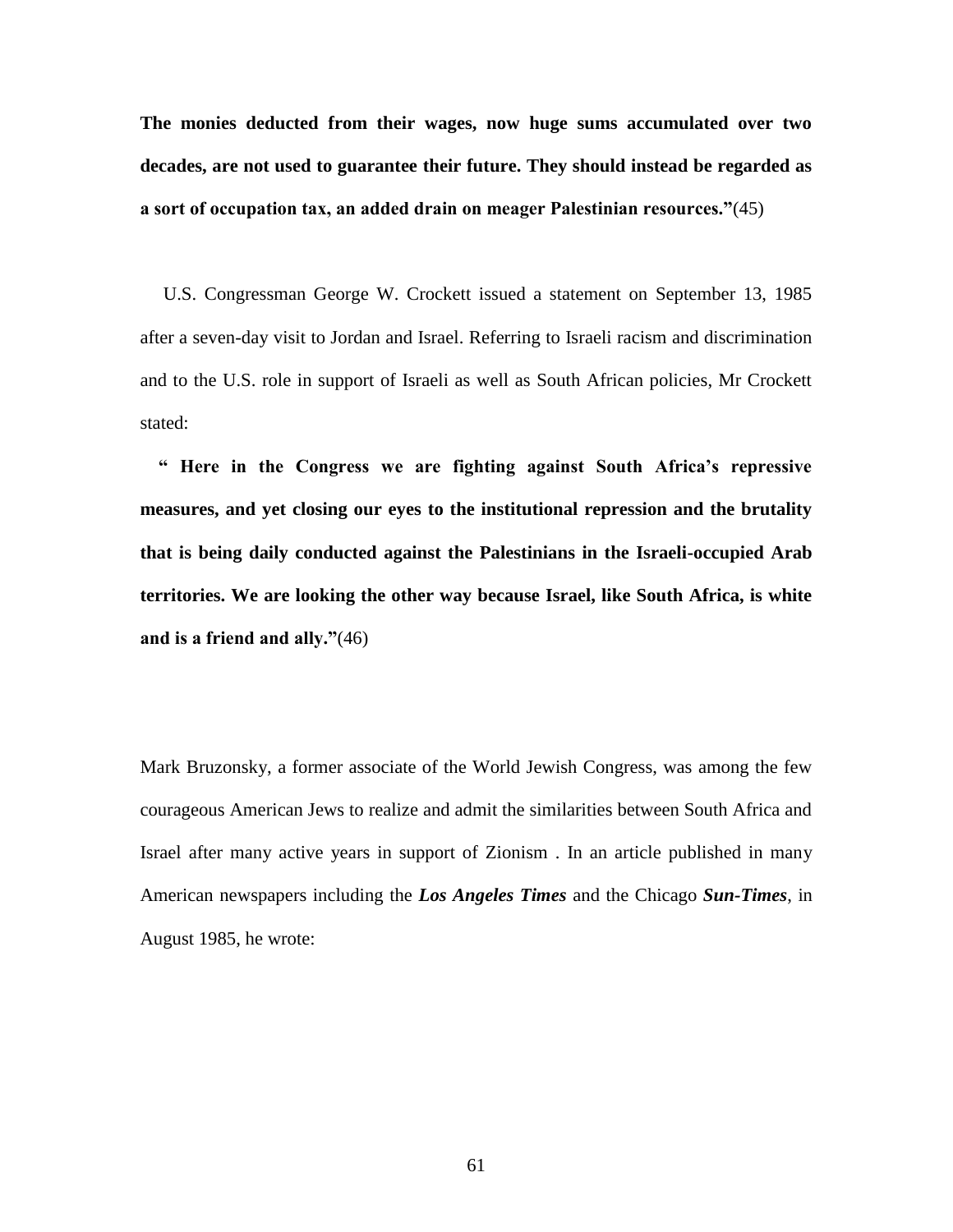. فلا تُستغل الأموال المُستقطعة من أجورهم \_ المتكدسة بكميات هائلة علي مدار عقدين من الزمن\_ لضمان

مستقبلهم. بل ينبغي أن تَعتبر ضريبة احتلال و بمثابة امتصاص للموارد الفلسطينية المتواضعة." (45)

اصدر عضو الكونجرس الأمريكي جورج كروكيت بيانا في 13 سبتمبر عام 1985م عقب زيارة لإسرائيل و الأردن استغرقت سبعة أيام . يشير فيه إلى العنصرية و التفرقة الإسرائيلية و الدور الأمريكي الداعم لسياسات إسرائيل و جنوب أفريقيا ، حيث قال السيد كروكيت:

" نحن هنا في مجلس الشيوخ نناضل ضد الإجراءات القمعية التي تنتهجها جنوب أفريقيا، و لكننا نَغمض أعيننا عن القمع و الوحشية المُمنهجة التي تَرتكب يوميا بحق الفلسطينيين في الأراضي المحتلة و المناطق **العربية . فنحن ندير ظهو رنا الن إسرائيل \_ كجنوب أفريقيا\_ هي من البيض و هي صديقة و حليفة.")**99(

 كان مارك بروزنسكي \_ زميل سابق في المؤتمر اليهودي العالمي \_ من بين القالئل من اليهود األمريكيين الشجعان الذين أدركوا و اقرّوا بالنقارب بين جنوب أفريقيا و إسرائيل بعد سنين طوال من التأييد الفعّال للصهيونيّة .<br>-في مقالٍ نشرته صُحف أمريكية عديدة من بينها صحيفة *لوس انجلوس تايمز* و صحيفة *شيكاغو صن تايمز* في أغسطس عام 1789م ، كتب ما يلي :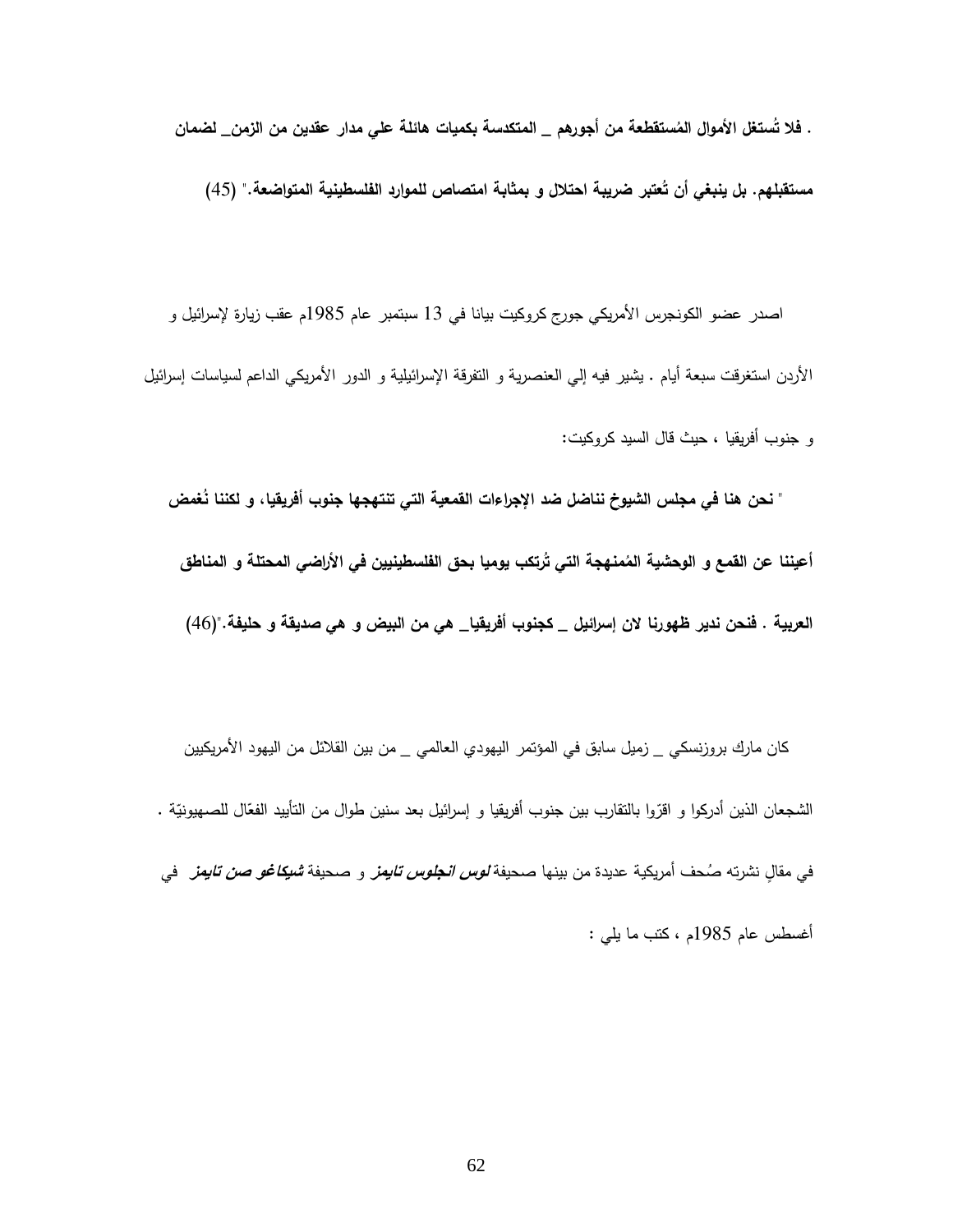**"Tragically, Israel today has become precisely what many of its liberal founders feared… a besieged, divided, polarized country whose methods of repression against the Palestinians parallel those of white South Africans against blacks… The greatest distinction between Israel and South Africa is that Zionism is legally nondiscriminatory while apartheid is legally racist. And yet, if we are to be honest, in practice the results are comparable."**

Referring to some of Israel's racist practices, Bruzonsky said that:

 **" The Israeli government has further stepped up a campaign against its Palestinian subjects that over the years has included deportation, imprisonment, collective punishment and, occasionally, documented torture. Emergency regulations left over from British-Mandate days in what used to be called Palestine, similar to those imposed in South Africa, are enforced by Israel in the Occupied Territories. Looked at historically rather than through the obscuring lens of day-today headlines, the white minority of South Africa and the Jewish minority in the Middle East are both coming up against their own inescapable contradictions. In an era of non-discrimination and secularism they are ideologically wedded to principles that many term racist."**(47)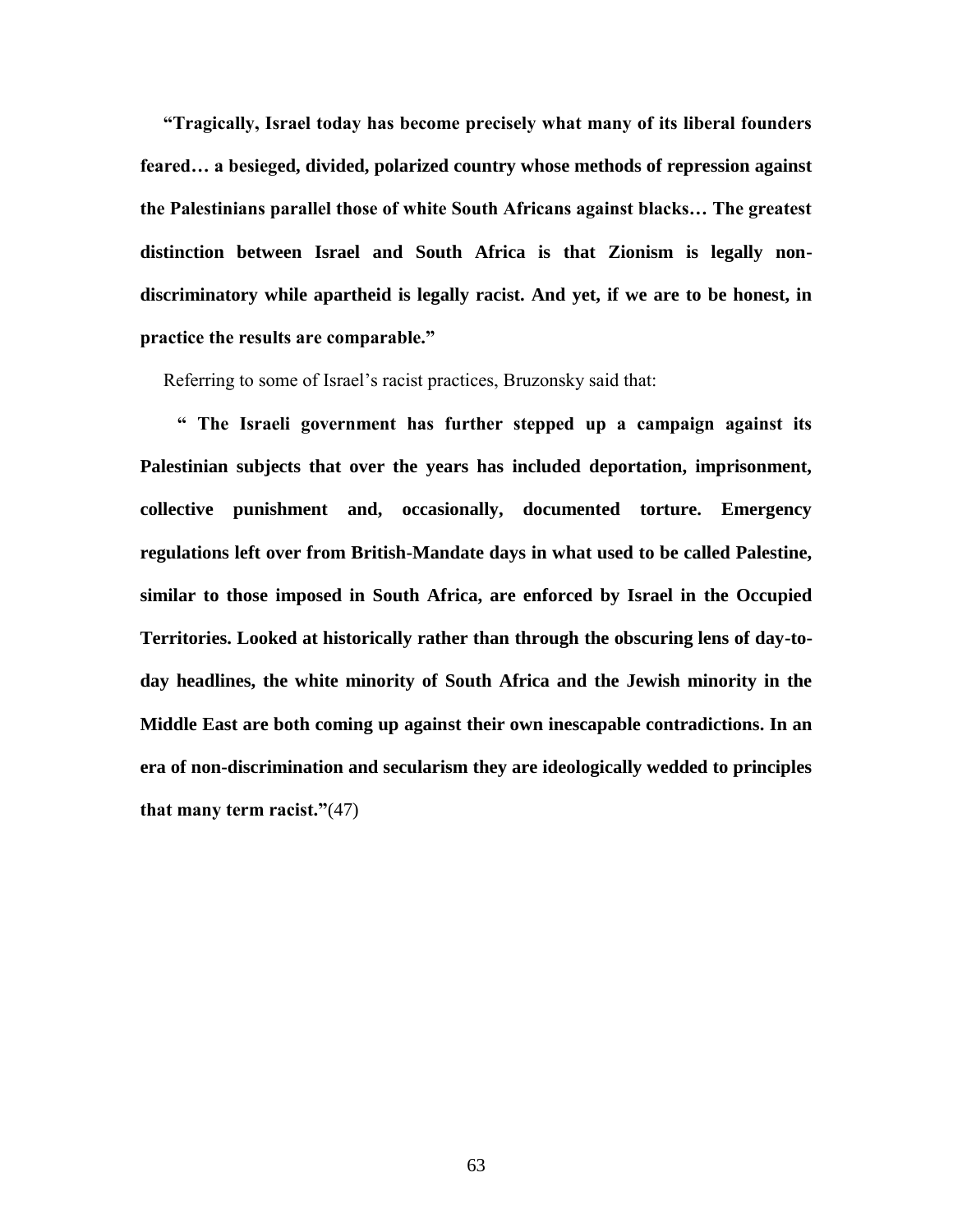" انـه لمن دواعي الأسف ، أن أصبحت إسرائيل اليوم تماما كالذي كان يخشاه مؤسسوها من المتحرّرين… دولة مُحاصرة و مُقسّمة و مُستقطبة التي يتشابه أسلوبها القمعي ضد الفلسطينيين بالذي ينتهجه بيض جنوب إفريقيا ضد السود… الفارق الأكبر بين إسرائيل و جنوب أفريقيا هو أن الصهيونية لا تَعتبر عنصريّة من الناحية **عتبر فيه نظام التمي القانونية في الوقت الذي ي يز العنصري}األبارتهيد{ عنصري من الناحية القانونية. و مع ذلك\_ ظهر التماثل بينهما ." إذا أردنا أن نكون منصفين \_ فان الممارسة العملية ت**

كتب بروزنسكي مُستندا إلي بعض الممارساتٍ العنصرية الإسرائيلية النالي :

 **" شنت الحكومة اإلسرائيلية حملة ضد الخاضعين لحكمها من الفلسطينيين و شملت علي مدار السنين كال**  من الترحيل و العقاب الجماعي و \_ في بعض الأحيان \_ التعذيب المُوثق. عملت إسرائيل بقوانين الطوارئ التي كان الإنتداب البريطان*ي* يحكم بها ف*ي* ما كان يُ*سمّي ب*فلسطين \_ و التي تَشْبه القوانين المع*مو*ل بها ف*ي* جنوب أفريقيا \_ و طبقتها علي الأراضي المحتلّة .نظرت من خلال نظرةٍ تاريخية و ليس عبر عدسة عناوين الصُحف التضليليّة ، فوجدت أن كلا من الأقلية البيض في جنوب أفريقيا و الأقلية اليهودية في الشرق الأوسط في طريقهم **ة ؛ يتشبثون ّ للتمرد علي تناقضاتهم الحتمية. في عصر عدم التمييز و العلماني ايدولوجيا بمبادئ تملؤها مفاهيم**  ا**لعنصريّة.**"(47)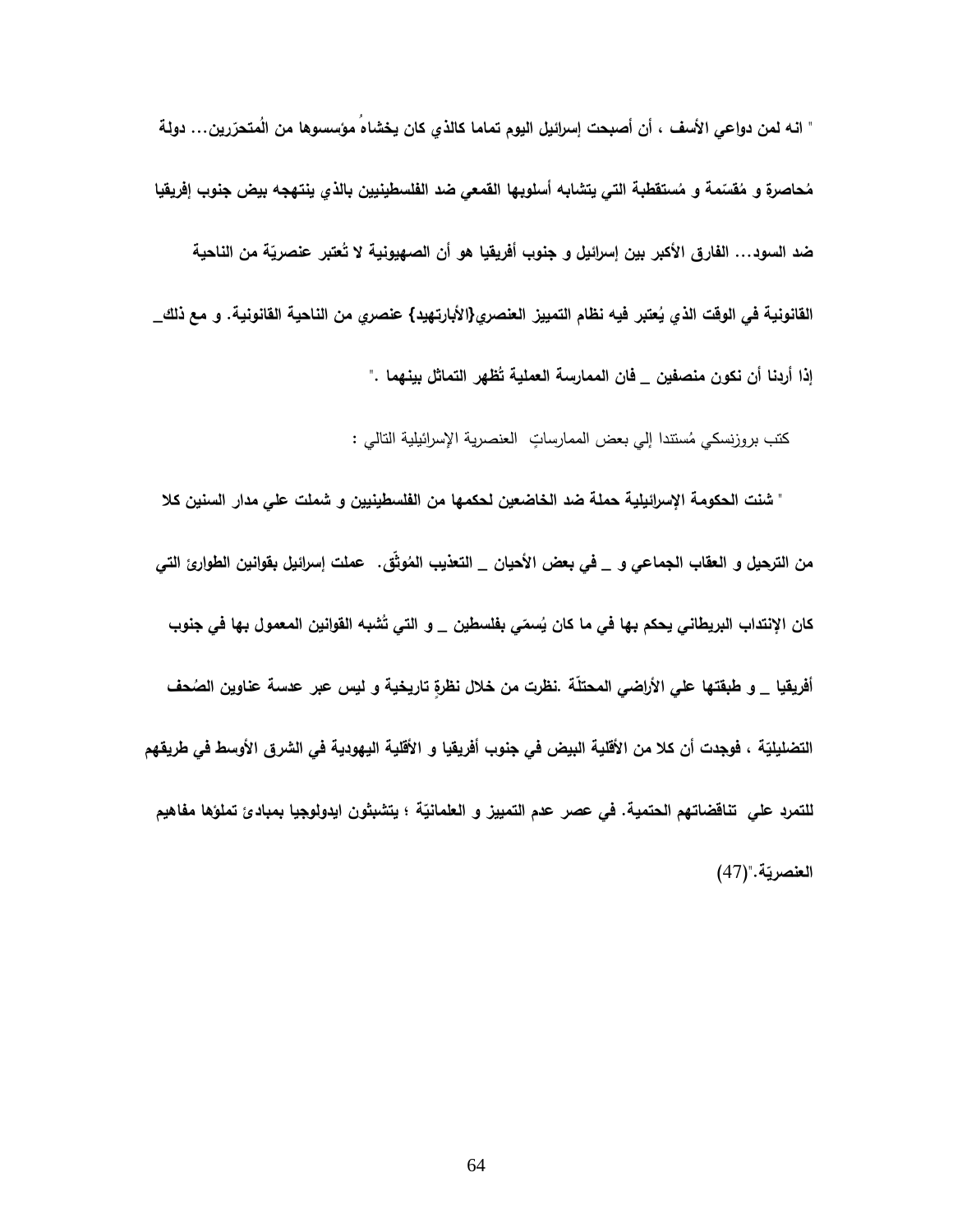The Israeli publication *Koteret Rachit* reported February 25, 1987 that Israeli authorities have issued half a million detention and arrest orders against Palestinians living under Israeli military occupation since 1967. The magazine said: **"Of the 1.5 million Arabs living in the territories, how many have been detained by Israel during nearly two decades of occupation? According to an International Red Cross report… there have been approximately half a million detentions or arrests on security grounds."**(48)

*The Washington Post* reported July 2, 1987 that about 90 percent of Israel's security prisoners were convicted largely upon confessions that are now open to question.

 **"For years, former (Arab) detainees have made allegations of torture and illtreatment at the hands of Shin Beit (Israel's secret service) and military interrogators. In each case, Israeli authorities have pointed to the detainee's political affiliation – mostly membership in various Palestinian movements- to cast doubt on the charge. But now some Shin Beit operatives are conceding publicly that illegal methods have been used regularly. Those techniques include sleep deprivation, ice cold showers, suffocation by hooding, verbal threats and, in many instances, punches, kicks to the groin and face-smacking…"(49)**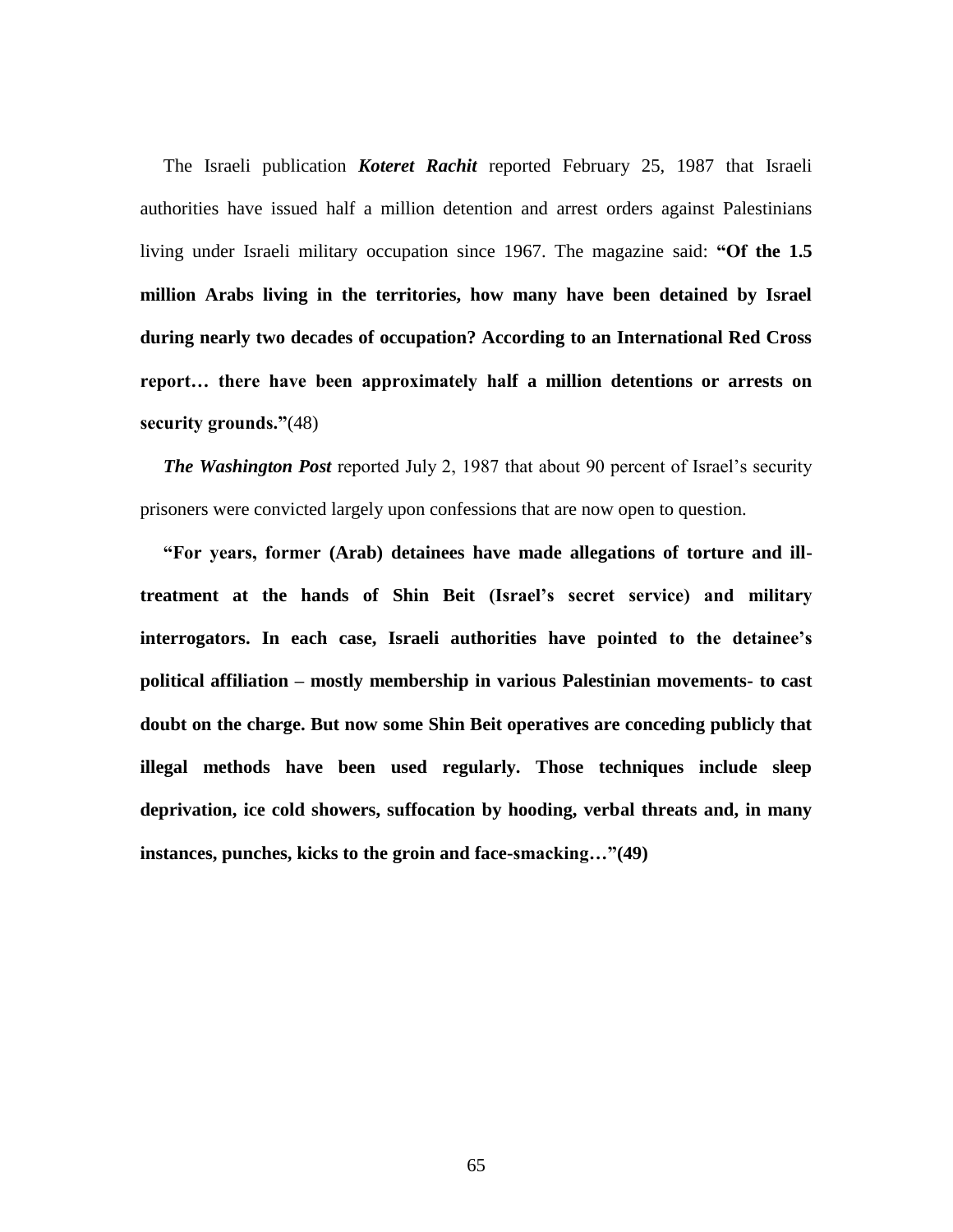ذكرت مجلة **كوتيرت ريشت** اإلسرائيلية في 29 فبراير عام 1789م بان السلطات اإلسرائيلية قامت بإصدار نصف مليون أمر اعتقال و توقيف بحق فلسطينيين يقبعون تحت االحتالل اإلسرائيلي منذ عام 1799م. وتسائلت المجلة قائلة: **" من بين 7.5 مليون عربي يقطنون في األ ارضي، ما هو العدد الذي اعتقلته إس ارئيل علي مر ق اربة** عقدين من الاحتلال ؟ حسب تقريرٍ نَسب إلي الصليب الأحمر الدولي… هناك حوالي نصف مليون مُحتجز أو **عتقٍل وفق دواعي أمنية . م "** )98(

ذكرت صحيفة *الواشنطن بوست في* الثاني من يوليو عام 1987م بان حوالي 90% من السُجناء الأمنيين لدي إسرائيل قد أُدينوا في الغالب وفق اعترافاتٍ هي موضع تساؤل الآن .

 **" علي مدار عدة سنوات؛ قدم المعتقلون العرب عدة ادعاءات حول التعذيب و سوء المعاملة التي يتعرضون**  إليها علي أيدي الشين بيت \_جهاز الاستخبارات الإسرائيلية\_ و المُحققين العسكريين . و في كل قضية، ركزت السلطات الإسرائيلية علي الانتماء السياسي للمُعتقل \_ غالبا ما يكون الانتماء لأحد الأحزاب الفلسطينية المتعددة\_ **لتبديد أي شك حول التهمة. غير أن بعض أعضاء جهاز الشين بيت يقر عالنية باستخدام أساليب غير قانونية بصورة اعتيادية. من ضمن هذه األساليب هو الحرمان من النوم و التهديد الشفهي و في كثير من األحيان استخدام اللكمات و الركالت علي الفخذ و الصفع علي الوجه...")**97(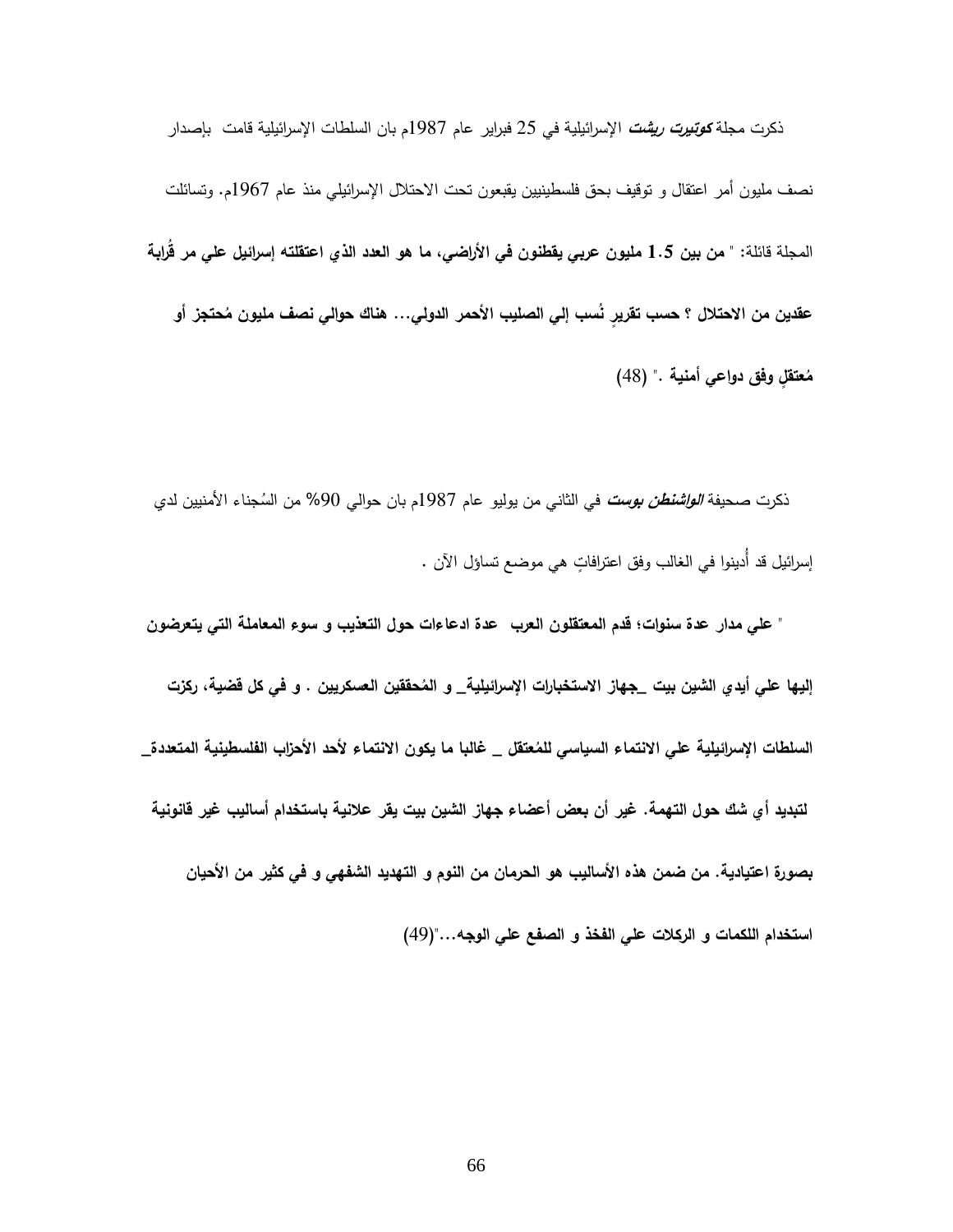The *International Herald Tribune* reported June 4, 1987 that **" the statistics of the occupation suggest a harsh environment for Palestinian youth: 250,000 Palestinians have been in Israeli prisons during their lifetime; 1,215 have been deported or expelled, and 1,300 homes have been bulldozed as part of collective punishment imposed by the Israelis…"**(50)

 Akram Hniya, former editor of the Arabic newspaper *Al-Shaab* which is being published in Jerusalem, was one of the more than 1250 Palestinians who were deported by Israel from the West Bank and Gaza. During his deportation proceedings in early 1987 he said:

 **"Imagine that you awake at 5:00 a.m. and find yourself surrounded by strangers. They do not wish you good morning; instead they tell you that you must leave your country. You are not allowed to see your father, your mother, or your girlfriend. Never again will you water the garden, play with your children, or have a pleasant weekend in your native land. That is what has happened to me."(**51)

 Meron Benvenisti tells a story of an encounter he once had with a South African official on a visit to Jerusalem. During lunch, the South African official asked, **" How would you react if we were to invite you to advise the new regime in Transkei?"** Said Benvenisti: **" We were shocked because his query implied that he considered our work comparable with their reactionary racist schemes in the Bantustans. When we expressed our indignation",**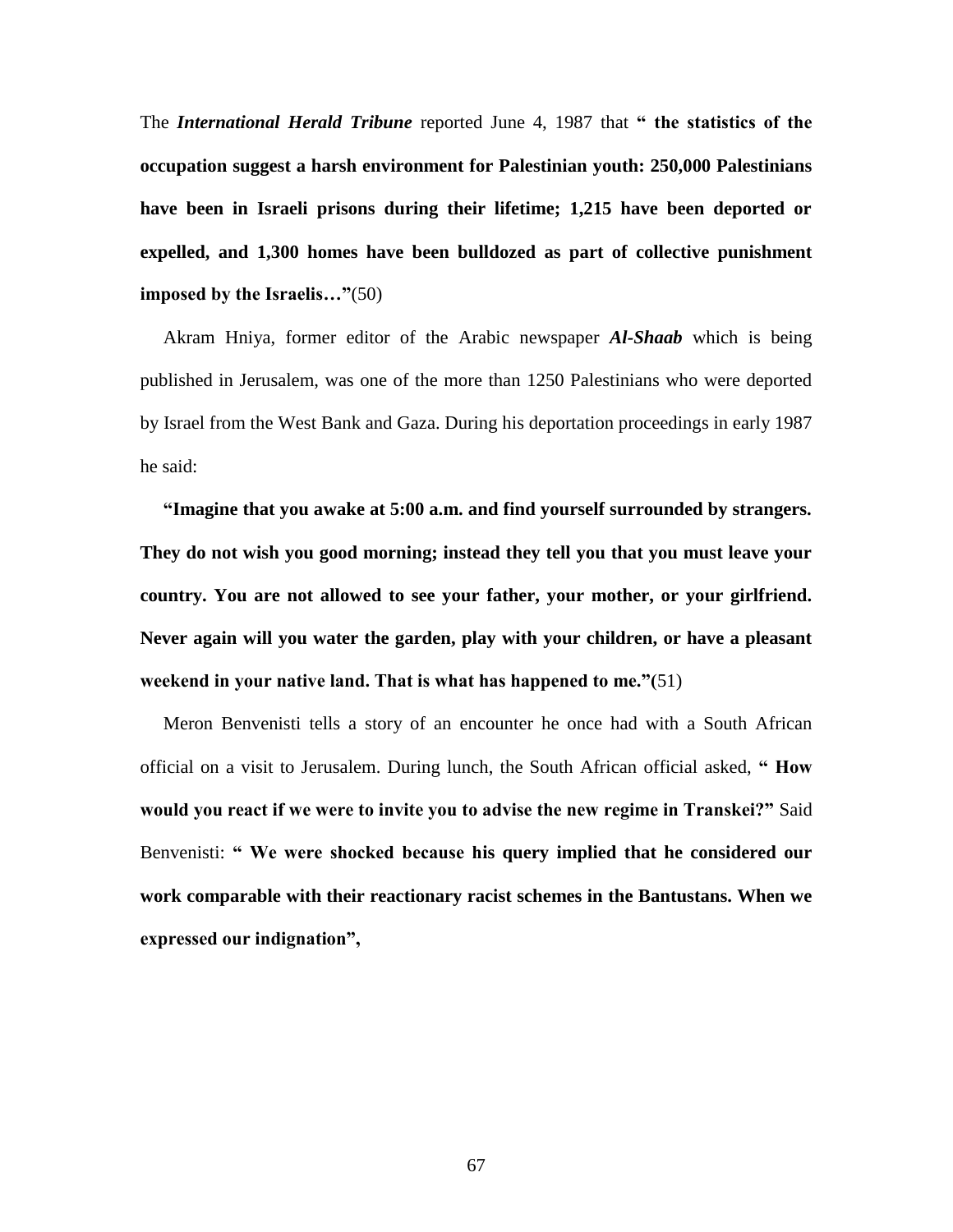ذكرت صحيفة **"انترناشيونال هيرالد تريبيون**" في الرابع من يونيو عام 1789م بأنه **شير إحصائيات االحتالل إلي " ت البيئة القاسية التي يعيشها الشباب الفلسطيني : فدخل 754.444 فلسطيني في السجون اإلسرائيلية خالل حياتهم و جري طرد أو ترحيل 7.775 و تم تجريف 7.044 منزل كجزٍء من العقاب الجماعي التي تفرضه إسرائيل..."**)91(

يُعتبر أكرم هنيّة <sub>ـــ</sub> رئيس تحرير صحيفة *الشُعب* المقدسيّة\_ واحد من أكثر من 1250 مُبعد فلسطيني أجبرهم االحتالل علي مغادرة الضفة الغربية و قطاع غزة . و قال أثناء إجراءات إبعاده في بدايات عام 1789م :

" تخيل بأنك تستيقظ الساعة الخامسة فجرا لتجد نفسك مُحاط بالغرباء. ليس ليتمنون لك صباحا سعيدا ؛ بل **ليخبروك بوجوب مغادرتك لبلدك. و ال يسمحوا لك بمشاهدة أباك أو أمك أو صديقتك. لن تستطيع سقاية حديقتك**  مُجددا و لا اللعب مع أطفالك و لا التمتع بعطلة نهاية الأسبوع في مسقط راسك. و هذا هو ما حدث معي."(51)

 يروي ميرون بنفنستي قصة حصلت معه مع مسئول جنوب إفريقي خالل زيارته للقدس. و أثناء تناول طعام الغداء؛ سال المسئول الجنوب إفريقي قائلا. " **ما هو رد فعلك إذا قمنا بالطلب منك توجيه النّصح للنظام ا<b>لجديد في** إقليم ترانسكي؟" و قال بنفنستي " **لقد** صُدمنا لان سؤالـه يُشير إلـي اعتقاده بـان عملنا قد ينطبق مـع خَططهم **العنصرية الرجعية في بنتوستان . و عندما أعربنا عن استيائنا ، "**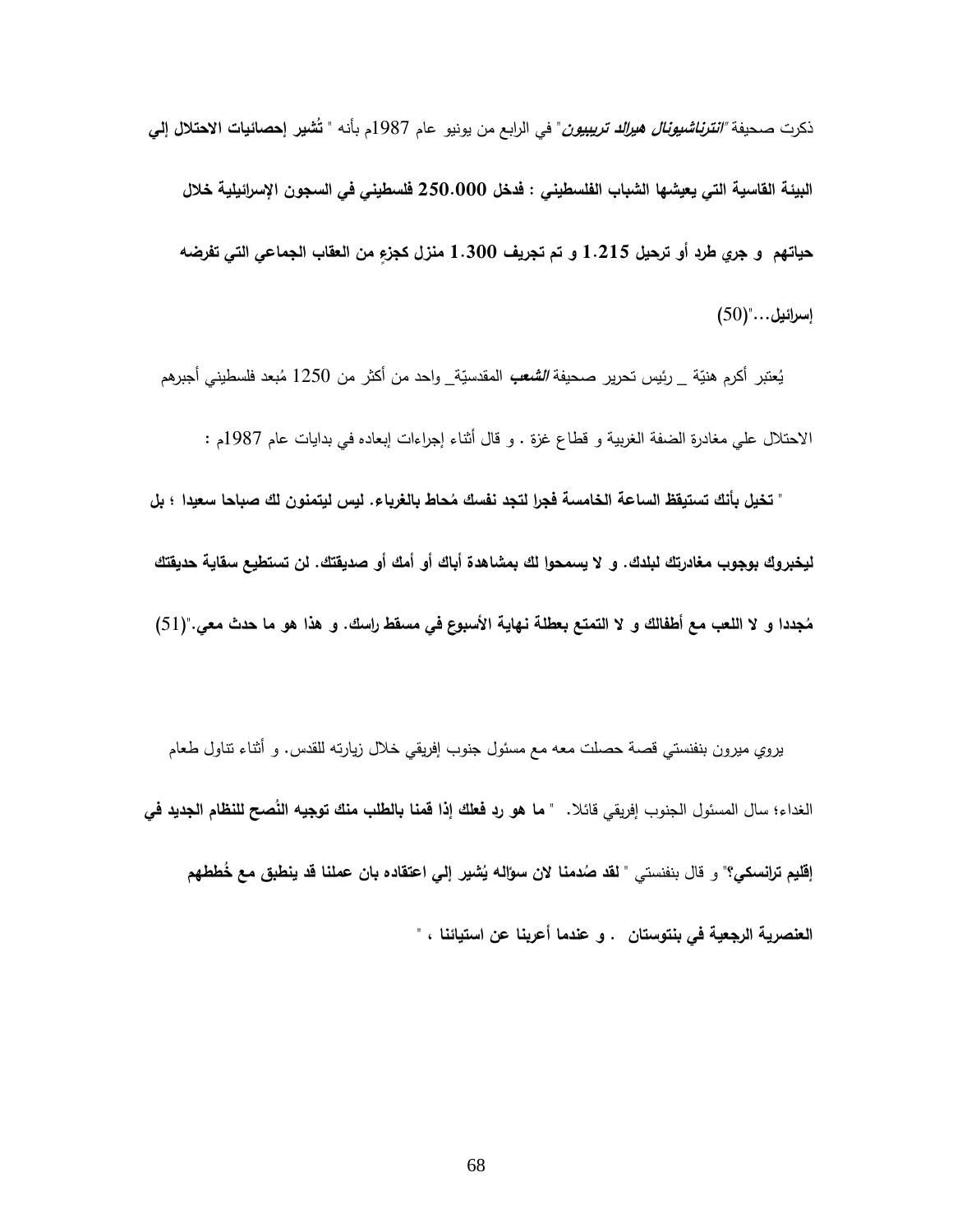Benvenisti adds further, the South African official **"smiled and said" I understand your reaction. But aren't we actually doing the same thing? We are faced with the same existential problem, therefore we arrive at the same solution. The only difference is that yours is pragmatic and ours is ideological"**.(52)

 Though Mr. Benvenisti said that he rejected the analogy then, he seems to have finally accepted it in 1986. he wrote in 1986 describing his Zionist leaders:

 **"Due to their strong belief in the moral superiority of their national aspirations, they were ready to wage a ruthless war. Permanent subjugation of Palestinians had been considered an inevitable byproduct of their victory (in 1967). They were occupiers with a clear conscience . The colonial situation did not cause them any misgivings. They welcomed it and did their utmost to perpetuate it, to exclude and foreclose any other option except permanent annexation, and of course to prejudge any other right."**(53)

## The *Jerusalem Post* said January 7, 1987:

 **On the seventh day of the Six-Day War (of 1967), the second Israeli republic was established… Its political, societal, economic and administrative systems took from gradually, and now, twenty years later, they are firmly established… The second Israeli republic is a bi-national entity with a rigid, hierarchical social structure based on ethnicity.**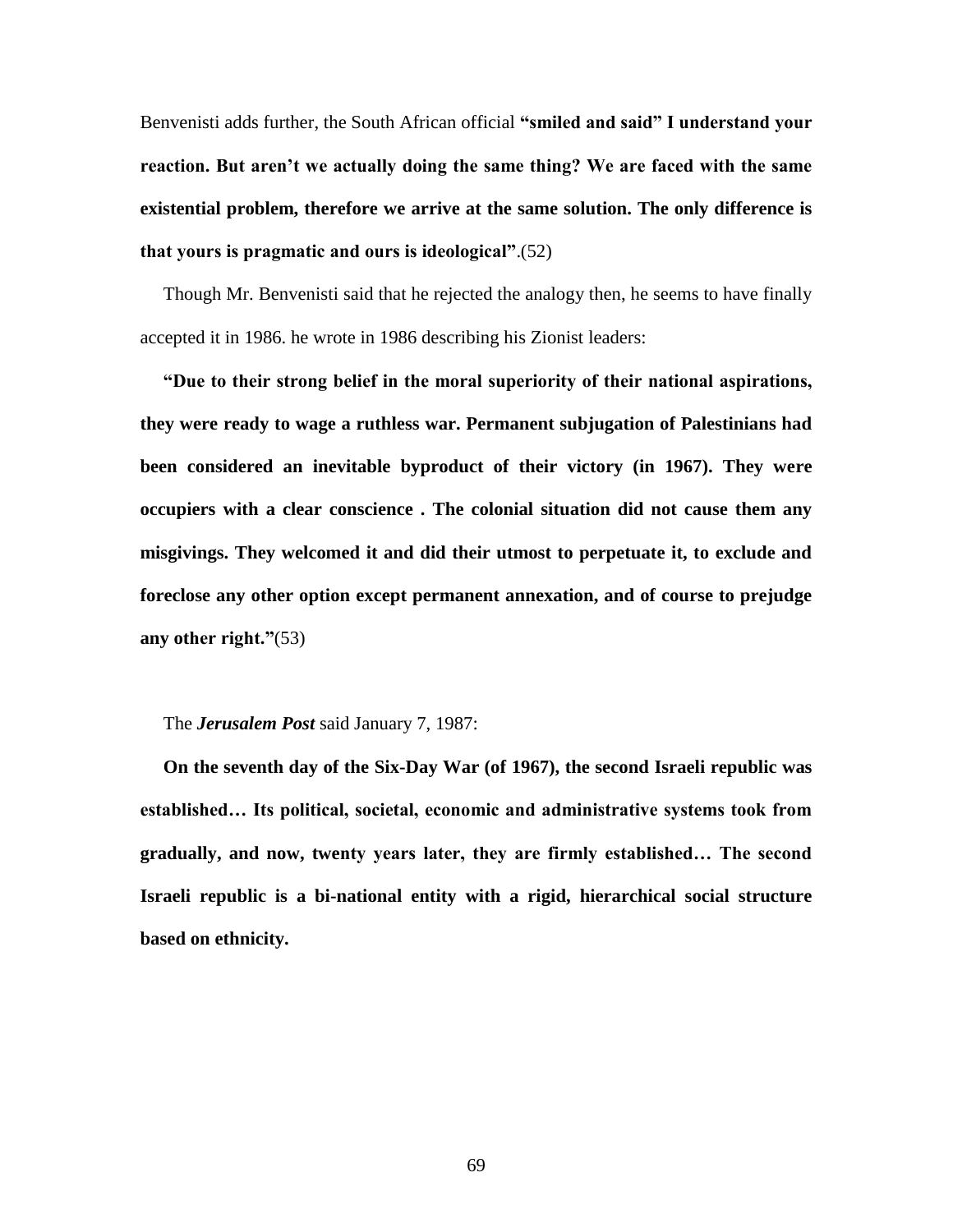أضاف بنفنستي، بدأ المسئول الجنوب إفريقي في **" الضحك و قال : إنني أتفهم ردة فعلك. ولكن أال نفعل نفس الشيء في حقيقة األمر ؟ نحن نواجه مشكلة البقاء ذاتها، و لذلك توصلنا للحل ذاته. و لكن الفرق الوحيد هو انه نفعي بالنسبة إليكم و عقائدي بالنسبة إلينا .** ")92(

 بالرغم من قيام السيد بنفنستي برفض هذا التطابق بدا و انه قد قبله في النهاية عام 1789م. كتب في عام 1789م في وصف قيادته الصهيونية :

" في خضم إيمانهم العميق بالتفوق الأخلاقي لتطلعاتهم الوطنية ؛ فقد كانوا على أهبة الاستعداد لشن حرب لا هوادة فيها . أصبح الخضوع الفلسطيني الدائم نتيجة حتمية لنصرهم عام (1967م). كانوا مُحتلين بضمير مُرتاح. لم يُثير لديهم الوضع الاستعماري أية نوعٍ من الشعور بالريبة . فرحبوا به و بذلوا قصارى جهودهم لاستمراره و لاستثناء و استبعاد أي خيار آخر عدا الضم الدائم و بالطبع لأخذ حكمٍ مُسبق في أيةٍ من حقوق الآخرين . "  $(53)$ 

ذكرت صحيفة **الجيروزاليم بوست** في السابع من يناير عام 1789م :

 **في اليوم السابع لحرب األيام الستة )عام 7691م( ، أقيمت الجمهورية اإلسرائيلية الثانية ... بدأ يتشكل**  نظامها السياسي و الاجتماعي و الإداري بصورة تدريجيّة ، و الان، و بعد عشرون عام ، أصبحت الجمهورية الإسرائيلية الثانية كيان ثنائي القومية ببنية و تسلسلِ اجتماعي هرمي جامد مبني علي أساسِ عرقي.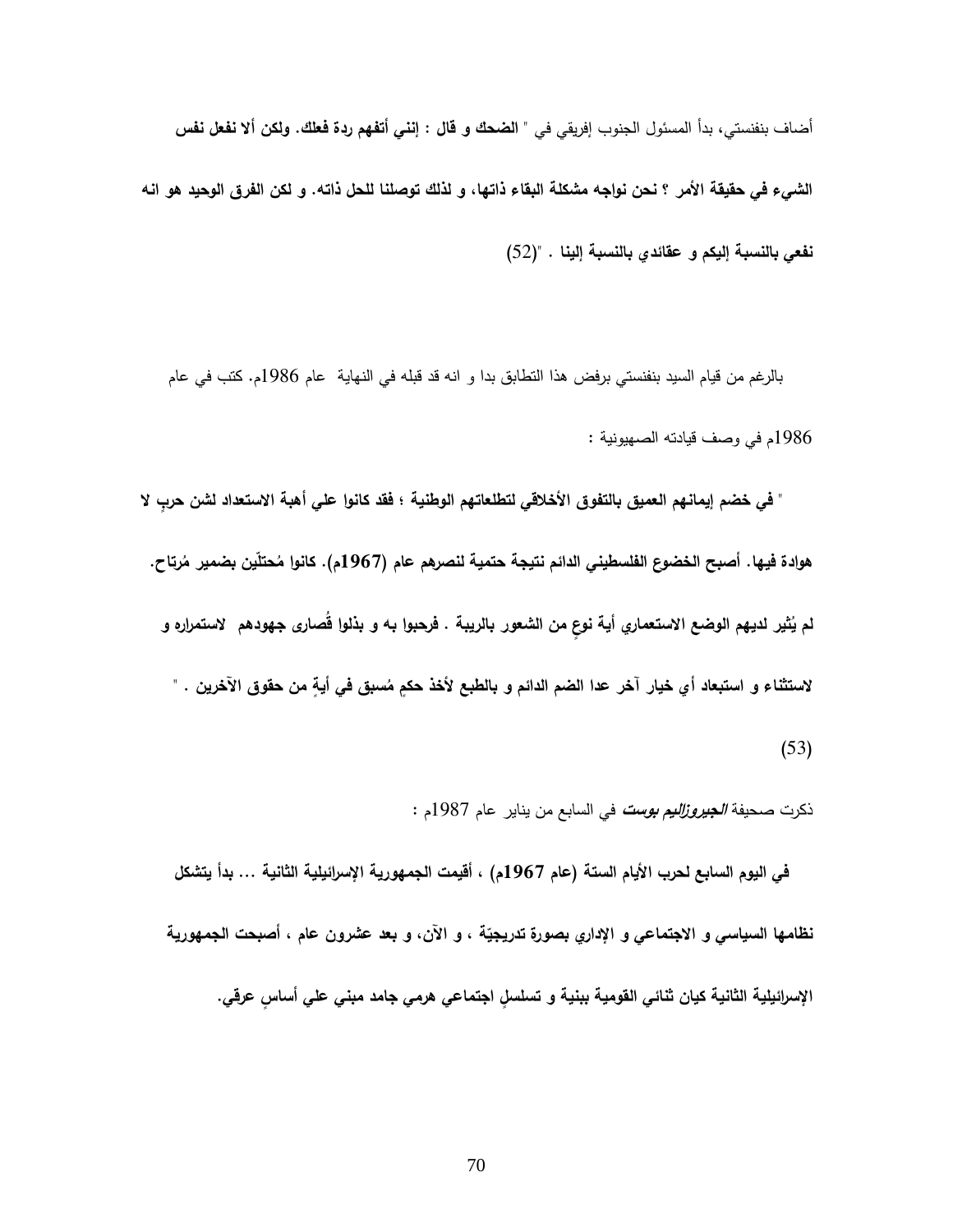**Three and a half million Jewish Israelis hold a total monopoly over governmental resources, control the economy, from the upper social stratum, and determine the educational and national values and objectives of the republic… When the character of the second Israeli republic becomes clear to the objective observer, when the outside world manages to overcome its reticence about preaching morals to the Jews, and when feelings of shame overcome the defense mechanisms of " a nation apart" which Jews have developed over two thousand years of dispersion – then our self-serving delusions will finally be shattered. But then it might be too late."(54)**

Israel today is a racist society that worships power. It is a society in which the majority rules, and the minority is denied all political rights. Persuaded of their supremacy as the chosen people, Israelis have been employing every violent measure necessary against a disenfranchised minority.(55)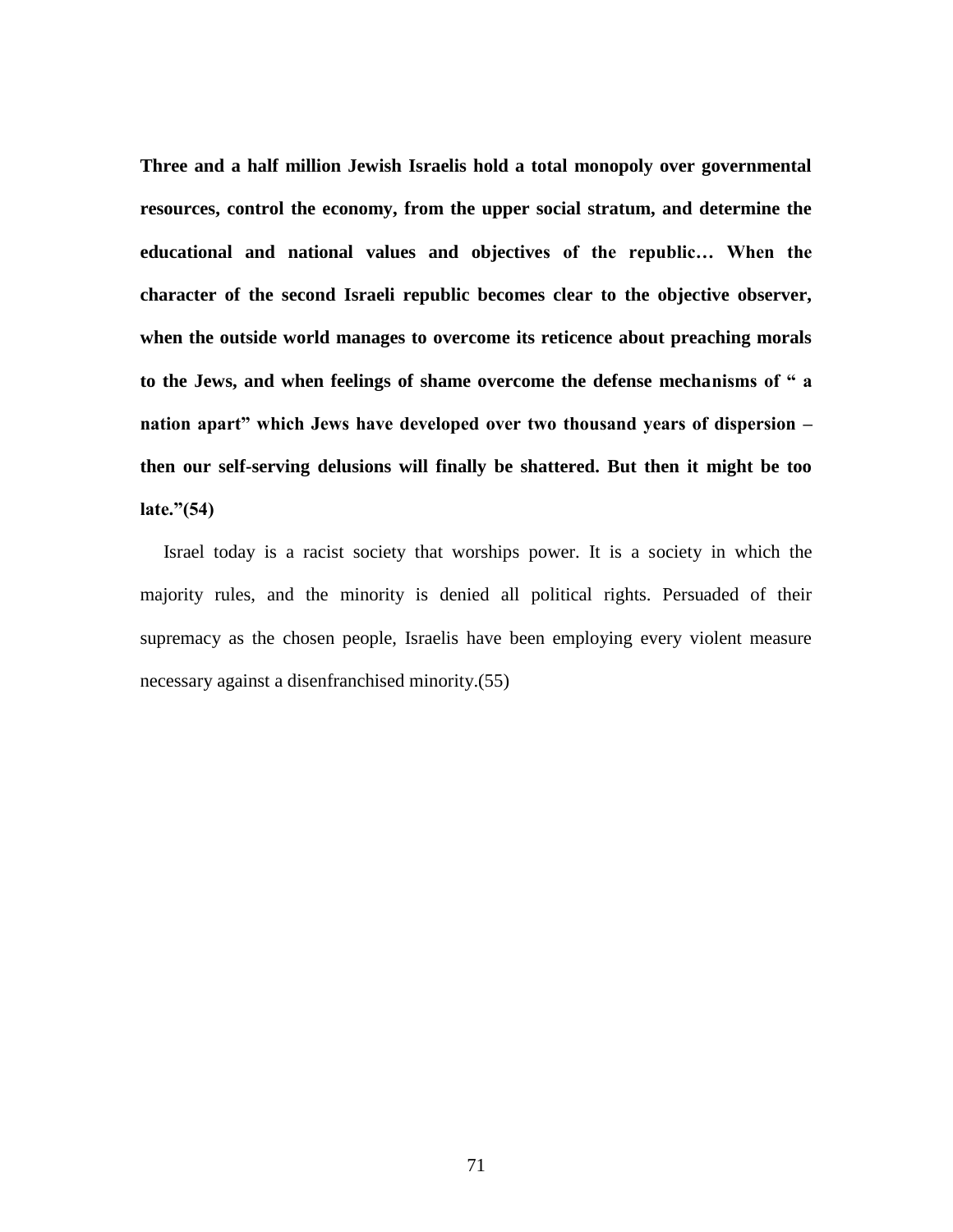**يحتكر ثالثة مليون و نصف المليون من اليهود اإلسرائيليين الموارد الحكومية و يتحكمون باالقتصاد و يتربعون**  علي قمة الهرم المجتمعي و يحددوا القيم التربوية و القومية و أهداف الجمهورية … عندما تضح للمُراقب **الموضوعي الصورة الحقيقية للجمهورية اإلسرائيلية الثانية و عندما يكف العالم عن توجه النصائح األخالقية**  لليهود و عندما يغلب شعور بالعار علي الأسلوب الدفاعي عن " الأمة المُمزقَّة" التي أنشاها اليهود عبر ألفي عام **من الشتات- عندها ستبدد أوهامنا. و لكن ربما عندها سيكون قد فات األوان .** " )99(

إن المجتمع الإسرائيلي اليوم هو مجتمع عنصري يؤمن بالقوة. مجتمع تحكم فيه الأغلبية و تُحرم فيه الأقليّة من جميع حقوقها السياسية. و بسبب شعورها بالأفضلية كونهم شعب الله المختار ؛ تُسخر ٳسرائيل أيما ٳجراء عنيف نزاه ضروري ضد الأقلية المحرومة. (55)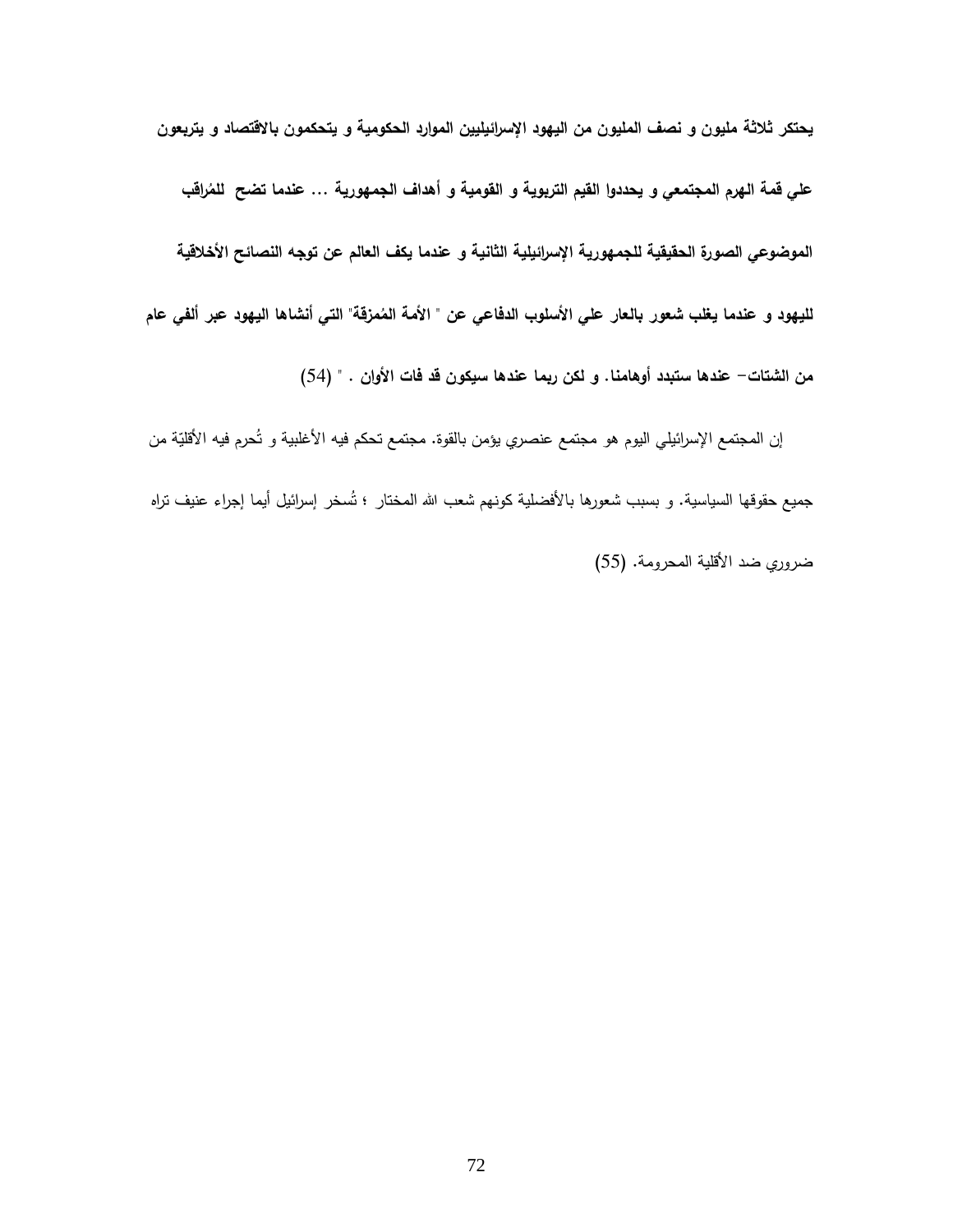## **Israel: The Garrison State**

 When the U.S. replaced Britain and France as the predominant global power, American intervention in the affairs of other countries became a dominant feature of U.S. foreign policy. From Iran to Guatemala, from Lebanon to Vietnam, military intervention and political coercion served the interests of the U.S. and its Western allies for a long time. However, the Vietnam military venture exposed the limits of American power at a time when its economic and security interests in many parts of the Third World were becoming vital. Intervention by proxy and dependency on surrogate states then became not only an alternative, but inevitable.

 While the Shah of Iran failed to perform the role assigned to him and could not even protect his throne, South Africa and Israel have so far proved successful enough and reliable enough to warrant continued American support. One clear example of Israel and South Africa as surrogates is their helping each other and helping other U.S. client states in Africa, Asia and Latin America. In fact, Israeli Zionism, and likewise South Africa's apartheid, have been perceived as two colonialist movements that sought the establishment of settler states to control the wealth of Africa and protect the Suez Canal and Middle Eastern oil.

Chaim Weizman, Israel's first President, wrote in 1914 in the *Manchester Guardian*: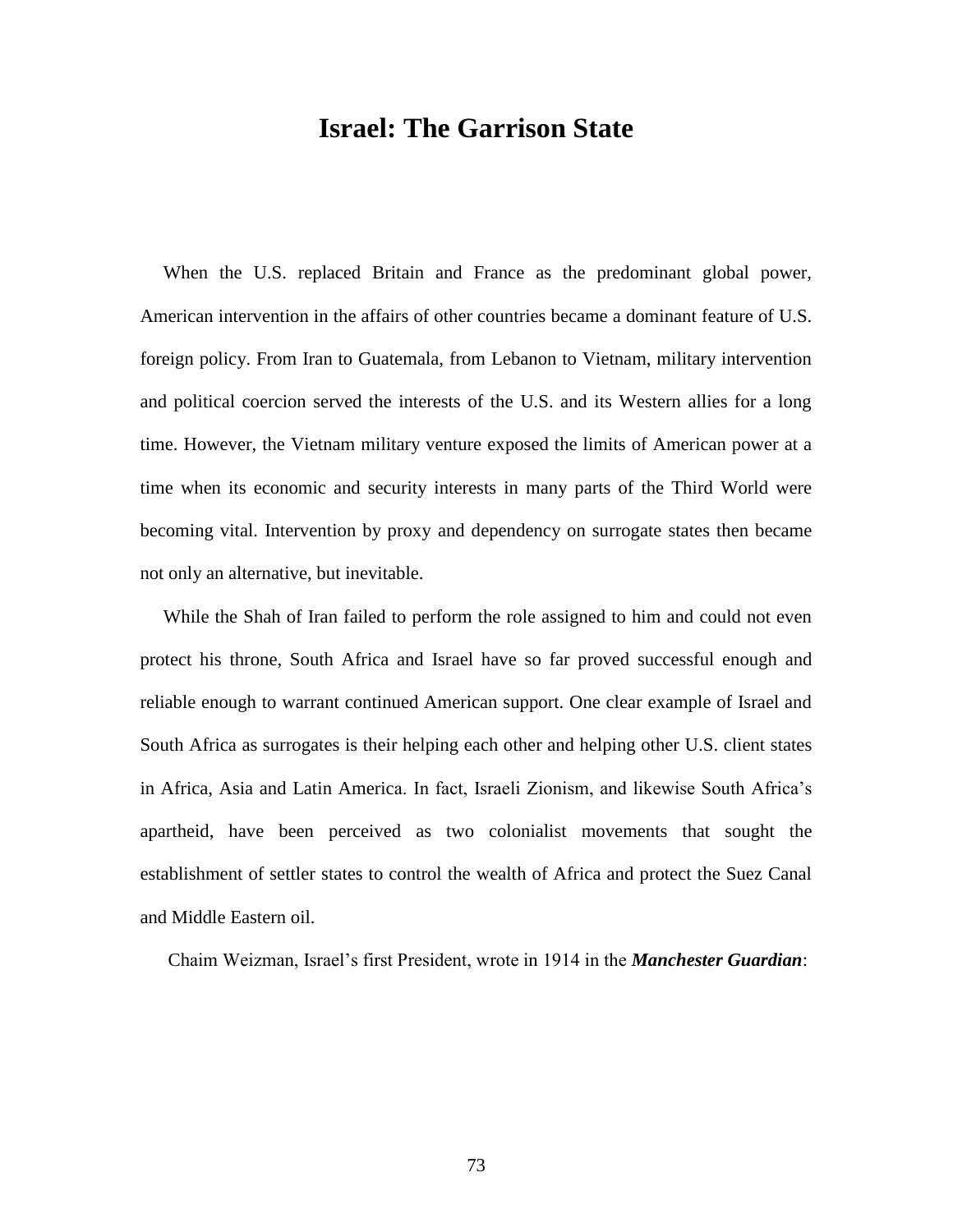## **إسرائيل : الدولة الحامية**

 في الوقت الذي حلت فيه الواليات المتحدة محل بريطانيا و فرنسا كقوة تهيمن علي العالم؛ أضحي التدخل الأمريكي في شؤون الدول الأخرى هو ما تتسم به سياستها الخارجية. فمن إيران إلي جواتيمالا و من لبنان إلي فيتتام ؛ شكّل التدخل العسكري و والإكراه السياسي و إلي أمد بعيد خدمة لمصالح الولايات المتحدة و حلفائها من الغرب . ولكن، أدت المغامرة العسكرية في فيتنام إلى فضح حدود القوة الأمريكية في الوقت التي أصبحت حيويةً فيه مصالحها الاقتصادية و الأمنية في مناطق عديدة من دول العالم الثالث. لم يُصبح التدخل بِالوكالة أو التبعية للدول الإتّكالية مجرد خيار، بل أصبح أمر حتمي . في الوقت الذي لم يتمكن فيه شاه إيران من القيام بالدور الموكل إليه و لم يستطع حتى حماية عرشه؛ أبدت كلٍ من جنوب إفريقيا و إسرائيل نجاحا و ثقة كافيتين لضمان استمرار الدعم الأمريكي. يوجد مثال واضح لاعتبار إسرائيل و جنوب إفريقيا دول بديلة وهو مساعدتهما لبعضهما البعض و تقديمهما يد العون للدول األخرى التي تعمل لحساب الواليات المتحدة في كل من إفريقيا و آسيا و أمريكا الالتينية . في الواقع، يُنظر إلي الصهيونية الإسرائيلية ، و كذلك نظام التمييز العصري في جنوب افريقية ؛ كحركتين استعماريتين تسعيان إلي إقامة دول استعمارية لالستحواذ علي ثروة إفريقيا و لتحمي قناة السويس و بترول الشرق األوسط.

كتب حاييم وايز مان \_أول رئيس إلسرائيل\_ في صحيفة **مانشستر جارديان** عام 1719م :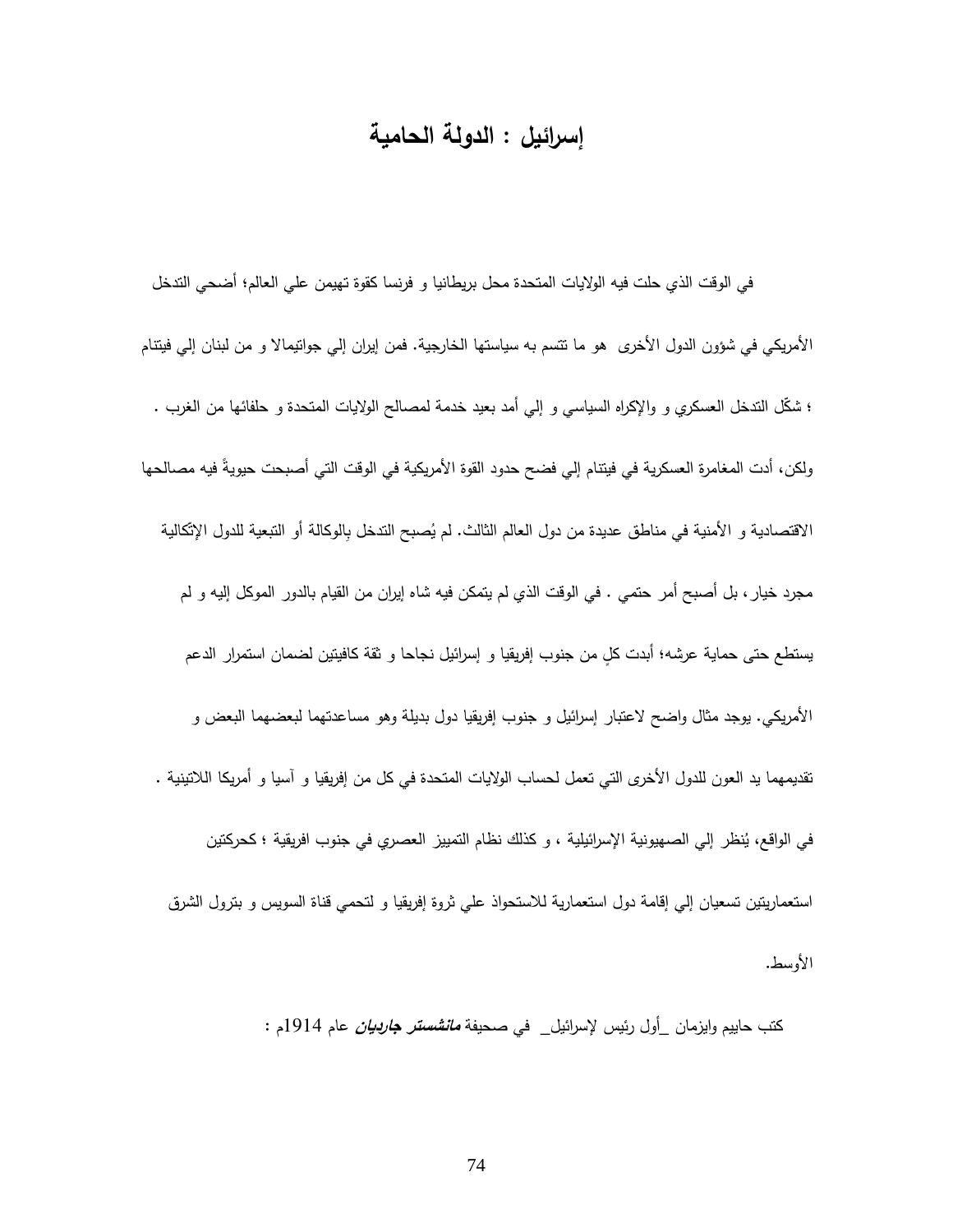**"We can reasonably say that should Palestine fall within the British sphere of influence, and should Britain encourage Jewish settlement there, as a British dependency, we could have in twenty to thirty years a million Jews out there, perhaps more; they would develop the country, bring back civilization to it, and form a very effective guard for the Suez Canal"** (56)

Vladimir Jabotinsky, a principal architect of political Zionism, wrote in 1952:

 **" If you wish to colonize a land in which people are already living, you must provide a garrison for the land, or find a benefactor who will maintain the garrison on your behalf … Zionism is a colonizing adventure and therefore, it stands or falls on the question of armed forces."**(57)

 Israel, in fact, was able to have both a strong army and an American benefactor who pays directly and indirectly some \$7 billion annually to sustain the Jewish state.

 After the withdrawal of U.S. forces from Southeast Asia and the withdrawal of the British forces from the Arabian Gulf region, Israel was integrated into the U.S. defense system. The fall of the Shah of Iran and Somoza of Nicaragua furthermore gave the world's Zionist leaders the opportunity and the pretext to promote Israel as the only dependable U.S. ally and military tool that could and would act on U.S. behalf in the most sensitive parts of the world.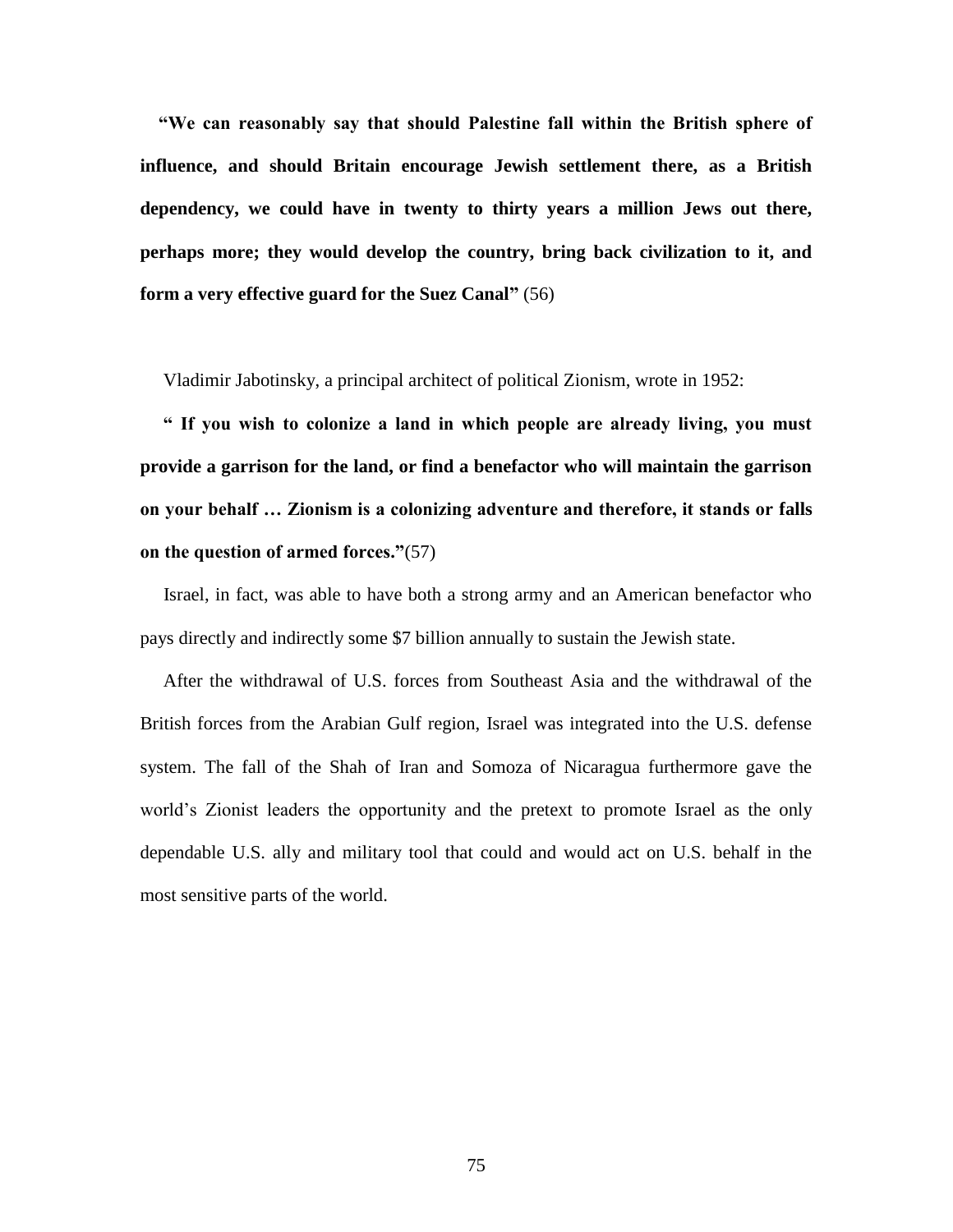**" يمكننا التساؤل إلي حد معقول هل يتعين علي فلسطين أن تدور في الفلك البريطاني ، وهل يتعين علي بريطانيا**  أن تَشْجِّع الاستيطان اليهودي هناك ، فبدعم بريطانيا ؛ قد يبلغ المليون عدد اليهود هناك في عشرين أو ثلاثين عام ، وربِما أكثر ؛ فهم سيقومون بتطوير البلاد و يُعيدون المدنيّة إليها و سيشكلون حماية فعالمة لقناة السويس.  $(56)$ 

كتب فالديمير جابو تنسكي \_ مهندس رئيسي في الحركة الصهيونية السياسية\_ عام 1792م :

 **" إذا أردت أن تستعمر ارض يعيش عليها شعب ، فعليك أن تشكل جيش ع يقوم ّ حماية عليها، أو تجد متبر بالحماية نيابة عنك... إنما الصهيونية هي مغامرة استعمارية و لذلك تعتمد علي قضية القوات المسلحة.**" )99( لقد توفر لإسرائيل جيش قوي و متبرعٌ أمريكي ينفق بصورة مباشرة و غير مباشرة حوالـي 7 مليار دولار سنويا لكي تبقي الدولة اليهودية .

عقب انسحاب القوات الأمريكية من جنوب شرق آسيا و انسحاب القوات البريطانية من منطقة الخليج العربي؛ انضمت إسرائيل إلي النظام الدفاعي للواليات المتحدة. أدي سقوط الشاه في إيران و سوموزا في نيكاراجوا إلي منح قيادة الصهيونية العالمية فرصة و ذريعة للترويج إلسرائيل كحليف أوحد ألمريكا يمكن االعتماد عليه و كقوة عسكرية تستطيع و علي استعداد للوقوف مقام الواليات المتحدة في اشد مناطق العالم حساسية .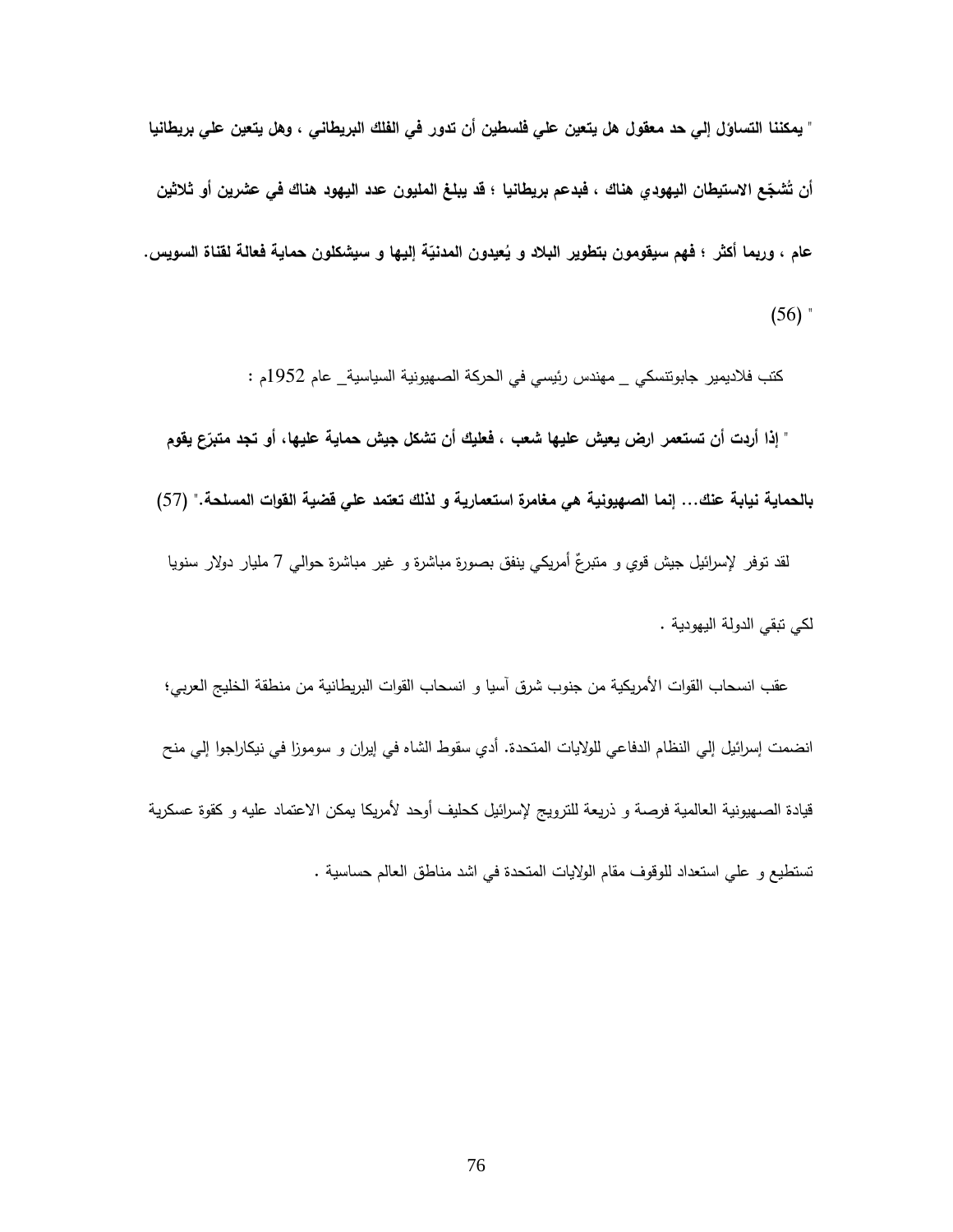By the early 1980's the U.S. administration had fully accepted the Israeli argument and began to call Israel a "strategic asset." Israel's role as an instrument of U.S. foreign policy was also enhanced after Israeli military advisors and equipment had played a vital part in sustaining apartheid in South Africa and dictatorships in many African as well as Latin American and Asian countries, such as Zaire, Liberia, Guatemala, Chile and the Philippines.

 Yacov Menidor, who helped negotiate Israel's strategic cooperation agreement with the U.S. in 1981 said:

 **" We shall say to the Americans: Don't compete with us in Taiwan, don't compete with us in South Africa, don't compete with us in the Caribbean area or in other areas in which we can sell weapons directly and you can't in the open. Give us the opportunity to do this and trust us with sales of ammunition and military hardware. Let Israel act as your agent."**(58)

 In fact, since its creation in 1948, Israel's leaders have offered the services of their state to those powers whose interests in the Middle East were seen as being vital. While Israel assumed the responsibility for carrying out the dirty work on behalf of those powers, it received in return the political, economic and military assistance it needed to survive and prosper.

 Benjamin Beit-Hallahmi, an Israeli professor at the University of Haifa, described Israel's global role in defending its benefactor's interests.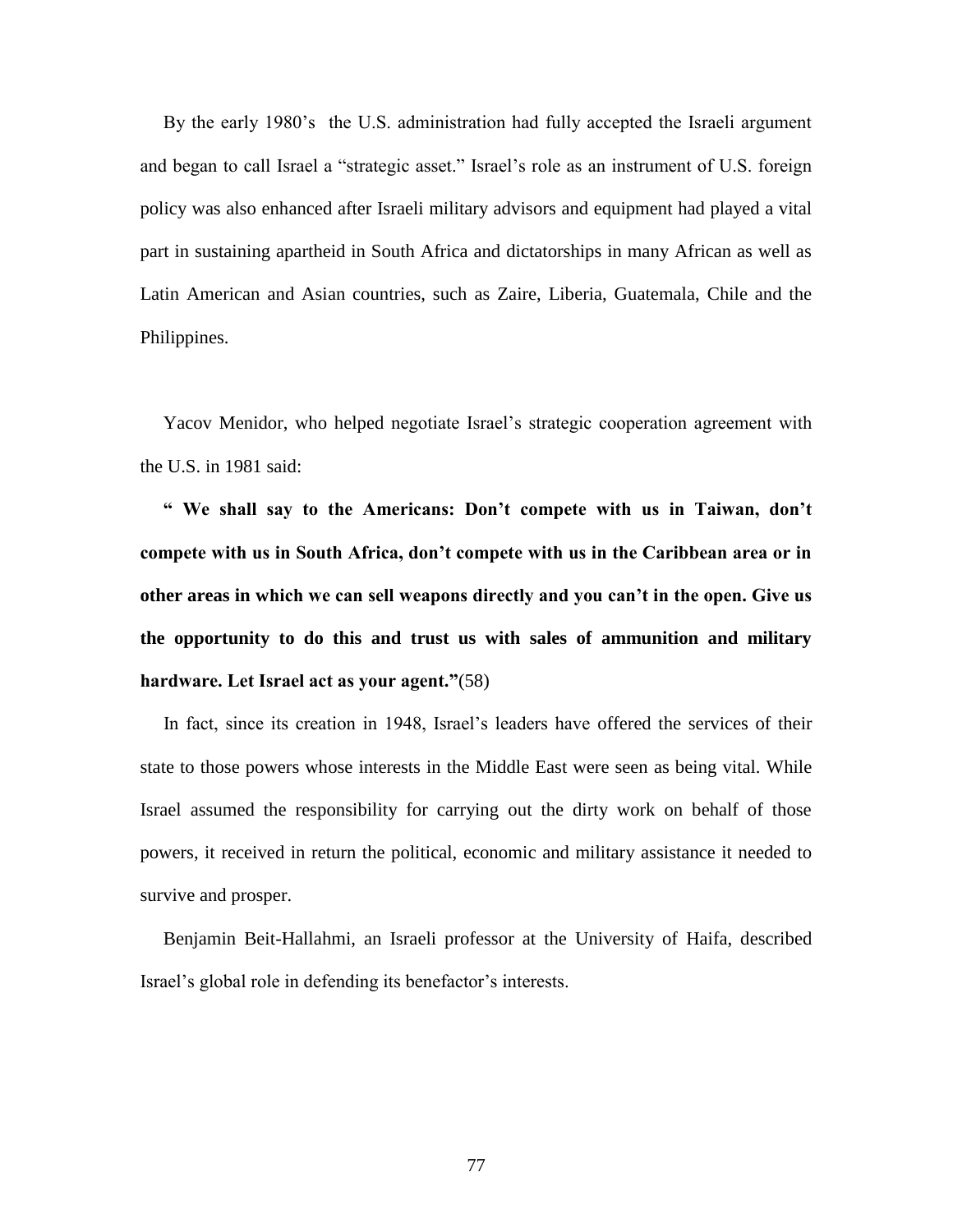أجمعت الإدارة الأمريكية في بداية عام 1980م علي قبول القضية الإسرائيلية و أخذت تُطلق علي إسرائيل " مصدر قوة إستراتيجية". اخذ الدور الإسرائيلي بالتعزُّز كأداة للسياسة الخارجية الأمريكية بعد قيام الخبراء و المعدات العسكرية اإلسرائيلية بلعب دورا حيويا في استمرار نظام التمييز العنصري في جنوب إفريقيا ومساندة الدكتاتوريات في دول افريقية و لاتينية و أسيوية مثل زائير و ليبيريا و جوانيمالا و تشيلبي و الفلبين .

 قال يعقوب منيدور \_ الذي كان له دورا في إتمام اتفاقية إسرائيل للتعاون االستراتيجي مع الواليات المتحدة عام 1781م :

 **" ينبغي علينا القول لألمريكان : ال تنافسونا في تايوان و ال تنافسونا في جنوب أفريقيا و ال تنافسونا في منطقة البحر الكاريبي أو أية مناطق أخري يمكننا بيع السالح فيها مباشرة في حين ال تستطيعون انتم البيع فيها في العلن. امنحونا الفرصة للقيام بذلك و ثقوا بنا في بيع الذخائر و المعدات الحربية . دعوا إسرائيل تعمل بالوكالة عنكم .** ")98(

 في الواقع \_ و منذ بداية إنشاءها عام 1798م \_ عرضت القيادات اإلسرائيلية خدمات بالدهم علي تلك القوي التي بدت مصالحها في الشرق الأوسط علي درجة عالية من الأهمية. في الوقت الذي تحملت فيه إسرائيل مسؤوليتها انجاز الأعمال القذرة بالنيابة عن تلك القوي ؛ حصلت في المقابل علي المساعدة السياسية و الاقتصادية و العسكرية التي تحتاجها من اجل البقاء و االزدهار .

 وصف بنيامين بيت-حالحمي \_ أستاذ إسرائيلي في جامعة حيفا \_ الدور العالمي اإلسرائيلي في الدفاع عن مصالح والية نعمتها.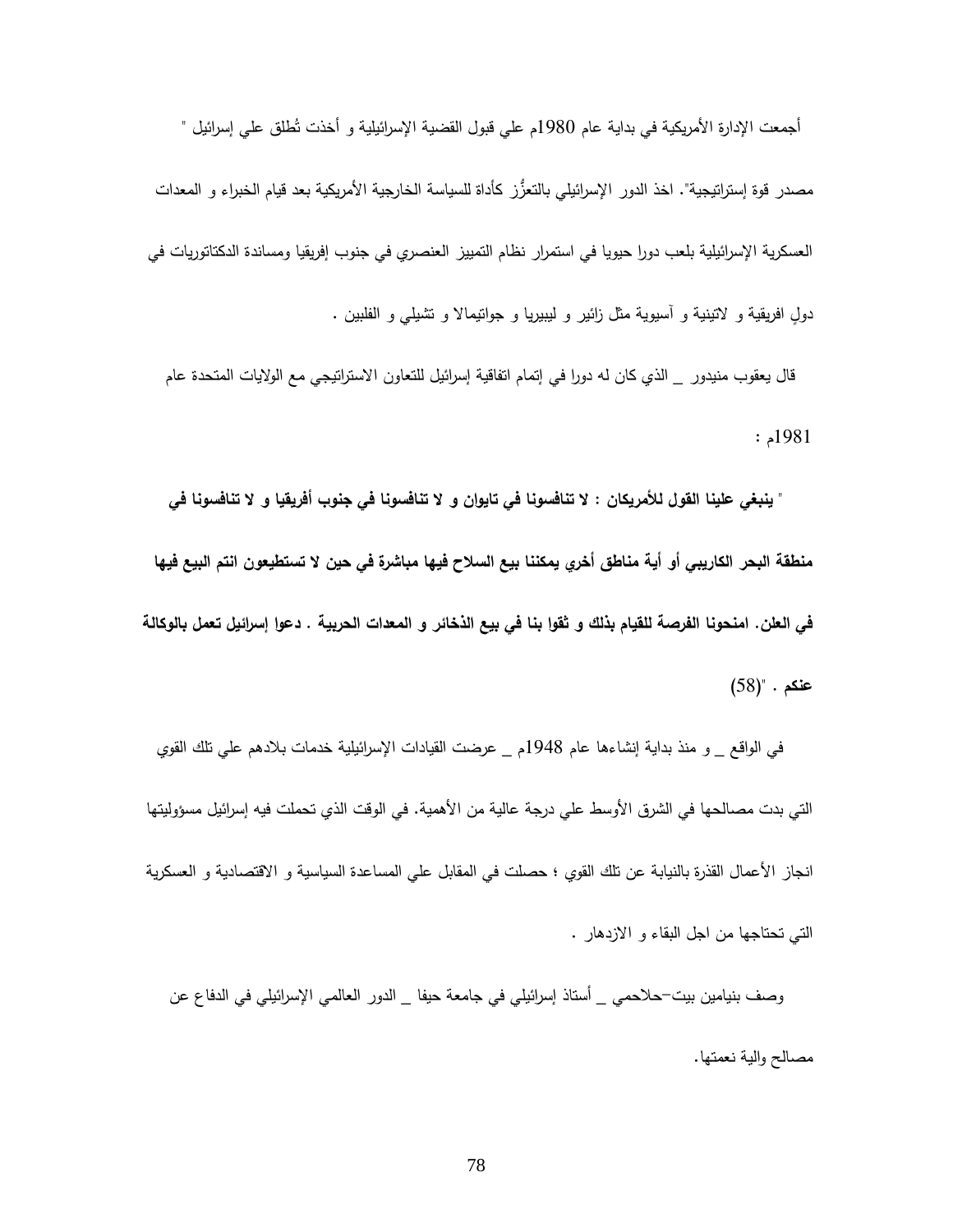**"Consider any Third World area that has been a trouble spot in the past ten years and you will discover Israeli officers and weapons implicated in the conflictsupporting American interests and helping in what they call the defense of the West…Throughout the Third World, Israel has succeeded where other Western powers have failed, using force to blunt the edge of native radicalism. And they do it with what Washington sees as aplomb, enthusiasm and grace. The Reagan Administration cannot send military advisors to Zaire, Guatemala, South Africa or Haiti, nor would many of America's European allies willingly aid repressive regimes like, say, the Chilean junta. What others regard as 'dirty work,' Israelis regard as defensible duty even, in some cases, an exalted calling… Some American policymakers may have qualms about what Israel does to aid countries like South Africa and Chile, but they can hardly dismiss what Israel has done to advance their own concerns. The role of regional policeman is something that many Israelis find attractive, and they are ready to go on with the job- for which they expect to be handsomely rewarded."**(59)

 Great Britain and France provided the military assistance Israel needed during the 1950s and most of the 1960s.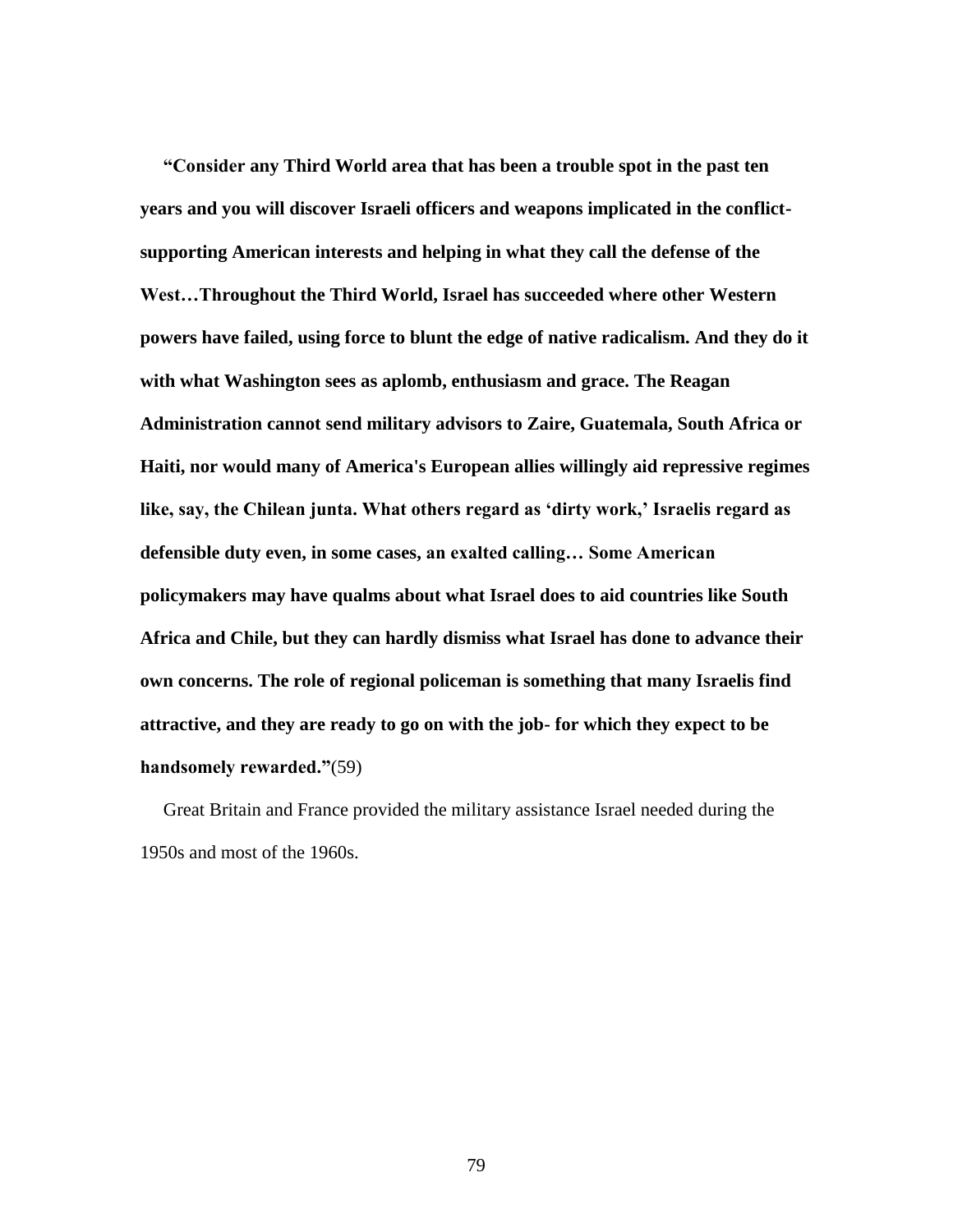" تأمّل في أيٍ من مناطق العالم الثالث التي عانت من اضطراباتٍ خلال السنوات العشر الماضية و ستكتشف تورّط ضُباط و سلاح إسرائيلي في النزاع – داعمة المصالح الأمريكية و مُساعدة ما أسمته بالدفاع عن الغرب … **في منطقة العالم الثالث ، نجحت إسرائيل مستخدمة القوة فيما فشلت فيه غيرها من القوي الغربية و ذلك في كسر**  شوكة التطرف المحلي. وتري أمريكا بأنهم قد قاموا بذلك برباطة جأش و حماسةٍ و شرف . لا تستطيع إدارة ريجن **أن تبعث بالخبراء إلي زائير أو جواتيماال أو جنوب أفريقا أو هاييتي و ال يستطيع الكثير من حلفاء أمريكا الغربيين**  أن يُبدو استعدادا لتقديم يد العون للأنظمة القمعية مث<u>ل ل</u>نقول\_ نظام الجونتا التشيلي. ما يعتبره الاخرون " أعمال قذرة " تعتبره إسرائيل مهام دفَّاعية و حتى في بعض الأحيان \_ نداء ربّاني… قد تنتاب بعض صانعي القرار من الأمريكان هواجسٌ تجاه ما تقوم به إسرائيل من مساعدة دولٌ مثّل جنوب أفريقيا و تشيلي ، و لكن يصعب عليهم **التخلص مما فعلته إسرائيل لتبديد مخاوفهم . إن دور شرطي المنطقة يستهوي العديد من اإلسرائيليين و لديهم**  الاستعداد للمض*ي* قدما في تلك الوظيفة – و التي يتوقعون أن يكافئوا عليها مكافأة مُجزية ." (59)

عملت بريطانيا العظمي و فرنسا علي نزويد إسرائيل بالمساعدة العسكرية في الخمسينيّات و معظم الستينيّات .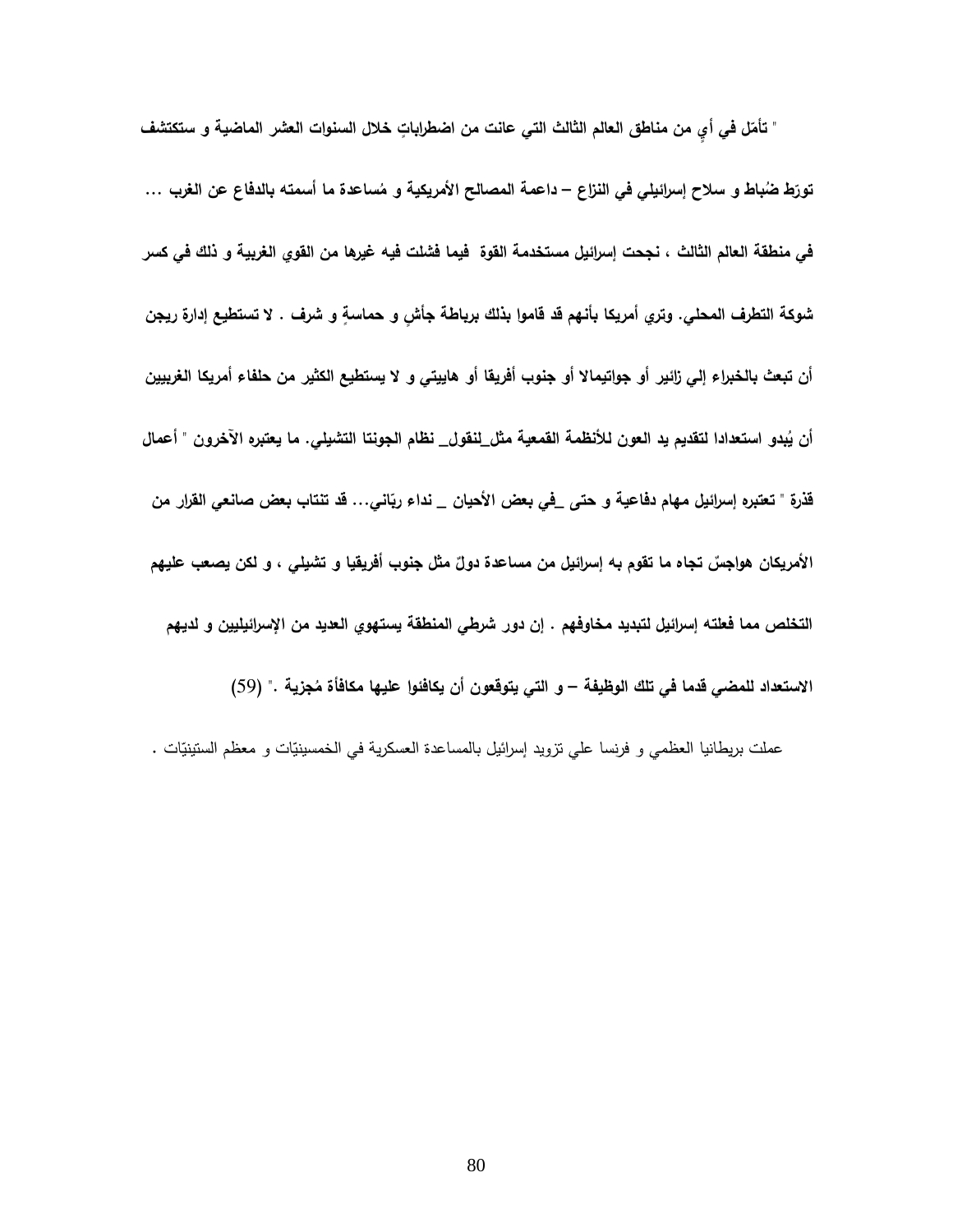Economic assistance, on the other hand was provided primarily by West Germany as a part of the war reparations imposed by the victorious Allies. The Zionist organizations and other American and European Jewish organizations, furthermore, have also been a steady source of financial aid to Israel.

 In the 1970s, however, West Germany's financial aid began to decline while Israel's need for foreign aid continued to increase. As a result, the U.S. government and the American Jewish organizations were forced to step in and provide the massive assistance needed to maintain Israel's viability. Israel's foreign assistance needs, which averaged about \$2 billion per year during the 1950s and the 1960s, exceeded \$3 billion per year during the 1970s and \$5 billion per year in the 1980s. such aid has encouraged and enabled Israel to carry out its activities as a colonialist power engaged in suppressing the human and political aspirations of the poor and exploited people of the Third World.

 The *Jerusalem Post* said June 26, 1987 that Israel has become a major force supporting dictators in Africa.

 **"Israel got into the habit of training and arming these presidential guards, first in Zaire, then in Liberia, then in Cameroon. The line between such training – which still goes on – and arming, and straight-forward help to a dictator to retain his seat and crush his opponent, is very thin and no doubt grows thinner with time."**(60)

 The paper also said that Yitzhak Shamir, Israel's Prime Minister, repeatedly told newsmen during his June 1987 trip to West Africa that **" democracy is unsuitable for Africa."**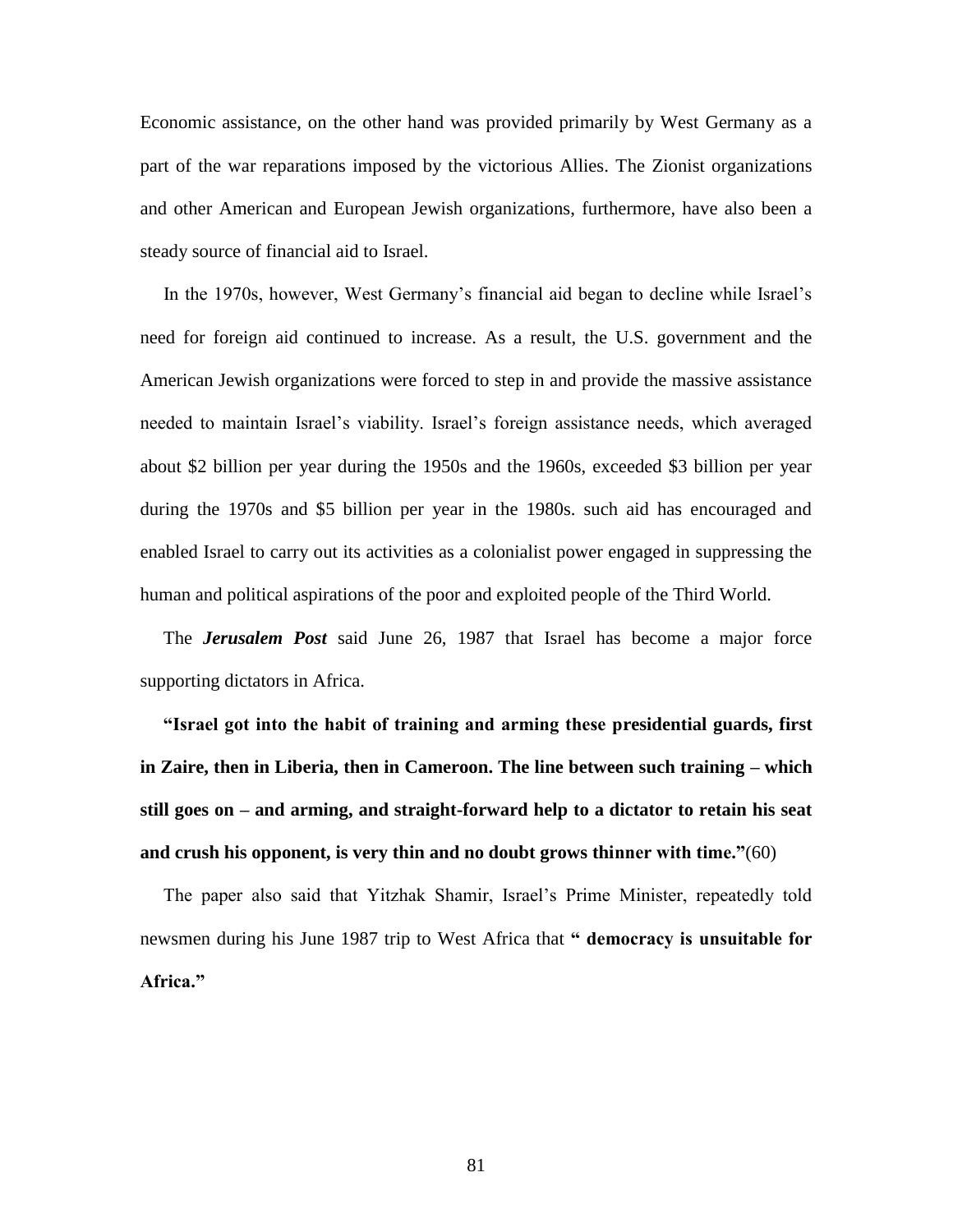فيما تكفلت ألمانيا الغربية في المقام األول بتقديم المساعدات االقتصادية لها كجزء من تعويضات الحرب التي فرضتها دول الحلفاء المنتصرة . شكلت المنظمات الصهيونية و غيرها من المنظمات اليهودية الأمريكية و الأوروبية \_أيضا\_ مصدرا ثابتا للمساعدات المالية إلسرائيل .

أخذت المساعدات المالية لألمانيا الغربية بالتناقص في الوقت الذي ازداد فيه اعتماد إسرائيل على المساعدات الخارجية . و بالتالي ، وجدت كل من الحكومة الأمريكية و المنظمات اليهودية الأمريكية نفسيهما مضرتان للتدخل و تزويد إسرائيل بمساعدات هائلة لضمان قابليتها للحياة . تجاوزت احتياجات إسرائيل الخارجية \_ التي بلغ معدلها 2 مليار دولار سنويا خلال الخمسينيّات و الستينيّات \_ 3 مليار دولار سنويا خلال السبعينيّات و 5 مليار دولار سنويا في الثمانينيّات . مكّنت مثل هذه المساعدات إسرائيل و شجعتها علي القيام بنشاطاتها كقوة استعمارية تشارك في قمع التطلعات الإنسانية و السياسيّة للشعوب الفقيرة و المُستغلّة في العالم الثالث.

ذكرت صحيفة الجيروزاليم بوست في 26 يونيو عام 1987م بأنه أصبحت إسرائيل قوة رئيسية في دعم الحُكَام ين في أفريقيا . ّ ستبد ُ الم

 **" اعتادت إسرائيل علي تدريب و تسليح مثل أوالئك من الحرس الرئاسي ، بدئا من زائير و من ثم في ليبيريا و ثم الكاميرون . أصبح الفارق بين التدريب – الذي مازال مستمرا- و التسليح؛ و بين المساعدة المباشرة لحــــــاكم**  مُستبد كي يستعيد حُكمه و سحق مُنافسه فَارق دقيق و لا شَكَّ بأنه اخذ في الضمور مع الوقت . " (60)

ذكرت الصحيفة أيضا بان اسحق رابين \_رئيس وزراء إسرائيل \_ ابلغ الصحفيين مرارا و نكرارا خلال جولته التي أجراها في شهر يونيو عام 1789م لغرب أفريقيا بأن **" الديمقراطية ال تالءم أفريقيا. "**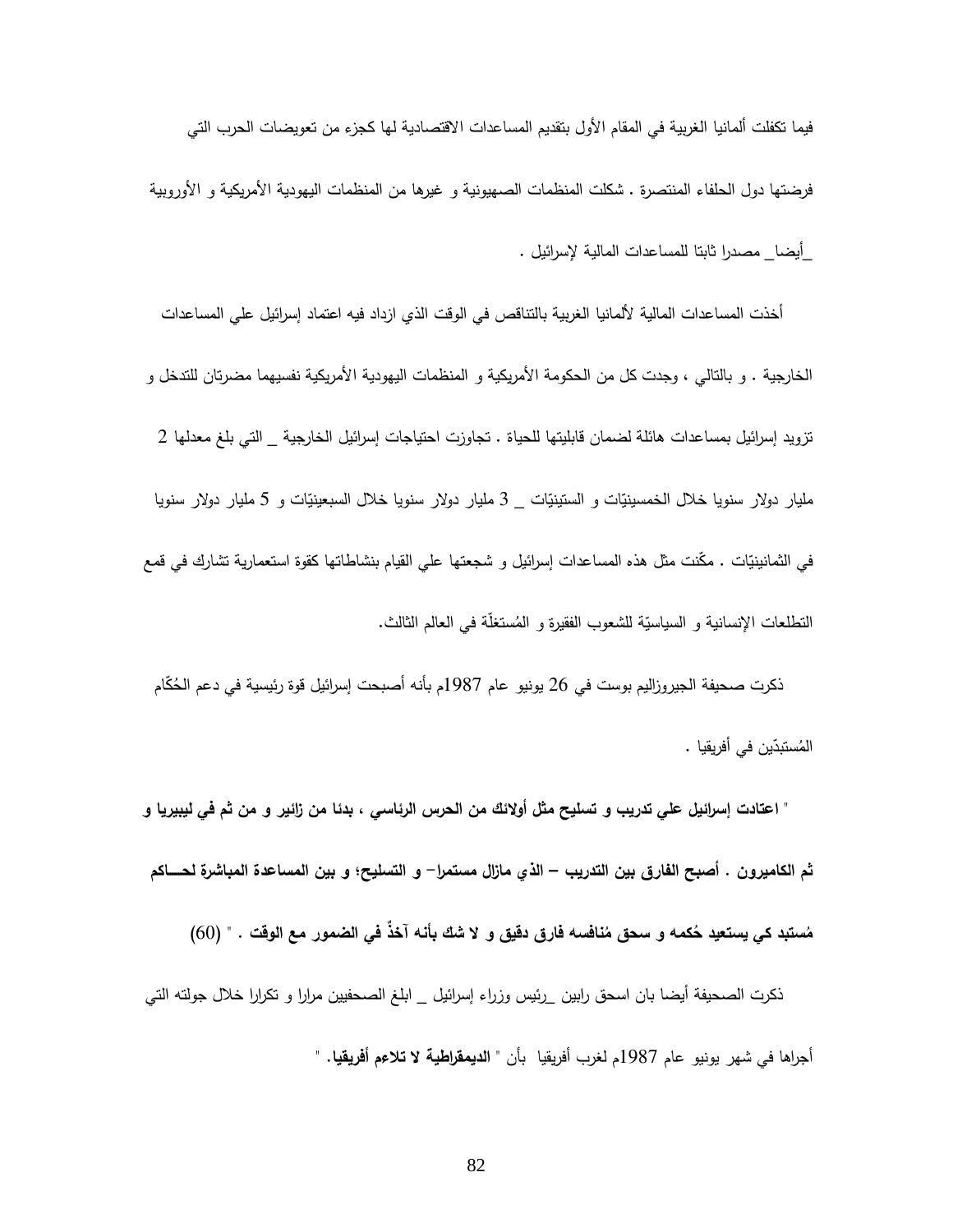However, the *Jerusalem Post* added: **"Perhaps Shamir is right and Africa is not ready for democracy. Perhaps he cannot lecture anyone about human rights while Israel is busy crushing under foot the civil rights of Arabs in the Occupied Territories. But need he have been so ready to pick up and re-transmit the African dictators' antidemocratic message?"**(61)

 Due to its very nature and objectives, Israel's existence in the Middle East was perceived from the beginning by the majority of those who lived in the region as a threat to their values and culture, and to some, a threat to their very existence. Claiming to be an outpost of Western civilization in the Middle East and playing the role of an instrument of American foreign policy meant, furthermore, that Israel would be an alien state with strong ties to a West whose interests were seen as contrary to those of the region's indigenous populations. Consequently hostility towards Israel was inevitable, the continuation of conflict in the Middle East inescapable, and Israel's dependence on foreign economic as well as military aid a foregone conclusion. **"In fact the state of Israel is a client state, not Sparta or Athens, either. Having priced itself out of independence in economic terms, and became of recurring wars, the state of Israel depends upon a generous America,"** said Rabbi Jacob Neusner. (62)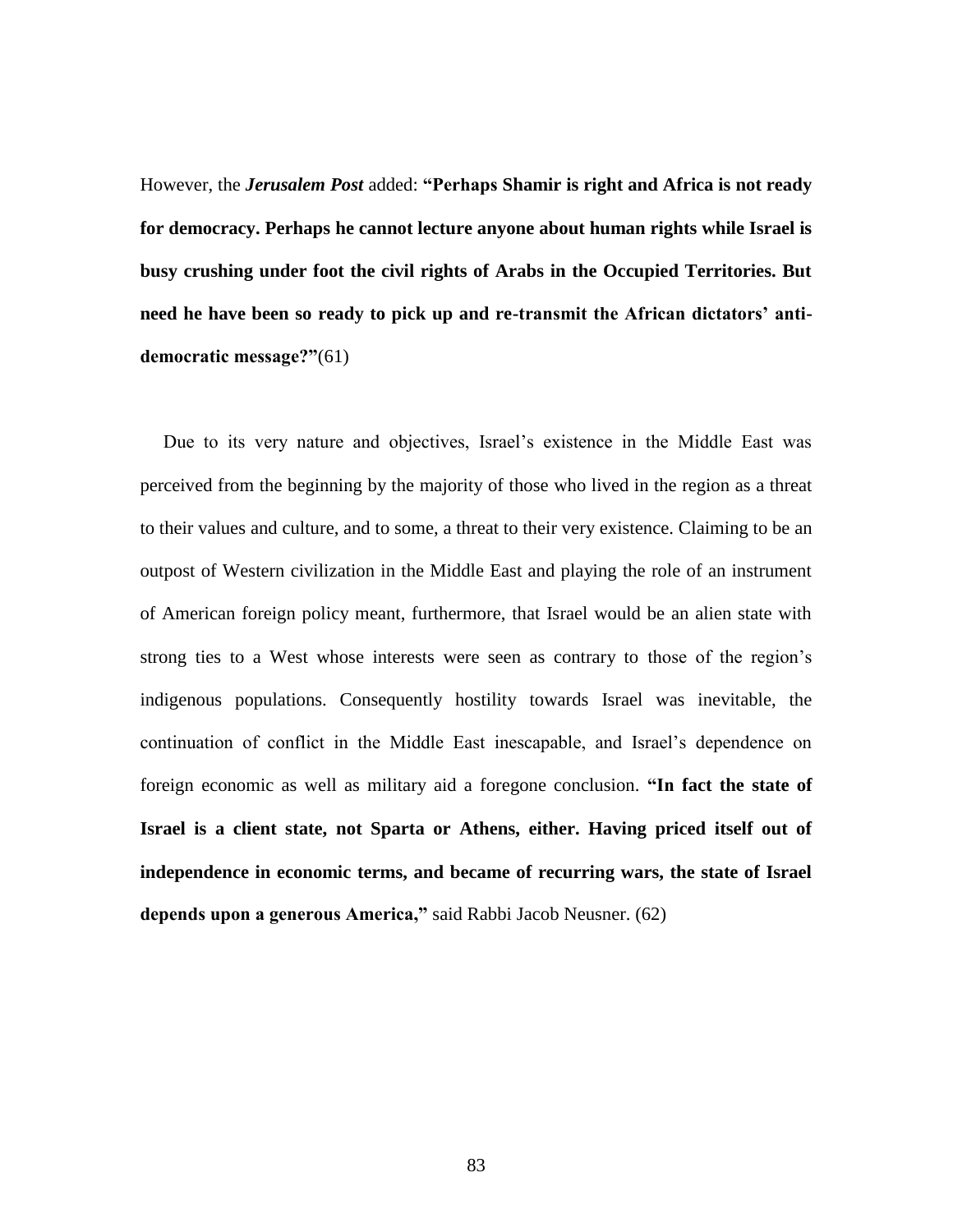و لكن، أضافت **الجيروزاليم بوست** : " **ربما كان شامير محقا ، بان أفريقا ليست مستعدة بعد للديمقراطية . ربما لم ليس بمقدوره تدريس أي احد عن الحقوق اإلنسان في الوقت الذي تنهمك فيه إسرائيل بسحق الحقوق المدنية للعرب في األراضي المحتلة تحت أقدامها . هل كان علي استعداد الستالم و إعادة إرسال رسالة الدكتاتوريين**  الأفارقة المناهضة للديمقراطية؟" (61)

 نظرا لطبيعتها و أهدافها ؛ قوبل الوجود اإلسرائيلي في الشرق األوسط من قبل معظم من يعيش في المنطقة بأنه تهديد لقيمهم و ثقافتهم، و كتهديدٍ \_بالنسبة للبعض\_لوجودهم. و لكن المزاعم بأن إسرائيل تعتبر طليعة الحضارة الغربية في الشرق األوسط و لعبها دور األداة في يد السياسة الخارجية لألمريكان يعني بأنها ستكون دولة حليفة ذات اتصال وثيق بالغرب الذي تعتبر مصالحة متناقضة مع مصالح شعوب المنطقة . و بالتالي ، أصبح كل من عداء إسرائيل و استمرار النزاع في الشرق الأوسط أمرا لا مناص منه و غدا الاعتماد الإسرائيلي علي الاقتصاد الغربي و المساعدات العسكرية نتيجة حتمية . قال الحاخام يعقوب نيوسنر " **في الواقع ، تعتب**ر إسرائ**يل دولة وظيفيّة تابعة ليست حتى كاسبرطة رت نفسها علي صعيد استقالليت ّ أو أثينا. بعد أن سع ها االقتصادية و بسبب تكرار الحروب ؛ ة ، ". ّ اعتمدت دولة إس ارئيل علي أمريكا السخي** )92(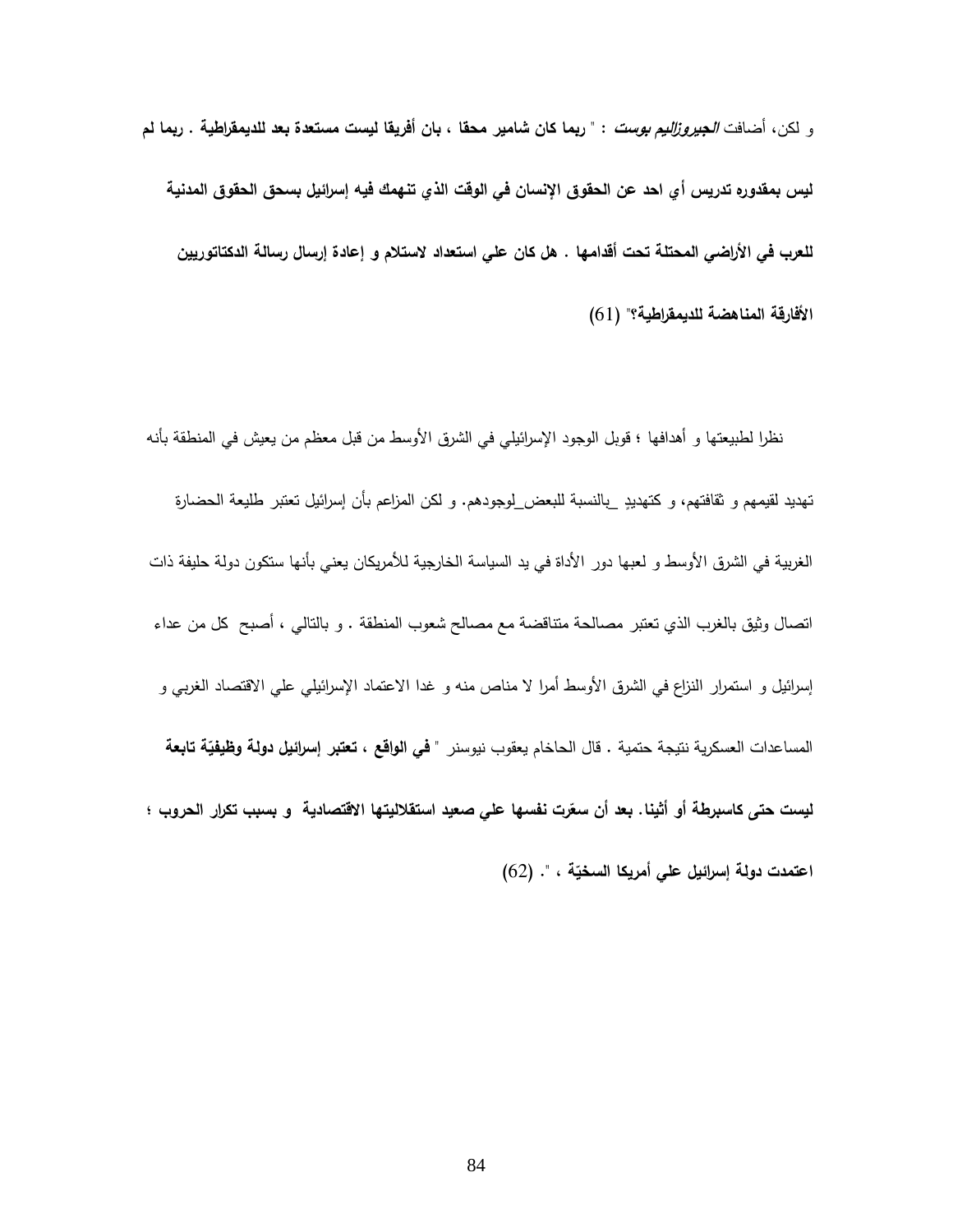The influence which Jewish American have maintained over U.S. foreign policymaking, however, has made the interests of the client state Israel the overriding objectives of American foreign policy, not only in the Middle East, but towards the Soviet Union as well. Jacob Timerman, who fled Argentina jails and torture said:

 **" People like me do not have a chance in Israel… perhaps we in Israel live in a banana republic, but if so it is the only one that imposes the condition that the U.S. must act against its own best interests, against the best interests of the whole world, and in the long run, perhaps against the best interests of Israel as well."(**63)

 As a result, Israelis have come to be seen in the Third World as a constant threat to independence ; as a force of repression and instability; and as a symbol of a foreign power determined to control the destiny of others.

 Israel's attitudes towards the Palestinians and other Arabs and Africans one hand, and its heavy dependence on foreign economic and military assistance, on the other, have reinforced Israel's role as a garrison state in the service of foreign imperialists powers. Self-preservation has been seen by most Israelis as an end itself. Yet, because of their very nature and objectives, garrison states are internally unstable and externally vulnerable. Attempts to control other peoples' destiny make a garrison state an outcast, a source of tension, and a power feared, but neither loved nor respected.

85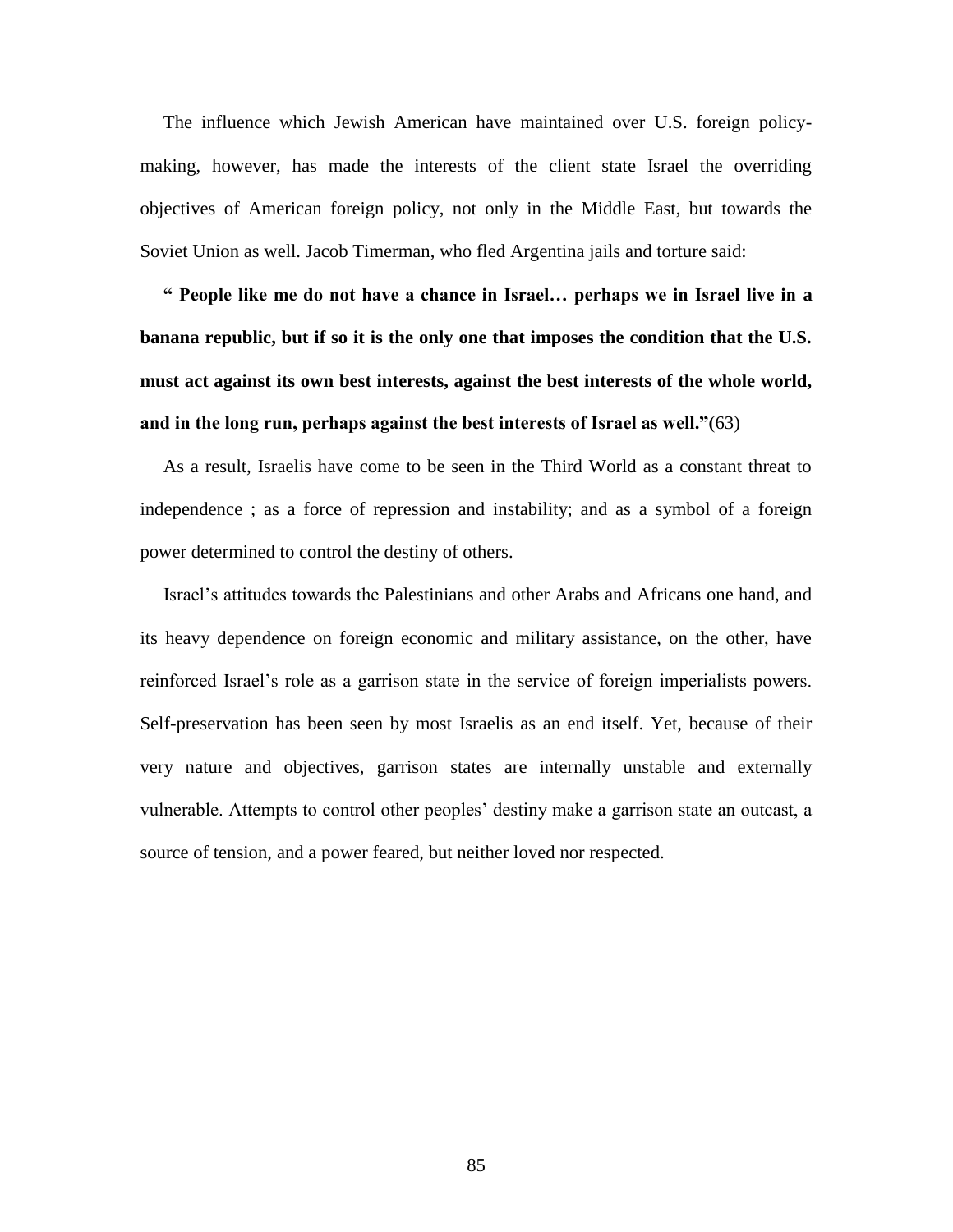أدي التأثير الذي مارسه اليهود الأمريكيين علي صانعو القرار الأمريكي إلي جعل مصالح الدولة الوظيفيّة بمثابة الهدف الرئيسي للسياسة الخارجية الأمريكية ، ليس فقط في الشرق الوسط ، و لكن تجاه الاتحاد السوفيتي أيضا. قال يعقوب تيمرمان الذي فرّ من السجون التعذيب في الأرجنتين :

 **" من هم مثلي من الناس ليس لديهم فرصة للعيش في إسرائيل ... ربما نعيش في ظل تحكم بنظامٍ جمهوريةٍ ديكتاتوري في إسرائيل ، ولكن إن كانت كذلك فهي الوحيدة التي تشترط ضرورة عمل الواليات المتحدة ضد مصالحها الشخصية و ضد مصالح العالم بأسره و\_علي المدى البعيد\_ ربما بخالف مصالح إسرائيل ذات نفسها**   $(63)$ ".

إنّ الموقف الإسرائيلي تجاه الفلسطينيين وغيرهم من العرب و الأفارقة من جهة ، و اعتمادها المفرط علي االقتصاد الخارجي و المساعدات العسكرية من جهة أخري ؛ أدي إلي تعزيز دور إسرائيل كدولة حامية في خدمة القوي الامبريالية الخارجية . يري غالبية الإسرائيليين أن غريزة حب البقاء لديها يُشكّل نهايتها في الوقت نفسه. بل<br>-غدت الدولة الحامية \_ بسبب طبيعتها و أهدافها \_ مضطربة داخليا و مُهيأة للتعرض للعدوان من الخارج بسهولة.<br>-أدت محاولات الدولة الحامية للتحكم في مصائر الشعوب الأخرى إلى نبذها و جعلها مصدرا للتوتر و قوة مخيفة و لكن لم تكن محبوبة أو تُحترم.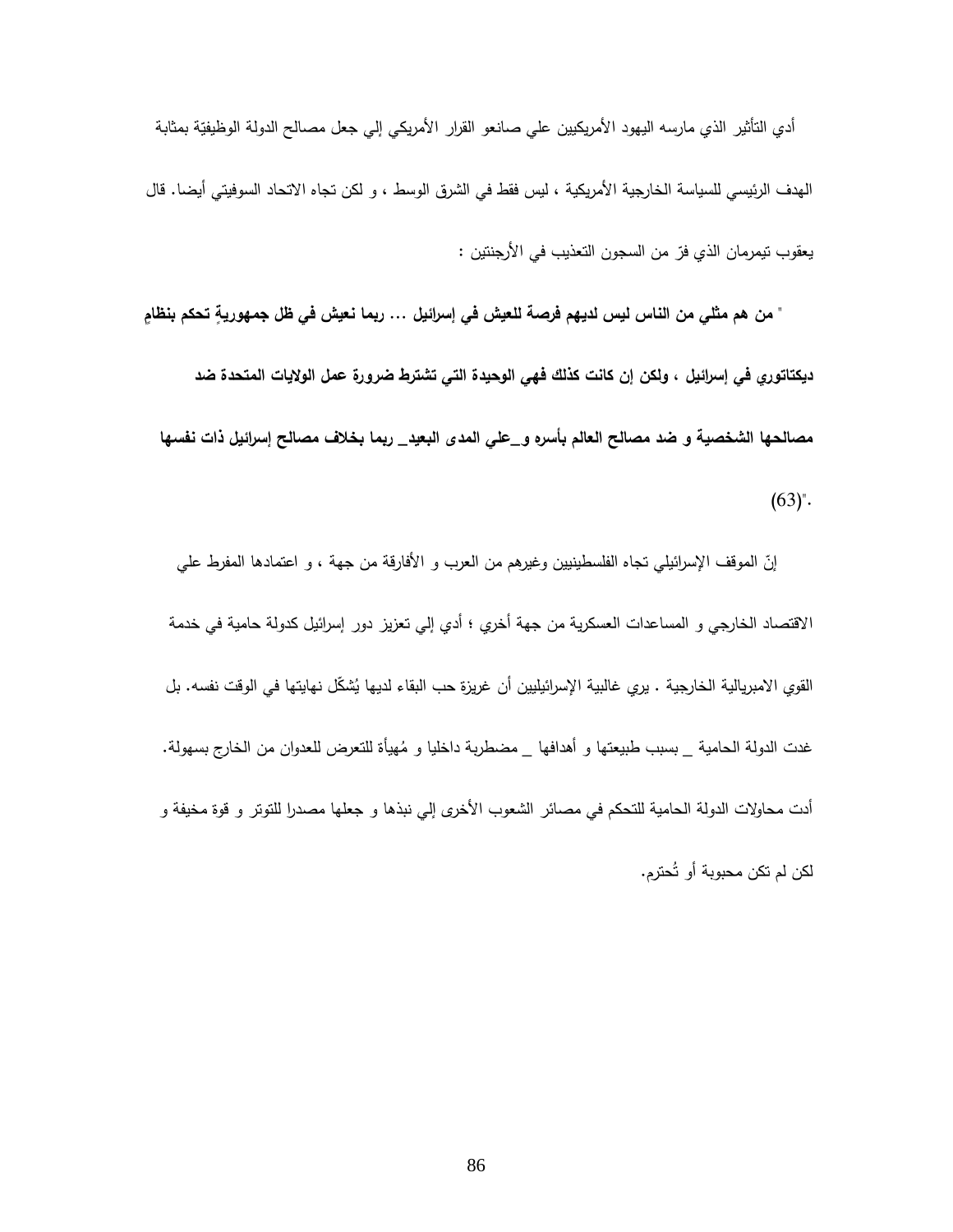From Ethiopia under Haile Selasse to Iran under the Shah, from Nicaragua under Somoza to Rhodesia under Ian Smith, garrison states have inflicted heavy damage on their own people and on the surrounding peoples of the region. Internal instability and external vulnerability have caused the demise of all of the above, in the process exposing the illegitimacy of the role played by the garrison states. The legacy of corruption, mismanagement and human rights violations left behind has, moreover, exposed the immorality of their actions and those of the foreign powers they served. As a result, garrison states, though successful in the short run, are doomed to failure in the long run. Interests they tend to serve in the short run are the very same interests they are likely to damage in the long run. Somoza's fall in 1979, for example, was followed by a Nicaraguan regime that harbors no love for the U.S., and the fall of the Shah witnessed the emergence of one of the most anti-Western governments in the world, possibly in history.

 No matter how strong and sound the political and moral foundations of a state are, it needs a viable economy to survive. And no matter how strong the economic foundations of a state are, it needs a political system and a viable economy are furthermore needed to maintain a viable state and a normal society that lives in harmony with itself and with his environment. No species has ever survived for long in a hostile environment, and no species has ever succeeded in changing a hostile environment to a totally hospitable one. Israel and South Africa are no exceptions.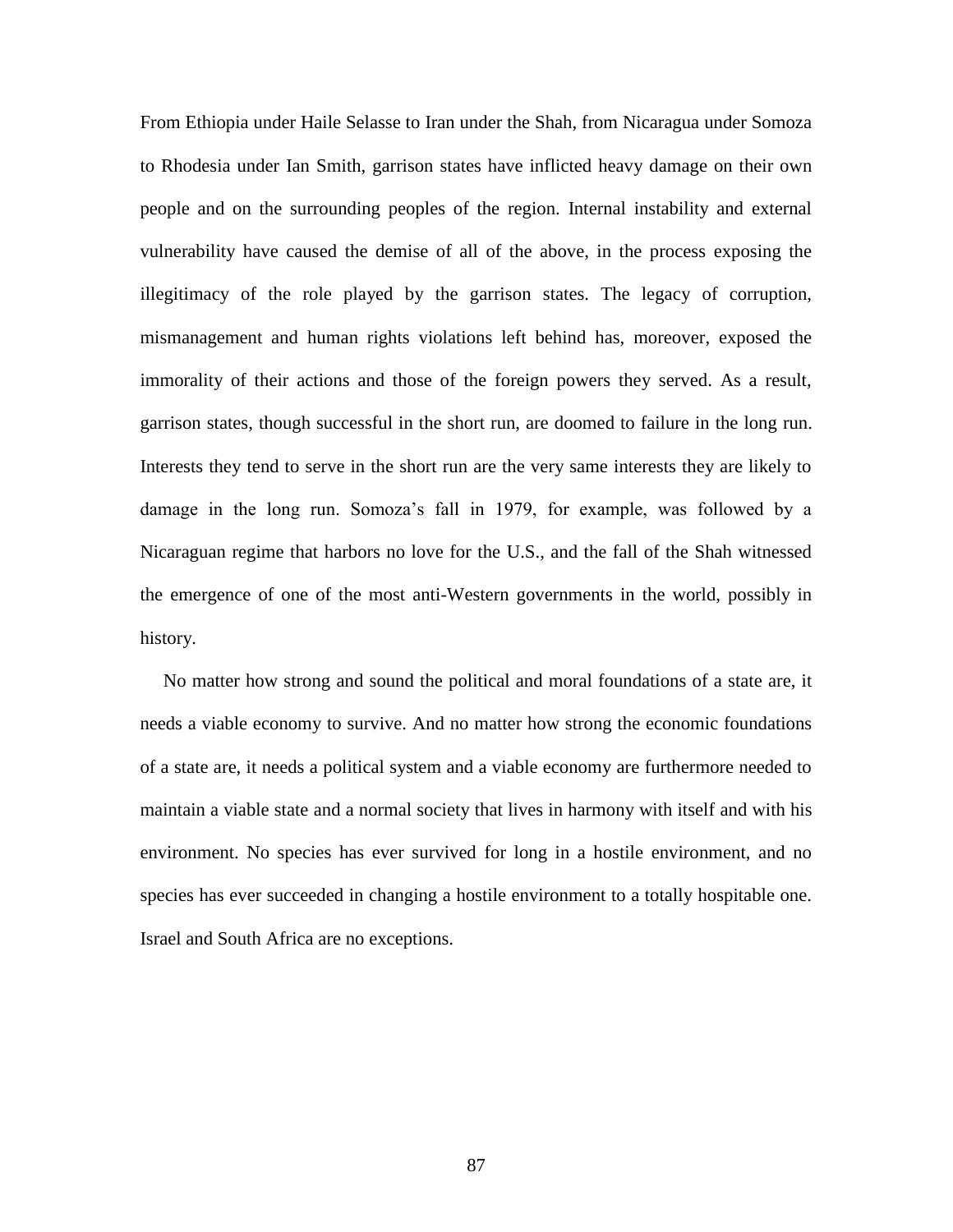ِمن إثيوبيا في عهد هيلا سِيلاسي إلي إيران تحت حكم الشاه و من نيكاراجوا تحت حكم سوموزا إلي روديسيا تحت حكم ايان سميث ، ألحقت الدول الحامية خسائر فادحة بشعوبها و بالشعوب الأخرى المجاورة لمها. و أدّي عدم االستقرار الداخلي و الضعف علي المستو ى الخارجي إلي فناء تلك الدول المذكورة أعاله ، وذلك علي طريق عملية فضح عدم مشروعية الدور الذي تقوم به . أدي ذلك الإرث من الفساد و سوء الإدارة و انتهاكات حقوق الإنسان إلي فضح فساد تصرفات أوالئك و من يخدمونهم من قوي أجنبية . و بالتالي ، و رغم نجاح الدول الحامية علي المدى نيت بالفشل علي المدى ُ القريب ، م البعيد . فما تقدمه من خدمات علي المدى القريب هي ذاتها ما تدمره علي المدى البعيد . أعقب سقوط حكم سوموزا عام 1797 دين بالحب ُ م \_علي سبيل المثال \_ ارتقاء لنظام في نيكا ارجوا ال ي للواليات المتحدة ، و شهد سقوط الشاه ظهور اشد الحكومات في العالم عداوة للغرب ، و ر بما علي مر التاريخ. مهما بدت قوية بنية الدولة و سياستها و مبادئها ؛ فهي تحتاج إلي اقتصاد حيوي لديه القدرة علي البقاء. و مهما بدت قوية بنية الدولة و سياستها فهي تحتاج إلى نظام سياسي سليم و أخلاقي. إن النظام السياسي السليم و الاقتصاد القابل للنمو هو ما يُحقق المحافظة علي بقاء الدولة و يضمن مجتمع طبيعي يعيش بانسجام مع مكوناته ومع البيئة المحيطة به. لم يتمكن علي اإلطالق أي كائن من العيش طويال في ظل بيئة معادية ، و لم يتمكن أي كائن في

تغيير بيئة معادية إلي بيئة حسنة الضيافة بصورة كاملة . ال يمكن استثناء إسرائيل و جنوب أفريقيا من ذلك.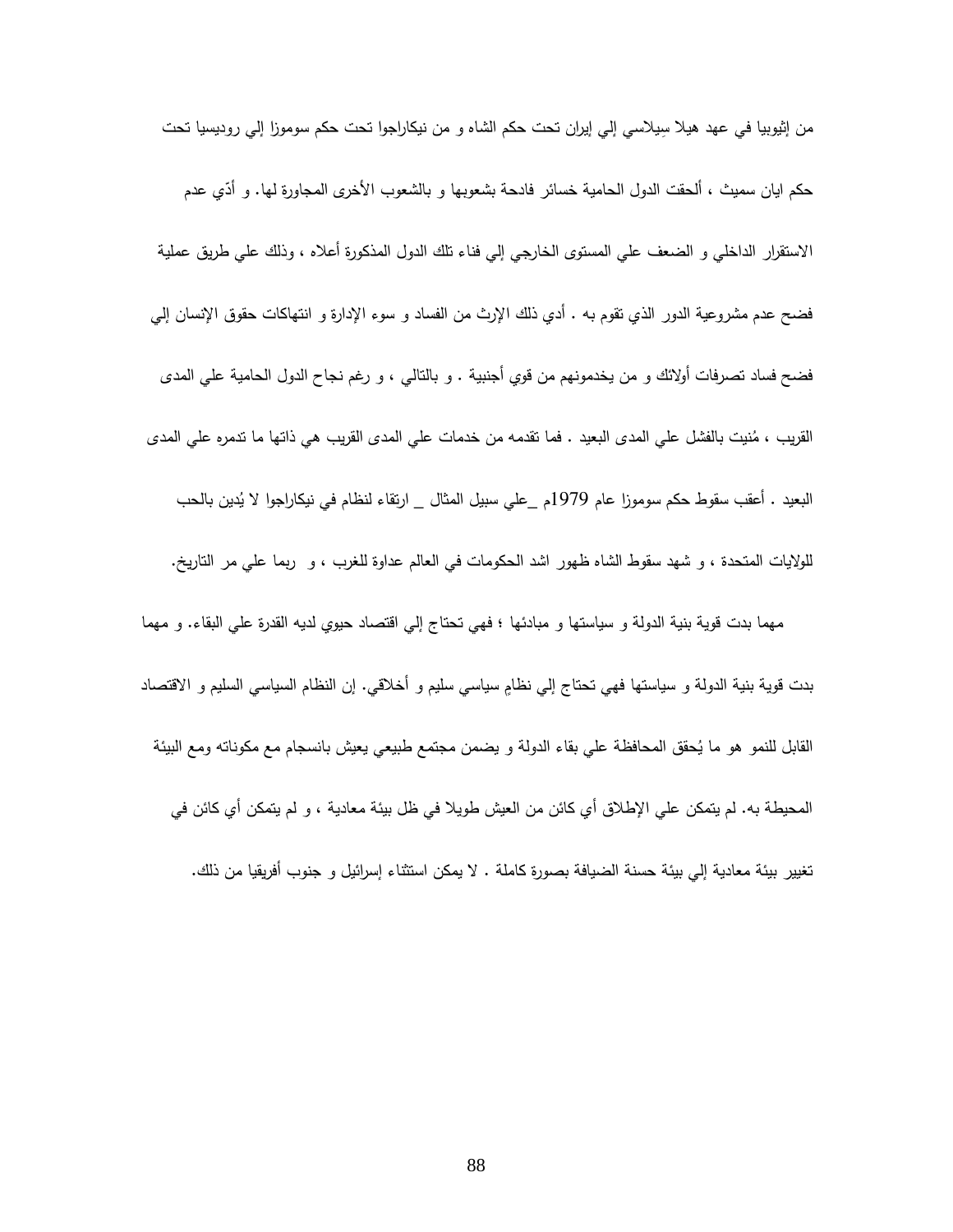## **Notes**

- 1. Alfred T. Moleah, Israel **and South Africa: Partners in Repression**; Palestine Research and Education Center; Washington, D.C.; 1984; page 9
- 2. Adrien K. Wung, "Israel and South Africa: Partners in repression" in **Separate and Unequal, the Dynamics of South Africa and Israel Rule**; Louse Cainkar, Editor; Palestine Human Rights Campaign; Chicago, I11.; 1985; page 64.
- 3. Jane Hunter, **Undercutting Sanctions: Israel, the U.S. and South Africa**; Washington Middle East Associates; Washington, D.C.; 1986; page 6
- 4. Cited by Alfred Moleah; op. cit.; page 10
- 5. Alfred Moleah; " Israel/South Africa: the Special Relationship" **Africa Report**; November/December 1980; page 15
- 6. Ibid
- 7. **The Washington Post**; March 20, 1987
- **8.** Marwan Buheiry; " A Historic Relationship" in **Separate and Unequal, the Dynamics of South African and Israeli Rule; page 81**
- 9. **The Washington Times**; November 7, 1984
- 10. **Near East Report**; April 15, 1985
- 11. **The Washington Post**; March 21, 1987
- 12. **The Washington Post**; October 8, 1986
- 13. Op. Cit **The Washington Times**
- 14. **Manchester Guardian Weekly;** April 26, 1987
- 15. Cited by John Haldane, "The Price of Free Trade," **The Washington Report on Middle East Affairs;** October 7, 1985; pages 4-8
- 16. **The Washington Post**; March 20, 1987
- 17. **Ibid**
- 18. **The Washington Post**; March 28, 1987
- 19. **Al Bayader Assyasi**; February 7, 1987; pages 11-12
- 20. Harish Goodman; "Pretoria Connection," **Mid East Markets**; April 13, 1987
- 21. **Baltimore Sun**; august 12, 1985
- 22. **The Washington Post**; February 20, 1987
- 23. The **Philadelphia Inquirer;** April 2, 1987**, the New York Times;** April 3, 1987**, The Washington Times;** April 3, 1987
- 24. Jane Hunter, "Israel Moves to Block Congress, Save South African Arms Sales," **Israel Foreign Affairs**; April 1, 1987, page 6
- 25. The **Wall Street Journal;** March 20, 1987
- 26. **Israel Foreign Affairs**; June, 1987, page 6
- 27. Cited by **Washington Jewish Week**; May 31, 1984
- 28. The **Jerusalem Post**; October 9, 1986, reprinted in English in "Israel Press Briefs," December, 1986, published by the International Center for Peace in the Middle East, page 3
- 29. Cheryl A. Rubenberg, " The Misguided Alliance" **The Link**; October/November, 1986, page 6
- 30. Cited by David Gilmour, "The 1948 Arab Exodus", **Middle East International**; November 21, 1986, page 16
- 31. Ibid, page 16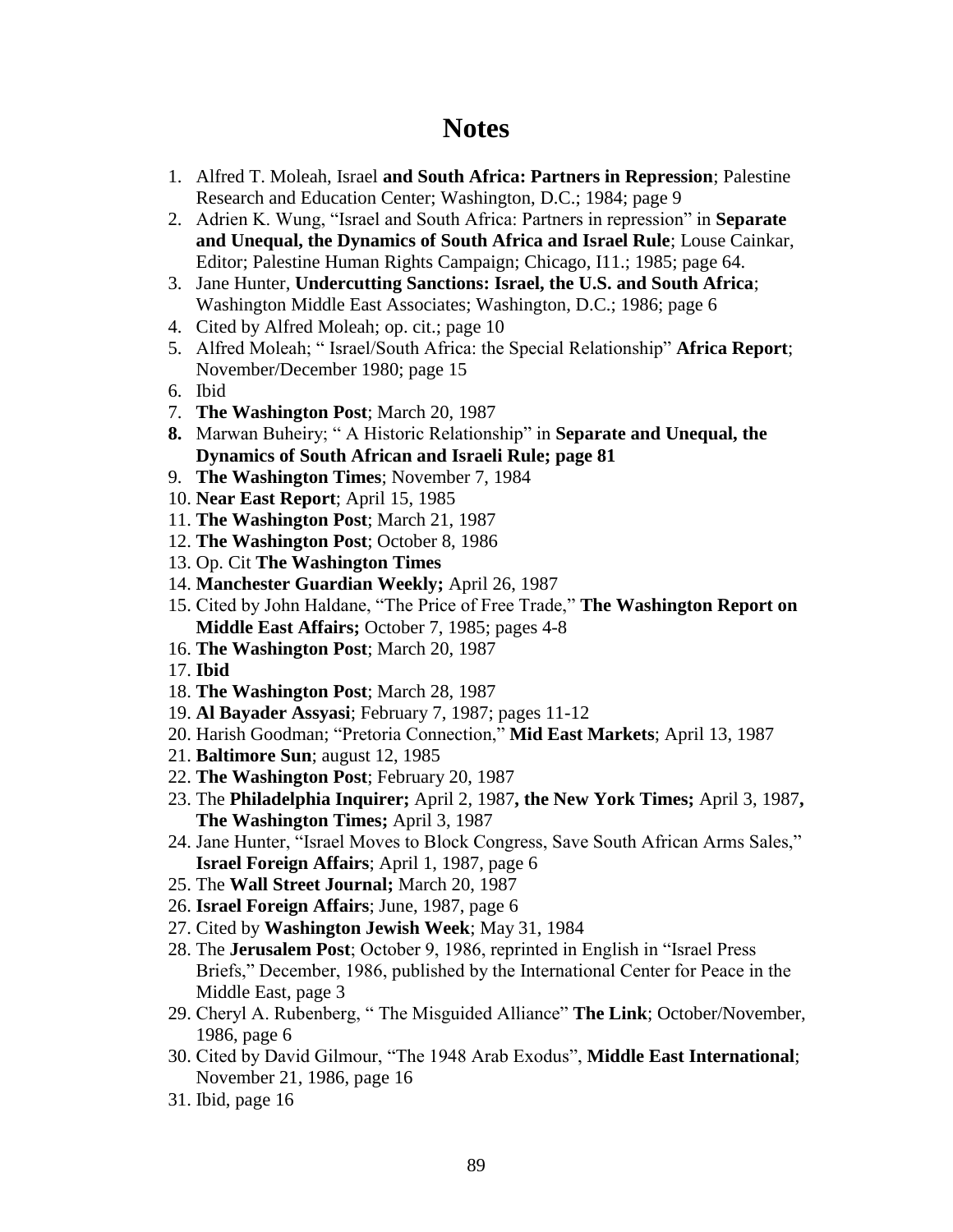- 32. Ibid, page 16-17
- 33. Ibid, page 17
- 34. Cited by Sheila Rayan, "Israeli Economic Policies in Occupied Territories, Foundation of New Imperialism," **Merip Reports**; January, 1974, page 4
- 35. Tom Segev, "1949-The New Israelis," **New Outlook**; august/September, 1984, page 40
- 36. Ibid, page 41
- 37. Yedoit Ahronot, March 30, 1987, **Israeli Press Briefs**; March/April, 1987, page 19
- 38. Akira Eldar, **Haaretz**; January 12, 1987, **Israeli Press Briefs**; February, 1987, page 8
- 39. Israel Shahak, "The Exploited Palestinians, " **Middle East International**; April 4, 1986, page 12
- 40. Op., Cit., Akiva Eldar, page 9
- 41. Zuhair S. Sabbagh, "The Prohibitive Cost of Letting Go", **Middle East International;** September 27, 1985, page 12
- 42. Op., Cit., Rayan, page 9
- 43. Dalia Shehori, "Headed for South Africa," **Al Hamishmar**; December 24, 1986, **Israel Press Briefs**; January, 1987, page 19
- 44. C. Robert Zelnick, "Israeli Democracy Stops at the Green Lin," **Christian Science Monitor**; Reprinted in **The Washington Report on Middle East Affairs**; July 14, 1986, page 17
- 45. Meron Benvenisti, **Conflicts and Contradictions**; Villard Books, New York, 1986, pages 147-48
- 46. George W. Crockett, Jr., A statement issued by his office on September 13, 1985. Cited in **Separate and Unequal**; page 49
- 47. Mark A. Bruzonsky, "Israel Is Too Much Like South Africa," **Separate and Unequal**; pages 23-25
- 48. Michal Sela**, Koteret Rashit**; February 25, 1987, **Israel Press Briefs**; March/April, 1987, page 10
- 49. **The Washington Post**; July 2, 1987
- 50. The **International Herald Tribune**; June 4, 1987
- 51. Erez Israeli, **Davar**; February 27, 1987**, Israel Press Briefs**; March/April, 1987, page 11
- 52. Op., Cit., Meron Benvenisti, page 112
- 53. Ibid, page 157
- 54. Meron Benvenisti, " The Second Republic," The **Jerusalem Post**; January 7, 1987; **Israel Press Briefs**; February, 1987, pages 5-6
- 55. Op., Cit., Dalia Shehori, page 20
- 56. Cited by Richard P. Stevens and Abdel-Wahhab M. El-Messiri, **Israel and South Africa: The Progression of a Relationship**, New World Press; New York, 1976, page 9
- 57. Cited by Israel Shahak, **Collection on Jabotinsky**; page 16
- 58. **Los Angeles Times**; august 18, 1981
- 59. Benjamin Beit-Hallahmi, "Israel's Global Ambitions," **New York Times**; August 6, 1983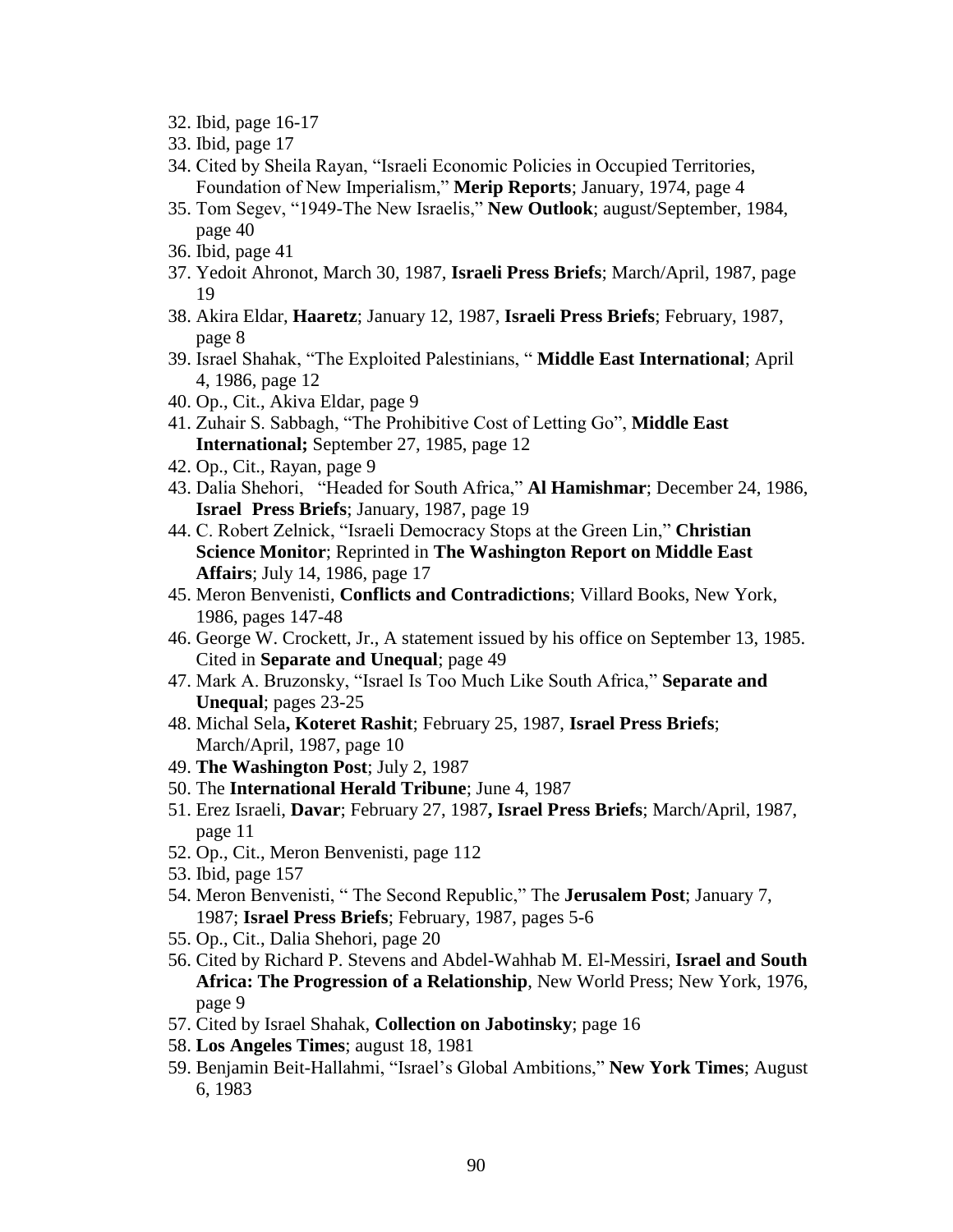- 60. The **Jerusalem Post**; June 26, 1987
- 61. Ibid
- 62. Jacob Neusner, "Is America the Promised Land for Jews?," **The Washington Post**; March 8, 1987
- 63. Jacob Timmerman in an interview, **The Washington Report on Middle East Affairs**; April 8, 1985, page 7

## **الحاشية**

-1 ألفرد ت. موليا. **إسرائيل و جنوب أفريقيا: شركاء في القمع**؛ المركز الفلسطيني للدراسات و الثقافة ؛ واشنطن؛ العاصمة؛ 1789م؛ صفحة رقم 7. -2 أدريان ك. وانج، " إسرائيل و جنوب أفريقيا: شركاء في القمع" **في الفصل و عدم المساواة، ديناميكيات الدور الجنوب إفريقي و اإلسرائيلي**؛ لويس كاينكر، المؤلف؛ حملة فلسطين لحقوق اإلنسان؛ شيكاغو، .111؛ 1789م؛ صفحة .99

-1 جاين هنتر **، إضعاف العقوبات: إسرائيل و الواليات المتحدة و جنوب إفريقيا**؛ واشنطن الشرق األوسط اسوشتس ؛ واشنطن, العاصمة.؛ 1789؛ صفحة 9 -9 ذكرها ألفرد موليا؛ المرجع السابق ذكره؛ صفحة 11. ّص -9 ألفرد مولي ة" ا؛ " إس ارئيل/جنوب أفريقيا: العالقة الخا **تقرير أفريقيا**؛ نوفمبر/ديسمبر 1781م ؛ صفحة 19. -9 المرجع السابق. -9 صحيفة **الواشنطن بوست**؛ 21 مارس، 1789م. ّ -8 ة" مروان بحيري؛ " عالقة تاريخي **في الفصل و عدم المساواة، ديناميكيات الدور الجنوب إفريقي و اإلسرائيلي؛ صفحة 07. -6** صحيفة **الواشنطن تايمز**؛ 9 نوفمبر، 1789م. -11 **تقرير الشرق األدنى**؛ 19 ابريل، 1789م. -11 صحيفة **الواشنطن بوست**؛ 21 مارس، 1789م. -12 صحيفة **الواشنطن بوست**؛ 8 أكتوبر، 1789م. -11 ؛ المرجع السابق ذكره؛ الواشنطن تايمز. -19 مانشستر جارديان ويكلي؛ 29 ابريل، 1789م.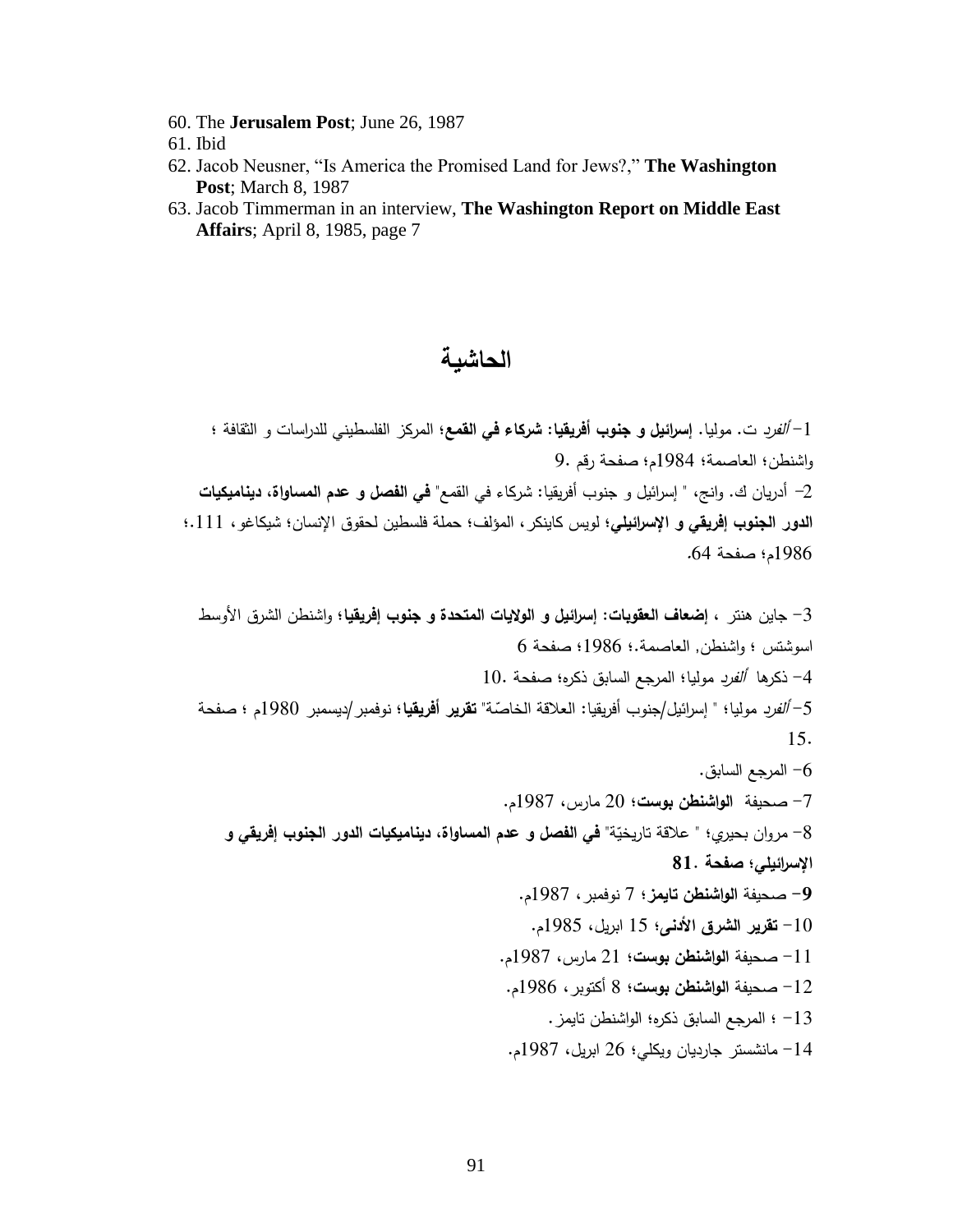-19 ذكرها جون هالدين ، " ثمن التجارة الحرة،" **تقرير الواشنطون حول شؤون الشرق األوسط**؛ 9 أكتوبر، 1789م؛ الصفحات 8.-9 -19 صحيفة **الواشنطن بوست**؛ 21مارس؛ 1789م. -19 المرجع السابق. -18 صحيفة **الواشنطن بوست**؛ 28 مارس؛ 1789م. -17 **البيادر السياسي**؛ 9 فبراير1789،م؛ الصفحات 12.-11 -21 هاريش جود مان؛ "عالقة البريتوريا،" **أسواق الشرق األوسط** ؛ 11 ابريل، 1789م. -21 صحيفة **بالتيمور صن**؛ 12 أغسطس، 1789م. -22صحيفة **الواشنطن بوست**؛ 21 فبراير 1789م. -21صحيفة **الفالديمير انكويرر**؛ 2 ابريل1789،م، **صحيفة نيويورك تايمز؛** 1 ابريل، 1789م،صحيفة **الواشنطن تايمز**؛ 1 ابريل، 1789م. -29 جاين هنتر، "إسرائيل تسعي للتصدي للكونجرس، و إنقاذ مبيعات األسلحة لجنوب أفريقيا**" وزارة الخارجية اإلسرائيلية**؛ 1 ابريل، 1789م، الصفحة 9. -29 **صحيفة "وول ستريت جورنا**ل"؛ 21 مارس، 1789م. -29 **وزارة الخارجية اإلسرائيلية**؛ يونيو 1789،م، صفحة 9. 27– ذكرتها صحيفة "**واشنطن جويش ويك**" الأسبوعيّة؛ 31 مايو ، 1984م.<br>-28– صحيفة ا**لجيروزاليم بوست؛** 9 أكتوبر ، 1986م، و أعيد كتابتها باللغة الانجليزية في "الأحداث الصُحفية في إسرائيل" ديسمبر، 1789م، و قام بنشرها المركز الدولي للسالم في الشرق األوسط، صفحة رقم 1. -27 تشارلي أي. روبين بيرج، " التحالف الضال"، صحيفة "**ذي لينك**" ؛ اكتوبر/نوفمبر1789،م، صفحة رقم 6. -11 ذكرها ديفيد جليمور، "هجرة العرب في عام 1798م" ، صحيفة **الشرق األوسط الدولية**؛ 21 نوفمبر، 1789م، صفحة رقم 19.  $16$  المرجع السابق ، صفحة رقم  $-31$ -12 المرجع السابق ، صفحة رقم 19-19 -11 المرجع السابق ، صفحة رقم 19 34– نكرتها شيلا رايان، " السياسات الاقتصادية الإسرائيلية في الأراضي المحتلة، تأسيس لامبرياليّة جديدة" **تقارير لمجلة ميرب) مشروع الشرق األوسط للبحوث و المعلومات(**؛ يناير، 1799م، صفحة رقم 9. 35– توم سيغيف، " 1949–الإسرائيليون الجُدد،" **مجلة نيو اوتلوك؛** أغسطس/سبتمبر ، 1984م، صفحة رقم 40. -19 المرجع السابق ، صفحة رقم 91. -19 صحيفة يديعوت أحرونوت، 11 مارس، 1789م، األحداث الصحفية في إسرائيل؛ مارس / ابريل، ،1789 صفحة رقم 17.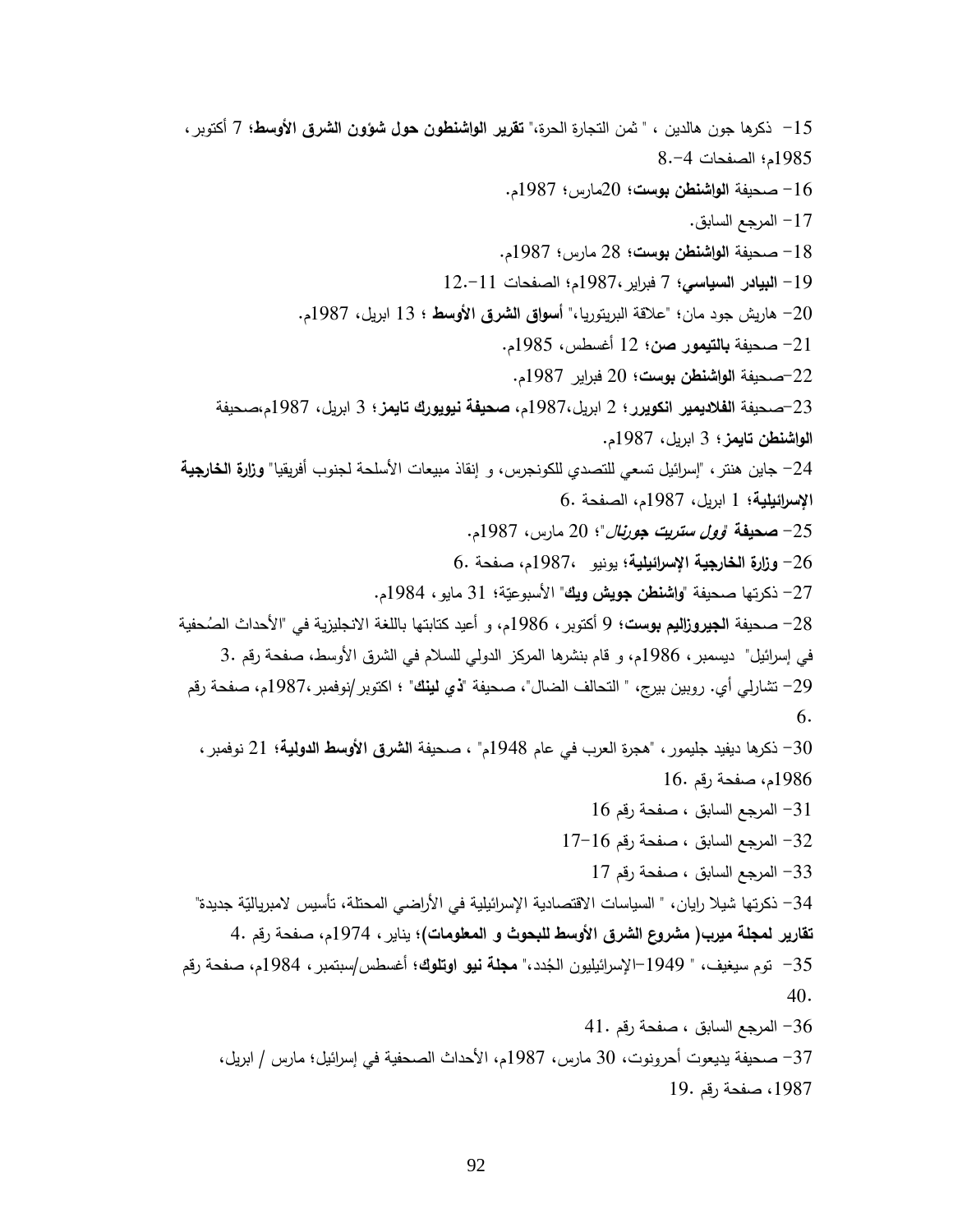-18 اكيرا إلدر، صحيفة **هآرتس**؛ 12 يناير، 1789م، **األحداث الصحفية في إسرائيل**؛ فبراير 1789م، صفحة 8. 39– إسرائيل شاحاك، "المُستغلون الفلسطينيّون، <mark>صحيفة الشرق الأوسط الدولي</mark>ة؛ 4 ابريل، 1986، صفحة رقم 12. -91 المصدر السابق، اكيفا إلدر، صفحة 7. -91 زهير صباغ، " التكلفة الباهظة إلطالق السراح" ، **صحيفة الشرق األوسط الدولية؛** 29 سبتمبر، 1789م، صفحة .12 -92 المرجع السابق ذكره، رايان، صفحة رقم 7. -91 داليا شيهوري، " متجهة إلي جنوب أفريقيا " صحيفة **الهميشمار**؛ 29 ديسمبر، 1789م، **األحداث الصحفية في إسرائيل**، يناير، ،1789 صفحة رقم 17. 44– كريستيان روبيرت زيلنك، " الديمقراطية الإسرائيلية تقف عند الخط الأخضر ،" صحيفة كريستيان ساينس مونيتور، أعادت طباعته مجلة تقارير واشنطن عن شؤون الشرق األوسط؛ 19 يوليو، 1789م، صفحة رقم 19. -99 ميرون بنفنيستي، الصراعات و التناقضات؛ مطبوعات فيالرد، نيويورك1789،م، الصفحات رقم 199 و 198. -99 جورج كروكيت االبن، تصريح قام مكتبه بنشره في 11 سبتمبر1789،م. و ذكرته مؤسسة **الفصل و عدم المساواة**؛ صفحة رقم 97. -99 مارك بروزونسكي ، " إسرائيل تشبه جنوب أفريقيا إلي حد بعيد" مؤسسة **الفصل و عدم المساواة**؛ الصفحات رقم 29.-21 -98 ميشال سيال، كوتريت ريشت؛ 29 فبراير، 1789م، **األحداث الصحفية في إسرائيل؛** مارس**/**ابريل، ،1789 صفحة رقم 11. -97 صحيفة **الواشنطن بوست**؛2 يوليو، 1789م. -91 صحيفة **انترناشونال هيرالد تريبيون**؛ 9 يونيو، 1789م. -91 اسرائيلي اريز ، صحيفة دافار، 29 فبراير، 1789م، **األحداث الصحفية في إسرائيل**؛ مارس/ابريل، 1789م، صفحة رقم .11 -92 المرجع السابق ذكره، ميرون بنفنيستي، صفحة رقم 112. -91 المرجع السابق، صفحة رقم 199. -99 ميرون بنفنيستي، " الجمهورية الثانية،" صحيفة الجيروزاليم بوست؛ 9 يناير، 1789م، **األحداث الصحفية في إسرائيل؛** فبراير، 1789م، الصفحات رقم 9.-9 -99 المرجع السابق ذكره، داليا شيهوري، صفحة رقم 21. -99 ذكره ك ل من ريتشارد ستيفنز و عبد الوهاب المسيري**، إسرائيل و جنوب أفريقيا: تقدم في العالقة**، **صحيفة نيو ورلد برس** ، نيويورك، 1799م، صفحة رقم 7. -99 ذكره إسرائيل شاحاك، كتاب **تجميعه حول جابوتنسكي**؛ صفحة رقم 19.